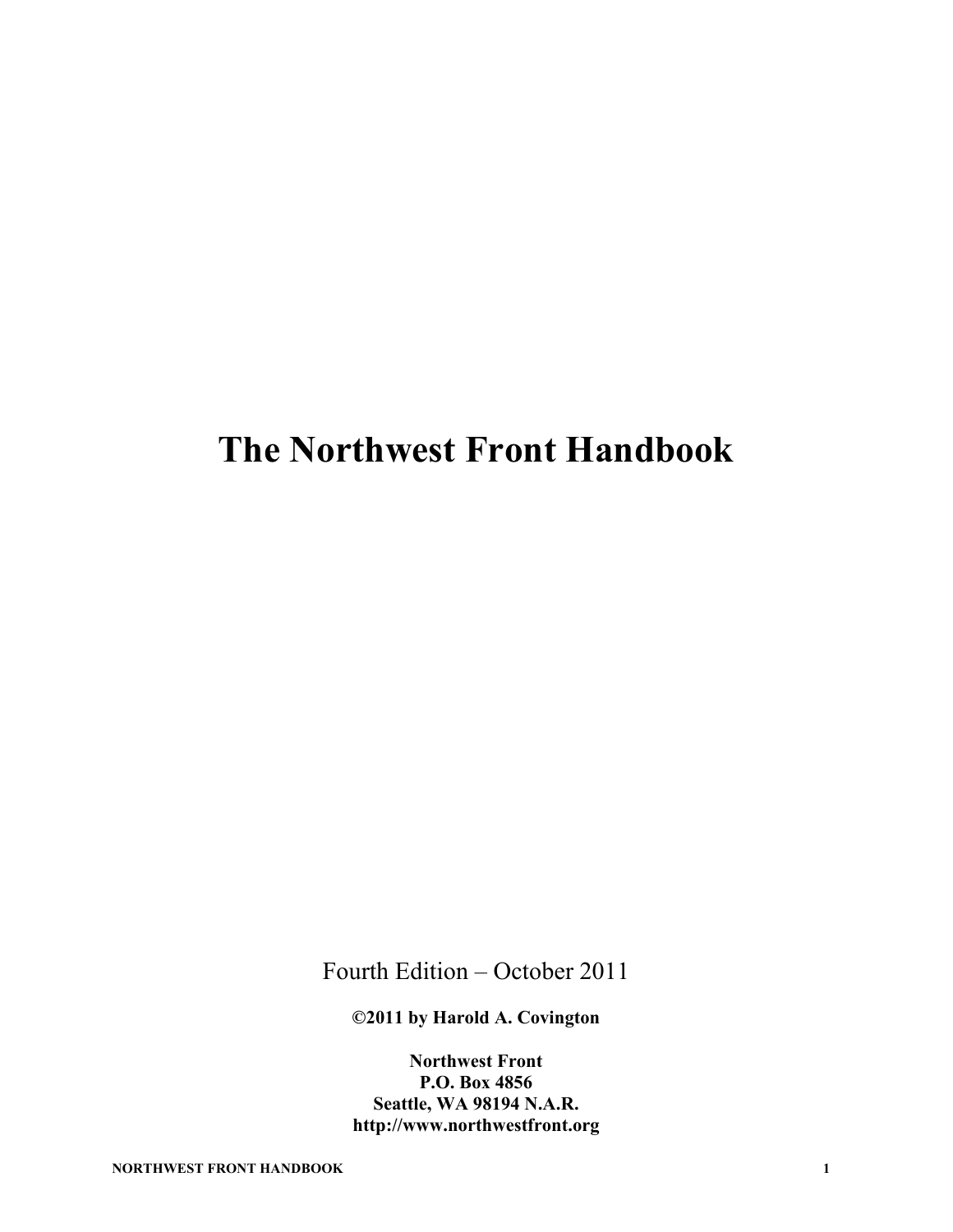## **Introduction**

 Every year, more and more racially aware migrants from all over the world come to the Pacific Northwest to make it their home, as well as a Homeland for all White people of every nation. They are of many different religious and philosophical backgrounds, and represent all of the many different tendencies that comprise the Aryan racial resistance movement. Many more newcomers to our land are what we term "organic" migrants. These are essentially conservatives or simply apolitical White people who are fleeing their own localities to get away from the problems caused by multiculturalism and the inundation of nonassimilable Third World peoples who are flooding into North America, but who would never admit to their true racial motivations, at least not in public.

 The Northwest Front is the political and moral expression of the racial imperative to create a sovereign and independent White nation on the North American continent here in the Pacific Northwest, a nation that will serve as a Homeland and safe haven for all Aryan peoples worldwide. The purpose of this manual is to provide a very basic framework of ideological and practical instruction for potential NF activists operating in the Northwest Homeland. You will need to know the why, and as far as practical the how, of establishing a new sovereign nation on earth for our Folk.

This manual is not complete or definitive, nor is it designed to be. It is a simple guidebook, intended for widespread distribution among those who wish to learn more about Northwest Migration, and who want to assist, support, and advance this vitally important cause.

The Northwest Front was founded on November  $5<sup>th</sup>$ , 2008, the day after Black Tuesday. The NF is already the foremost group working within the racially conscious community for the creation of a Homeland, although there are other affinity groups and circles working toward the same goal, some of them decades old and predating the Northwest Front. The NF is centered around the moral and practical principles found the Northwest independence novels of H. A. Covington. *(q.v.)* but these books are not considered to be some kind of holy writ. In real life, the Northwest independence movement will almost certainly develop along lines different from those portrayed in the novels.

## **Comprehension: The Northwest Migration movement is an** *organism,* **not an** *organization.*

There is no one central group or leader advocating White migration to the Pacific Northwest, nor should there be. One head is too easy for the racial enemy to cut off. Many groups and individuals are coordinating migration and working with various Homeland-related issues and projects, and that is as it should be. In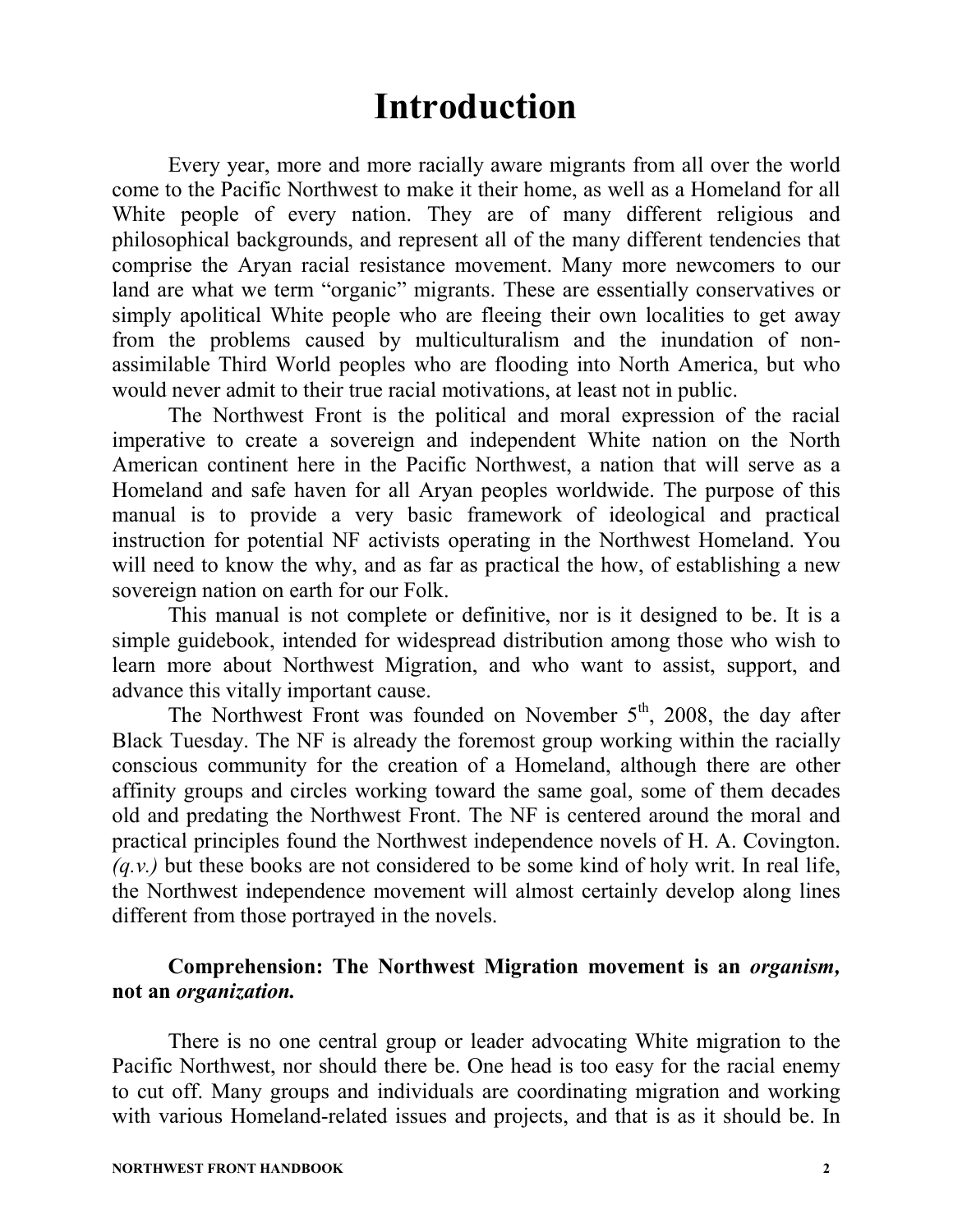addition to which, the cultural and character issues endemic in White Americans make it extremely difficult for them to work in any kind of structured environment and render a European-style party of organized and disciplined individuals almost impossible to create in this country.

 We believe that Northwest Migration and independence in our own country is the future of the White race on the North American continent, insofar as we may still have any. The most distinguishing feature of the rest of the White racial resistance movement, such as it is, is its signal lack of any other idea or plan whatsoever for the actual assumption of state power, and the guaranteed continuation of our existence as a race. Without state power and territory of our own, there is no way that the White race can continue to exist beyond another century or so, and then only as a persecuted minority subject to a program of liberal and Jewish genocide that will eventually be successful.

If we are in fact to secure the existence of our people and a future for White children, then we must accept that the Northwest Migration is *it.* There simply *isn't*  anything else. This book will be your first step toward your acceptance of the racial duty that history has imposed on you.

*White man*—*it is time to Come Home!*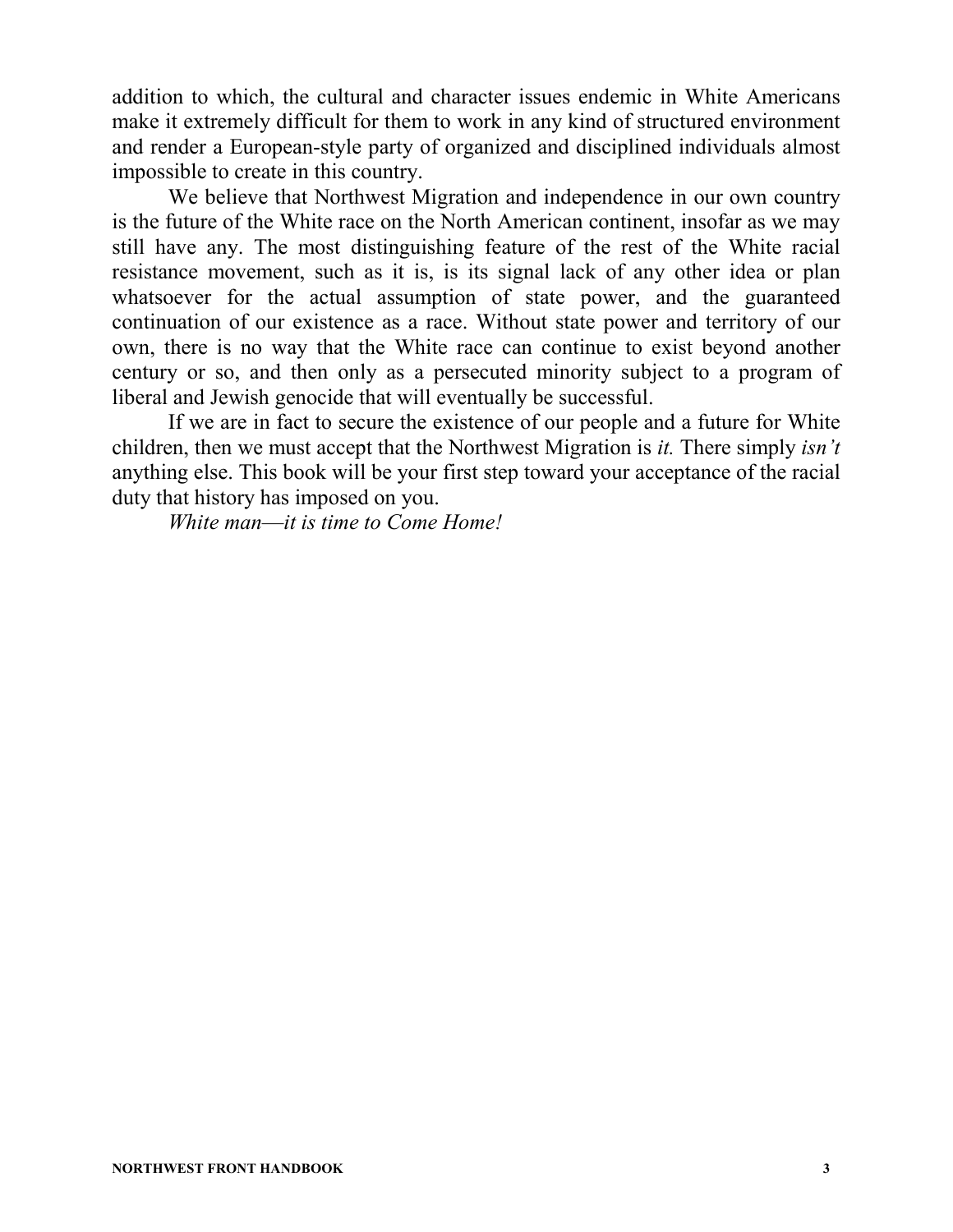## **Fundamental Principles of Northwest Migration**

 **I. The White race in North America is in danger** of literal, physical extinction. If current destructive demographic trends continue, White people will be a minority in the United States and Canada by the year 2050, and we will have vanished completely from North America by 2100. The real point of no return, however, is far nearer in time. By the year 2020, the median *age* of the White population of North America will have become so high that we will no longer be capable of reproducing ourselves in sufficient numbers to overcome the tide of mud-colored Third World immigration.

 **II. Radical dangers require radical solutions.** We as a people have wasted the past six decades on pointless, futile and impotent right-wing and kosher conservative organizations and strategies. The overwhelming majority of these past organizations and movements refused to recognize the vital central importance of *race* in all issues, and they refused to recognize the urgent need for *state power* in order to preserve the existence of our race. The few attempts that have been made to resist racial extinction by groups and personalities of an openly National Socialist or racialist nature have been led by men who were stupid, incompetent, dishonest, or some combination of all three. The result of the past sixty years of right-wing failure and impotence is that we are now out of time*.*

 **III. There is only one strategy remaining** to us that may be able to secure the existence of our people and a future for White children. Our last remaining hope to stave off extinction is the establishment of a sovereign and independent nation on the continent of North America for White people only.

 **IV. Considerations of demographics, economics, and a history** of commitment and martyrdom in the persons of Bob Matthews, Sam and Vicky Weaver, and Richard Butler dictate that the territory for this sovereign Aryan republic must lie in the Pacific Northwest.

 **V. The first step** toward the establishment of the Northwest American Republic is a mass migration of the existing racially aware White community to the states of Idaho, Oregon, and Washington. It is a matter of the utmost urgency that you make this vitally important commitment to the future of our people, that you do so now, and that you come to the Homeland with only the minimum delay necessary to raise sufficient funds and put your affairs in order.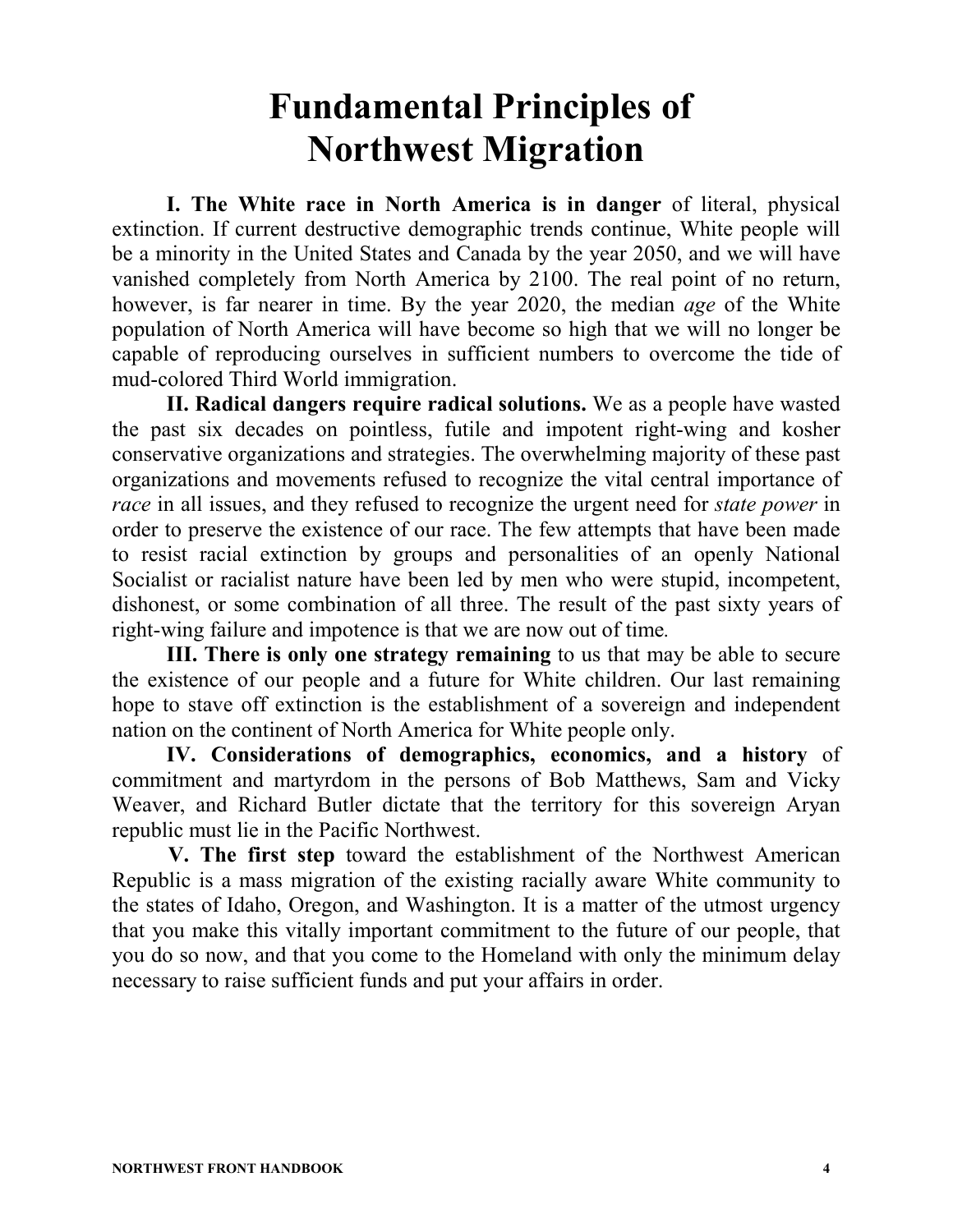## **The Butler Plan**

*[Respectfully dedicated to the late Reverend Richard Girnt Butler, a gallant Christian gentleman.]* 

#### **Introduction**

 The White racial nationalist movement has completely wasted the past fifty years. It is now no longer possible for the White race to recapture the North American continent in its entirety. The only remaining option to secure the existence of our people and a future for White children is for the remnant of the racially conscious population of North America to relocate to the Pacific Northwest and establish our own sovereign nation.

 What is at stake here is our survival as a race. There is no longer any alternative to the Northwest Migration plan. If this is not done, then the White race will perish from the North American continent. and most likely from the rest of the earth as well, since there will be no safe and racially homogenous haven where our people may rest, regroup, and replenish our numbers.

It is necessary to reduce the racial survival problem to *manageable proportions,* shrink it to dimensions wherein we can concentrate what few remaining resources we have into a smaller area, with shorter and closer interior lines of communication. On such a reduced scale, White Nationalism will be able to gain some political, social, and economic leverage on a local basis, sufficient to effect actual change.

 Once in the Pacific Northwest, the incoming White refugees must engage in a vigorous and dynamic program of political action, propaganda and educational activity. Eventually there must be direct action to remove as much of the territory of the Northwest as possible from the jurisdiction and control of the United States and subsequently create an independent White republic. This Republic will be restricted to persons of unmixed European, non-Semitic, Caucasian racial ancestry, and no non-White will be allowed to reside there under any circumstances.

 If this is not done, then the White race will become extinct in North America by the year 2100. The consequences of such an extinction for human civilization and for the planet upon which we live would be horrific beyond the power of the imagination to encompass. Racial survival for Aryan man must override all considerations of personal welfare, personal agenda, physical safety, legality or individual interest. We have a job to do, a mission assigned to us by history, and we must devote the remainder of our lives to it. It cannot be repeated often enough: the Northwest Imperative is above all driven by one single and decisive factor, that being the complete *lack of any other realistic alternative plan* to secure the existence of our people and a future for White children. We have frittered away the past fifty years. The clock has run out, and there is nothing else for us to do.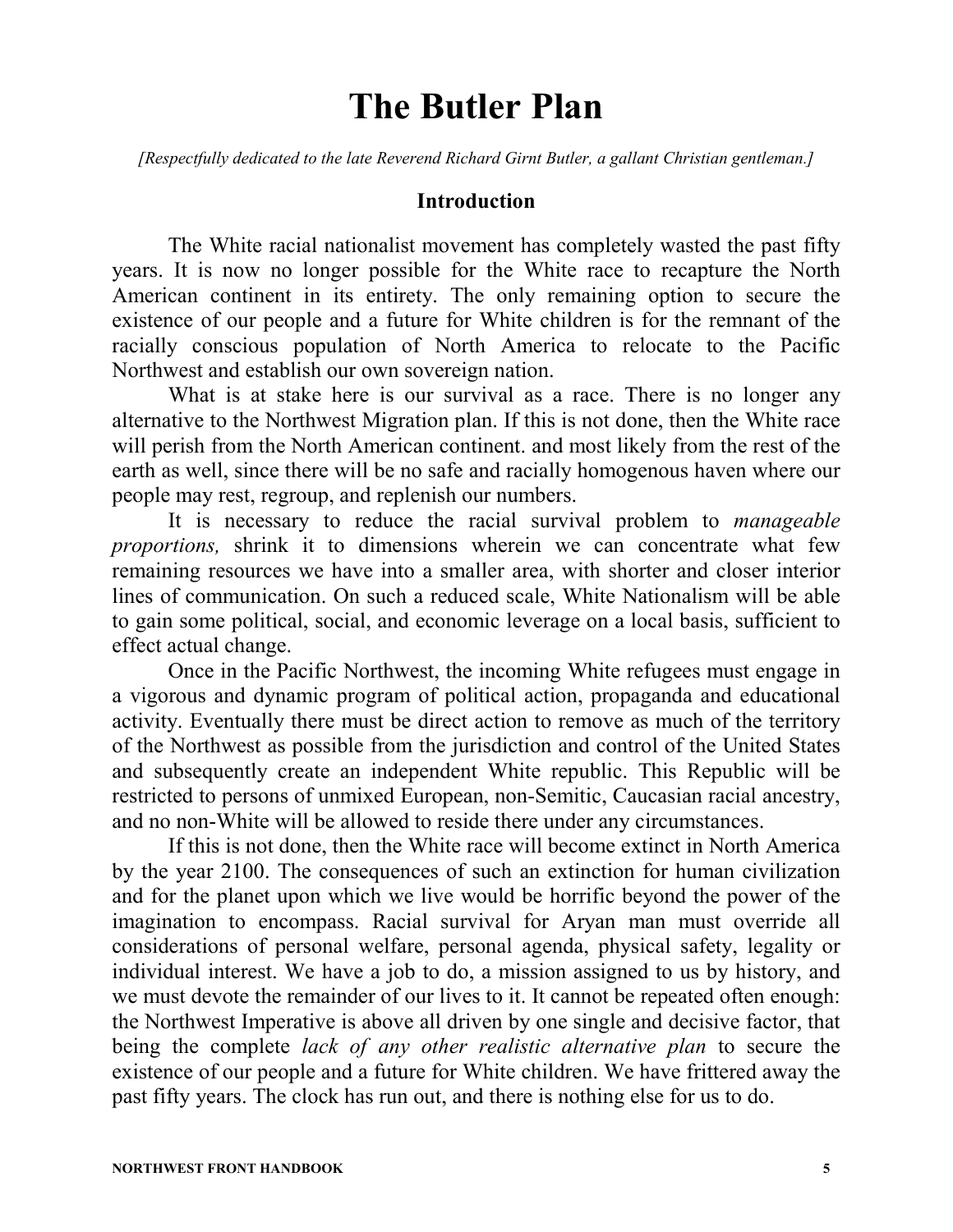### **The Homeland**

 The proposed White Homeland consists of a core territory of three complete Northwest American states and part of a fourth, specifically Idaho, Oregon, Washington, and Montana west of Interstate 15. At various times in the past, other parts of the Northwest have been suggested as potentially forming part of the Homeland. These include the northern third of California above Redding, the state of Wyoming, all or part of the state of Alaska, and the present Canadian provinces of British Columbia and Alberta. There is a half-assed independence movement in Alaska, but it is kosher conservative and capitalist in nature, and thus useless as a vehicle for racial survival. A separatist movement with a distinct racial tinge to it already exists in Western Canada, but seems to be moribund.

 This document will proceed on the basis only of the core U.S. states within which we must concentrate our initial resettlement efforts. Depending on the geopolitical and strategic situation, when the time comes to make a direct strike for freedom, it would certainly be advisable to liberate as much territory as possible. Like a newlywed couple with big plans for the future, we need to build our house large and with many rooms, that we may fill it with children.

Here is a brief sketch, in alphabetical order, of these three states that will constitute the primary settlement area:

 **Idaho:** Land area 83,574 square miles, population 1, 567,582 (2010 census). In 2010 84 percent of the people were classified as White by government statisticians, but it should be born in mind that the régime's demographers are operating off a political agenda, that the 2010 census was conducted by the Obama regime with a view towards legalizing illegal aliens in order to register them to vote and ensure perpetual power for the Democratic party, and that therefore the entire census is politically and methodologically suspect. Suffice it to say that the overwhelming percentage of the population of Idaho is still White and the non-Whites are concentrated mostly in Boise and a few other larger towns. Major industries are agriculture, timber, cattle, tourism, and some high-tech in the Boise area. Not much mining any more, but some gold and phosphates. Manufacturing consists largely of processing and packing food products like potatoes that are grown in the state.

**Oregon:** Land area 97,131 square miles, population (2010 census) 3,831,074. The same caveat as above applies regarding the reliability of the Obama census viz. demographics, since it is in the interest of the regime to overstate the "diversity" of the country in order to amnesty Third World illegals and get them voting Democrat. Major industries are timber and the manufacture of various wood products; also the manufacture of computer equipment and a fairly big financial sector; banks and insurance companies are some of the state's major employers. There is a lot of dairy farming. Portland is a major urban area with all the multifarious problems and advantages that entails in modern day America.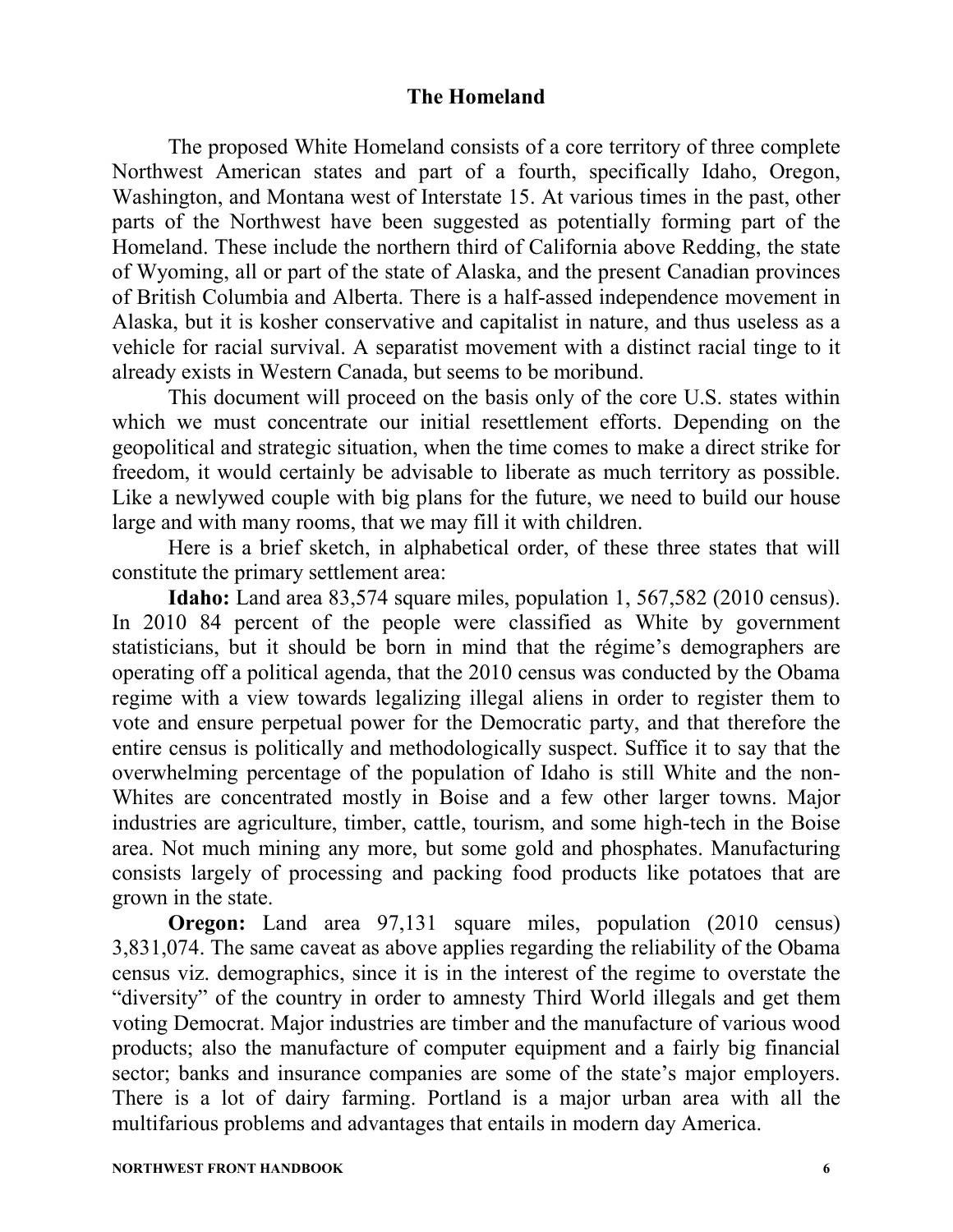**Washington:** Land area 70,637 square miles. Population (2010 census) 6,724,540, of which 60 percent live in the Greater Seattle area. (Same caveat as above regarding the reliability of government statistics.) Much of the sizepopulation disparity as opposed to the other two primary states is accounted for by the Seattle megalopolis, which includes Tacoma and Olympia to the south. Seattle is the gateway for a massive influx of Chinese and other Asians into the Northwest. The Asians are quite open about their own plan for seizing the Northwest through massive immigration and making it part of the Pacific Rim. In the case of Vancouver, B.C., they have already succeeded in transforming this once White city into a Chinese ant heap. Major industries in Washington are cattle ranching, timber, wood and paper and pulp products, some mining, and an immense amount of yuppie-style high tech in the Seattle area centered around the Boeing aircraft plant and the Microsoft computer empire.

**Montana West of I-15:** No separate figures available, but as with the three other states, the population is overwhelmingly White and in any case the 2010 census figures are unreliable and suspect.

 **Homeland totals:** For the entire Homeland area, we are looking at around 300,000 square miles. That's a lot of territory for a political movement to cover, but it is infinitely smaller and more do-able than trying somehow to "take over" the immense expanse of the entire United States and Canada. Most places within the Homeland are within 24 hours' driving time, max. Contrast this to the five and six days' driving time necessary for some of us to visit with one another across country for minuscule "rallies" etc. The larger metro areas of the Northwest are connected by air shuttles that the locals who can afford them use as casually as most other people use buses.

 We are looking at an estimated population of roughly 14 million, give or take, of which the overwhelming majority is (officially) White. Once the non-White population of the major metropolitan areas is subtracted, especially Seattle/Tacoma/Olympia and Portland, as well as a few specific and containable "brown spots" such as Yakima, where labor-intensive industry has attracted a heavy Hispanic influx, we are for all practical purposes dealing with an all-White territory, one of the few remaining in the world.

Let's ballpark it at twelve million Whites, give or take, plus a rather younger median *age* of population than you'll find elsewhere on the continent, which is very important. The White population of Florida and Arizona, for example, is overwhelmingly geriatric. Twelve million is a lot of people, but with hard propaganda work by an active and fanatically dedicated minority, enough of them can be convinced to join us to provide local bases for incoming settlement. Contrast that to trying to work around a population of almost 300 million people, in many places majority non-White, on a continent this size, wherein we are totally and utterly powerless and scattered to the four winds.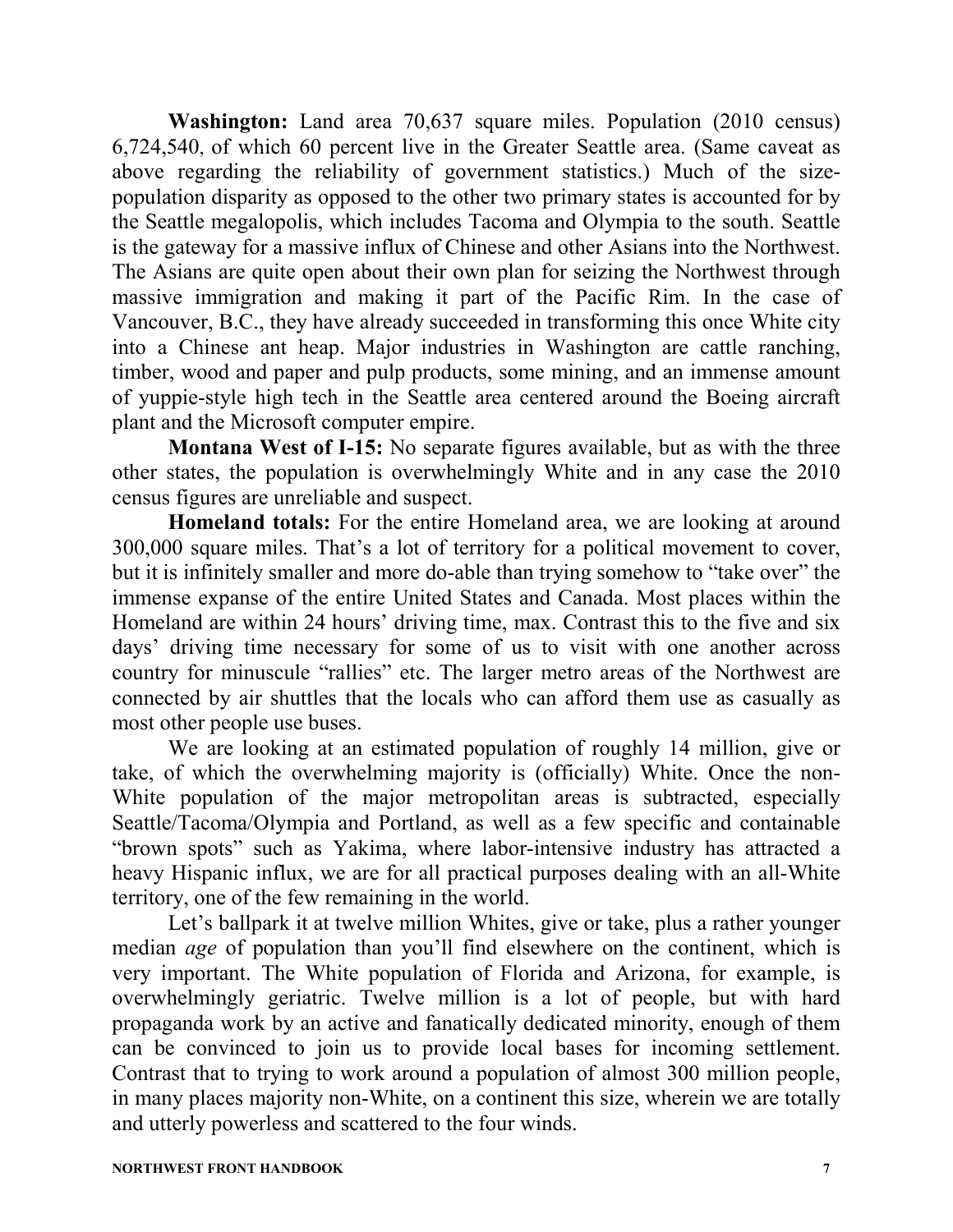This is the primary advantage to the Northwest concept: reducing the problem to something soluble, and the goal to one which is attainable. For almost seventy years, we have harbored a bizarre collective illusion that through some unfathomable means no one ever seems able to explain, we will somehow *win back the whole North American continent* all at once and cause millions of non-Whites simply to vanish in a puff of smoke, without any effort, and certainly without the mass bloodshed such a project would in fact involve.

### **Comprehension: The Northwest Imperative reduces the racial crisis to**  *manageable proportions.*

The only alternative is the present status quo, i.e. sitting at our computers pecking on keyboards, and once in a blue moon wandering out in public holding a sign and letting ourselves be pelted with garbage by scum. The present status quo means racial death, and things have reached the point where any effort to preserve the present Movement status quo is tantamount to racial treason.

#### **The Four Phase Plan**

 The Butler Plan consists of four broad aspects or phases involving the creation, the buildup, and the operation of the Northwest Front. These phases are not nailed to any given time frame so much as they entail a specific kind of activity and an agenda of goals or benchmarks to be achieved. All four phases will be simultaneously ongoing in the various Party units around the Homeland, and at any given time the NF will be involved with issues relating to any or all of these phases. There will be a lot of overlap.

#### **Phase One: The Creation of Communities.**

The NF defines a White Nationalist community in the Homeland as any area with a minimum of twelve (12) non-dysfunctional adult White Nationalists, living within half an hour's drive of one another, who are aware of each other's existence, and who regularly meet and interact personally, not on the internet. Nationalist communities will eventually serve as the foundation for everything the NF does. They will be accomplished to some degree through local recruiting within the Homeland, but primarily through the relocation of the better elements of the existing racially conscious White population to the Pacific Northwest.

Community-building will be an ongoing project from this point on, and will continue even after political independence is achieved. It will be the primary function of the Homeland to be just that, a homeland and refuge for all the persecuted and endangered Aryan peoples of the world from Afrikaners to Serbs to Ulstermen. Racially conscious White immigrants coming into the Homeland will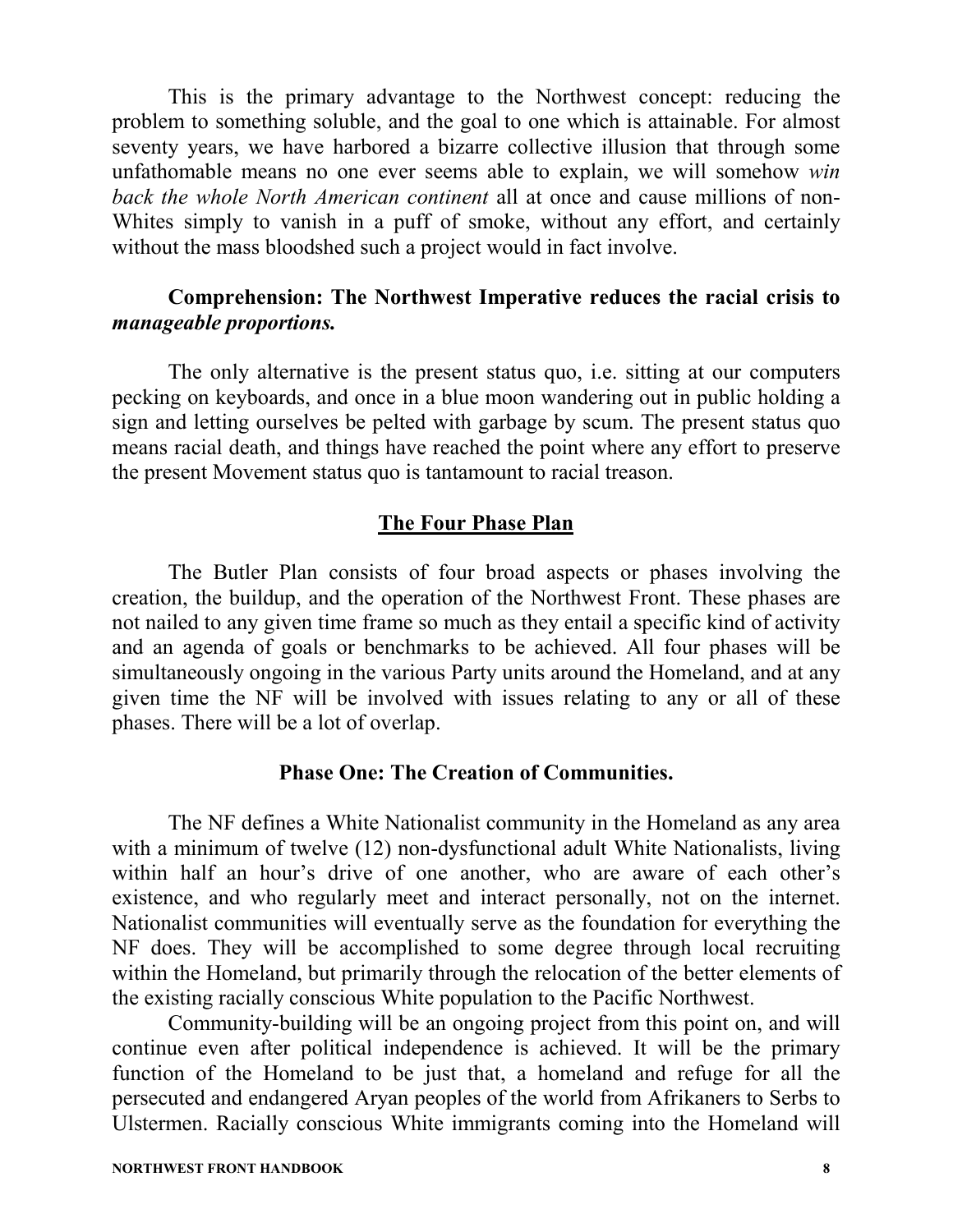hereafter be referred to as Incomers, to differentiate them from native-born Northwesterners and organic migrants (see below.)

#### **The Northwest Agency**

 Once the checkbooks finally open, and funds and resources become available, the Northwest Front will eventually establish a Northwest Agency similar in scope and purpose to the Jewish Agency that handled—and still handles—the bulk of Jewish immigration to Israel. The Northwest Agency will not concern itself so much with political or propaganda issues, except in a very limited way to convince potential migrants of the necessity to Come Home. This agency will provide information, advice, and various kinds of practical assistance in regards to the relocation of racially conscious Whites.

We understand and accept that many White people desiring to Come Home will be little short of destitute, but it is virtually certain that we will never have the resources to provide "assisted passage" like Israel does today, and as Australia used to do back in the 1950s and 1960s. As a practical matter, White people who Come Home to the Northwest must do so like the old Western pioneers, completely off their own bat and on their own dime. They must load up all of their worldly goods into a Conestoga wagon (or these days a U-Haul truck) and set off into the unknown. Consider it a test of character and moral fitness.

## **The Scouting Trip**

 It is *vitally* necessary that prospective White migrants to the Northwest make at least one preliminary visit or scouting trip to the Homeland before they make the permanent move, specifically a visit to their proposed area of settlement. Prospective migrants must get a look at us, and we must get a look at them. It must be an ironclad rule of Northwest Migration that no one simply packs up all their worldly goods into a U-Haul and heads in a general northwesterly direction, showing up on someone's doorstep with nothing but a T-shirt and ten dollars in their pocket. Early pioneers who tried that kind of thing usually came to grief. Ask the survivors of the Donner Party.

Every effort must be made to ensure that prospective migrants are coming *to* something, not *running away* from something. Prospective migrants, especially families, need to have jobs and accommodation lined up beforehand if at all possible, and they need to arrive with sufficient assets so they can immediately establish themselves in their new communities.

 This project, in short, must be implemented by and for responsible adults who know what they are doing, who know why, and who are involved in the Migration because they want *to put something into it,* not *get something out of it.* The Northwest Agency will assist these responsible adults with that process.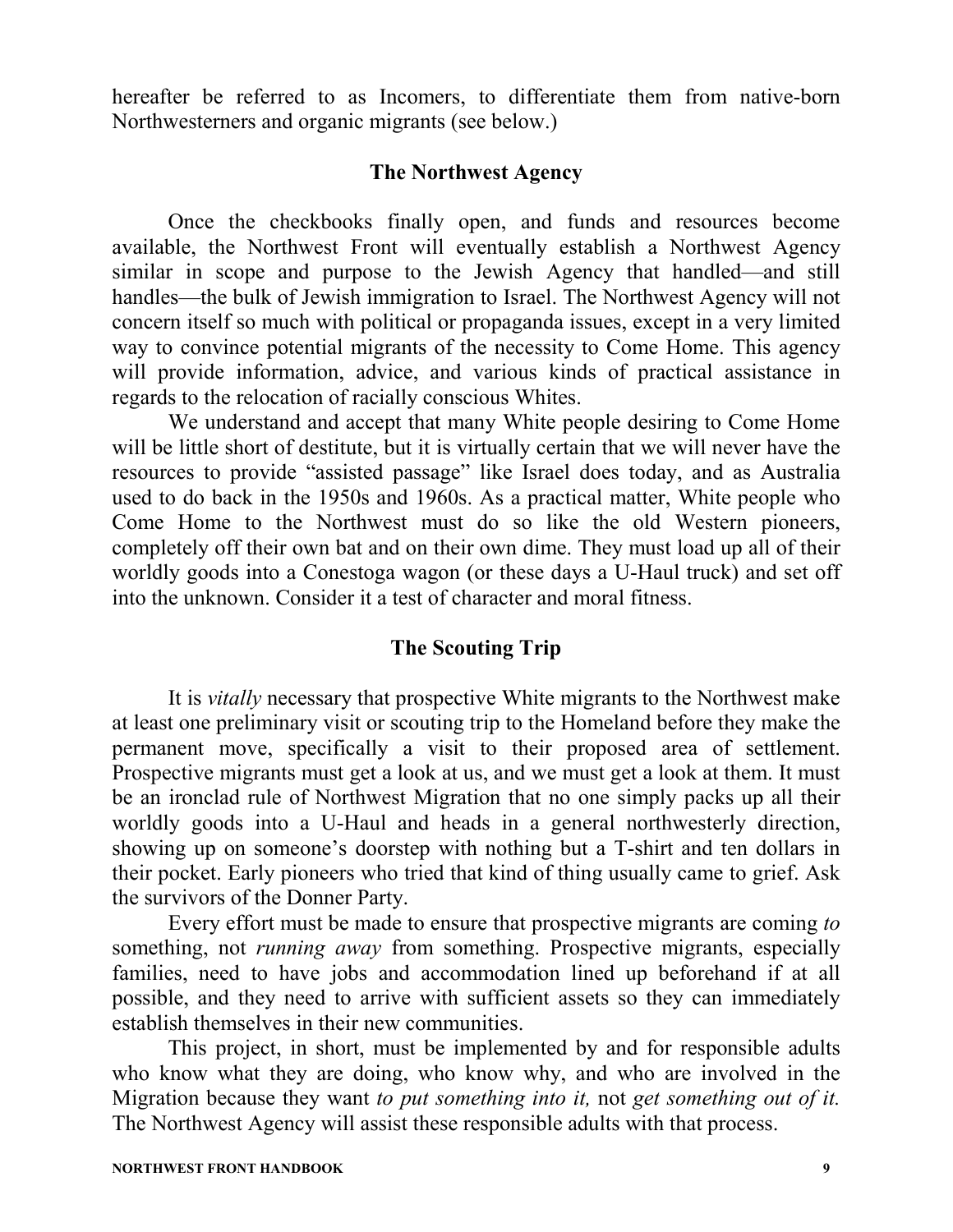For many years the only strategy for resettlement in the Northwest was basically "come to Hayden Lake and flop down in Pastor Butler's bunkhouse out back." Over the years this did result in (kind of) a community of White Nationalists and Christian Identity types gathering in one area, the Coeur d'Alene/Hayden Lake/Sandpoint district of north Idaho. This plan, or anything like it, is fatally flawed. First, mirroring one of the bogus nay-says put forward by people who want us to continue to do nothing at all, it really *does* allow the federals to concentrate their resources against us in a relatively small "killing field" of one small town. Secondly, the population in remote rural areas is so sparse that newcomers stand out, and can easily be identified and targeted by the enemy. Especially at the beginning, we need to be able to melt into the population and become indistinguishable from the locals.

 In addition to these considerations, metropolitan areas contain more racial diversity, and it will be far easier to work with the local native-born White population when there are minorities, and the problems minorities bring, to point out as examples.

## **Comprehension: Northwest Migration does** *not* **mean running away into the north woods and hiding from the government in a log cabin. We are coming to confront, not escape or evade.**

Any such attempt is pointless**.** Ask Randy Weaver how well that worked out for him. No one is allowed unilaterally to secede or opt out of the System. If you attempt to do so, you will be dragged back into the System by force, like the Weavers and David Koresh and the Montana Freeman and the Texas Mormon fundamentalists were.

We are seeking to *build a new nation***.** The realities of 21st century life dictate that our movement be based where the White people are. In the Northwest, that realistically means about two dozen metropolitan areas ranging from megalopoli to medium-sized towns. Eventually the Northwest racial community can establish facilities in the countryside; indeed, we must familiarize ourselves with the rural Northwest and be comfortable in it. But we will not make a revolution from a few cabins in the deep forest.

 On a preliminary basis, the following areas within the Homeland need to be targeted for the establishment of the first racial nationalist communities, based on economic and geographic factors. Jobs are reasonably plentiful for those with skills, and these initial colonies are spaced sufficiently close to one another to create a chain wherein racial nationalists in each area can offer one another some kind of material and logistic support system. There should be a racial nationalist presence in every state capital, so we can have someone on the ground to keep up with state government's attempts to suppress the NF and drive us out. These will be our initial dots that we must then connect.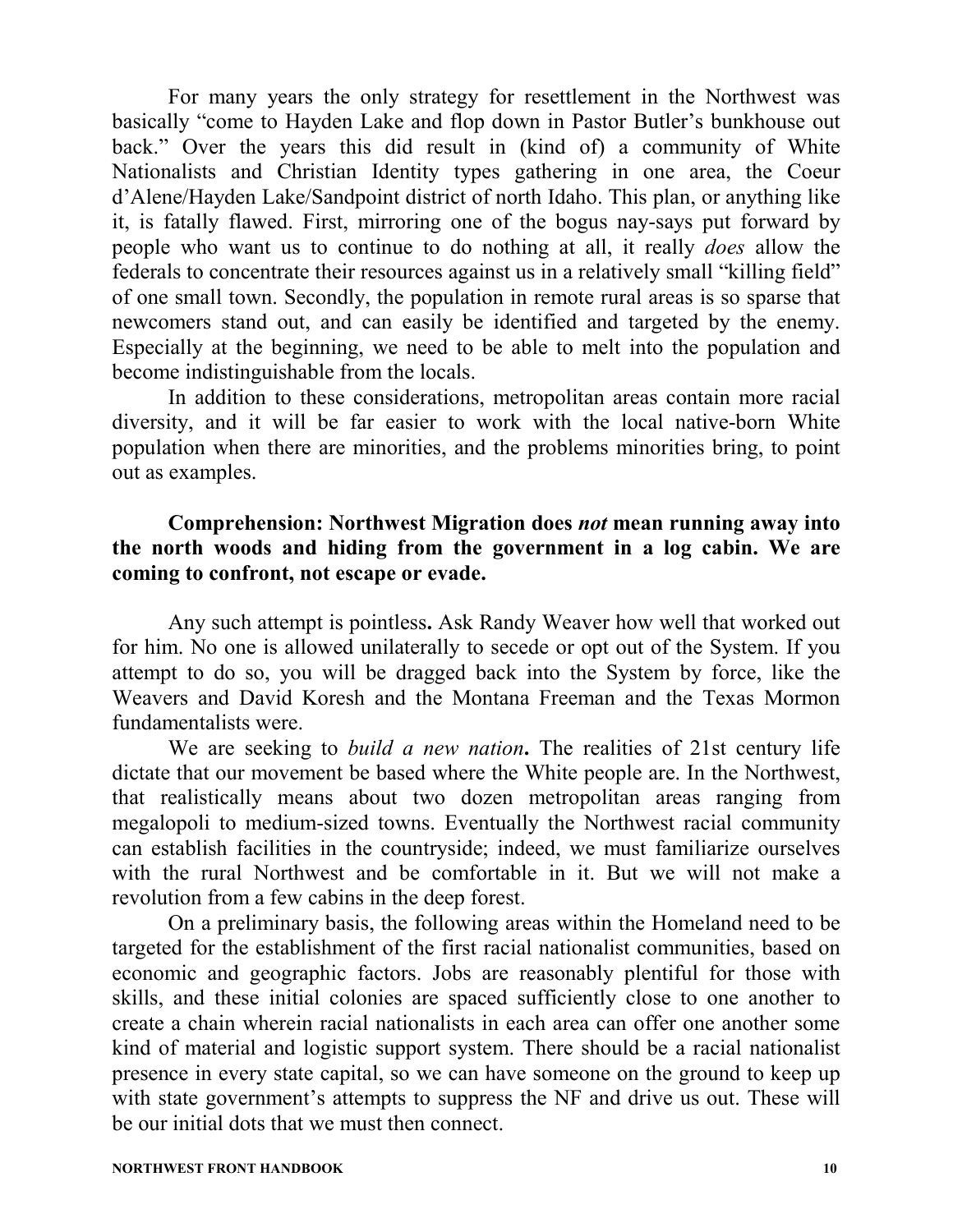**Idaho:** Coeur d'Alene, Boise, Pocatello, Post Falls, Nampa.

 **Oregon:** Portland, Salem, Eugene, Medford, Bend, Corvallis. The eastern part of Oregon is very sparsely populated and economically stagnant, and will be one of the last areas we get into. This also applies to eastern Washington outside the Spokane area, except for the small college town of Pullman and what is known as the "Tri-Cities" around Kennewick. Portland itself is frankly just as noxious as any major American city, including chapters of most major Los Angeles gangs, and migrants should concentrate on the white suburbs of these urban areas.

 **Washington:** Spokane, Bellingham, Vancouver, and the working class suburbs ringing Seattle, to include Tacoma and Olympia and Kitsap County. Based on experience, it is suggested that the Seattle "ring" consist of small groups of people in blue collar areas where White racial consciousness may be found. There should also be concentration on the military complex at Fort Lewis/McChord.

### **Phase Two: Political and Propaganda Activity In The Homeland.**

The Northwest Front must engage in massive, serious propaganda and missionary work in the Homeland itself, among native Northwesterners and organic migrants. We have to *win local White people to our side,* not fight them. They are not the enemy, however cruelly brainwashed they have been. How we handle relations with the native-born Whites will determine whether or not this entire effort succeeds.

 We must always bear in mind that by and large, precisely because they have grown up in a more or less all-White environment, the native-born Northwesterners genuinely do not understand what multi-culturalism and diversity means for them in the long run. They honestly *don't get it,* and we must conduct the most massive public relations and propaganda effort in Movement history to convince them, using every tool we have from web sites to participation in the local 4-H Club. We must let them know that while we will not allow ourselves to be victimized or run out of town, we do not hate them, we are not conspiring against them, and we are their brothers. We must seize on local issues and local concerns to make them understand that independence and freedom for the Northwest are in their interest as well as ours.

 Above all, we ourselves must not engage in bizarre and dysfunctional behaviors, or display any outward physical appearance that will allow the established order to portray us to the native-born as "the Other." The shaven heads and the tattoos and the petty hooliganism of the Skinhead scene are non-starters. The local people where we settle must understand that we are fellow Americans and people like themselves, not "the Other" whom it is socially acceptable to stone. At the same time they must understand that we are here, we are here to stay, that more of us are coming, and that we will not be stopped.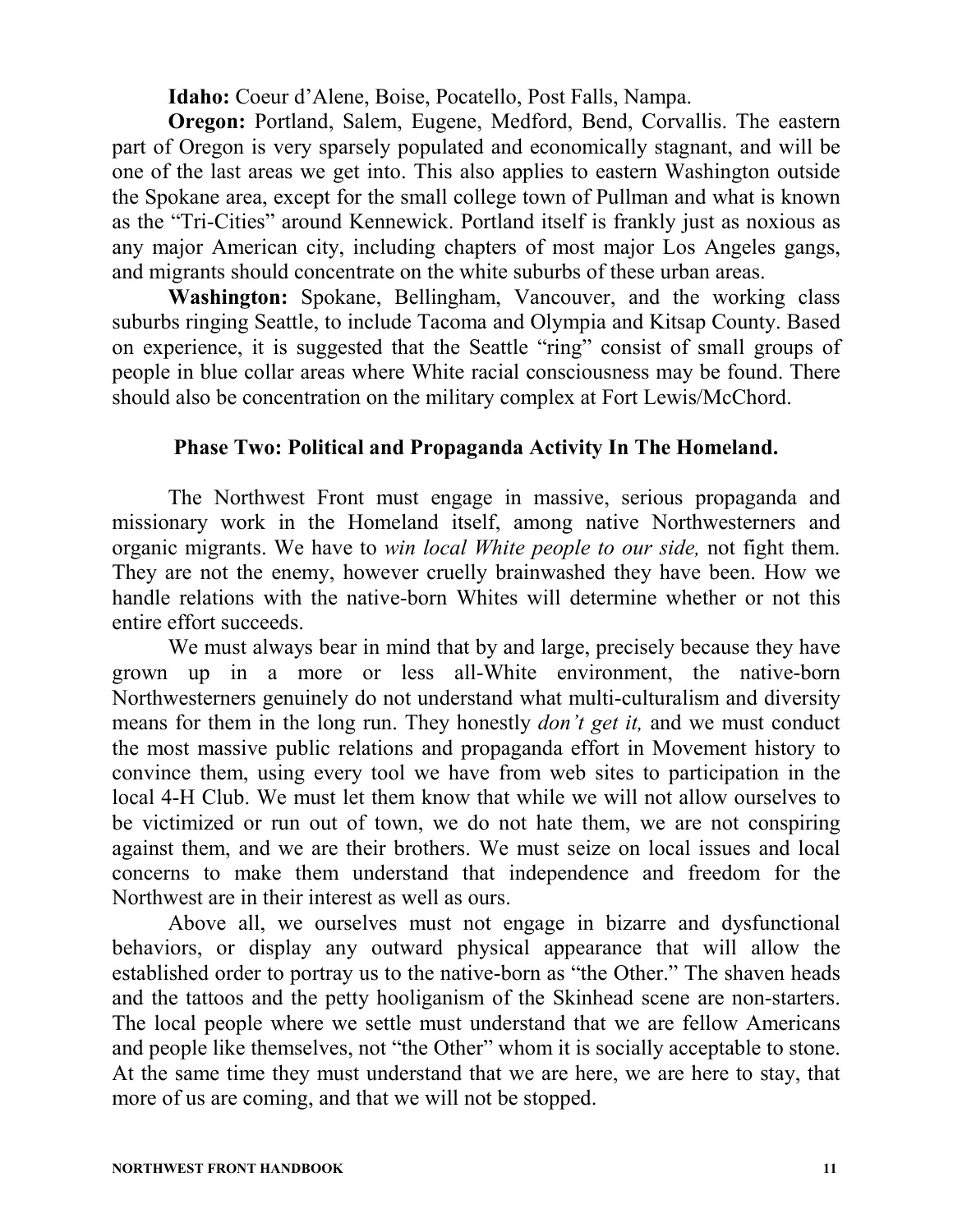The Northwest novels of Harold Covington are *fiction.* There must never, under any circumstances, be any excessive display or emphasis on guns or weaponry as far as the NF's open and political activity goes. Those of us who are gun enthusiasts should join their local NRA–affiliated clubs and work within the local Second Amendment community, to be sure, but until the time comes to strike for freedom, there must be no waving of guns in the air for the TV cameras.

A firearm has only one use, and that is to shoot. A firearm that is not shooting is just a piece of machined metal. If we are not going to fire our weapons at the enemy, then we need to keep them in the closet until such time as we have the courage and the strength of will to use them for their intended purpose. When we finally do break out the guns, we will do so for the purpose of using them, not flourishing them aloft for the television cameras. This will be a revolution, not a made-for-TV movie.

 We will experience almost as much difficulty interacting with organic migrants as with the native-born. By this term we refer to Whites from other parts of the country who have recently relocated to the Northwest for pretty much the same racial reasons that we have, but who would cut off their own bodily organs rather than admit to this fact in public. Many of these will have come from California, the first state to become officially majority non-White.

Organic migrants can usually be spotted through the use of code words like clean air, good schools, low taxes, a stable environment, a good place to raise kids—in short, all the various concealed terms kosher conservatives use to mean "no niggers or spics." Organic migrants are often liberal élitists who want to have their cake and eat it too, but who have been forced to come to grips with racial reality and are now struggling to build a politically correct and acceptable rationalization for their reluctance to live in the multi-racial paradise they helped create in their own cities elsewhere. Liberals make messes, then run away and leave them for others to clean up, the state of California being Exhibit A here.

 The organic migrants will become approachable when they realize the mudflow has followed them from California or Milwaukee or wherever, and if they do not resist they will be forced into flight again. But to where? The Arctic? Australia? Patagonia? Native-born will become approachable as they themselves start getting a taste of diversity and political correctness, especially through encroaching affirmative action and sodomy. John Wayne wannabes with Amurrican flags on their baseballs caps will become much more approachable when they lose their jobs or promotions to unqualified minorities. When liberal mothers and fathers in Idaho and Washington see their little girl coming home from school with her copy of *Heather Has Two Mommies* and their little boy coming home with bruises where he has been beaten by blacks or Hispanics, they will begin to catch on real quick. The organic migrants are in fact quite likely to have assets and skills that we will very badly need in the creation of our new country. They are a potential base for converts.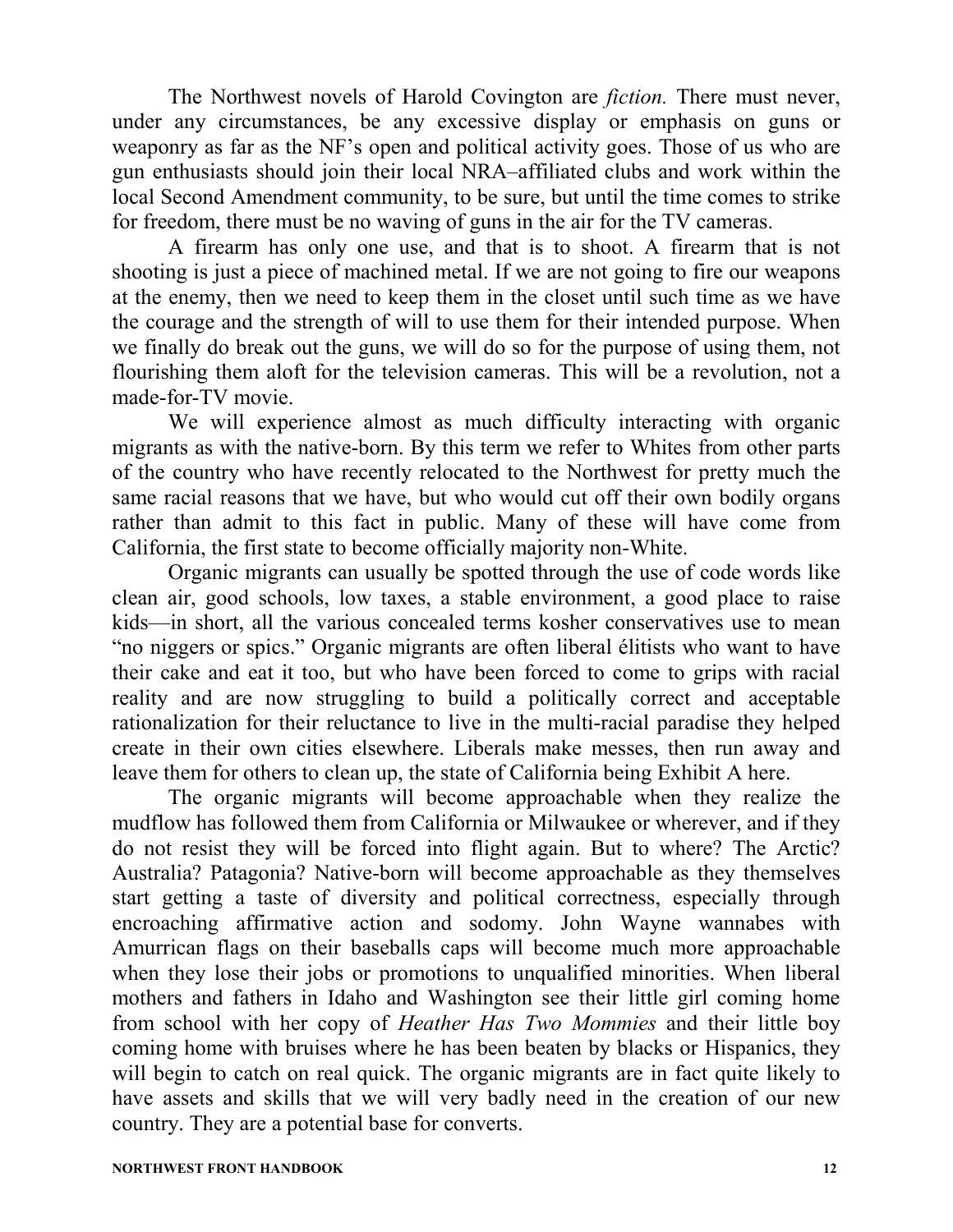We must understand clearly that the White population of these three states are *not enemies;* they are our challenge. For the first few years there will not be enough incoming settlers to make that much difference to the political or the demographic situation. We either win a sufficiently large percentage of those twelve million Whites to our side to become viable and secure in our settlement program, or we will fail and our race will perish. Three hundred million people, almost half of them non-White, we will never win over. Twelve million people, sharing our blood if not our views and our experience? There, we've got a chance.

#### **Phase Three: A Northwest Independence Movement**

 This is self-explanatory. This is not an area of the manual where we can hold your hand and walk you through it, since it will depend on events which have not yet occurred and factors which have not yet come into play. To a large degree it will have to be played by ear, once we get some boots on the ground.

#### **The Revolutionary Tripod**

 A revolution cannot succeed in the absence of the Revolutionary Tripod, the three conditions without which true change cannot take place.

 **1.** There must be a **bona fide revolutionary movement,** devoted to seizing state power directly from the hands of the existing power structure. Not conservative, not reformist, not willing to work within the existing system, but dedicated to its destruction. This is the Northwest Front.

 **2.** There must be **withdrawal of the consent of the governed,** wherein a majority of the people in a country or territory no longer wishes to be ruled by the existing power structure and desire change. Not just any change, but specifically that power be assumed by the revolutionary movement, in this case the NF.

 **3.** There must be **loss of the credible monopoly of armed force by the state.** Acts of insurrection and guerrilla warfare must take place, actual and serious physical damage must be inflicted on the enemy, and *no one must be caught or punished* for these acts. This forces the occupying power into repression and acts of atrocity and retaliation against the general population, in their frustration at being unable to locate and apprehend the real guerrillas.

 Our long term goal is to present the government of the United States with a situation wherein the struggle to retain the Northwest becomes politically and financially insupportable, and from the régime's point of view, letting the Homeland go will be seen as the lesser of two evils. This is the way in which all colonial wars are won. We must wage our racial struggle in the form of a colonial war, striving for a scenario where writing off X amount of territory is an option for the occupying power, should it become expedient.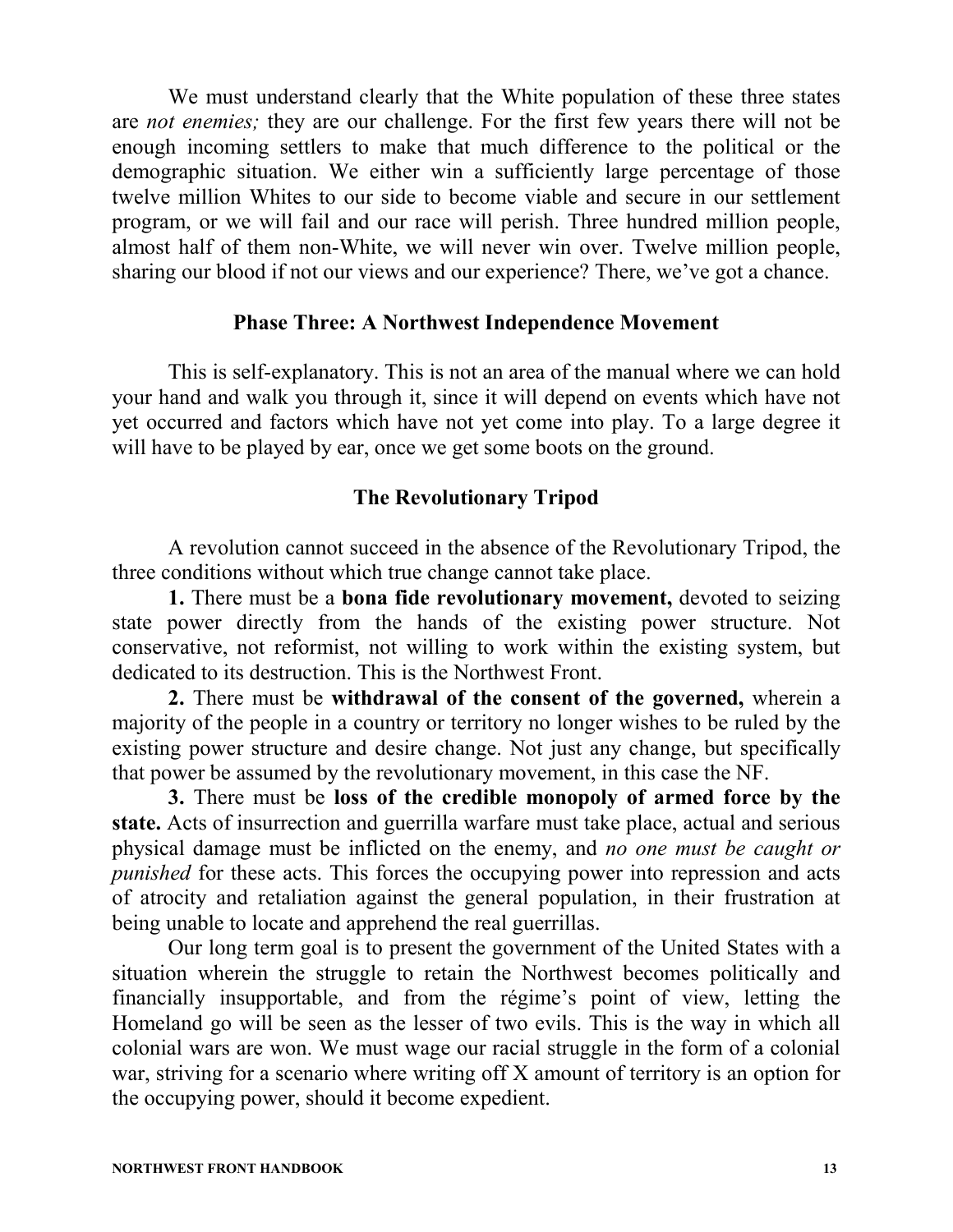It is impossible for us to imagine such a situation at this time, given the apparently ironclad, permanent grip that the federal government of the United States and the consumer culture it rules exerts on all aspects of our lives. But we are not talking about doing anything within the context of the present day. We are talking about the future, when a Soviet-style break-up of the United States into separate racial, ethnic, and interest groups is historically bound to occur.

## **Comprehension:** *Nothing lasts forever.* **The current world order of liberal democracy will not last forever, either.**

People such as FBI agents, the police, and the military are crucial to our victory, if only in a negative way, in the form of their paychecks, because when those paychecks stop coming and the System can no longer pay its muscle to back them up and keep them in power, that's our chance.

Our window of opportunity will come when FBI Agent Joe Buzzcut sticks his card in the ATM machine on the first of one month and finds that his directdeposit didn't direct-deposit, and at work he gets an envelope in his mail box containing not a pay stub, but an excuse. His lords and masters in Washington, D.C. will appeal to him in the name of the good old red, white, and blue to continue arresting, torturing, spying, perjuring, and murdering for free—and then the next month, he still gets no direct-deposit, just another excuse. The Establishment's muscle men are mercenaries, and they will not work for free. Once they are no longer being paid, or when they are being paid in inflated Federal Reserve Notes that are worth less than toilet paper and will buy nothing, then that's when we make our move.

 We must prepare for the time to come, when all of this is more than just paper fantasy, when the political and economic realities make our victory a possibility if we are ready to seize it. It will take many years and require a big assist from economic and political developments within the New World Order to create this revolutionary tripod in the Pacific Northwest. But it will happen eventually. We need to have the Northwest Front slim and trim and ready to break out at a moment's notice if needed.

#### **Phase Four: The Seizure of State Power**

 There can be little doubt that the United States will eventually undergo a Soviet-style breakdown of centralized power, and lose the ability to enforce its will throughout the continent. This will transmute into direct action to free our Homeland from the iron heel of the federal government. For the first few years we need to concentrate on Phases One and Two, on getting our people in and then hanging on in the face of intense local and governmental opposition. These first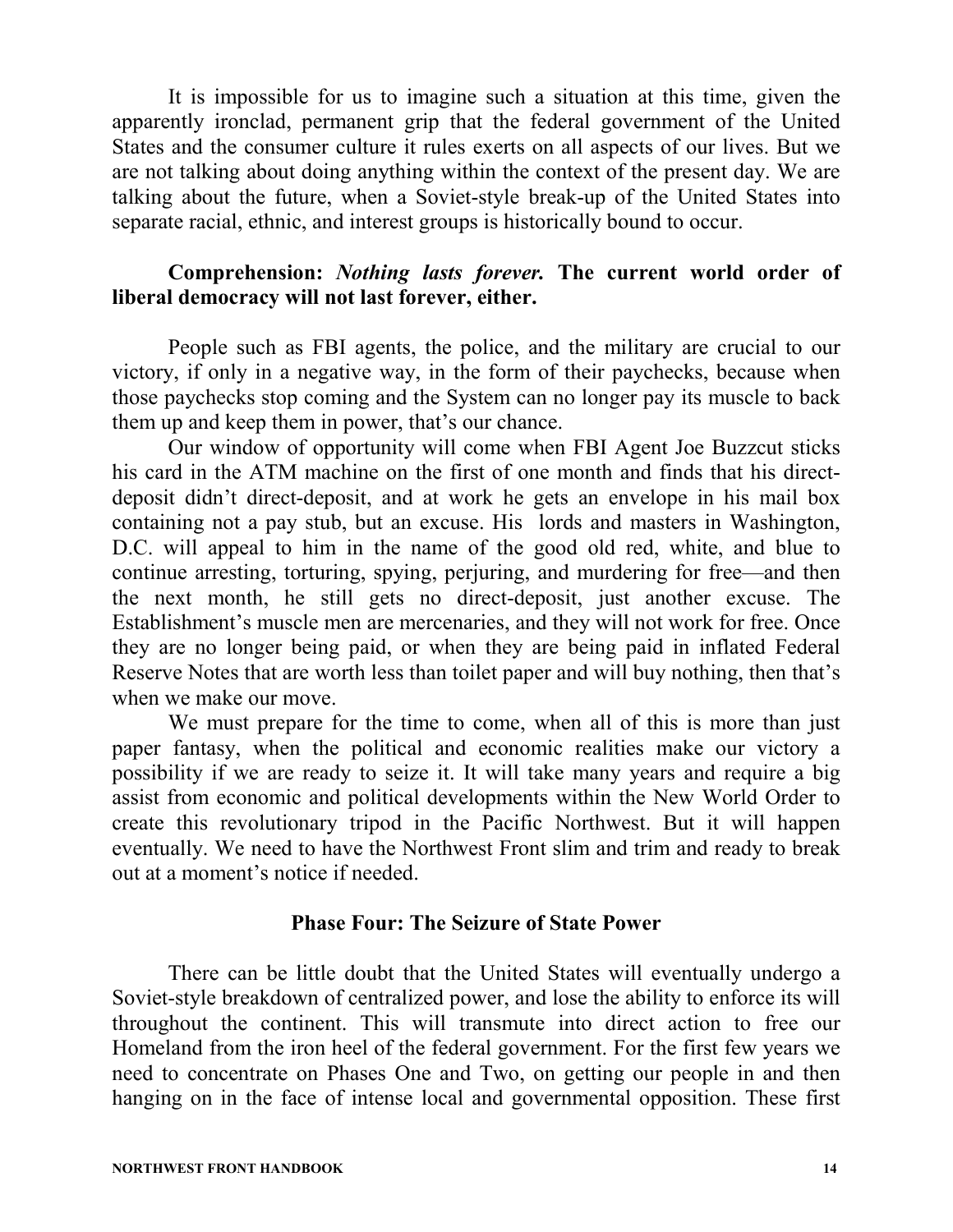two phases are going to be taking up the bulk of our efforts for a long time. We must learn to walk before we can run.

#### **The National Convention**

It is a mistake to base a  $21<sup>st</sup>$  century political strategy on anything from the 19<sup>th</sup> or 20<sup>th</sup> centuries, but some parallels are possible The pattern from our people's historical past which appears most applicable to the result the NF wishes to achieve is the Irish model from 1916-1923. The most important step during Phase Four will be the creation, not of the NVA, but of the National Convention as described in the draft Northwest Constitution. (See Appendix I.)

This was the first step in Ireland during the 1916-1923 War of Independence—the institution of Dail Eireann, the Irish parliament that is the official legislature in the Irish Republic to this day. Dail Eireann was created in 1918, while Ireland was still part of the British Empire, and for the first few years of its existence it was an illegal shadow government which had to meet in cow barns and the back rooms of pubs and out in the woods and mountains by the light of the moon. The first speaker of the Dail was Eamon De Valera, who later became prime minister and then President of Ireland.

This strategy worked a hundred years ago, and so a modern variation on the same template will work for us today if we can acquire some guts, get a few brain cells to rub together, and then combine the two. Once we have a sufficient number of Class A people so that we can form a shadow government for the Northwest Republic with someone besides Beavis and Butthead as officers and ministers of state, we must establish the National Convention in some kind of founding gesture. This is where we can use all these intellectual racists of the Kevin MacDonald and *Occidental Observer* type with college degrees papering their walls, that is if they can raise a few hairs on their testicles. It would be interesting to see if Dr. MacDonald himself would accept a position as a shadow cabinet minister for the National Convention.

Whoever ends up becoming involved in the formation of that shadow government for the new Northwest Republic, from that point on, our official line must be that the National Convention is the *legal authority* in the Northwest and not the American occupation régime or any of the state and local governments. It would probably not be a good idea to appoint any interim State President for the NAR until the Republic is established and an actual election can be held; authority, at least moral authority, will have to reside in the Speaker of the Convention and in a council of Ministers of State who will become a Cabinet once independence is attained. The Republic comes into being with the Convention, just like on July 4<sup>th</sup> 1776 America came into being with the Declaration of Independence by the Continental Congress.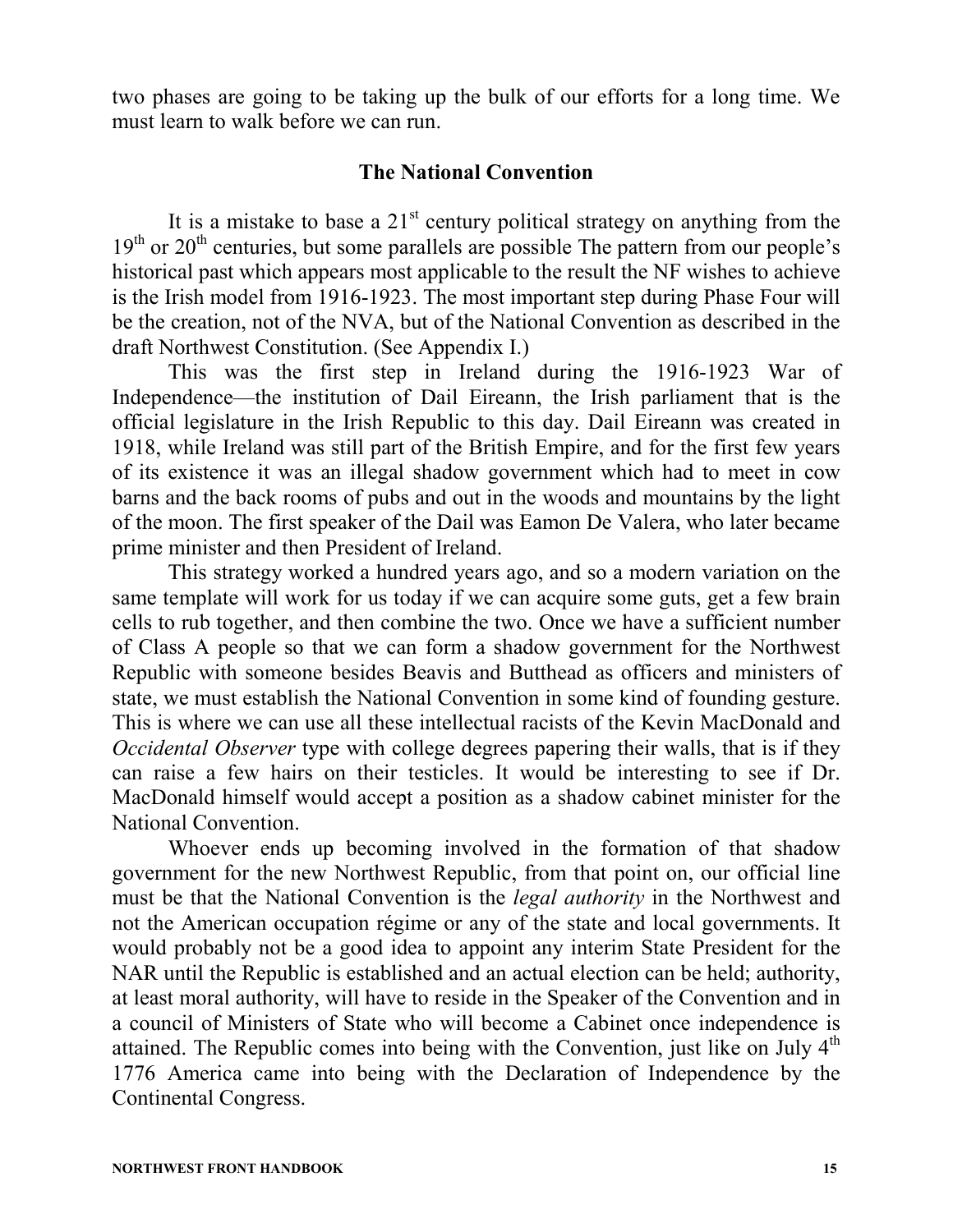## **Building Our Own Economy**

 One of the main things we will need to concentrate on is creating an economic infrastructure that will eventually enable us to *employ our own people,* and free them from the now ubiquitous danger of establishment retaliation through loss of their jobs. Bear in mind that we are engaged in something that our ancestors understood and did superbly: we are nation-building, and there is a hell of a lot more to nation-building than singing around the campfire and throwing the odd bomb on the barricades.

We must utilize our human resources to the max. One of the things our forebears had to understand in order to survive was economic self-sufficiency. Remember the gentleman adventurers who first came to Jamestown and damned near starved to death because they would not work, and searched for gold instead of farming and hunting and building shelter? We must be able to support ourselves in the face of pressure from the local ZOG that will be almost as intense, in its way, as that the Indians put on the first settlers.

 By economic self-sufficiency, we mean the actual production of wealth or essential goods and services. Economic self-sufficiency does not mean pyramid schemes or marginal business franchises or the assorted get-rich-quick deals that flourish in the right wing, most of which are simply scams to try and get at old people's savings. It means *bona fide* skills and resources to provide real goods and services that other people will actually pay money for.

One of the major investments our new Northwest community must make is in vocational training for young White people. Every young White man and woman must possess a *marketable skill,* so that they can survive on their own. A new nation does not just need soldiers or political agitators. A new nation requires farmers, engineers, doctors, architects, electricians, road builders and heavy equipment operators, construction trades, food processing and packaging skills, teachers, and manufacturers.

 We must bring to the Northwest serious, adult men and women who are coming to build a new nation, not drink beer and scream "White Power!" and show off their tattoos. Young people especially who are contemplating the Homeland must be encouraged to stay in school and learn an economically viable trade, so that when they immigrate to the Northwest they don't just say, "Hi, I am a White racist." They must be able walk into a community and say, "Hello, my name is Joe, and I am a computer software designer, or a skilled auto mechanic, or a master electrician, or a nurse, or I can fix your copy machine, or I can fly your helicopter, or I can bake bread…"

 **Name:** The name of the new Homeland of our Folk shall be Northwest American Republic. (NAR) The esoteric and technical racial term *Aryan* needs to be avoided, because it causes confusion among the uninitiated, and winning over the uninitiated is how we are going to win.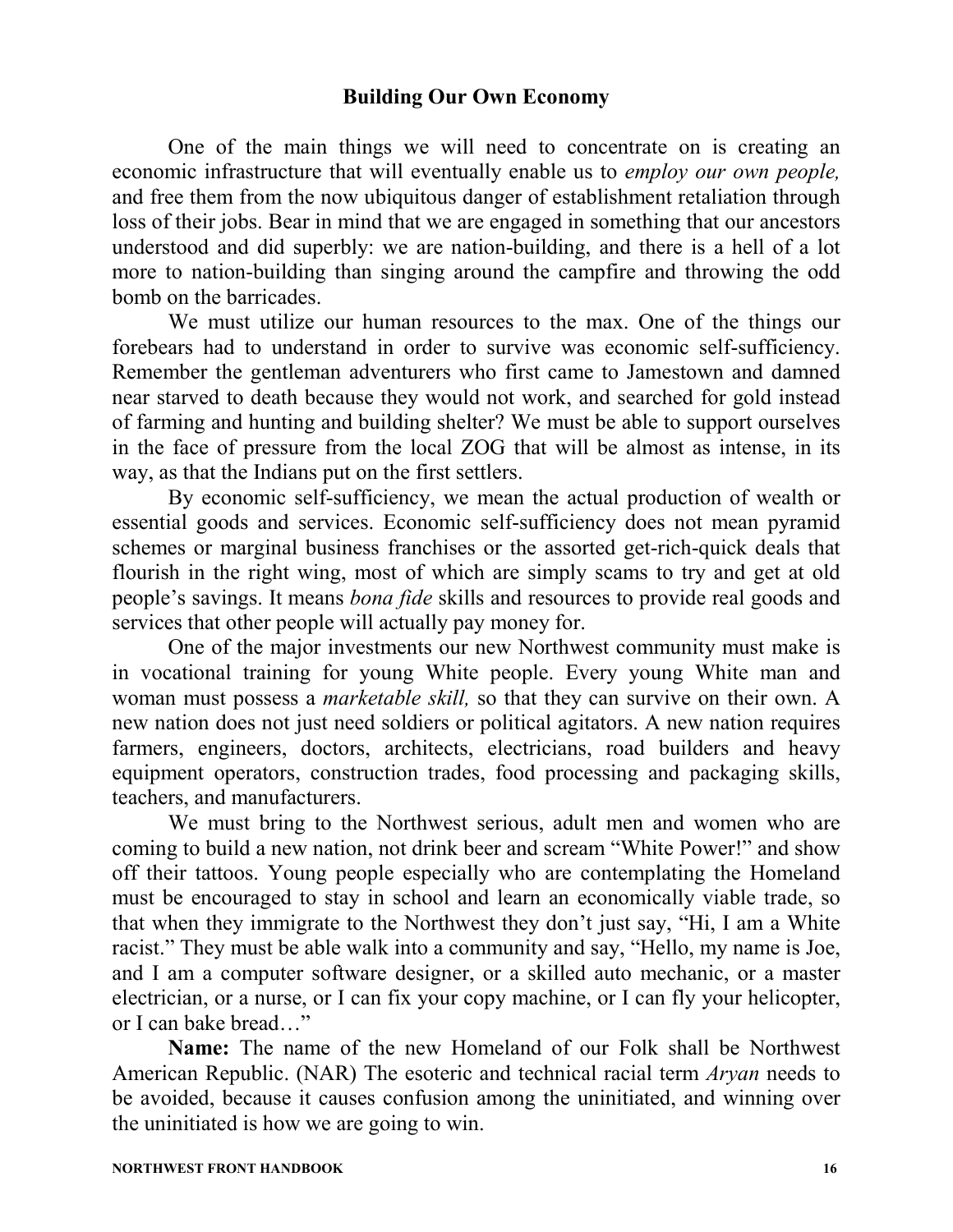With Americans, it is never a good idea to confront them with a word, a concept, or anything that one has to *stop and explain*, especially if it's something foreign, because you'll lose them. American brains are like a lazy herd of cattle: it takes effort to get them all moving in the desired direction, and once that happens you don't want to interrupt or divert the flow, so to speak, else your cows (American thought and the American attention span) will just start milling around and wandering off into the scrub brush. Americans have been taught to *feel,* never to *think*, and until we can gain state power and start re-programming them and forcing them to think, we have to fit our propaganda to our audience.

For better or worse, the word "Aryan" is now associated in the minds of native-born Northwesterners with an image of tattooed, shaven-headed punks who swill beer and wave assault rifles in the air and scream "White Power!" That is largely our own fault. It shouldn't have happened, but it did, and we have to live with it. The fact that this is untrue, and that the native born Northwesterners are Aryans themselves by race if not in mind, is beside the point. In politics, *perception is everything.* It is bad propaganda to confront people, on their initial contact, with ideas, concepts, terms and symbols that require an immediate, long and abstruse explanation. Esoteric terms like Cascadia, Arya, etc. should be avoided as well. They sound foreign and odd*,* and we are going to have trouble enough overcoming our image problem as things stand.

 **The Flag of the Northwest American Republic:** There is one idea we do need to begin propagating immediately among the population of the Northwest, and that is the creation and general recognition of a flag for the coming Homeland. One of the few points where Mr. Covington has made an arbitrary decision on the way things will be done is in the matter of the NAR flag, based upon his experience in Ireland. It is a simple, dignified tricolor design with no controversial symbols, or anything requiring more than the simplest symbolic explanation. The said flag has now been copyrighted via the cover art and textual description of the Northwest novels, so it cannot be stolen by the Jews, as they have done with other names and symbols in the past.

 The Northwest Tricolor flag consists of three vertical bars of equal length, similar to the French, Irish, and Italian tricolors. Left to right, the bars are navy blue, white, and emerald green, with the blue bar to the flagstaff. They symbolize blue for the Northwest sky, green for the land, and white for the people who will dwell in between the two. (Horizontal bars were considered, and are in fact used on the left-wing "Cascadia" flag, but unfortunately not only our own lefty wing nut element but the African nation of Sierra Leone already uses that design.)

 The flag of the new Northwest nation will become a symbol and a rallying point for the White race worldwide. It must be displayed, distributed, and publicized the world over until it becomes known as the modern day equivalent of the Confederate Battle Flag and the *Hakenkreuzfahne* as a generally recognized symbol of Aryan hope and courage in the face of racial death.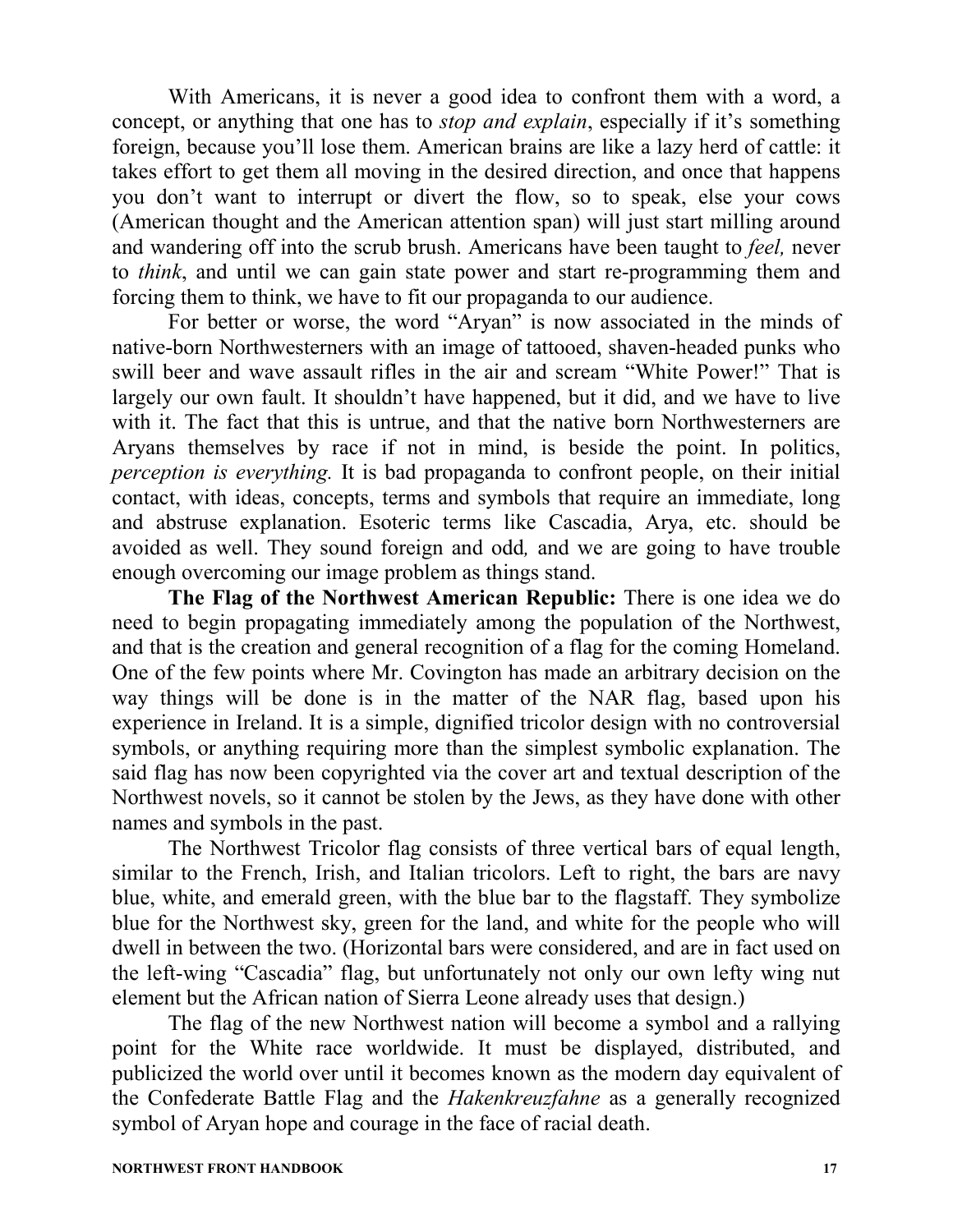## **Summation**

 As always, this is not a question of whether we *can* do something, but whether we *will* do it.

 *Can* we do this? Yes, of course we can. *Will* we do it? Yes. God will not allow our race to perish.

It is time to Come Home.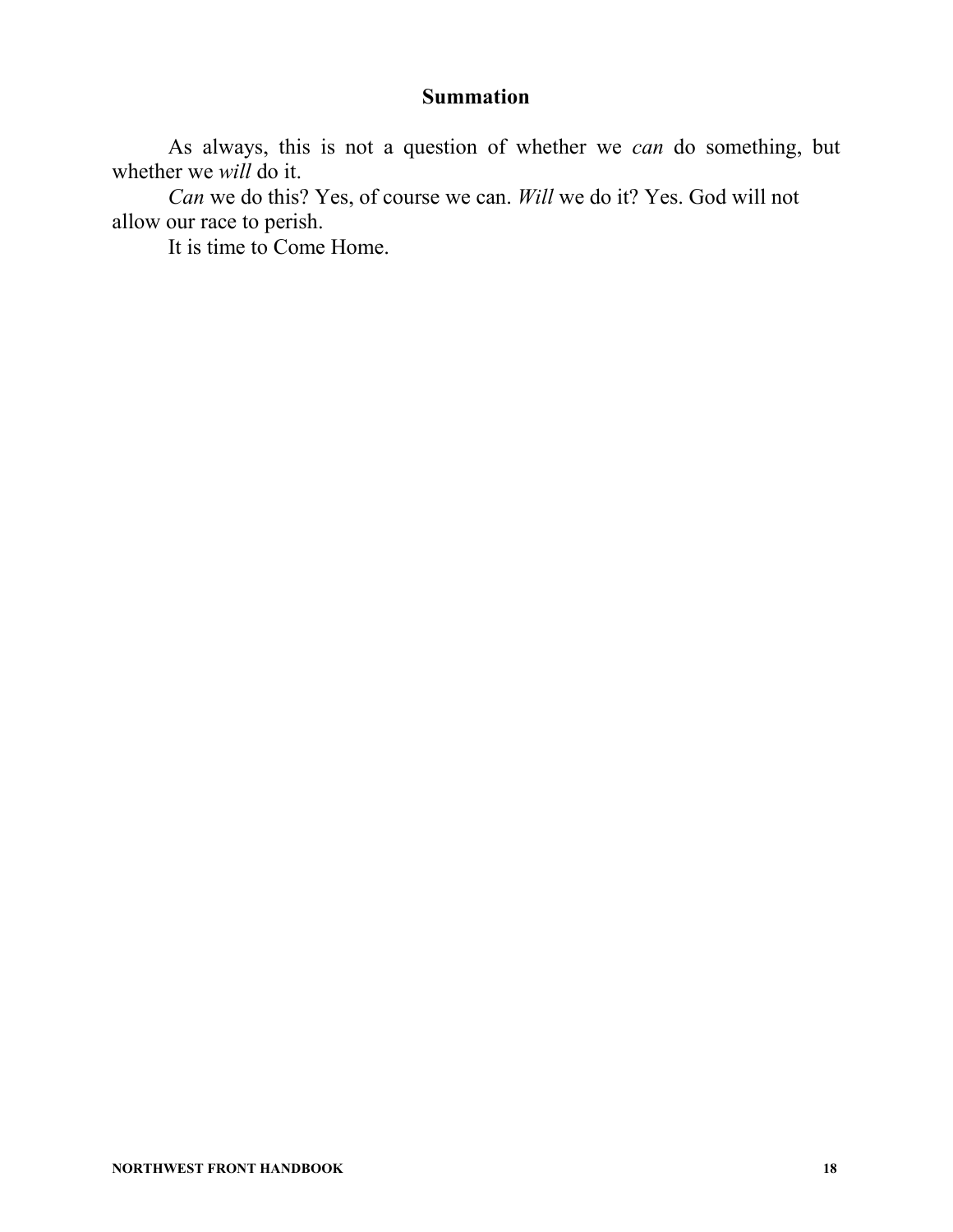## **The Northwest Front** *Seven Points*

**I.** The Northwest Front is a White separatist movement dedicated to the Fourteen Words of David Lane: **"We must secure the existence of our people and a future for White children."** 

 **II.** In the furtherance of those immortal Fourteen Words, we commit ourselves without reservation, and as the primary goal of our lives, to the establishment of a sovereign and independent all-White nation in the Pacific Northwest, which shall serve as a Homeland of safety and freedom for all White peoples the world over.

 **III.** The central and defining act of our world view is the act of migration to the Pacific Northwest. On our word of honor, we commit ourselves to *come to the Homeland,* to abide and build our lives there. We will come to the Northwest without equivocation or excuse, without unreasonable or groundless delay, as soon as we possibly can do so.

 **IV.** Until the time when we ourselves Come Home, we commit ourselves to do everything that we can do to assist others to make the Northwest Migration, and to assist the Northwest independence movement in every way we can.

 **V.** We are a community of *blood*, not of faith. Race, not religion, is what is important. For the sake of our own and future generations, we agree to lay aside all differences of religion between White people, now and forever.

 **VI.** We reject, absolutely and in totality, the spiritual poison of "modernization" within the Racially Conscious Community. We will not tolerate among us known informers who have testified in court against their own people, or those guilty of any act of degeneracy or moral turpitude. We will not tolerate among us any form of racial admixture or any dishonorable behavior such as gambling or embezzlement. We will not tolerate among us perversions of the body such as homosexuality. The cause of the Northwest American Republic is a sacred one, and it shall forever be served by us with honor, steadfastness, loyalty, courage, and purity.

 **VII.** We are the ones who will *go first*, and set an example for others who shall follow, physically and morally. We respect and we practice the deed, not the word. We are, in the true sense, pioneers of a new age.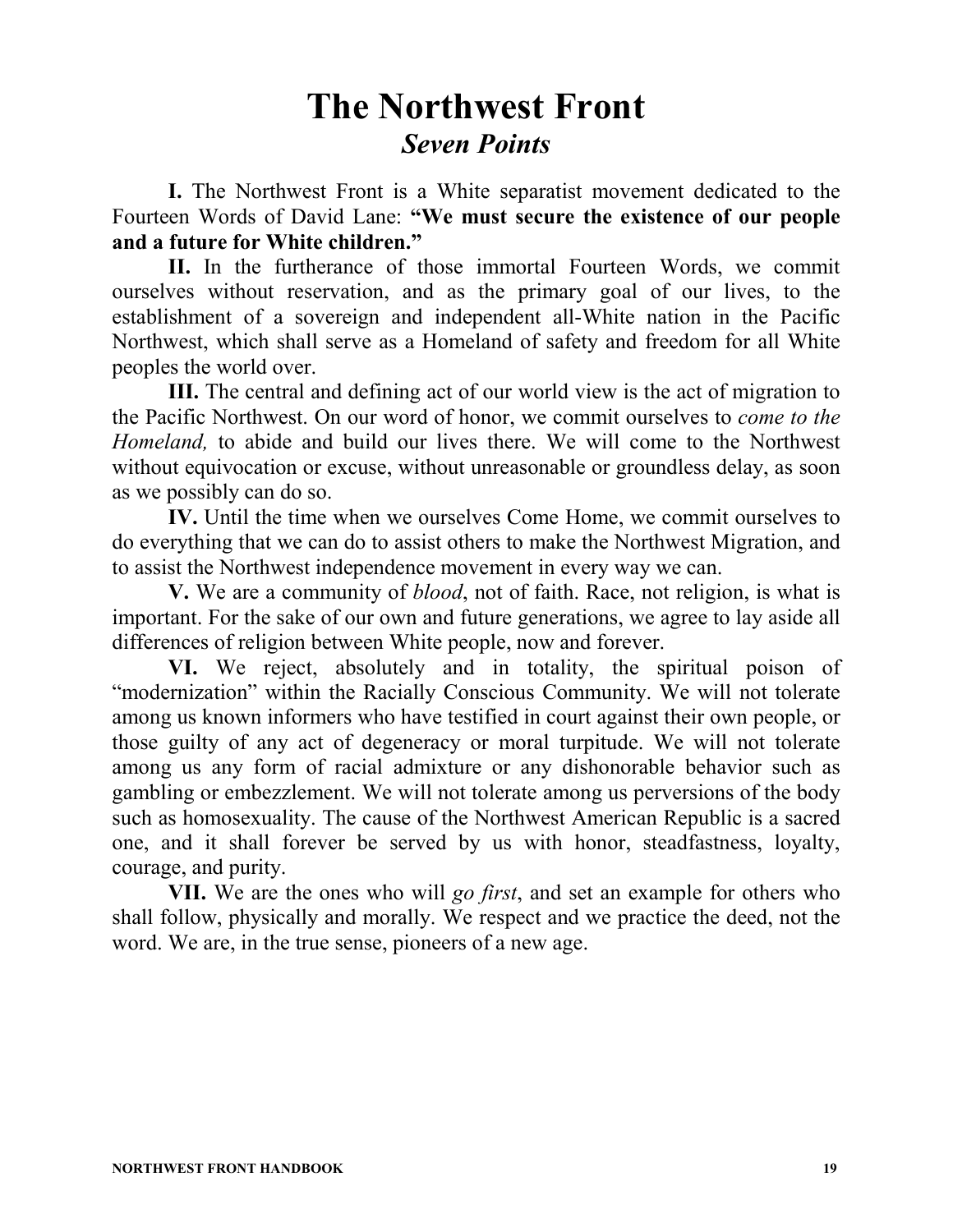## **The Program of the Northwest Front**

 The Northwest Front is a political organization of White men and women in the United States and Canada, of all ages and social backgrounds, who recognize that an independent and sovereign White nation in the Pacific Northwest is the only possibility for the survival of the White race on this continent.

#### **I. A Sovereign Republic**

 We demand the establishment of an independent and sovereign republic in the Pacific Northwest, wherein only White persons shall reside or hold citizenship. This Northwest Republic shall be a free and sovereign nation whose government and citizens shall exercise full control over their internal affairs, their economy, their culture, and their foreign relations.

#### **II. Citizenship**

 Only persons of unmixed, non-Semitic, Caucasian European ancestry shall reside anywhere within the Northwest Republic. Citizenship in the Northwest Republic is a right that shall be open to all White peoples of the world regardless of their country of birth or national origin. Citizenship shall not be bestowed at birth as is the case with liberal democracy, but shall be *earned* in adulthood through military service, by civic service to the state, or by demonstrated worthiness and value to the racial community.

#### **III. Rights In A Racial Community**

 All inhabitants of the Northwest Republic, both citizen and non-citizen, shall enjoy from birth the following inalienable rights:

 \*The right to decent, livable housing, including a right to affordable home ownership.

 \*The right to keep and enjoy the fruits of their labors free from excessive and confiscatory taxation.

 \*The right to gainful and productive employment at a living wage sufficient to support self and family.

 \*The right to quality medical care for any and all disabilities or illnesses or health problems.

 \*The right to personal safety from criminal robbery, assault, injury and victimization.

\*The right to a clean and healthy environment.

\*The right to hold and to practice private religious beliefs which do not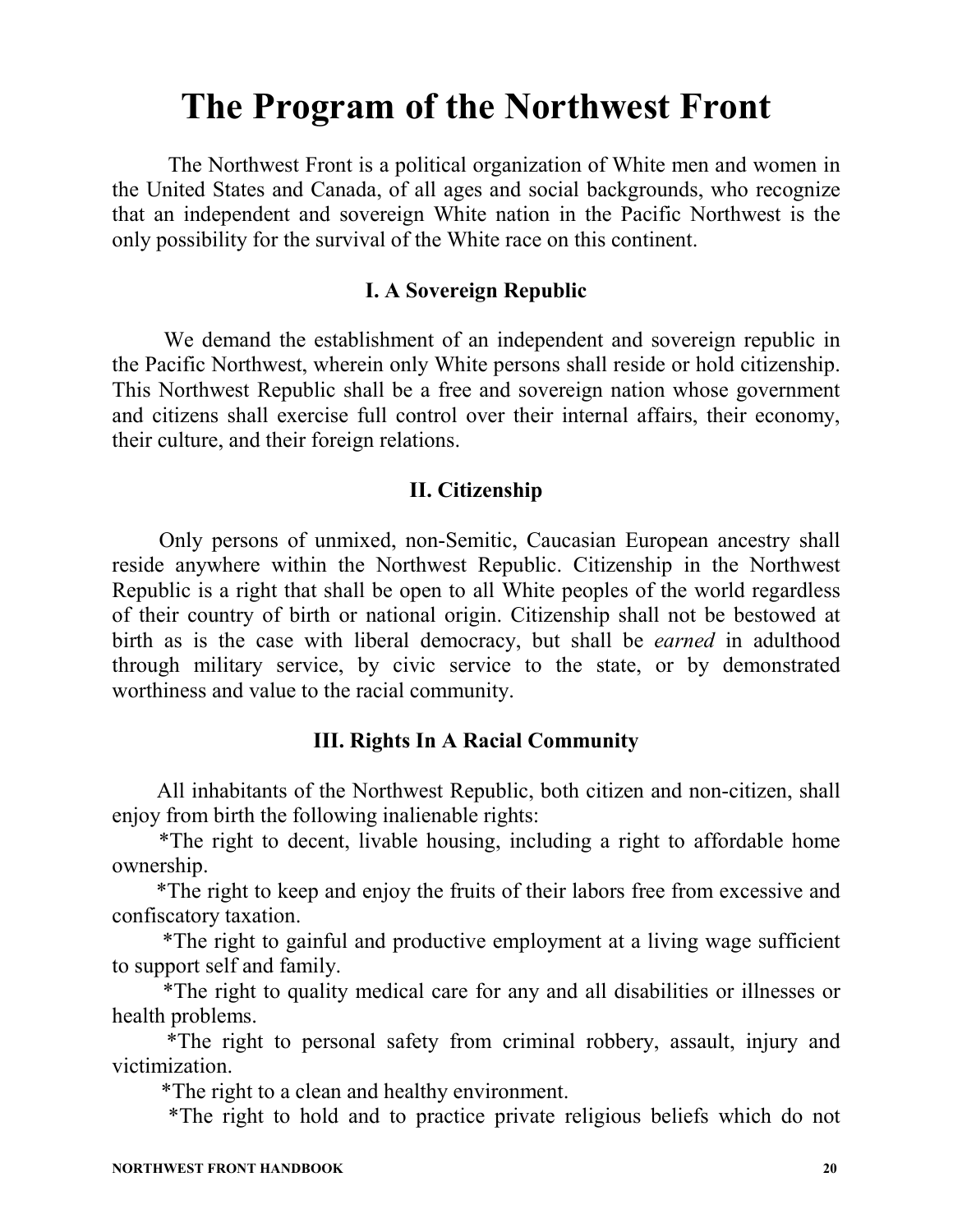infringe upon the rights of others, and which do not constitute political activity disguised as religion, as well as the concomitant right to raise children in the religious beliefs and traditions of their parents.

 \*The right to keep and to bear arms, which is the immemorial birthright and mark of a free people as well as the strongest safeguard of the community against crime and oppression.

 \*The right to a White cultural and spiritual environment free of the polluting and debilitating influence of distorted and primitive Judaic and negroid cultures.

## **IV. The Institution of the Family**

 The basic building block of the new society must be the traditional, nuclear two-parent family, with the gainfully employed husband and father as head of the family and the home-making wife and mother as its heart. In order to re-establish and protect this ancient and vital social institution, the following policies will be implemented by the Northwest Republic:

 \*Interest-free state mortgage loans will be made available to young married couples in order to allow them immediate home ownership. Balances owing on these loans will be reduced in 25% increments upon the birth of the first healthy child, 20% for the second child, and 15% for the birth of all subsequent children, thus making possible a high degree of repayment moratorium.

\*Prenatal and pediatric medical care will be universally available.

\*Property taxes on family homesteads will be abolished.

 \*Divorce will not be abolished, but will be made sufficiently legally difficult so that such a serious step will be undertaken only in the gravest and most incontestable cases of irretrievable marital breakdown.

 \*Sexual perversions such as homosexuality, lesbianism, transvestism, feminism, pornography, paedophilia, and the traffic in materials relating to all the preceding will be permanently suppressed.

 \*Abortions will be performed only on foot of a court order in cases where the unborn child is determined by medical science to be deformed or mentally retarded. Abortion of a White child will be legally classed as a premeditated homicide and will be dealt with accordingly.

## **V. A New Educational System**

 The Northwest Republic will establish a comprehensive system of public education which will place strong emphasis on the physical and moral development of our young people, as well as on academic achievement and the training and disciplining of their intellects, and which will instill in every young White an all-important body of racial values. The young people of our race are our future, and it is the duty of the state to see to their development in a thorough and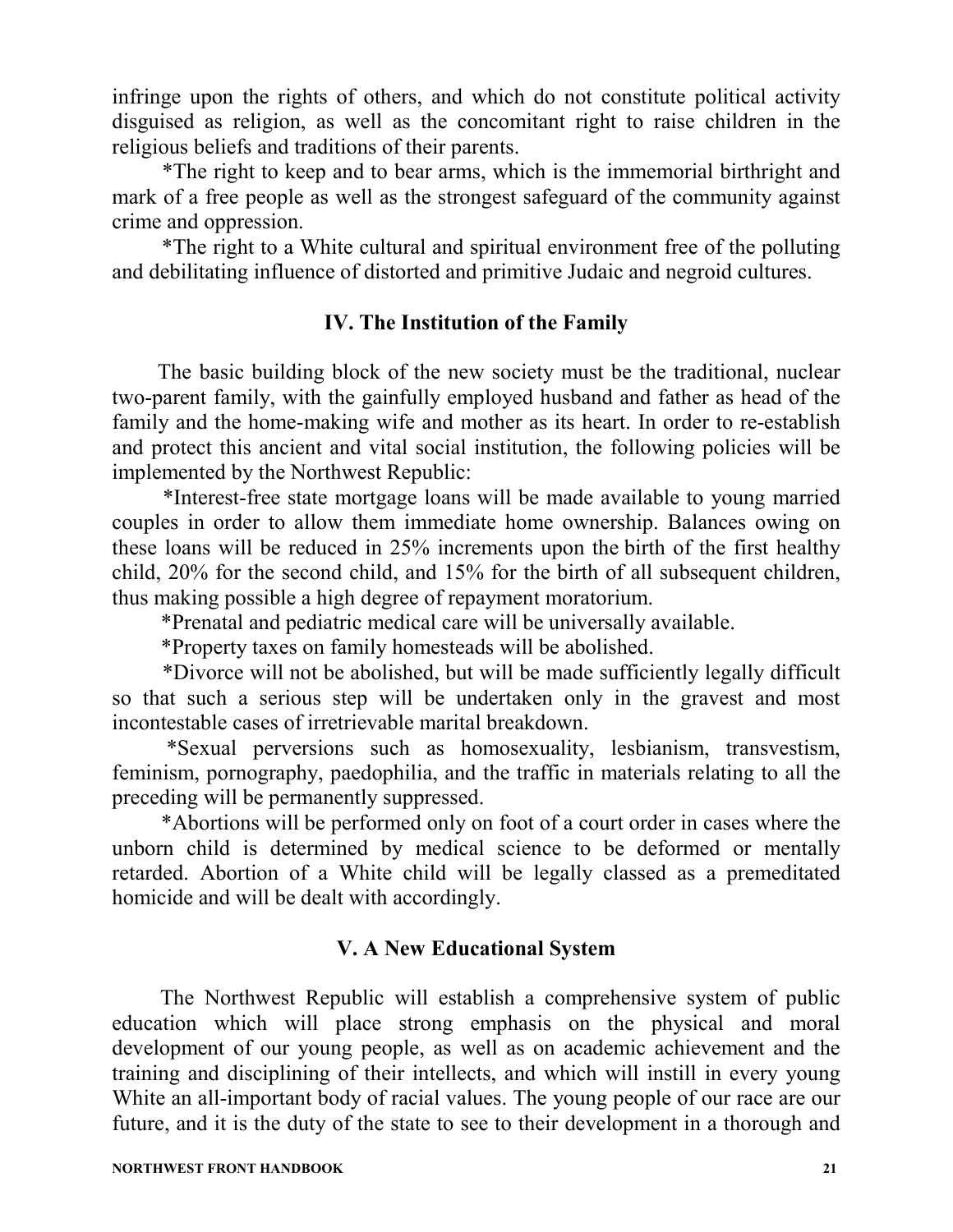well-rounded manner, recognizing that in the long run a healthy mind can only dwell in a healthy body, and that along with the education of the young mind must go rigorous physical and character training.

#### **VI. An Honest and Efficient Economy**

 We believe that the proper function of the economy is to serve the needs of the people, not to make profits for big bankers and multi-national corporations. We also believe that actual production is the only legitimate basis for wealth, not speculation or the manipulation of money and pieces of paper. Accordingly, the Northwest Republic will create an honest and self-sufficient economic system based on the productive capacity of the White worker, which will guarantee conditions of full employment and price stability. All banking and credit institutions will be placed under public control as well as all the utilities and transportation facilities. Usury will be legally prohibited and all conglomerate holdings and accumulations of usurious profit will be confiscated and returned to the people through public institutions of community service and value. Basic industries will be operated under a system of profit sharing. A system of interest-free loans for farmers, small businessmen, and families will be instituted.

#### **VII. The Family Farm**

 A healthy and productive farming community is essential to the functioning of any rational and stable society. Accordingly, agriculture in the White Republic will be based on the institution of the family farm rather than on the mass plantationstyle agribusiness approach utilized by the present regime. The farmer's land and the fruits of his labor must remain inviolate; the real value of the family farm lies not only in the production of food, but in providing social, racial, and environmental stability while serving as a constant source of spiritual renewal for man in close rapport with Nature. The Northwest Republic will abolish all forms of agricultural commodity speculation and provide interest-free loans for farm equipment, fuel, seed and supplies, fodder, veterinary care for livestock, etc.

#### **VIII. Culture and Science**

 The Northwest Republic acknowledges that the state bears a special responsibility to protect and promote our racial cultural heritage, and remove all alien influences from our art, our music, our literature, our drama and our cinema. This must be done in order that the innate artistic and cultural genius of our people can define and express itself without interference from the current Judæo-liberal forces that have seized cultural hegemony throughout the Western world. Ideas can uplift and ennoble, or they can poison and degrade the mind. It is the duty of the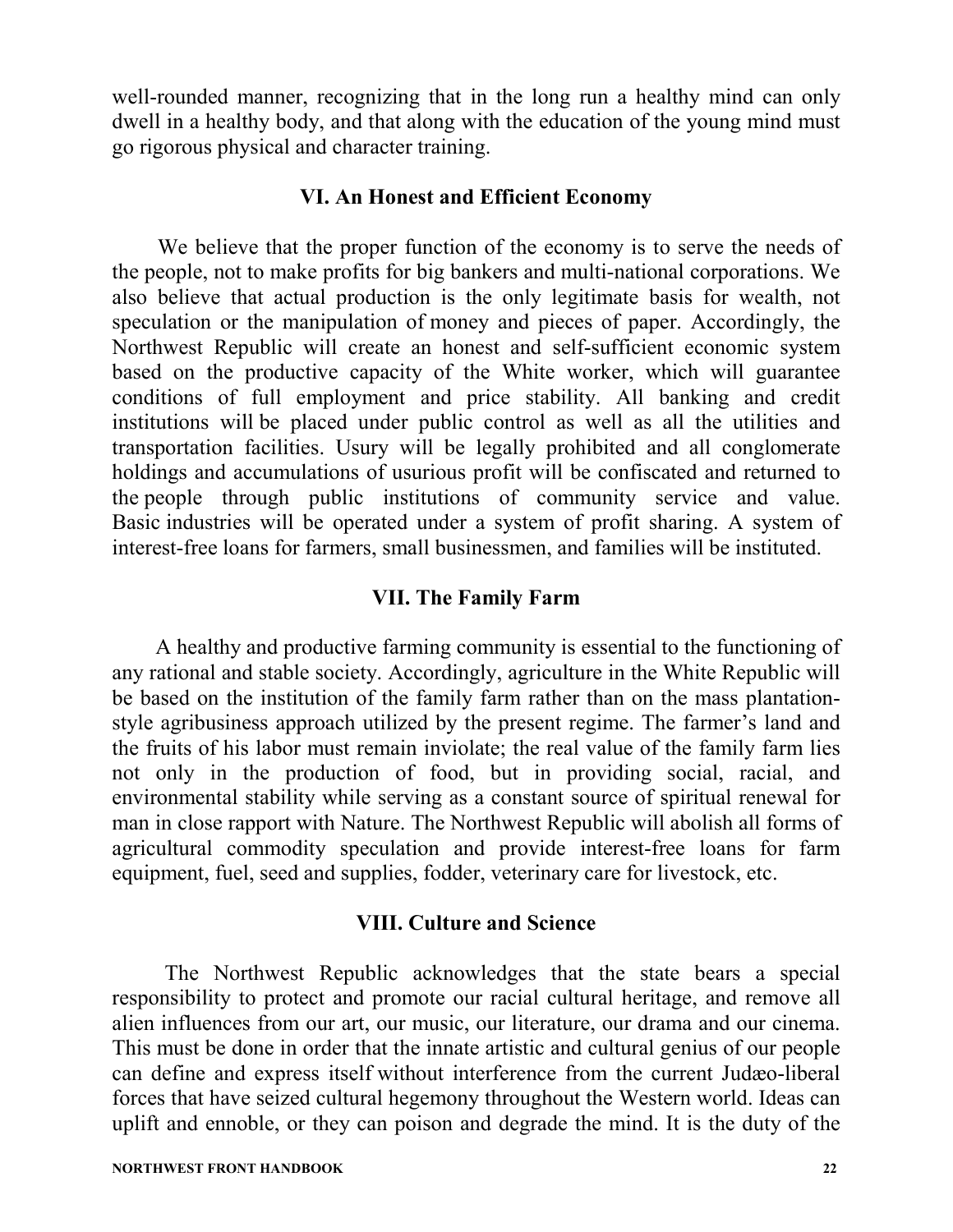state to protect its citizens from anti-White hate propaganda and spiritual pollution just as much as it is to defend them against physical and military aggression.

 The Northwest Republic will encourage and invest in pure science, in research, and in the exploration of outer space as a matter of national policy. We understand that the benefits which will accrue from such pure scientific efforts will in the long run far outweigh any consideration of immediate cost.

#### **IX. Foreign Policy**

 The foreign policy of the Northwest Republic will be based solely on the long term interests of the White race worldwide. In order effectively to pursue such a policy, we will create and maintain the world's most powerful military force, fully capable of repelling any aggression from without, and capable as well of protecting the interests of our people abroad. It will be the mission of the Republic's foreign policy to serve as a friend and protective shield to all White people the world over who may suffer from persecution, discrimination, or threatened genocide by the racial enemy.

#### **X. Defense**

 The Northwest Republic will establish universal conscription and military training for all young men, beginning in the public schools at a very early age. All men between the ages of 18 and 50 will be part of the military reserve except in cases of the most serious medical exemption. Military training and the instilment of martial pride and tradition in the young will be a major aspect of the educational system. The ancient and honorable profession of the soldier will be once more established within the community as one of the highest regard and respect, and veterans of the armed forces will be accorded a superior political and economic status within the community.

 Finally, it is the duty of the state to take an active part in the spiritual life of the racial community. Our people must be turned away from their present path of materialism, cynicism, and egotism and become inspired by the racial idealism and rebirth of traditional Western values. By these values we mean such ideals as the strong nuclear family unit; the love and cherishing of White children; personal responsibility for self and family; fortitude in adversity; physical courage in the face of the enemy; a sense of patriotism and racial community; generosity to those of our race who are sick or hurt or in need; and the concept of rights and privileges as the earned rewards of social responsibility fulfilled.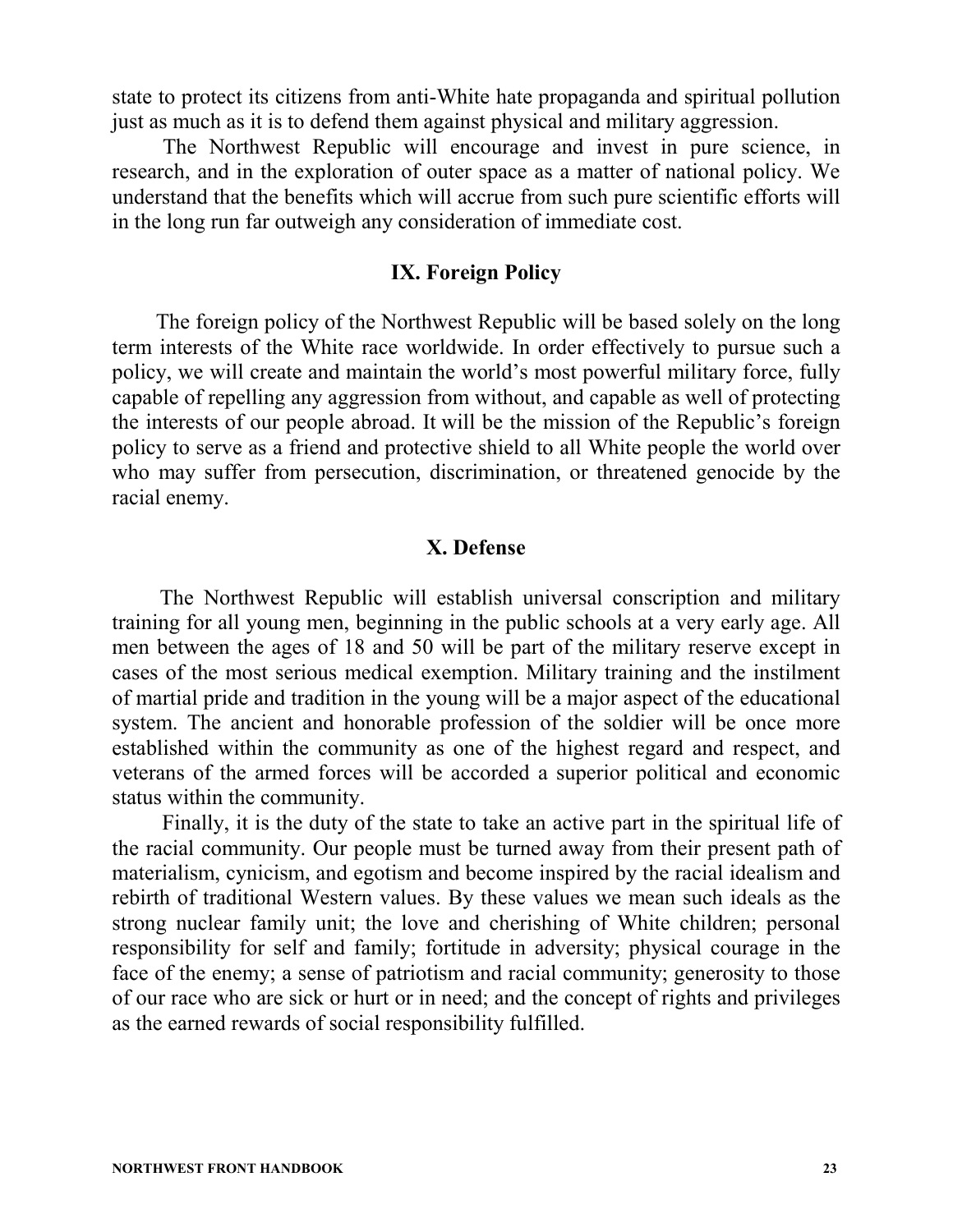## **Activism And Operations**

 The Northwest independence struggle, which is the struggle for White racial survival, will consist of three kinds of activity:

**\***Open political activism here in the Northwest Homeland itself, operating as the Northwest Front, and using the traditional tools of democracy such as the written and spoken word, public propaganda, possibly some electoral participation if the potential results seem to warrant it, etc.

**\***Covert political activism carried out both here in the Homeland and elsewhere, concealed from the régime. This will concentrate largely on recruiting racially conscious migrants for the Northwest Homeland, but will include information-gathering, psychological warfare and low-level interdiction of enemy activity of the kind referred to as "monkey-wrenching." Covert political workers for the Front must in fact *do things,* and not just maintain that they are covert as an excuse to hide and avoid personal risk and inconvenience or to avoid the moral imperative of actual, physical Homecoming.

**\***Direct action to bring about the establishment of a sovereign Aryan national Homeland in the Pacific Northwest.

For reasons that should be obvious this third alternative, and to some degree the second, cannot be discussed in much detail in this manual. We must refer interested parties to the Northwest novels.

## **Defining Northwest Front "Membership"**

Long experience has demonstrated that application forms don't work. Old hands in the Movement won't touch them with a ten-foot pole. New people fill out an application form, send in their first month's dues, and then after a few months they get bored because the group isn't storming the Reichstag right away, and they wander off in search of other entertainment.

Vladimir Ilyich Lenin, leader of the Bolsheviks in the early  $20<sup>th</sup>$  century, was a Communist mass murderer. He was also a consummate technician of revolution. You may have noticed one thing about Communist revolutions: while they don't always succeed, their success rate is far higher than ours. We should never be ashamed to steal from the enemy anything that is beneficial or that works for our cause, so we will adopt a Leninist definition of the concept of party membership, the same definition that the pre-1917 Bolsheviks used. A "member" of the Northwest Front is therefore a White man or woman who:

A) Understands and accepts the necessity of Northwest independence and a White Homeland in the Pacific Northwest.

B) Actively works for or supports the Northwest Front itself, or one of its units in some concrete form.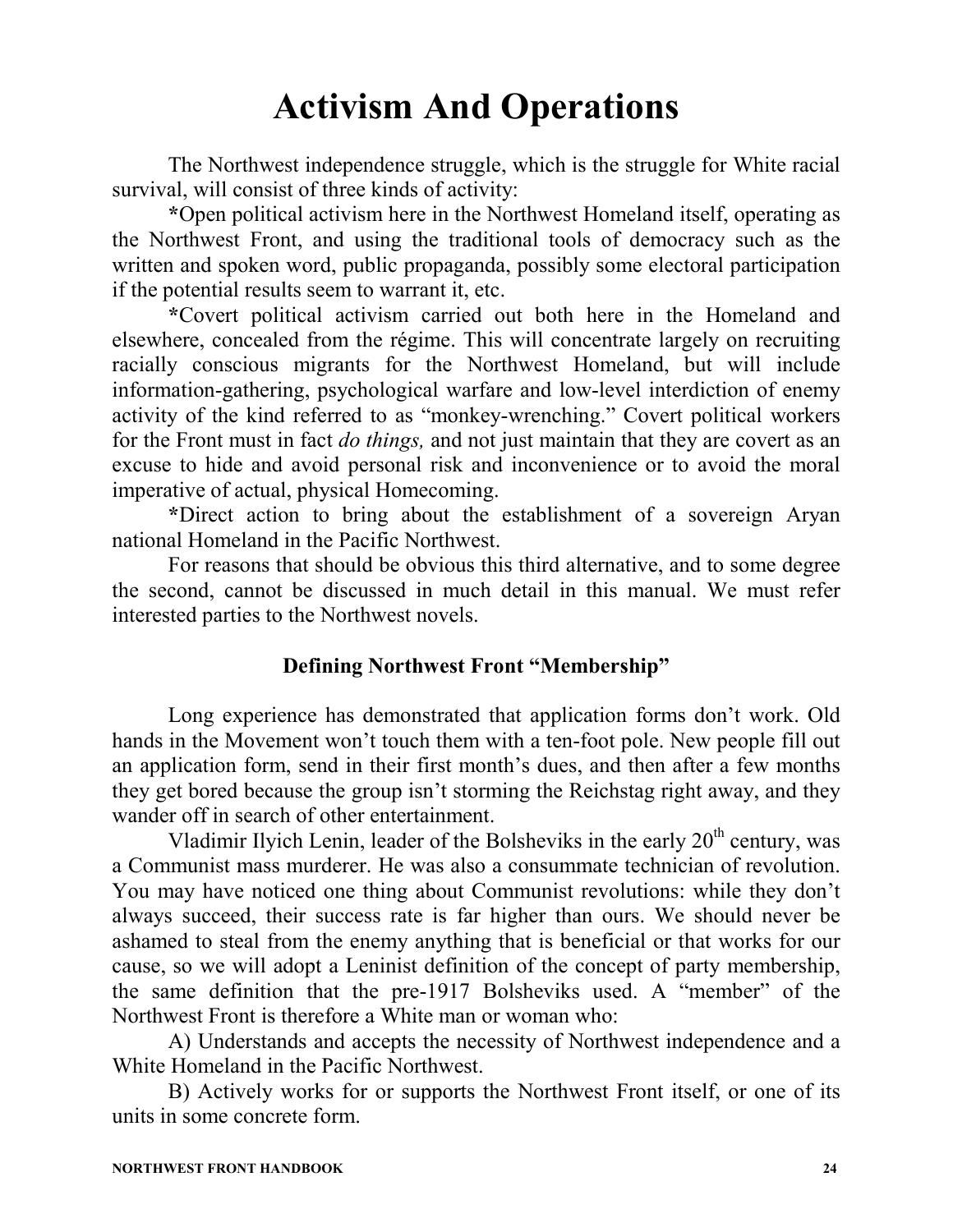C) Voluntarily pays Party dues in cash or in kind, to the value of \$10 per month or more, on a regular and recurrent basis.

#### **The NF: A Legal Political Movement**

The most basic form of struggle is open although not necessarily public political activism. (The media seldom allows us the "public" part.) In view of the fact that we are fighting against the actual, physical extermination of our people by Zionism and the state régimes that Zionism controls, those who practice open dissent through the NF must learn to consider themselves to be *political soldiers.*  They must strive to adopt a military-style personal discipline and a completely dedicated, almost mystical attitude toward their work. They struggle to spread the message of White survival and rebirth through our own new nation here in North America to as many of our racial kin as possible.

## **Comprehension: The Northwest Front is a legal political movement compelled by circumstances to** *act* **as if it were an illegal one.**

Do not deceive yourselves. Just because open White racial political activity is technically legal under the present system does not mean that it is *safe.* It is true that on paper we still have certain rights, such as freedom of speech and the right to keep and bear arms, but the government of the United States does not want us *exercising* those rights, and will punish us if we attempt to do so outside certain very narrow and strictly defined parameters, i.e. if we exercise those rights in such a way as to threaten to bring about actual *change*.

## **Comprehension:** *Anything* **we undertake may bring a response of institutional violence from the power structure, and we have to be prepared for that.**

The activity of the open Party will consist primarily of education, propaganda, and persuasion. Northwest Front activists will use the usual democratic methods and media such as printed material, newspapers, radio, television and most notably the internet to this end, but the primary tool we use must always be personal contact and one-on-one recruiting of our fellow White people, on a carefully selective basis. This is the most important form of activism the Party undertakes. We have to *break out of the bubble* of our own tiny community, and gain entry into the White community at large here in the Northwest. Our success in bringing in new people from outside the existing Movement will largely determine whether we win or lose.

Over the years, a dangerous tendency has arisen within the White Nationalist movement worldwide to use the computer as a substitute for personal contact, so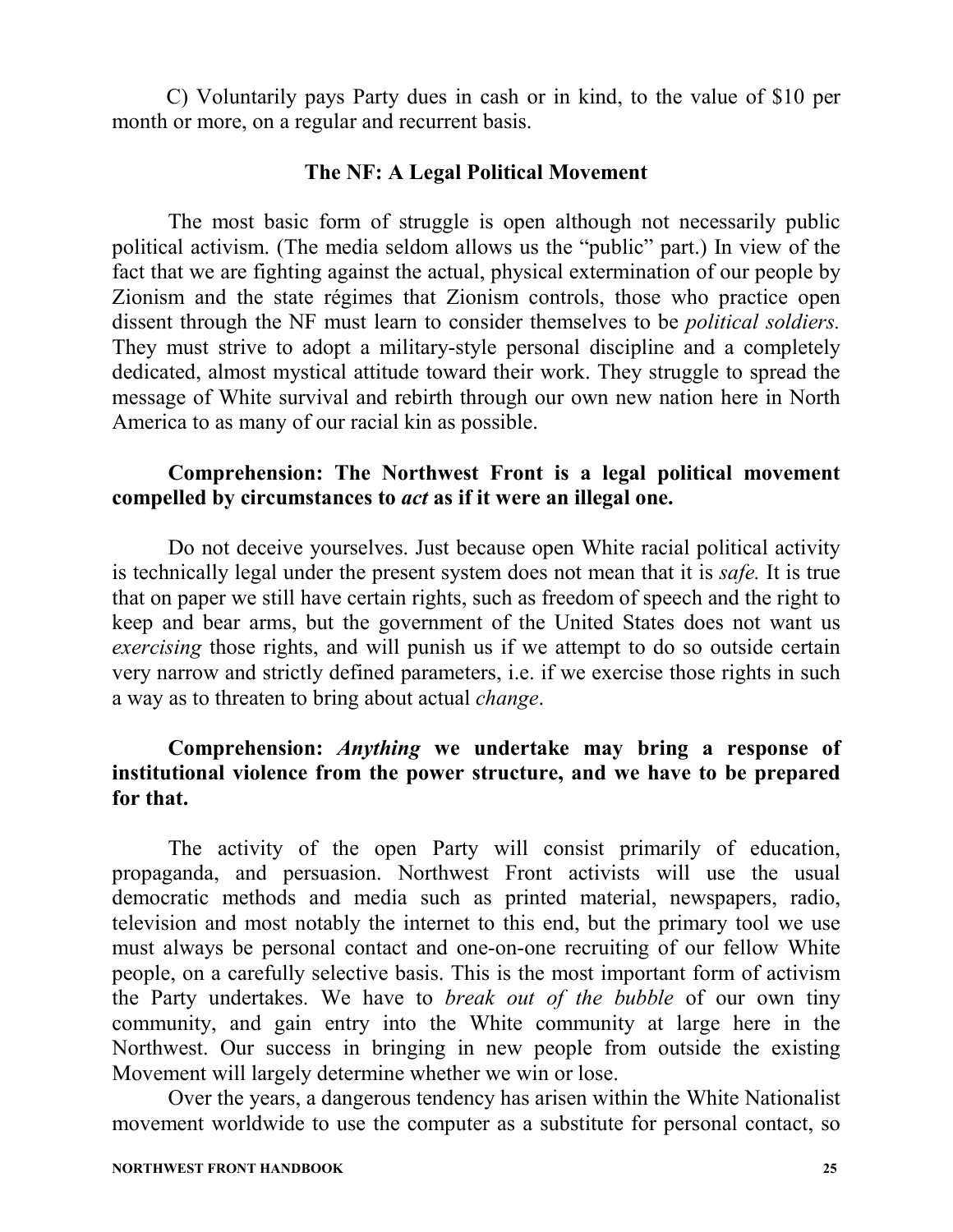that we can deal with a machine rather than a person, thus perpetuating the isolation of White Nationalists, which is one of our greatest problems. This tendency has to end; we have to get this off the internet and back into the real world of real human beings.

## **Comprehension: The creation and operation of support systems for the open political activists is one of the primary duties of the NF.**

## **The Goals of Our Struggle**

Open political activism basically consists of two types of activity: propaganda work, to include psychological warfare against the enemy, and the recruiting of others into the Party, either as activists or covert assets.

But to what end? This is one area where many past groups have fallen down. Being Americans, with the typical American inability to think in long term goals, they fall back on what they are familiar with. Most right-wing and racial nationalist groups end up taking a "Rotary Club" type of approach, with no political strategy and no goals except more members, more and bigger rallies and meetings, more literature and paraphernalia sold. When this happens we lose sight of our whole purpose in existing, which is to *change the world we live in*.

We can identify a number of short and long-term goals of our revolutionary struggle. Open political activity can be adapted to these goals in many ways:

## **1) To explain to our own people who we are, what we want, and how an independent Northwest Republic will benefit them.**

Granted, this can be a frustrating drag, and of course we all want to fastforward to the fun part, but there is simply no way we can get around the necessity of slogging away, pounding and pounding and pounding a few simple ideas into those wretched skulls full of mush sitting on top of most White people's shoulders, persuading others that we are right and the enemy is wrong.

People will not support us when the time comes for direct action if they do not know who we are, if they find us strange or threatening, or if they have not been sufficiently disconnected from the television set to think for themselves and make their own judgments about us. Remember the second leg of the Revolutionary Tripod already referred to in the Butler Plan: withdrawal of the consent of the governed.

## **2) To exacerbate existing racial, social, and economic tensions to the point where the Pacific Northwest becomes ungovernable.**

Our strategy must be to make the Northwest province of the Zionist American empire as ungovernable as possible. Life must become quite a bit more miserable for everyone before Joe Six-Pack and Clueless will get off the fence. Our goal is to shake that fence so hard that the issues become quite clear to all of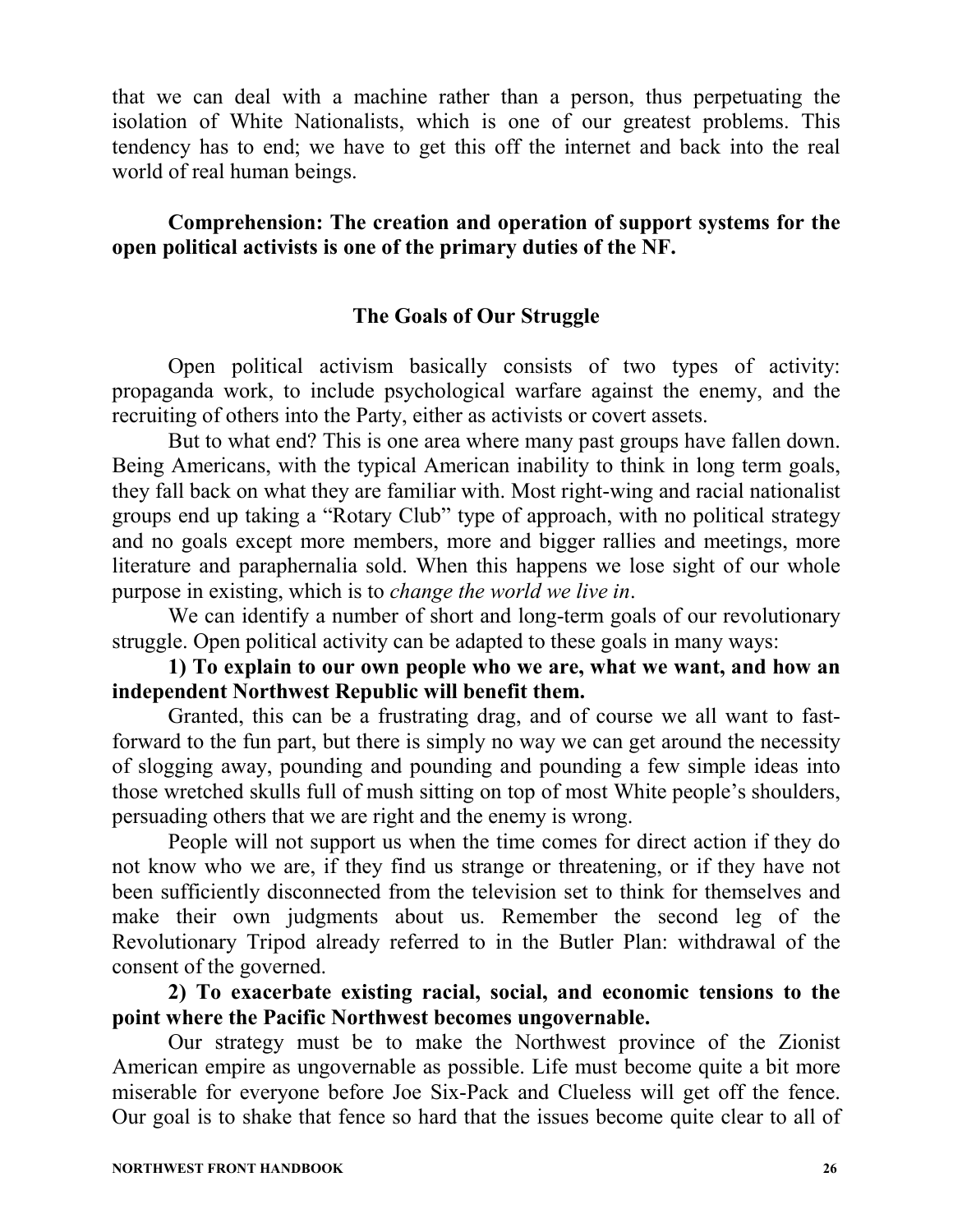our racial kin. This is where psychological warfare and vigorous propaganda comes in. As Christ says somewhere in the Bible, we come to bring not peace, but a sword. Plans and strategies are great, but we need to spend as much time as we can simply stirring the pot and seeing what bubbles to the surface. Let's face it, things could hardly be much worse for us now, so we need to do what we can to change the parameters and paradigms to something more favorable.

## **3) To undermine Jewish power and influence sufficiently to make the establishment of a new sovereign nation free of their influence possible.**

The Jews are now, always have been and always will be the enemies of the White race and jealous murderers of anything beautiful and healthy in this world. Any individual, organization or movement that fights for the future of the White race will be doomed to failure without a clear understanding of this fact. To discuss issues of race and politics without mentioning Jews is like trying to discuss disease without talking about germs. No movement for social reform has any hope of success unless it is specifically and overtly anti-Jewish. It is essential to understand that all of our goals are anti-Jewish in nature. As the great A.K. Chesterton once said, *"If they don't name the Jew, their message isn't true."* 

There is nothing that will so advance our entire program as increasing overall awareness of the Jewish Question in the minds of White people. Once they know the Jew, it is a lesson that cannot be un-learned. Once racial consciousness and Judaic awareness is finally, after much effort, pounded into someone's head, the knowledge can't be ignored. One cannot just delete the file, reboot one's brain, and plug it back into the TV again. Racial consciousness, once achieved, is for life.

**4) To destroy the legitimacy of the current multiracial dictatorship and to offer legitimate White government in its place.** 

We must make the people of the Northwest aware of the fact that all of their problems in life are caused by the government of the United States in Washington, D.C., and that the only way their lives will ever get any better, or that their children will have any future at all, is when that government is brought to an end. Our people must come to long for the day of Northwest independence like kids who wait eagerly for Christmas morning.

## **The Cell Structure**

Just as the "out of the closet" White Nationalist must be strictly non-violent, those who choose covert or direct action must keep their identities and beliefs secret from all except those directly involved in the movement. This will be a difficult task, made increasingly difficult the more people who are involved. Bear in mind that we are trying to create a revolution, not a club.

The Northwest Front operates on a genuinely revolutionary strategy that no right-wing or White Nationalist group has ever attempted before. We expend serious effort actually to *conceal what we are doing* from the government we are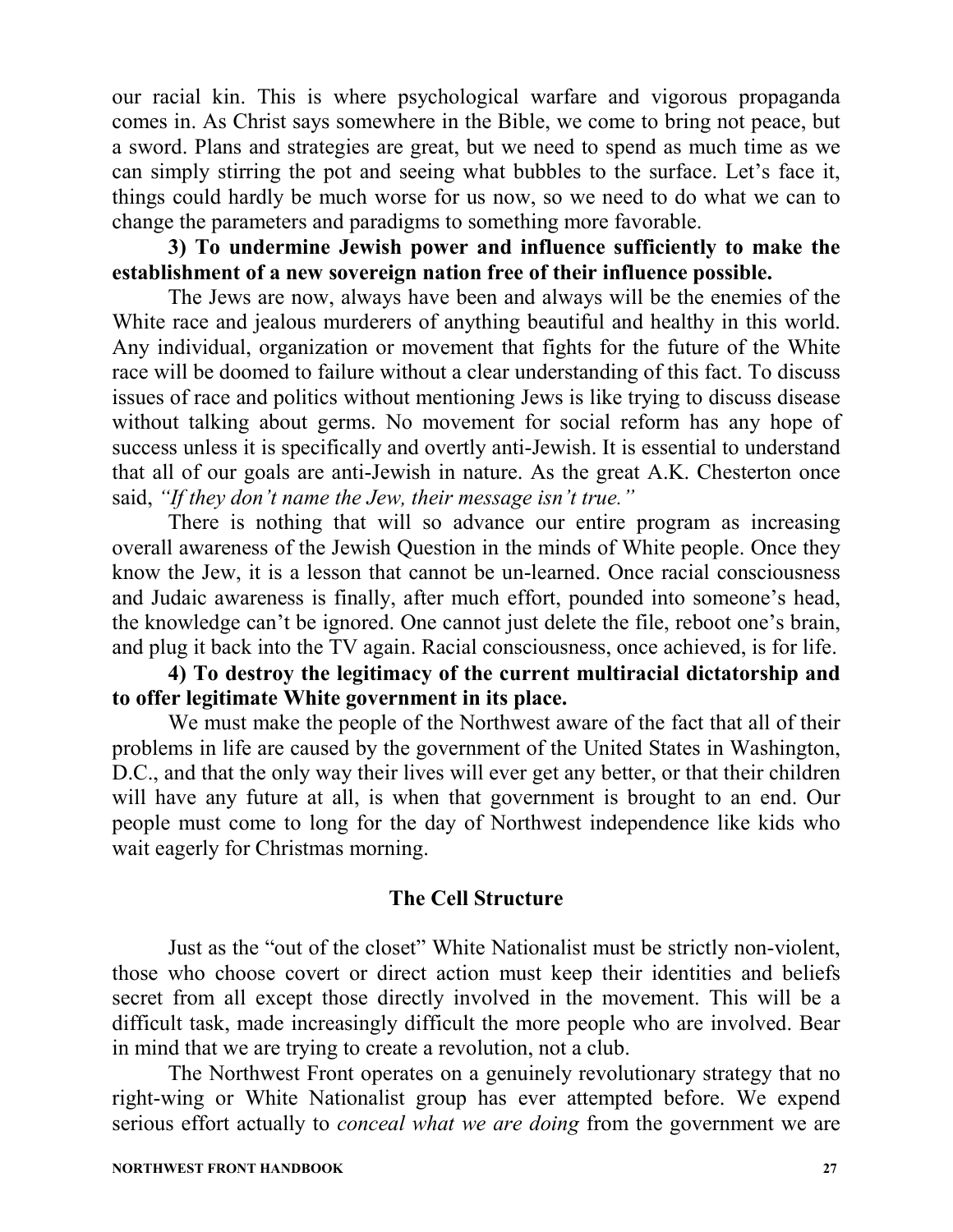trying to remove from power. An amazing concept—to try and *conceal information* from an immensely powerful enemy who wishes to do us terrible harm! Wonder why no one in the White Nationalist movement has ever thought of that before?

For the foreseeable future there will be no "rallies" or any appurtenances of a mass movement. The reason is simple: we have no masses. We call these things and *no one shows*. The ultimate experience of this sort was when the wretched Andrew Greenbaum called on his 5,000-addy e-mail list to gather in Washington D.C., for a march back in 1999, and *four* people showed up. Our usual twenty-five people or less is not a "rally," but simply an occasion for the media to mock us and for law enforcement agencies and left-wing monitoring groups to update their photo files while hundreds or thousands of scum pelt us with garbage and scream obscenities at us, while we have to be protected by the police. This makes us look weak and contemptible, and rightly so. We have to stop this business of making fools of ourselves in public, and start acting like serious adults.

We must employ for the legal party, as well as everything else, an organizational structure of small cells, never numbering more than five or six people. Each of these cells be capable of taking action independently of the others. Again: the Northwest Front is a *legal* movement that must act as if it were an *illegal* one.

Ideally only long-time acquaintances, with a known track record and a history of trustworthiness, should make up an active cell of the legal Northwest Front. Unfortunately, conditions will not be ideal. It will be necessary to recruit new members (see below) but this must be done with tact and careful selection.

It is precisely this type of cell-structured resistance movement that the more intelligent elements of the régime fear most. They have never figured out how to deal with this type of movement. It has no straight up-and-down hierarchical structure, so it cannot be unraveled. Past a certain point, its cells are too small and become too many to infiltrate. A handful of dedicated political soldiers (no more than four or five) can create an impenetrable, cohesive and effective weapon against the tyranny we face. A single highly motivated individual or lone wolf can also take action on his own. This one-person cell will obviously be impenetrable to law enforcement. However, the lone wolf is also limited in the scale of actions he can mount.

## **Rules for Open Activism**

Every person who enters this movement must understand that we are a nation in exile, waiting to assume power in the vacuum that will be created by the fall of Western civilization. Citizens of this nation in exile are obligated to be: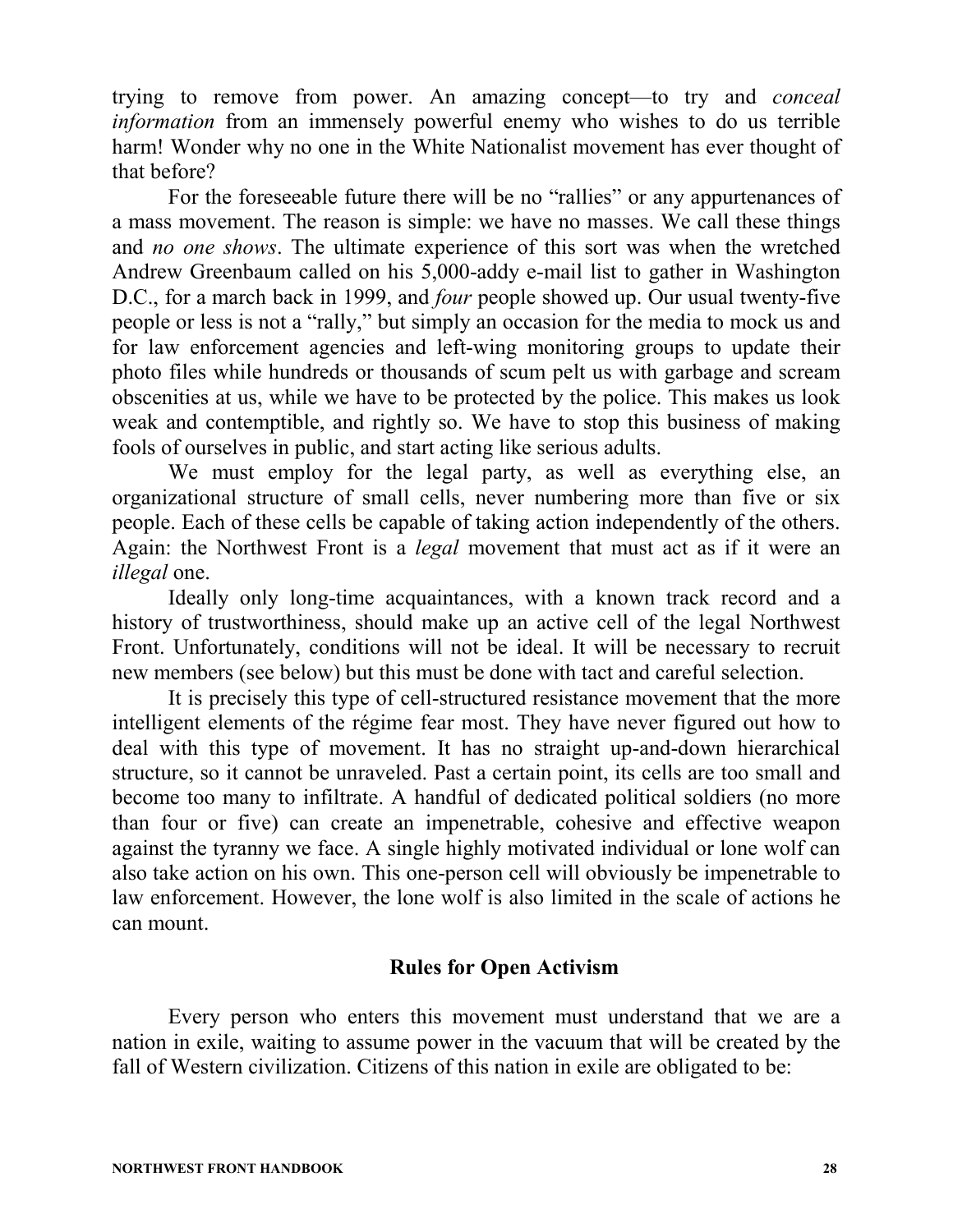**Aware:** The members of the struggle must educate themselves to a level of intellectual mastery on all the issues of concern to White survival. Our own people must never ask us "why?" without a clear and cogent response.

**Armed:** Members must possess legal weapons, and understand how to use them with proficiency. In some circumstances this will be difficult, but it is absolutely imperative that the citizenry of our nation be capable of seizing power and holding it when the time comes that the United States authority implodes. We will most likely only get one chance at this, during some Soviet-style collapse of the United States, and we need to be able to move quickly and decisively to re-take our racial destiny back into our own hands.

**Prepared:** We must be both physically and psychologically fit for the coming conflict. It is essential that the citizenry train themselves, like soldiers, and be physically able to fight, to perform heavy work, and to resist exhaustion. Also, like soldiers, it is essential for our actives to purge any feelings of sympathy toward our enemies or guilt over the actions that we must take. Feelings of this nature are a symptom of weakness, and White people have been weak for way too long. In the natural order of things, the weak do not win. They do not even survive.

### **Form Follows Function**

 The Northwest Front is not an organization, it is an *organism*. Form must follow function. The days of the Movement's Fearless Leaders and Grand Panjandrums with all kinds of fancy-sounding names and titles, all chiefs and no Indians, are over. During the early phases of its work, Northwest Front will provide the Northwest Migration movement with a bare minimum of necessary form so that we can function.

There will be only two levels in the NF organizational table, such as it is. The first will be the local units on the ground. The second level is the General Headquarters, a kind of central office supplying as much support to the local units as possible. The location and makeup of General Headquarters will change and mutate down through the years as its function changes and also reacting to the pressure that the secret police and the System in general will bring to bear on it.

There will also be ancillary Party groups and formations operating around the GHQ like the spokes of a wheel, such as (eventually) a specialized Northwest Agency for handling migration to the Homeland, similar to the Jewish Agency which still to this day handles the bulk of Jewish migration to Israel. There will also be assorted propaganda and operational teams or units. The support GHQ provides will eventually include literature, knick-knacks, tapes, a tabloid newspaper for community distribution and sale, etc.

There is as yet no need for state offices or regional offices or any kind of bureaucracy like that. It doesn't take bureaucracy to move people Northwest, it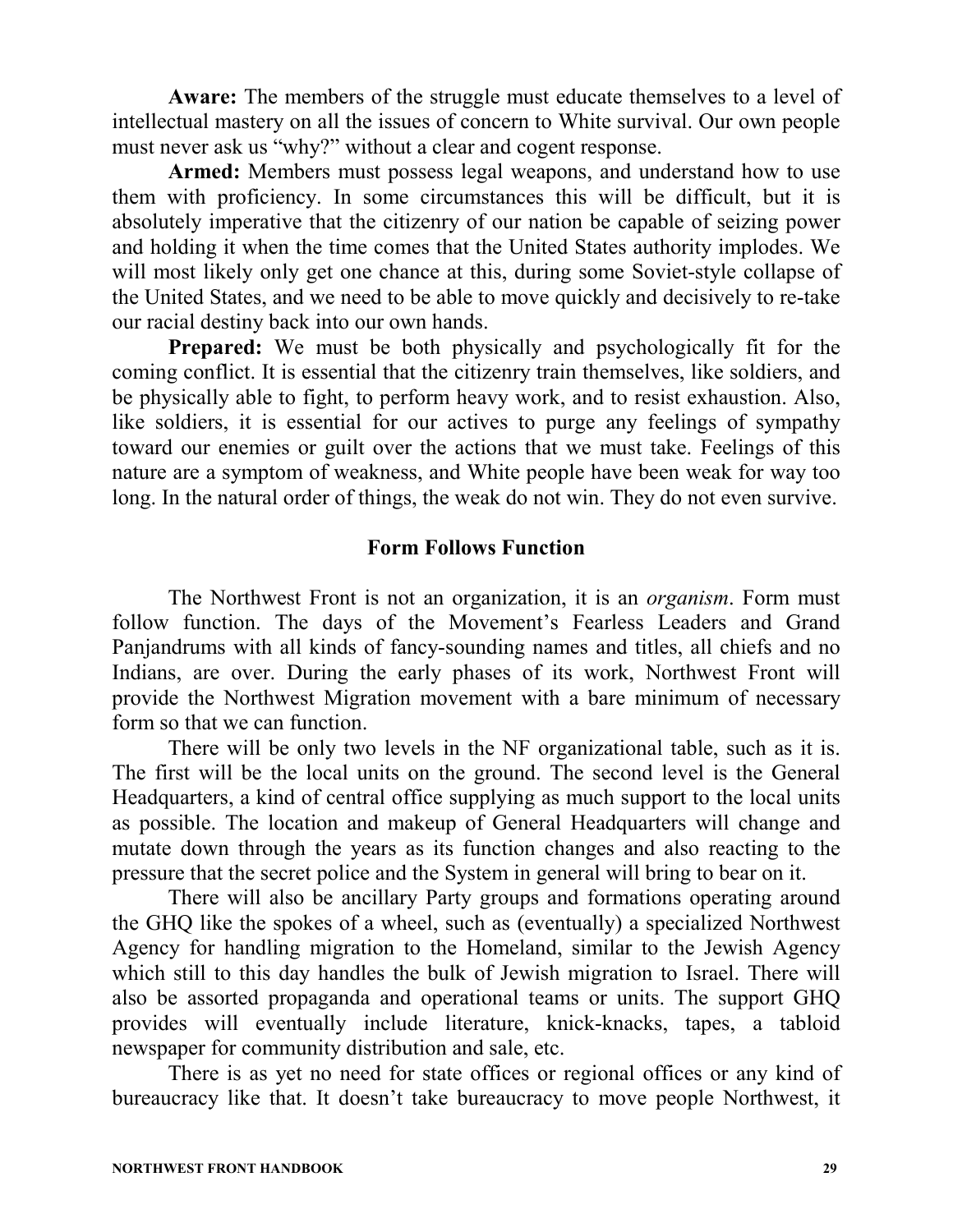takes solid work and commitment by real live human beings who are willing to exert the effort.

Local units and groups working for independence and a sovereign White Homeland in the Northwest don't have to call themselves Northwest Front for public consumption if they don't want to. Local Northwest nationalist groups or cells can call their local teams Northwest Riders in the Sky, or the Sasquatch Society. In fact, that might not be a bad idea, in order to confuse federal and private monitoring groups like the ADL and the loathsome Morris Dees. Or they can call themselves nothing at all.

## **Comprehension: The NF must become an army of political soldiers, not a branch of the entertainment industry.**

 The Northwest Migration and the Northwest Republic are not organizations or parties or individual people. They are *ideas,* and as such may be kept alive in men's hearts alone when all else fails. The Joint Terrorism Task Force cannot infiltrate an *idea*. FBI agents may perjure themselves in court to destroy individual people like Edgar Steele, but their perjury cannot destroy an *idea.* The corrupt federal judiciary can destroy human lives, but they cannot send an *idea* to prison.

When a White group starts acting like the Hardy Boys in their clubhouse and putting together too many empty titles and formalities and Chief Cooks and Bottle Washers, then all of a sudden the FBI are making their little Mafia family-like flow charts and organizational tables with guys' pictures in them. Yes, they actually do that. They did it at the Fort Smith sedition trial in 1988, with information provided by informer and star witness Frazier Glenn Miller.

## **Local Units**

**The Individual Contact:** The most basic kind of open NF activity is to serve as a Northwest Front individual contact for a given area of the Homeland. This is a single individual person, possibly but not necessarily attached to a larger unit. He or she must be someone who resides in the Northwest Homeland, either because they were born there or because they made Northwest Migration themselves. These people must be personally known to one or more Northwest Front Activists through as extensive a history of face-to-face acquaintance and interaction as possible.

Under no circumstances whatsoever will anyone be designated an individual contact who has not been personally met and vouched for by at least two other NF reliables. The terrible Movement practice of listing unknown, lone individuals whom no one has even laid eyes on as "units" ends with the NF.

The individual contact will have two main functions: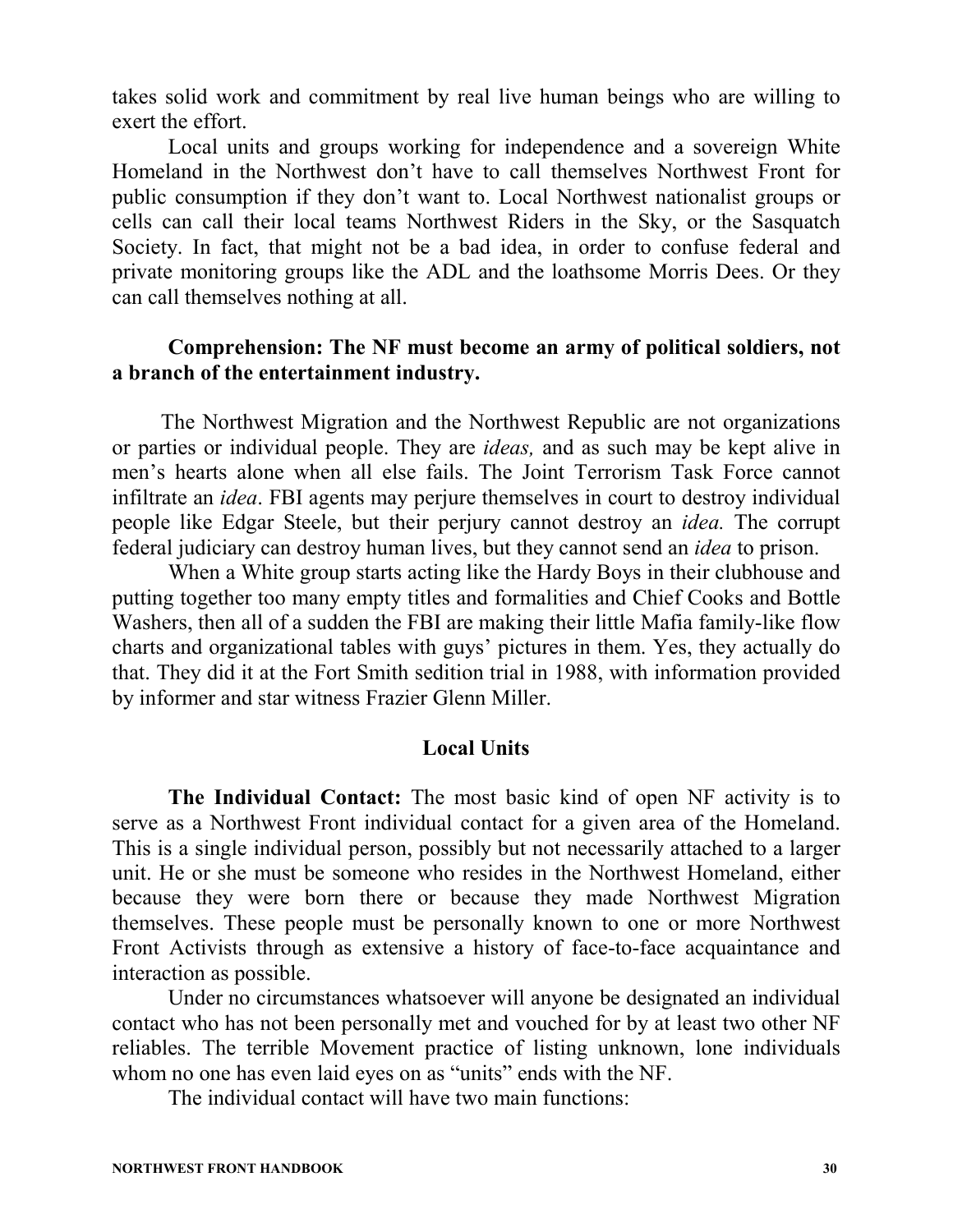**1)** To follow up on inquiries regarding the Northwest Front which originate from White people in their area, to meet personally with inquirers and assess them as potential racial activists, and

**2)** To assist White people from outside the Homeland in making Northwest Migration to their area.

The individual contact will need to provide General Headquarters with a physical mailing address, a phone number, and an e-mail address. While these contact details may or may not be published openly on the internet or elsewhere, depending on the individual's wishes and depending on the overall political and strategic conditions, this information will be released on an individual basis to people who get in touch with the NF.

A post office box is fine for a contact's actual mailing address. The contact may rent the post office box or private mail box under Northwest Front or any other name he or she chooses, but they must make sure that the post office people have been instructed to box mail sent to Northwest Front at that address, because people will be sending them mail addressed to NF.

An authorized Northwest Front contact may use an NF e-mail address such as nfellensburg@gmail.com, nfidaho3@yahoo.com or something of that kind. Web-based e-mail addresses are simple and can be set up in a few minutes. Understand that these are *public contact addresses* and they will be given out to contacts and leads in your area. That is what an individual contact is for.

## **Trouble Trios**

 A Northwest Front unit will consist of a minimum of at least three individual people considered by GHQ to be reliable and non-dysfunctional, who are physically resident in the Northwest Homeland and who live within half an hour's drive from one another. As the movement grows, units should be designated on the basis of roughly one per Northwest zip code.

The organization of the fictional NVA in the Northwest independence novels was best outlined in *The Brigade* as the "Trouble Trio" template*.* This in turn is based largely on the organizational table of the Irish Republican Army, with some elements also incorporated from Cosa Nostra, both movements that have successfully stood up to full-court press attacks by liberal democracy in an attempt to destroy them, so these models are proven. These templates *work.* 

The three members of a Northwest Front unit will consist of a unit leader, who may be required or compelled by circumstances to go public at some point in the future; a unit organizer or organizing secretary who will assist the unit leader, and a "gray" or backup person, someone who remains in the background and provides support services undetected by the enemy. This individual should hopefully remain unidentified by the enemy, including the media.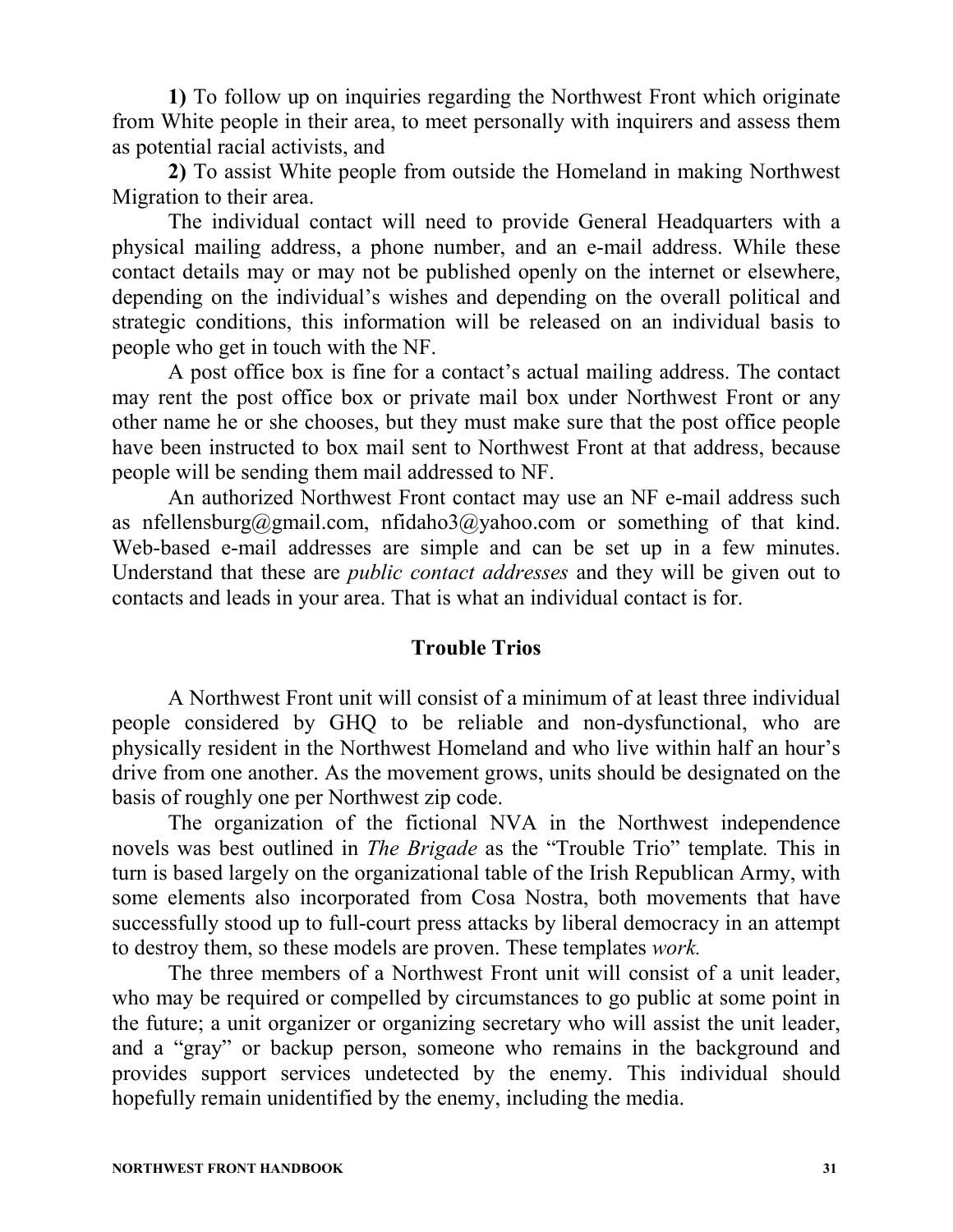While the NF is a legal organization and the NVA is a fictional one, these three people will function in a manner analogous to the NVA. The unit leader will be equivalent to the company commander. The unit's organizer or organizing secretary will be equivalent to the executive officer or adjutant described in *The Brigade,* and the unit's "gray" will be analogous to the Quartermaster. The implications of this form of organization should be obvious.

 In every NF unit, paperwork and documentation of all kind must be kept to the bare minimum necessary to function. There should *never* exist, anywhere in the Northwest Front, any document or computer file which could by any stretch of the imagination be described as a "membership list." It is sometimes necessary to maintain a mailing list for bulletins and an e-mail list, etc., since few of us have photographic memories, but there are ways in which these can be disguised and concealed, up to and including leaving bogus mailing lists with fake names lying around in plain sight for the police and FBI to find and confiscate.

#### **Outlanders**

 In earlier versions of this manual, NF units or chapters were divided into two categories: Homeland units located within the future Northwest Republic, and those outside of it, referred to as outland or external units. The concept of the outland or external unit is henceforth inoperative, in order to deprive our people of one more excuse to remain where they are and not to undertake Homecoming, although doubtless they will fabricate others. White people are virtuosos at coming up with sound, rational, and thoughtful reasons for continuing to *do nothing*.

Unfortunate experience has shown that if the White man is offered an "out" which relieves him of any necessity to incur risk and inconvenience, then he will take it. No more outs. If Whiteboys want to be part of the magic, then they must Come Home and get to work here, in the Homeland, where they're supposed to be. The primary function of the Northwest Front during Phases One and Two is to encourage and facilitate *actual Northwest Migration,* as in moving vans rolling up interstates headed this way.

#### **Communities**

An officially NF-recognized racial community within the Northwest Homeland consists of a minimum of one dozen (12) non-dysfunctional adult White Nationalists living within half an hour's drive of one another, who meet and interact personally on a regular basis. These individuals do not necessarily have to be affiliated with the Northwest Front or even agree with the NF, they simply need to be White people committed to the idea of some vision of Northwest independence, not necessarily ours.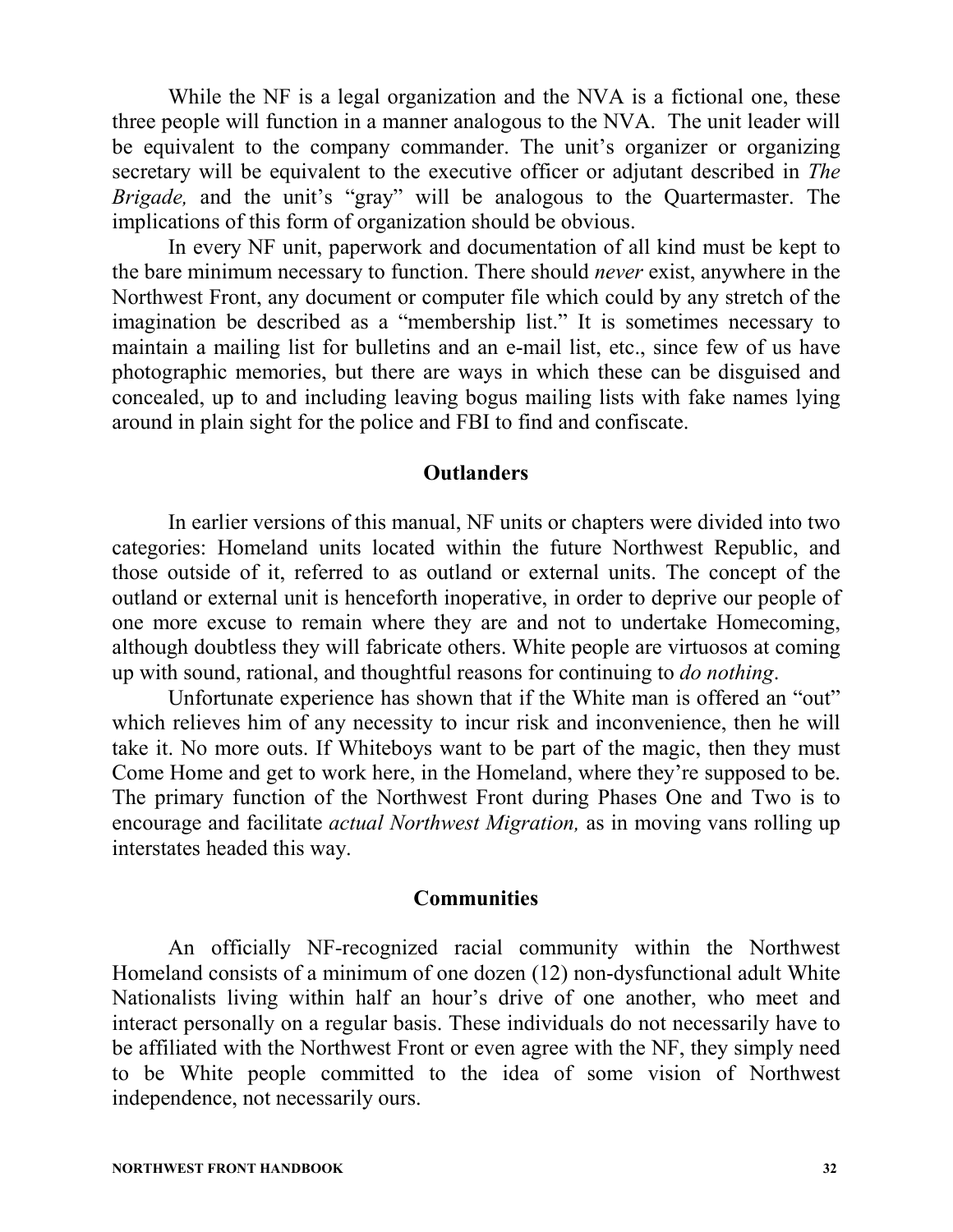Right now the only locality fulfilling this requirement is (presumably) north Idaho, where there are believed to be enough leftovers from the Aryan Nations period to meet the 12-person minimum requirement.

#### **NF Unit Activity**

 We not only have to bring people to the Northwest, but we have to give them something to do when they get here, preferably something besides go back to sitting behind a computer terminal and playing. They could have done that back in Keokuk or Chicago. We don't want newcomers to arrive here and end up with the devil making work for idle hands. This is where the local NF Units come in.

 One of our primary jobs here in the Homeland must, of course, be to prepare reception areas and absorption processes for new migrants. The NF units in the Northwest will be very much occupied with migrant absorption, and will be working extensively with other units and also with individuals around the North American continent. But they will also have the task of initiating and organizing political and propaganda efforts—the traditional Movement-type activity many of us are accustomed to, minus the costumes and street-standing.

Here's where it finally gets to the fun part. Eventually one of the big motivations for an active White Nationalist to Come Home to the Northwest will be so he or she can start getting involved in the racial and political activism that goes on in the Homeland itself. This will satisfy the perennial need for "action" that so many of our people crave. Local units will not only be responsible for bringing in, absorbing and motivating migrants, but also for educating, converting, and recruiting local people in their areas to the cause of Northwest independence. People around the country will want to come to Boise or Portland or Centralia or wherever because that's where the action will be.

Publicity revolving around the Homeland units of the NF will start capturing the attention of the rest of the racially conscious community, whose interest will be piqued, and who will want to get in touch with the NF, who will put them in touch with people in the Homeland, help arrange their scouting trips, etc. As the Homeland units get bigger and more active, more and more people from the racially conscious community, the active ones who are looking for something serious to do, will get involved.

Propaganda operations will be many and varied. For example, one of the main activities carried out by local units will necessarily be what the German National Socialist underground refers to as *Fahnenaktionen*, "flag actions," wherein various means will be found to display the blue, white and green Northwest Tricolor flag to the inhabitants of the Northwest, so that they come to recognize it as the flag of their own nationhood and a symbol of rebellion similar to the Confederate flag in the South. This can be done through stickers, posters, street artistry, and of course the Tricolor itself.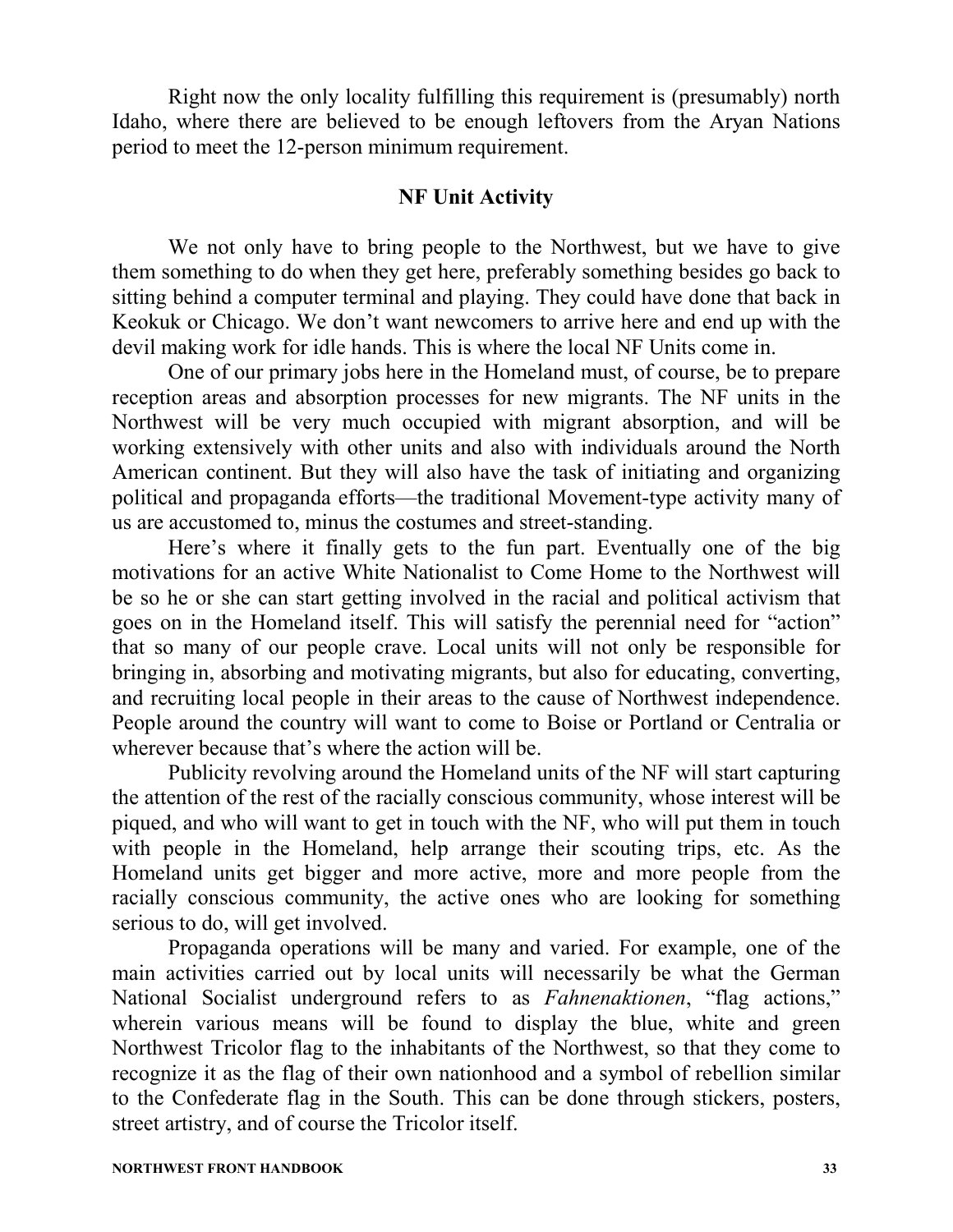*Someone must pay* for all of this, and that someone is you. The regular payment of dues differentiates those who are serious revolutionaries from those who are hobbyists, dabblers, and dysfunctionals.

The Northwest Front does not have any formal membership, at least not until the Northwest Volunteers are brought into existence. *(See below.)* Formal membership of any kind would require a membership list. Such a thing must not and cannot be. But the NF still requires a regular income to pay for a growing political movement, and experience has shown that while relying on pure goodwill offerings will serve for a while, the results are mixed, with constant hills and valleys of financial feast and famine. We must have a regular cash flow, and yet without formalizing ourselves as a political committee or anything else that will require lists, bank records, documentation, and general paper trails which the secret police can use to victimize us and violate our Constitutional rights to freedom of expression and freedom of conscience.

Those who agree with the Northwest Front's ideals and program are asked to donate \$10 per month. These are not "membership dues," since there is no such thing as membership, and these donations are purely voluntary. Our supporters are also asked to contribute a little extra twice per year, in the spring and in the fall, through semi-annual fund appeals.

#### **The Northwest Volunteers**

There is another step which must accompany the founding of the National Convention very closely, either just before or just afterward. This will be the creation of the Northwest Volunteers. *Not the NVA*, the Northwest Volunteers. There is a difference.

The NVA is a fictional paramilitary organization, the purpose of which is to engage in combat operations against the occupation forces and establish the independence of the Northwest Republic and the authority of the National Convention as that Republic's lawful government, just as George Washington's Continental Army established the Continental Congress as the lawful government of the United States. The NVA *does not exist*. It cannot and must not exist until it can be established with some chance of success. That time is so far distant right now that it isn't something that we need even to discuss.

The Northwest Volunteers, however, are something else. Their creation will be possible much sooner, because technically speaking it will not violate any laws, although if lawyers try hard enough they can always find something to charge someone with. Laws such as RICO have already established the legal principle of guilt by association in this country. The U.S. Attorney General has the power to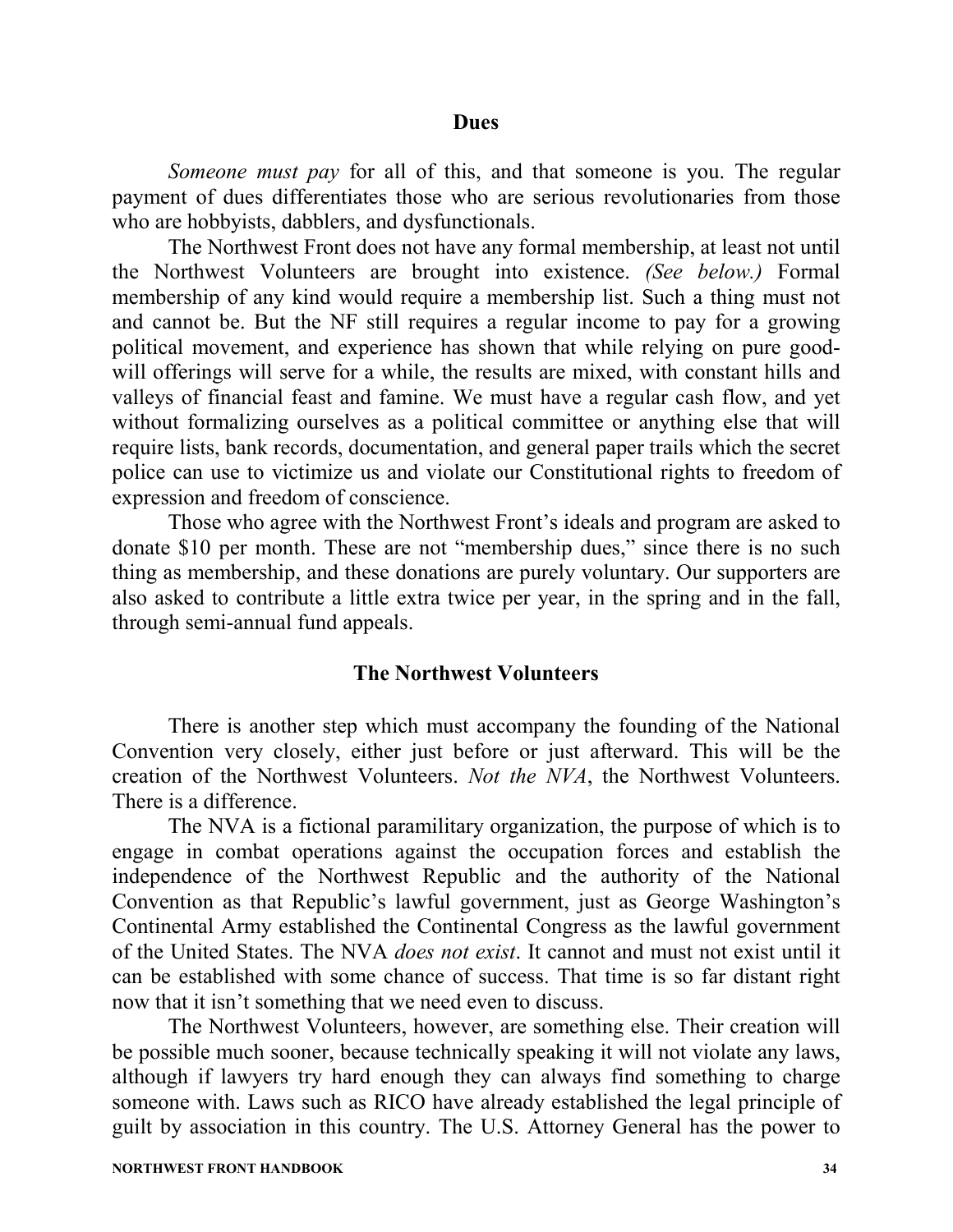designate anyone a "terrorist" and any group a "terrorist organization," and so the European concept of the *illegal organization*, which may or may not have any existence outside the minds of the federal bureaucracy and the media, cannot be too far behind.

The name Northwest Front for our movement has a reason, that being specifically to avoid the implications of the word "party," legally and organizationally speaking. We are not a political party in the traditional sense. We have no hierarchy, no formal dues, no formal organization, no property for Morris Dees to seize in a malicious lawsuit. We travel pretty light and must continue to do so. Remember: the NF is an *organism* and not an *organization*, but at some point in time that will have to change, and we will have to develop into an effective weapon for revolution, which implies organization and discipline and a certain degree of command structure. Amorphous blobs do not overthrow tyrannies.

Also, the White Nationalist movement as a whole is comprised of many tendencies: extreme conservatives, Christian Identity people, pagan and Wiccan people, militia, survivalists, National Socialists such as HAC, constitutionalists, tax revolt and sovereign citizen advocates, and half a dozen other strands which we have to braid into a rope that will hang the Americans. The Northwest Volunteers will be that rope that we braid from all the various tendencies which make up White Nationalism.

The relationship of the Northwest Volunteers to the rest of the Northwest Front will be that of the general staff to the rest of an army. Another parallel might be that while hundreds of thousands of people participate in organized crime in this country, Cosa Nostra itself consists only of four to five thousand "made" or formal members. Within the Northwest independence movement, the Northwest Volunteer will be the equivalent of a "made man" in the Mafia.

## **Comprehension: The Northwest Volunteers will be the first soldiers of the Northwest American Republic, similar to the Minute Men of 1775.**

The Northwest Volunteer will be a man or a woman who voluntarily renounces the material things of this world and all that America offers by way of personal wealth, pleasure, and social acceptance, in order to devote themselves and their entire lives to one cause: the establishment of the Northwest American Republic as a reality.

He or she will voluntarily place themselves under a virtually military discipline. Even in a pre-combat stage, the NV will become political soldiers. They will be the ones who give and take orders; when they are ordered to appear on a stretch of lonely highway at night in the middle of winter, they will get in their car and they will show up. When they are arrested they will respond with "I have nothing to say," for the next twenty years if need be. Basic stuff, the stuff of all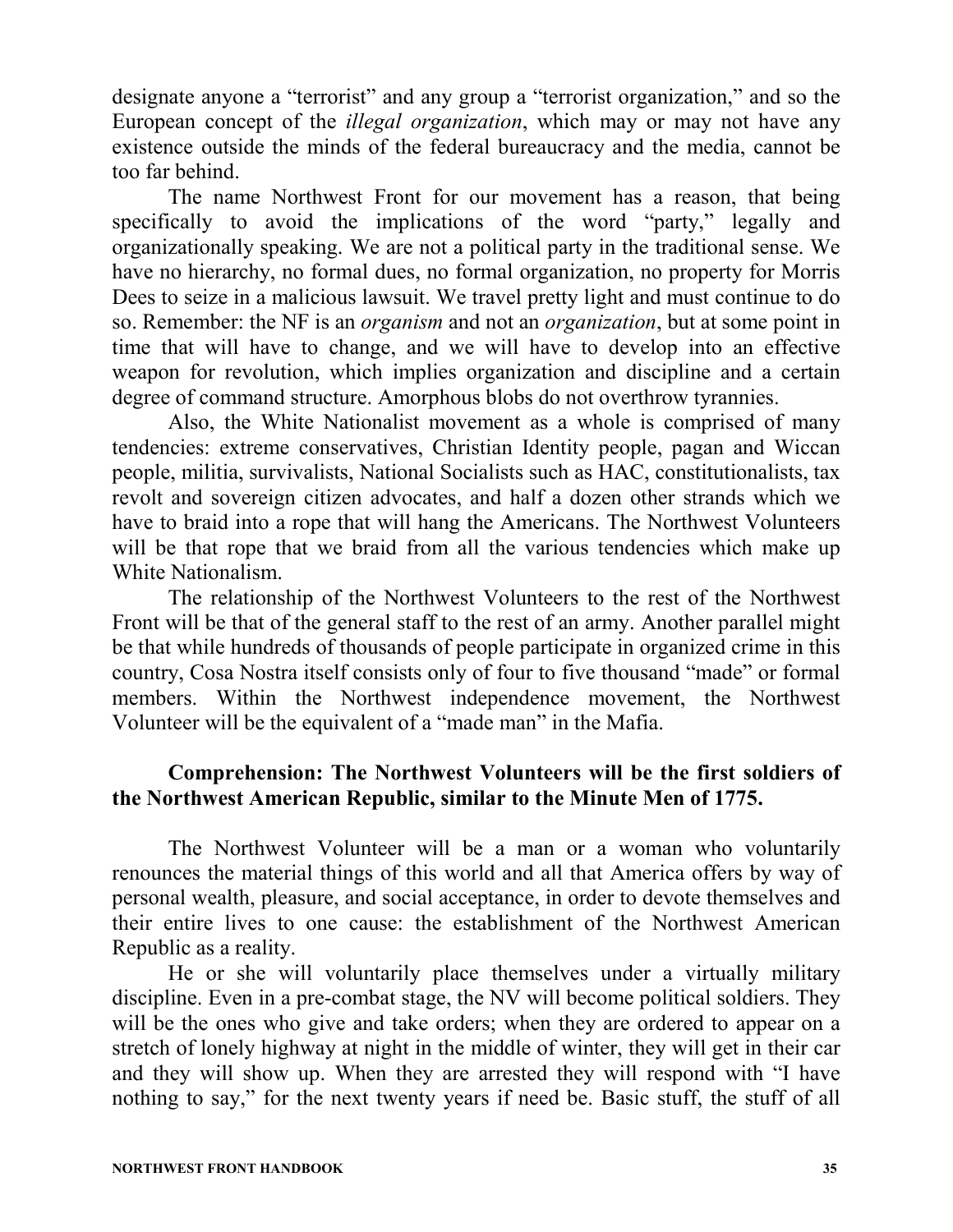true revolutionary movements, but something which the American White Nationalist movement has never been able to achieve.

The Northwest Volunteers will maintain no membership records and no paper trail, just a few words in front of a few other people, and then will come a lifetime of hard, thankless, dangerous, and probably unknown service in order to secure the existence of our people and a future for White children.

The Northwest Volunteers will have all kinds of above-ground duties involving propaganda, recruiting, political work, etcetera, but their main function will be to serve as the active representatives of the National Convention, with all that may come to imply. There will be no paperwork, no badges or patches or ID cards, no uniforms or secret decoder rings or any other distinguishing marks until after the Republic is established and free, and their story can be told. A Northwest Volunteer will be sworn into the organization with a short and simple oath:

 **"I do solemnly swear henceforth to bear true allegiance to the Northwest American Republic, to its laws and Constitution, and to its provisional government in the form of the National Convention. I swear faithfully to obey all orders of my superiors, and never to divulge any information about the Northwest Volunteers or my service to the Republic to any unauthorized person or persons, so help me God."** 

The oath will be administered in the presence of two other Volunteers and a Northwest Tricolor flag, and will be sworn either on a Bible, a copy of *Mein Kampf,* a naked blade, or a loaded pistol, according to the inductee's faith or world view. There is no need for anything more elaborate. Anyone who takes this oath must be entirely clear in their own minds as to what it means, and the lifelong obligation they incur thereby. It is never to be administered lightly or as a game, or in any state of intoxication or horseplay.

The Northwest Volunteers do not at present exist. It is not known at this time when they will come into being. NF activists will be notified when GHO and the collective Party leadership feels the time is right to activate the group. When that time comes, an actual command structure will be established.

## **Comprehension: No one is authorized to swear or to administer a Volunteer oath until the Northwest Volunteers are officially activated.**

## **One Step at a Time**

 What we have to do is to approach this NF thing kind of like Alcoholics Anonymous, i.e. we take everything one day at a time. We lay out a simple and achievable To Do list. Then we *follow it* and we don't wander off point or off message. We go from A to B to C to D, one step at a time. Once we get that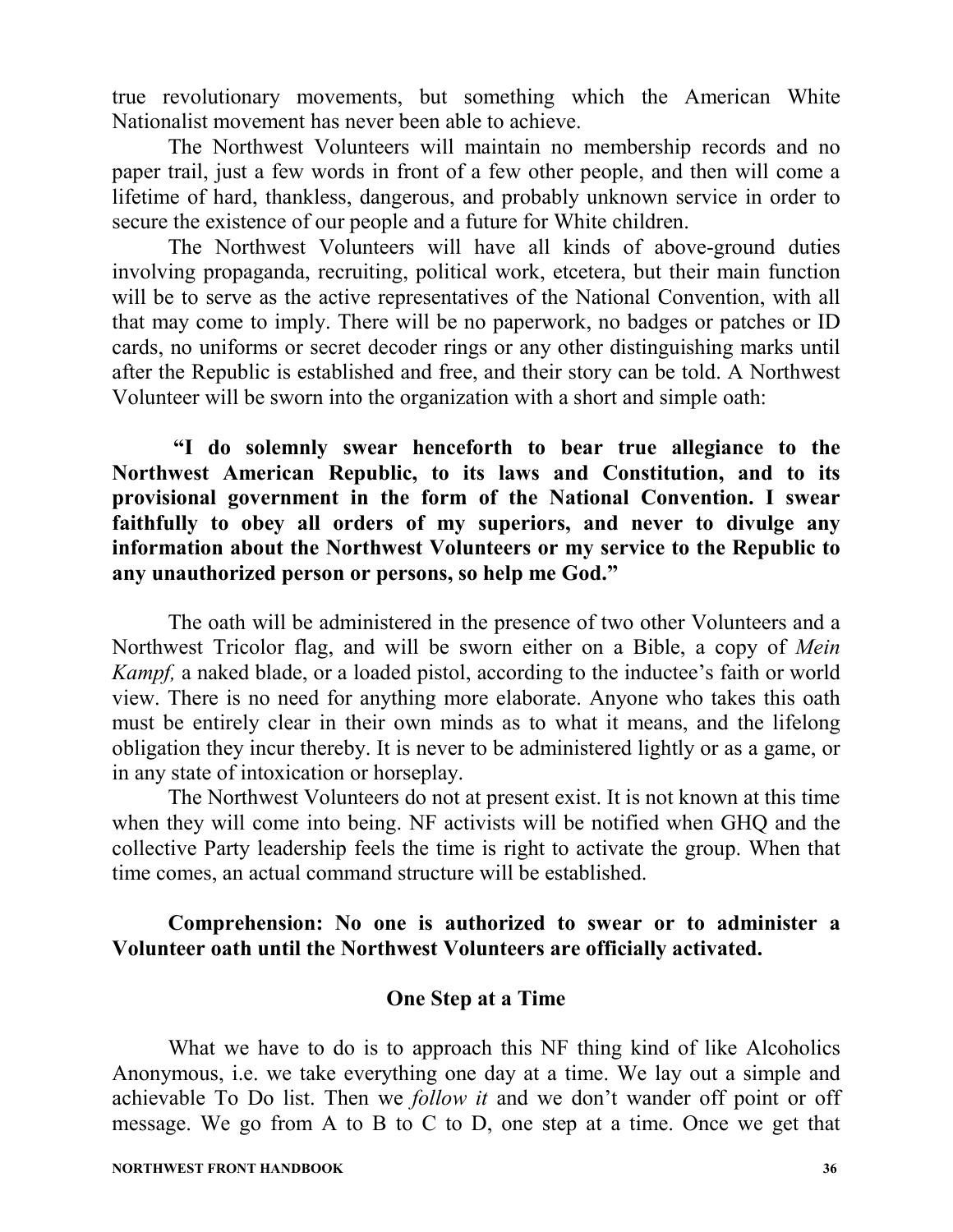checklist of things we need to do completed, then we make another list, and we do the same.

 Slowly, day by day, \$10 dues payment by \$10 dues payment, minor action by minor action, we claw our way upward. This is that *heavy lifting* part we're always referring to. There is no telling how long it's going to last.

 Anything we do as individuals is just a pin-prick, but ten thousand pinpricks put together will wound The Beast, to the point where he will eventually bleed to death.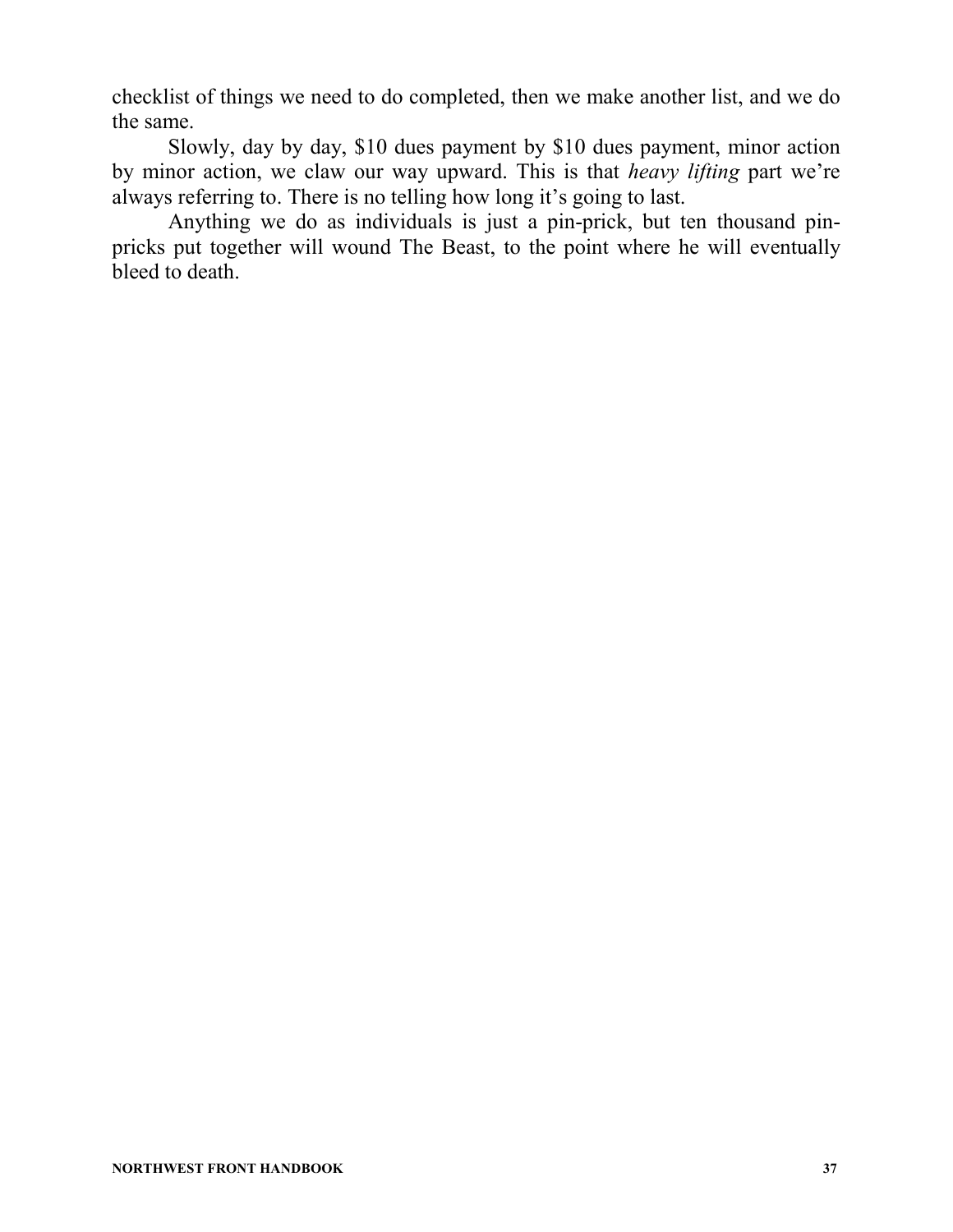### **TheEnemy Response**

Just about every major city in the Western world has a hatecrime unit or a similar apparatus that works as a liaison between Jewish interests and the police. Many times members of these units will wear more than one hat, as with the Joint Terrorism Task Force, where local police officers can be deputized as U.S. Marshals or FBI agents (thus drawing multiple salaries). These agencies work to identify and build dossiers on White Nationalists in the area. Their ultimate aim is to infiltrate any White activist group in order to:

**\***Gather incriminating evidence against its members.

**\***Discover connections to other groups for further investigation.

**\***Undermine, discredit and destroy these groups.

**\***Disrupt and interdict constitutionally protected activities the government does not want White Americans to exercise, including the right to keep and bear arms, the right to free expression, and public discussion of topics the government does not wish discussed, as well as generally to prevent the racial group from communicating their ideas and beliefs to the White community.

Undercover agents of these units will attend meetings and rallies held by racial activists, and information such as names and descriptions of individual members will be obtained, hence the need for a cell structure. The hatecrime unit will also collect literature, posters and other materials distributed by activists. These materials will be analyzed for fingerprint evidence in order to begin to identify members of the group. These fingerprints will be added to the files law enforcement keeps on those involved in racial activism and civil dissent.

The fact that open political activism is supposed to be a right guaranteed under the United States Constitution is a matter of complete indifference to the American authorities and to law enforcement.

#### **Comprehension: Racially conscious White people have no rights. Period. End of story.**

We are the last minority who can be legally harassed, framed, persecuted, denied housing and employment, assaulted and even murdered not only with impunity but with actual societal approval. The best constitution and the most just and civilized laws in the world are no good if the police, the courts, and the government are simply going to ignore them.

The next step in the work of the hatecrime unit is to infiltrate the group in order to gather evidence of the commission of any crimes or any conspiracy to commit crimes by the group. This work is usually done by a lone agent, but the use of two or even more infiltrators from multiple agencies is not unheard of.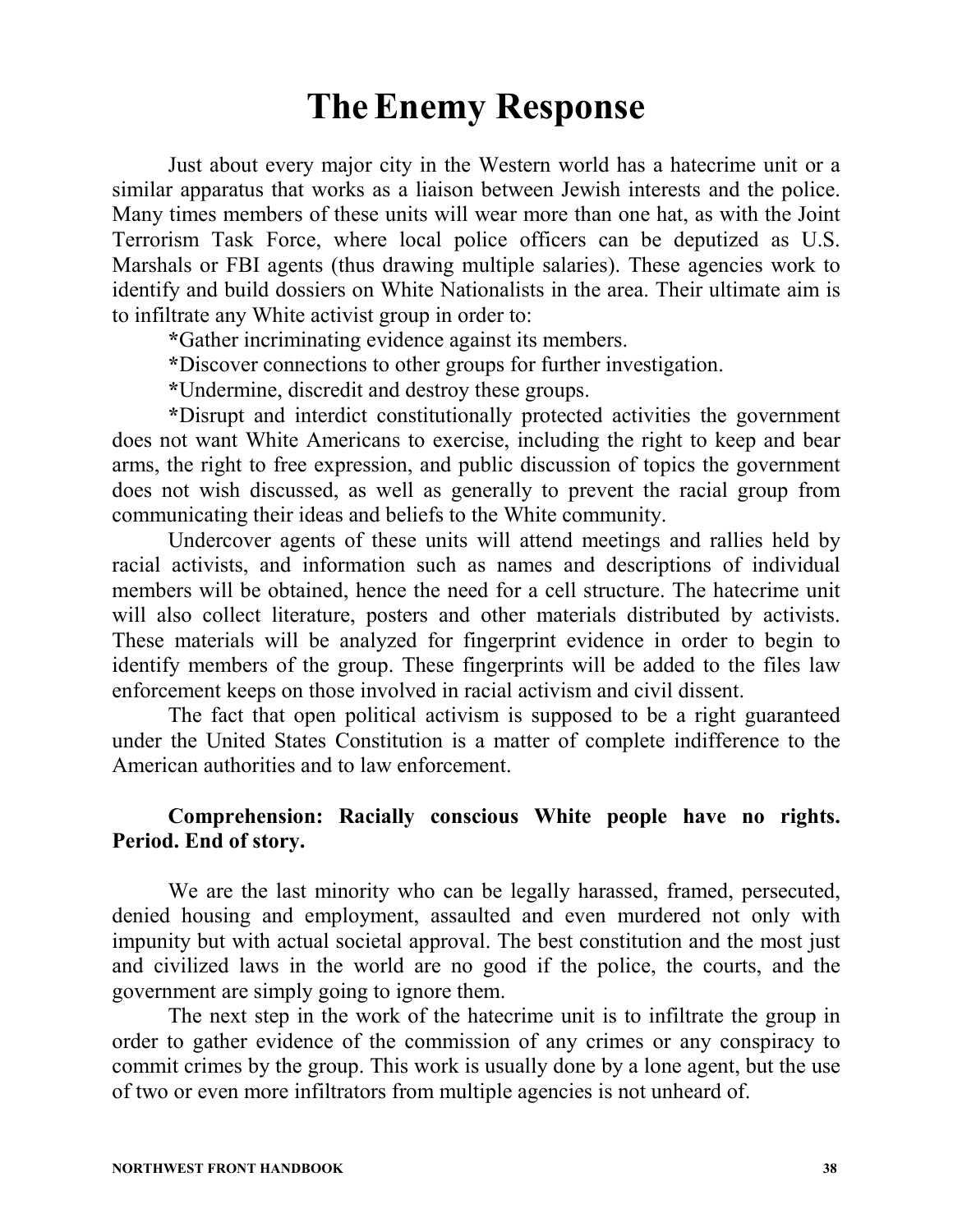If no evidence of criminality is at first obtained, the infiltrator will try to fabricate it. He or she will begin to push the group to commit a serious or violent crime of some sort, or provide him or her with the means to commit a crime and to help plan it.

If members of the group are foolish enough to trust the infiltrator, they will soon find themselves in prison. This type of activity by law enforcement is well documented. The Fourth Reich Skinheads case in Los Angeles, the grotesque and vile railroading of Matt Hale and Chester Doles, the Leroy Gibson case in North Carolina, the infiltration of Combat 18 in England, the Grant Bristow affair involving the Heritage Front in Canada, the Hutaree militia incident, and above all the appalling case of Idaho attorney Edgar J. Steele are good examples of the use of an agent-provocateur to destroy White Nationalist movements and to imprison White men and women because the government does not like what they say and what they think.

#### **Protecting Yourself From America's Political Gangsters**

How is this abusive process of law enforcement infiltration and sabotage to be prevented?

It used to be sufficient to advise our people simply to refrain from illegal acts, but that doesn't work any more. In view of the repeated acts of fabrication which have occurred in recent years, especially the Steele case where the régime went so far as to fabricate actual audio recordings, innocence is no longer any guarantee against false imprisonment. Nonetheless, no one who is an open activist, known to the media and to police, should ever so much as entertain the idea of involving themselves in direct action to bring about change, at least not until the proverbial Balloon Goes Up or the dictatorship decides to completely abrogate the U.S. Constitution and starts rounding people up simply for being White, which given the trends of the past decade could well occur soon.

Being innocent is no longer any protection against arrest and imprisonment, but it still helps. Fabrication is a complex business. There is always the chance that such cases may come unglued in court, as would have happened in the Steele case if a corrupt judge had not refused to allow Steele to present defense witnesses. We should at least make the bastards earn their monthly direct deposits, and not walk right into their arms by being stupid enough to commit stupid illegal acts that stand no chance of actually changing anything.

Whenever the open White activist is approached about the idea of direct action, either seriously or surreptitiously by a possible informer, he must explain that it is his own personal choice to reject it at this time, but that he also does not condemn those who take up armed struggle in defense of their people. In this way we can neutralize law enforcement use of infiltrators against us while still remaining true to ourselves and our cause.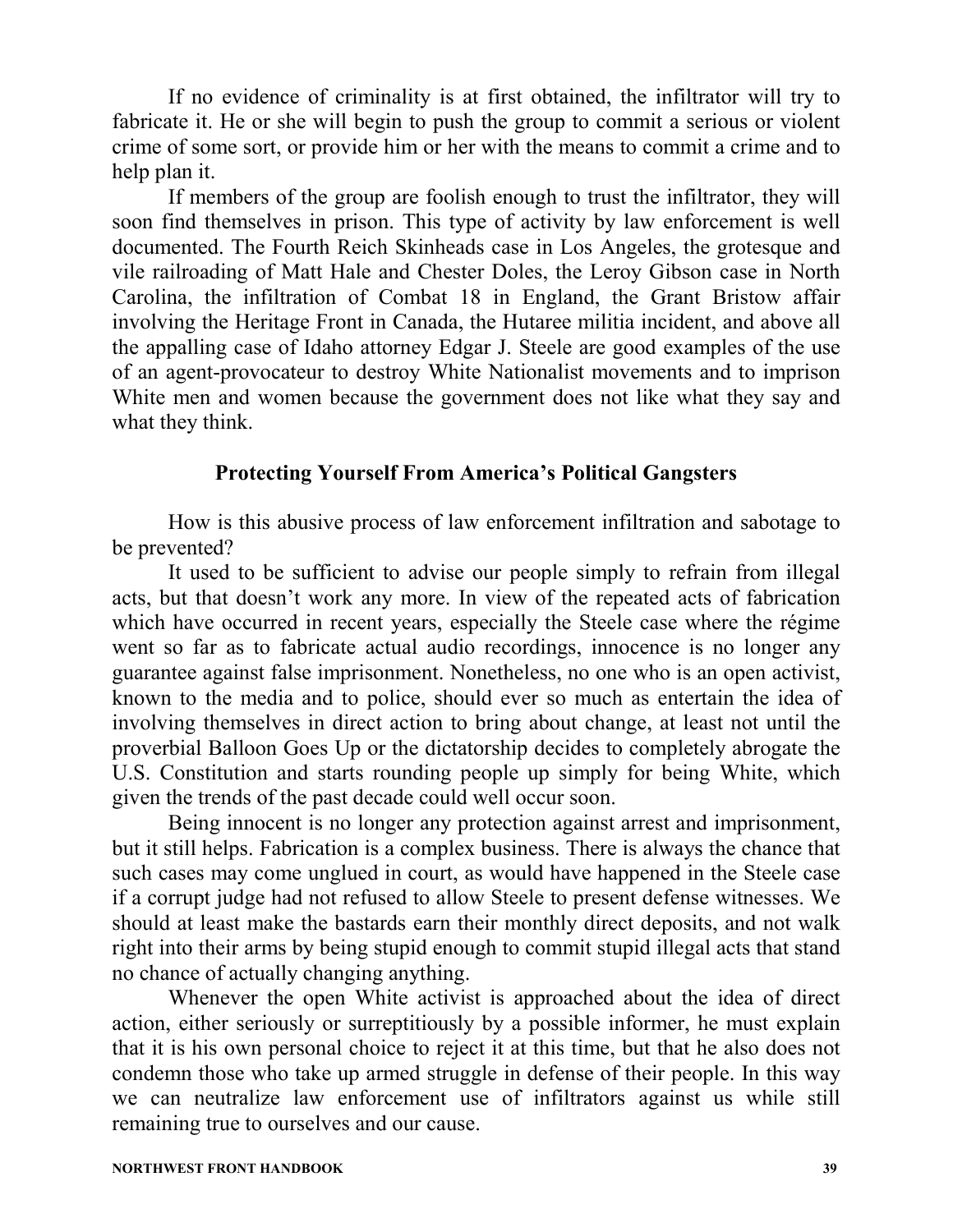#### **Comprehension: Where White racial survival is concerned, yes—the end most certainly does justify the means.**

There is also a point of honor here. We must never, *ever* publicly condemn any White person, no matter how misguided or dysfunctional, clownish or even a little nuts, who chooses to take a weapon into his hand and fight for freedom. The fact is this person has displayed the balls that we ourselves lack, and we never, *ever* bad-mouth that. If the person's action is something on the verge of insanity, like Buford Furrow's running into a Jewish kindergarten and shooting at cute little kiddies with little blue yarmulkes on, then we must take the stance that it was some kind of "black op" or government operation. We are simply too short on physical action and self-sacrificing courage to diss it when it does appear among us, in however warped a form.

#### **Control of Information**

Hercule Poirot, Sherlock Holmes and Lt. Colombo are fictional characters. Equally fictional is the concept that police detectives solve crimes by applying deductive reasoning to the clues of the case. Certainly crime-scene evidence and eyewitnesses are of great importance in police work, but when one examines the reality of criminal investigations it becomes apparent that without informants, electronic surveillance, and coerced confessions using now legal techniques of torture, the vast majority of crimes would go unsolved.

Police routinely offer cash rewards and set up "hotlines" to entice the acquaintances of criminals, or in this case political dissidents, to come forward. Once police have a suspect in mind they will attempt to interrogate everyone around him, friends, co-workers, and family members. With the use of threats, lies and deceit, the police are usually successful in extracting information from these sources, either by bribing them, deceiving them, or intimidating them.

Friends and co-workers will be told that they have been implicated in the crime by the suspect and will be charged along with him unless they tell their side of the story. Family members will be told that the suspect has confessed or that evidence proving his guilt exists and that the police want to act in his "best interests" and the testimony of family members would allow him to "get the help he needs." The suspect's spouse or intimate partner will be told that during the course of their investigation the police have discovered evidence of the suspect's infidelity in an attempt to break the unique protective feelings developed in an intimate relationship.

Control of information thus becomes the most vital element in the security of our movement. Information is more valuable than any material resource. It can free our people or it can send us all to the gallows. Even the slightest leak can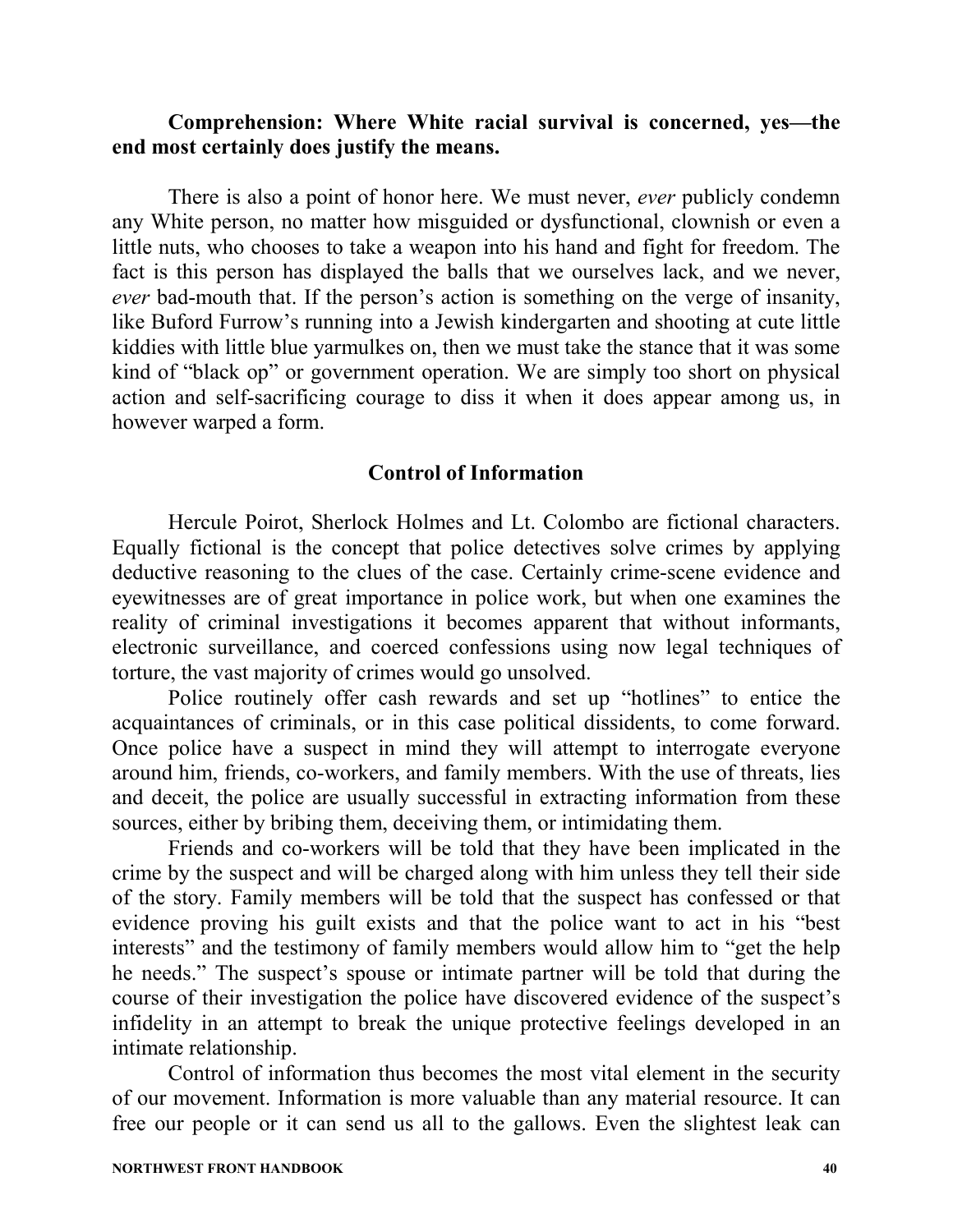provide investigators a new lead, and they are tenacious especially when confronted with a difficult case. We must ensure that no piece of information, no matter how seemingly irrelevant, is transformed from our secret into a lawenforcement resource.

#### **"I Have Nothing To Say"**

Here are some points to consider in the control of information:

\*Share no secret that does not have to be shared. In military terminology this is referred to as the "need to know" and is applied so that each individual is given only enough information to perform the mission required.

\*When confronted by law enforcement, offer absolutely no information. Remember these five words: *"I have nothing to say."* Know your rights. Make no statement either written or verbal.

\*Demand to see a lawyer immediately. Do not submit to any voluntary search of your person, property, vehicle or residence. Make them get a warrant. Do not waive any of your rights or voluntarily allow them to be violated. The decisions you make when dealing with law enforcement are deadly serious, make no mistake.

\*We understand that out in the real world, activists have to communicate and that means they have to use phones and computers. However, do not discuss any aspect of your Party activities that could even remotely be considered sensitive or illegal on communication systems that are not secure. Such systems include telephones, cellular phones, faxes and e-mail. Even secure systems, such as digitally encrypted cellular phones and e-mail, should be used with great caution. Who knows what encryption Big Brother really can or can't break? Remember Bob Miles' Golden Rule: **"Never put anything on paper** (or these days, a computer screen) **that you would not want read out in open court."** 

\*Employ the best encryption possible for computer files that deal with racialist ideas, revolutionary struggle, firearms and explosives etc.

\*Use disinformation in order to confuse and deceive law enforcement.

\*Don't discuss direct action with anyone who is not directly involved in our struggle. Always profess adherence to non-violence in public.

#### **Are They Really After You? Or Just Burning Budget?**

Sometimes activities on the part of federal law enforcement such as visitations, sneak-and-peeks (illegal entry into your home), so forth and so on are not actually part of any real investigation, but are what federal employees call a "budget burner." Once you're on their radar, they're going to use you for that purpose, to burn budget.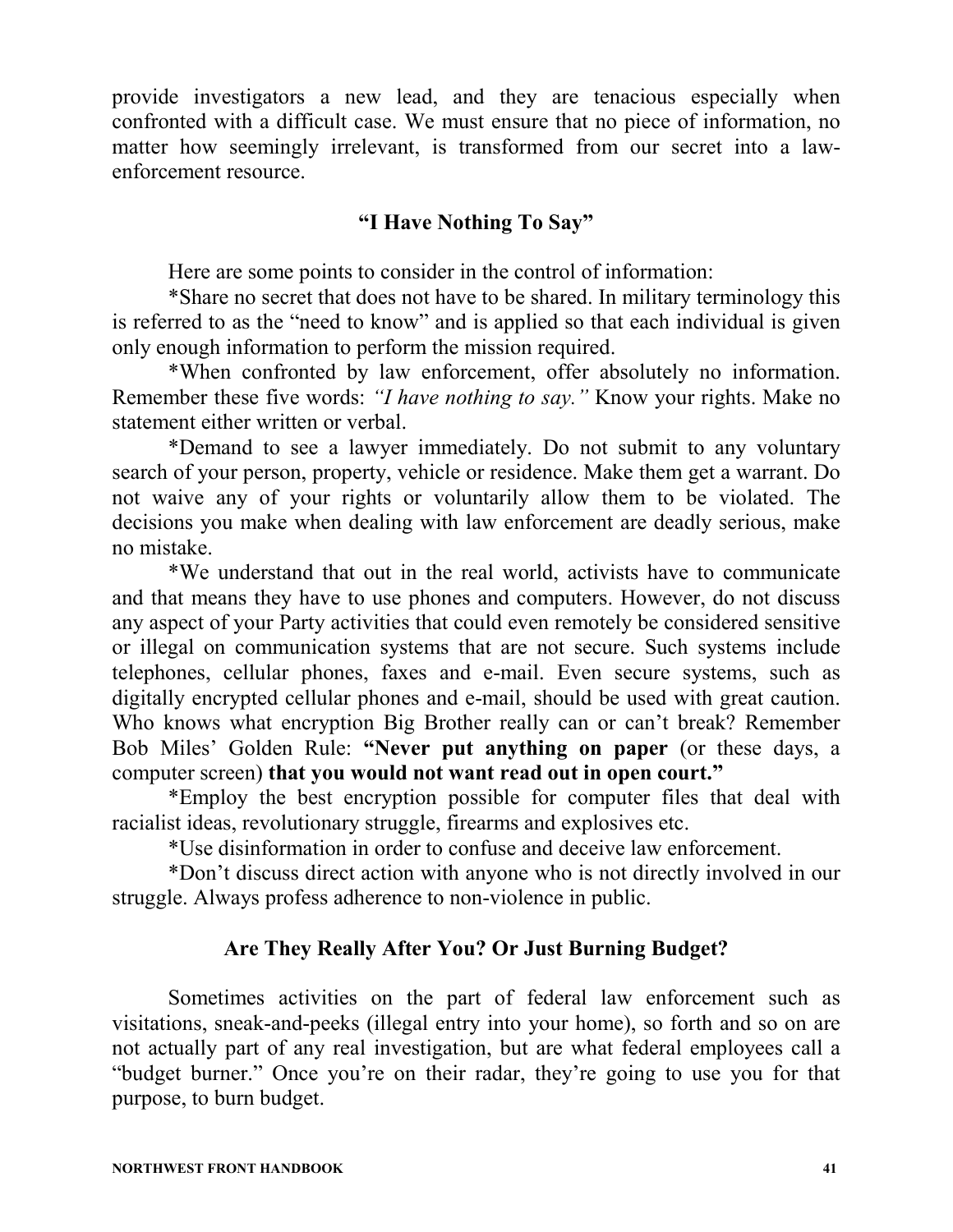What you have to understand about our lords and masters in federal law enforcement, and indeed anyone who works in any federal or state government department, is that in bureaucratic circles it's all about *budget*. Your department's cut of the taxpayer pie. The bigger it is, the more important your boss man is within the pecking order and the more prestige your department has.

A lot of what the FBI and BATFE and DHS and Secret Service and NSA and CIA do is make-work designed solely to spend money and justify their existence, even better to justify their existence at the expense of all those other agencies in the federal alphabet soup. Above all, they need to justify their immense budgets to the bean-counters back in Washington, D.C. Whoever gets the big budget has to spend that money, or it looks bad. If you're thrifty and you actually save the government money by bringing your department in under budget, then what they'll do is cut your allocation for the next fiscal year, and that's no way for an FBI career man to build an empire.

Some years ago a former FBI agent published his memoirs, and he described how on a slow day his SAIC, Special Agent in Charge, would walk through the office yelling at people, "Why aren't you guys out in the field catching bad guys! Come on, boys and girls, we've still got \$200,000 worth of budget this office has to burn before July the first! Hit the road and let me see some expense vouchers!"

This, essentially, was what happened to Randy Weaver in 1992. The ATF spent a lot of money and effort trying to flip Randy as an informant against the Aryan Nations. Rather than taking no for an answer, some Special Agent got pissed off at the stroppy Whiteboy who wouldn't do as he was told by his betters, and started harassing Randy trying to coerce him into ratting. This included such things as rigging up fiber-optic cameras in the trees around his cabin to spy on him and framing him on a sawed-off shotgun charge, which the federals now admit they did, rare for them. All the while, this Special Agent in Charge was spending budget money on Randy Weaver and building up a file with no court case and no conviction, and finally he was told by Washington that he had spent too much money and he'd damned well better come up with a conviction for something, which led to the attack on Weaver's home and the murder of his wife and son. Sam and Vicky Weaver died for some ATF agent's bottom line.

#### **Cruising For Snitches**

Federal agents spend a large part of their time and budget attempting to build up networks of potential informants. They begin this process by finding people who will *talk to them*, at all, about *anything.* Sports, weather, politics, doesn't matter, because that leads to other stuff.

When the secret police show up at your door for the first time, they're scoping you out as a potential snitch simply by asking you a few innocuous questions about nothing in particular. Your answers to those questions are not so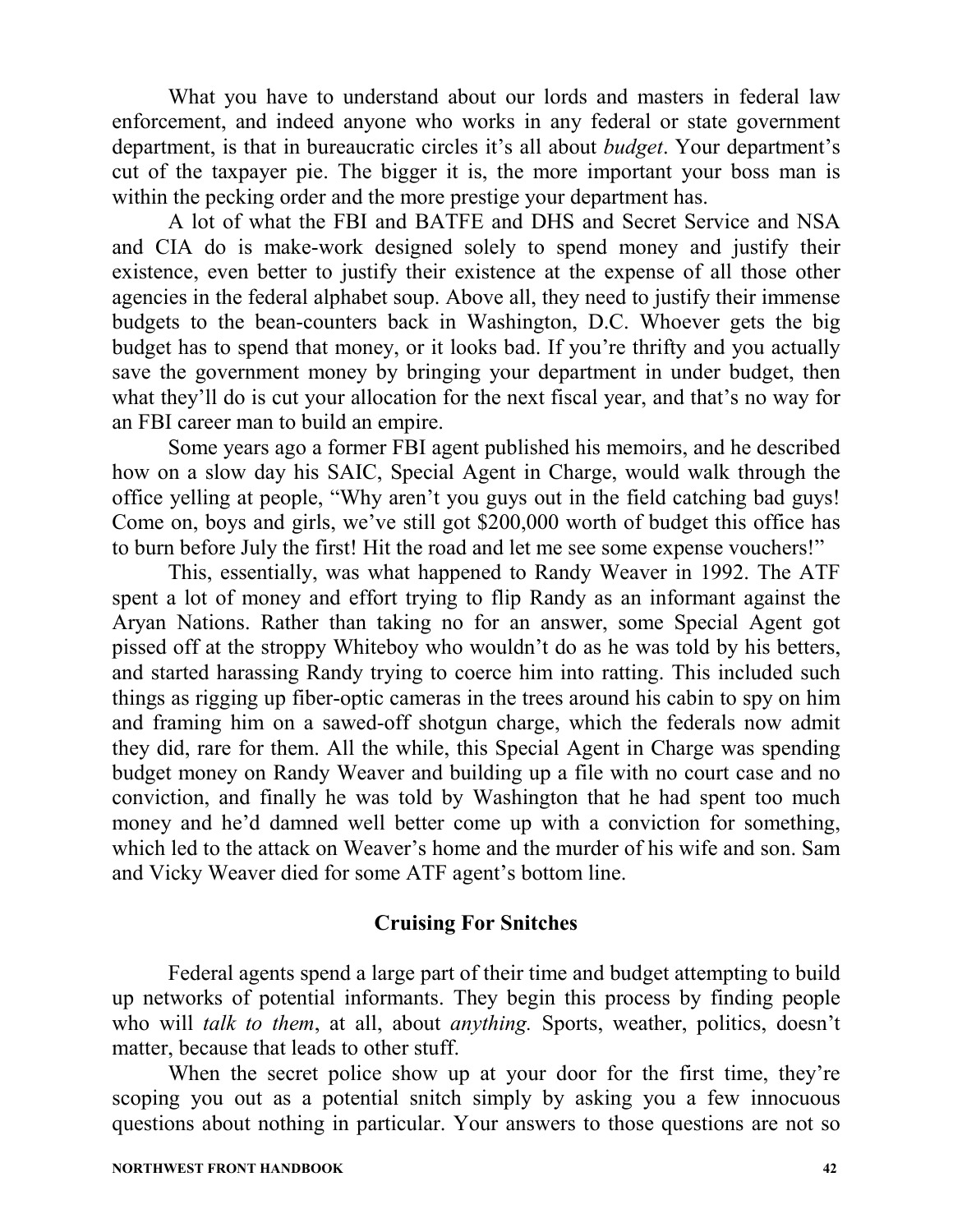important in themselves as the fact that you answer them at all, and if you do, the first time they leave they will mark you down in their little notebook and their files as a potential source, as someone who will *talk to them*. And that's what you don't want, because once you establish that you will talk to them, about anything, then they're going to keep coming back looking for more and more information about more and more people.

They especially love to locate smart-ass right-winger types who want to show off how clever they are and how much they know about the Constitution and the law, and who will run their mouths to prove that point, which of course they aren't. Smart, that is. In the first place, the Constitution is irrelevant. In the second place, among other things, federal agents are trained intelligence analysts. As long as the noise is coming out of your mouth, they will find some way to extract information from it, and they will use that information to destroy human lives, including your own.

#### **Close The Door On Them**

When federal agents come to your door and say they want to ask you questions, the very first words out of your mouth must be, *"Do you have a warrant?"* 

If they try to bluster or BS you off the subject, repeat the question. "Do you have a warrant?" Do not allow them to evade that question; say nothing else until they answer the question, and above all do not let them in voluntarily, not to go to the bathroom or get a drink of water or use the phone or anything like that, because once they are inside they will find some way to wander all over your home sneaking and peeking.

If the agents do have a warrant, most likely they won't be knocking on the door anyway, they'll be kicking it in about dawn, screaming threats at you and throwing you to the floor and sticking automatic weapons in your back, or more likely hiding behind the local police SWAT team while they do it. If they don't have a warrant, then you simply say, "Come back when you get one," and immediately close the door.

That's important, *close the door*. Don't stand there with it open waiting for them to go away. They won't go away, they'll try to engage you in further conversation and persuade you to invite them in so they can sneak and peek. Do not give them any opportunity to say anything else. Once you have told them to come back with a warrant, *close the door*.

If they force their way into your home without a warrant, which they can now legally do under the Patriot Act and the Military Commissions Act of 2006, then is when the Five Words kick in. *"I have nothing to say."* Do not try to bandy words or debate with them or show them how clever you are about the law and the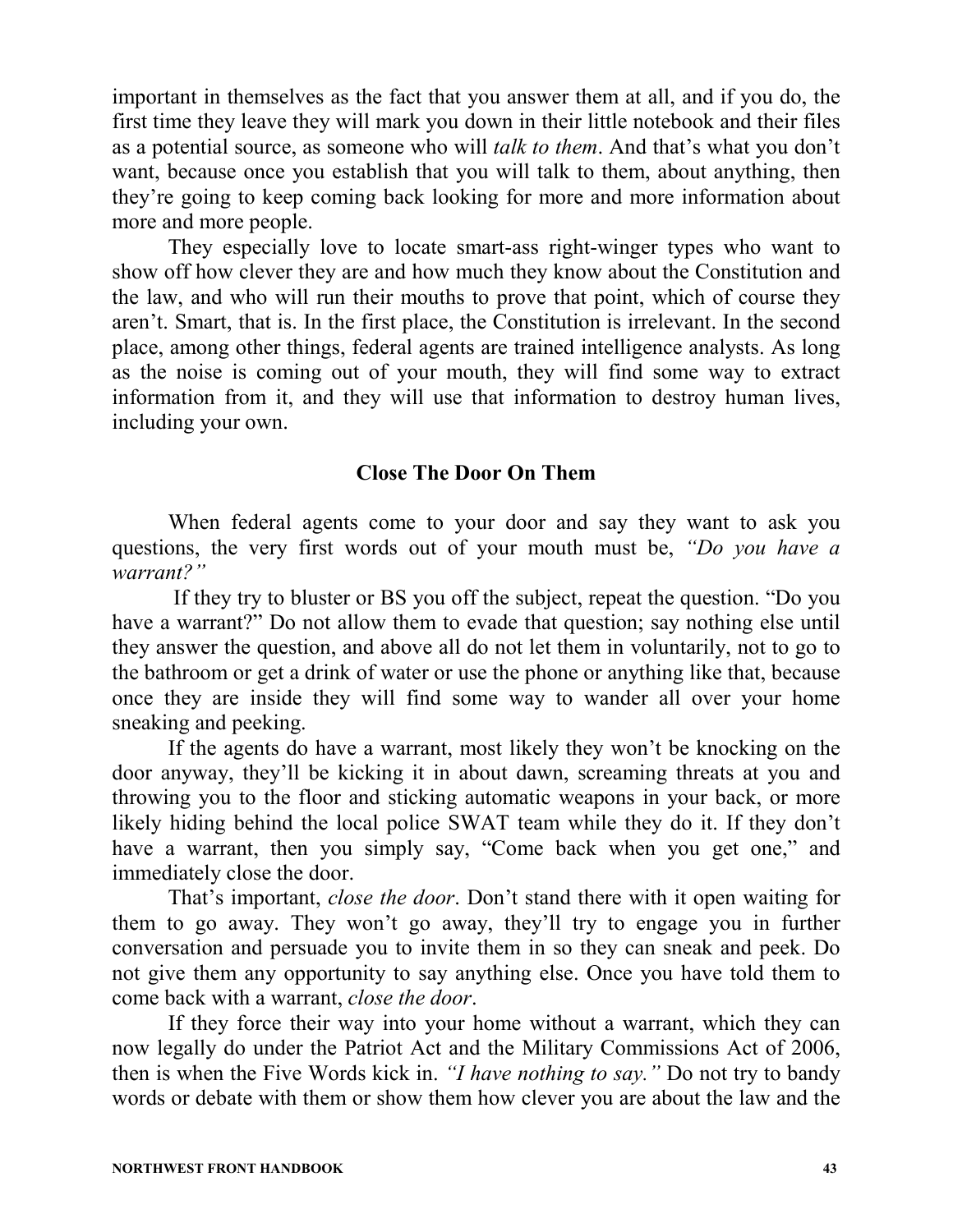Constitution. The FBI and DHS know all about the Constitution, they simply choose to ignore it, because they can.

Don't try to tell them you have rights. Out here in the real world you are a racially aware White man and so no, you don't.

They may try to verbally provoke you into assaulting them so they can arrest you and have a charge to hold over your head. Don't fall for it. Answer every question with either "I want an attorney" or "I have nothing to say." Then when your attorney arrives, you *still* have nothing to say. Remember, these people have one purpose only, and that is to *do you harm.*

Human beings and human lives are the fuel, the fodder, the raw material on which an FBI agent or other federal investigator builds his career. His achievement is measured in years of prison time that other people have to serve, not him, so he really goes after those years, looking to pile them onto anyone he can so his record shines in Washington.

A federal agent is *not your friend, never,* not under any circumstances. They are not interested in you. They are not interested in your life or your problems. They are not interested in you as a person at all; to them you and your family are either targets to be destroyed or stepping stones they can use to build their careers and land that plush job at headquarters in Washington, D.C., or maybe in the Honolulu field office.

When the secret police show up on your doorstep, they are there for one reason only, to *do harm,* either to you or someone else. You must never forget this, because if you do you will pay for it, in many, many years of living hell.

All it takes is a few words coming out of your mouth to destroy your life and the lives of countless other people, forever. The only way to avoid that is to make sure that only five words ever come out of your mouth: "I have nothing to say."

#### **Physical Violence and Torture**

 Under the Patriot Act and the Military Commissions Act of 2006, torture is now legal in any case where a U.S. Attorney or "competent legal authority" such as a federal judge designates an individual a "terrorist" or worse, designates an entire file or investigation to be a "terrorist case." At that point you lose all Constitutional rights and protections, it is *de jure* (i.e. legal), and unless you are one of the fortunate few to have caught the attention of the media or of left-lib outfits like the ACLU, you don't even have any civil remedies, since a civil rights lawsuit would require hundreds of thousands of dollars and many years of your life which you don't have, and in any case no attorney in his or her right mind will take the case of a White Nationalist who was abused and tortured in custody. We're the bad guys, remember? The unspoken official attitude is that we deserve it, for the crime of existing at all.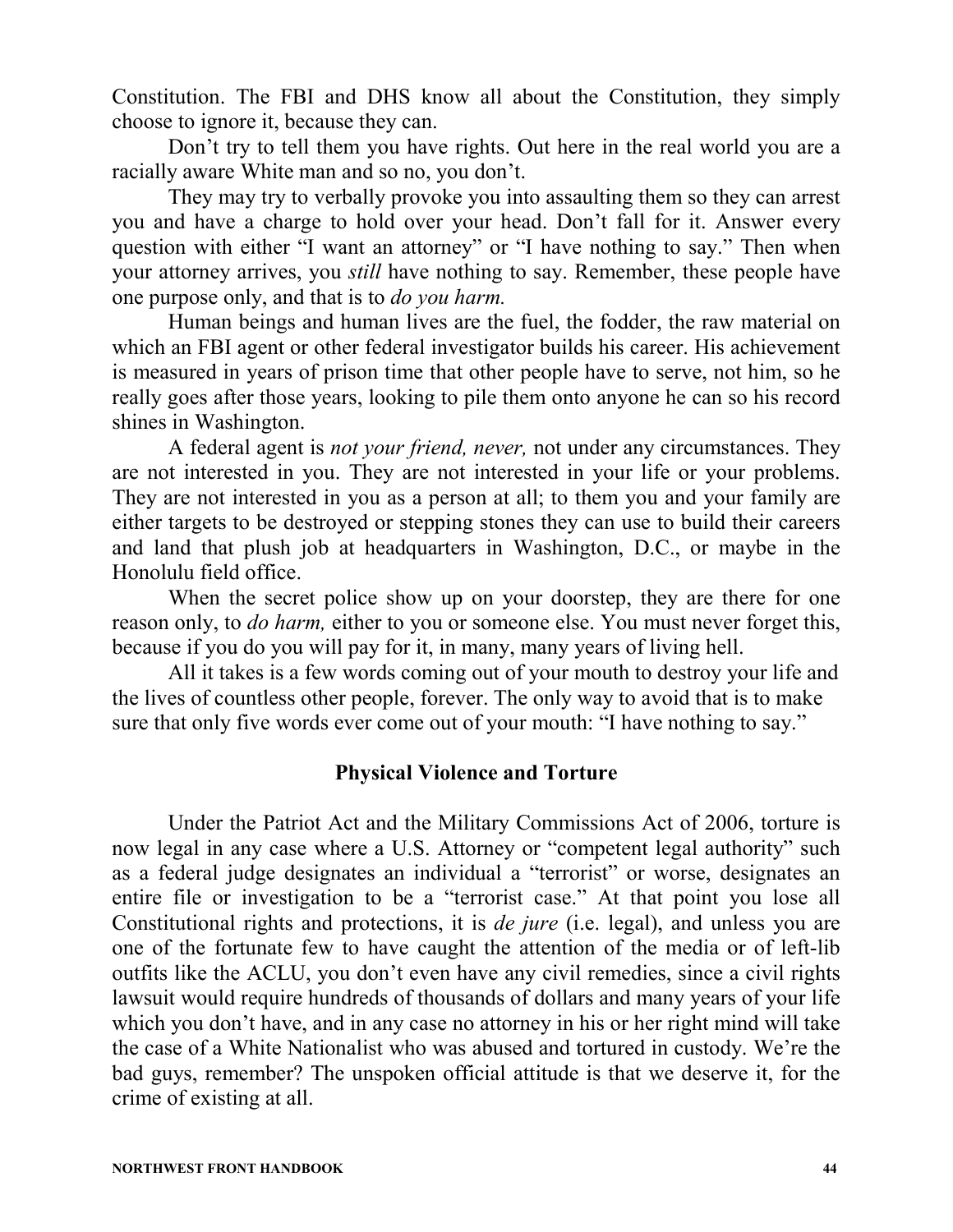The Military Commissions Act of 2006 is largely devoted to formalizing this situation and legally immunizing all government employees from any punishment for acts carried out in "good faith" in an officially designated terrorist case.

You must be prepared to face the threat or the actuality of physical violence from the police and especially from federal agents. They will generally begin with short, sharp slaps to the back or top of the head, not too hard, basically just to demonstrate that they can hit you and get away with it, in order to frighten and intimidate you into talking for fear they will do worse. This will proceed to heavier physical blows with fists or with objects such as telephone books, socks filled with sand, etc. which leave less overt bruising ("stretch marks" in law enforcement parlance) on the victim's body. They may also use such techniques as:

\*Arm-twisting and joint dislocation from manhandling while in handcuffs.

\*Tasers and mace or pepper spray ("the prisoner became violent and resisted the officers and/or jail staff").

\*Refusal to allow you to go to the bathroom. (Beware when they repeatedly offer you coffee or sodas during the first part of an interrogation. They are trying to fill your bladder).

\*Sleep deprivation by placing you on a "suicide watch" and waking you up every fifteen minutes, ostensibly to make sure you haven't offed yourself.

\*Sexual humiliation by forcing you to undergo full body-cavity stripsearches carried out by officers of the opposite sex. (The British in Northern Ireland specialized in humiliating Irish women this way.)

\*Sexual humiliation by parading you naked in front of other guards or prisoners, as at Abu Ghraib.

\*Threats of rape directed against women prisoners and sodomy against men, to be carried out by black or Hispanic inmates, as well as confining you with violent blacks or Hispanic gang members who will carry out beatings and other forms of assault it may not be expedient for the agents or police to do themselves.

\*Waterboarding and use of torture electrodes, acid injections, etc., although one usually has to be sent to Guantanamo or "extraordinarily rendered" to a prison out of the country for that purpose. The really nasty stuff is usually carried out by "contractors," often Israelis or Christian Zionist mercenaries for outfits like Blackwater.

There is little more to be said on this subject, except that the people who rule us are evil, and the people who do their bidding have made a voluntary choice to serve evil for money, and we must expect them to behave accordingly. We all need to be aware of the possible worst-case scenarios before we become involved with the Northwest independence movement.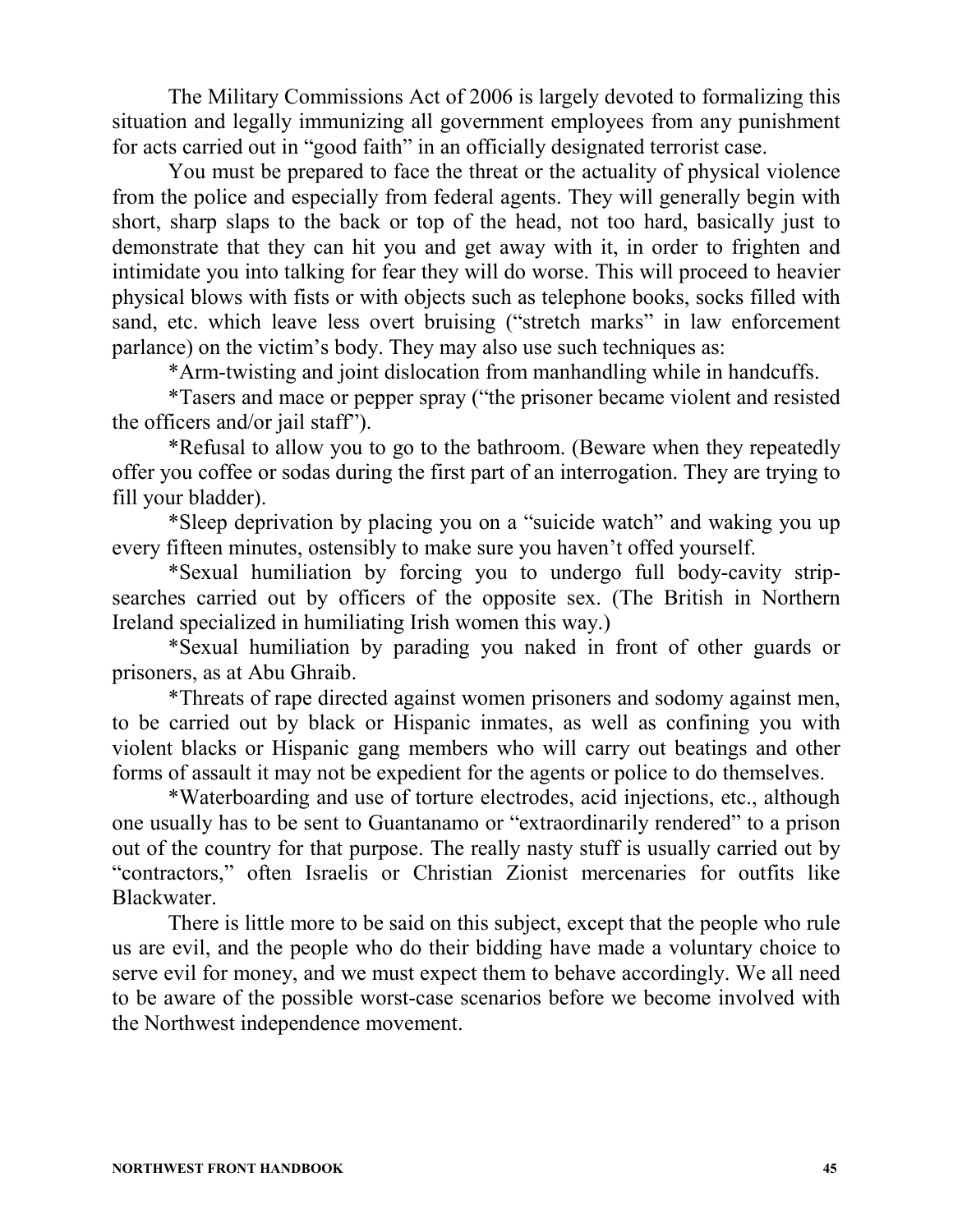# **Recruiting a Revolutionary Vanguard**

 There has been much written about the kind of people whom we *don't* want in the Movement, both as leaders and as members. The Northwest Migration needs to emphasize just who we *do* want. In doing so we not only need to analyze the situation in order to avoid past errors, but with a view toward fulfilling the ultimate goal of the Northwest Migration, the seizure of state power and the creation of an White Republic on the soil of North America.

 It is natural in view of the type of dysfunctionals we've gotten in the past to seek normalcy above all else, but we need to think about this. In light of what passes for normalcy in this day and age, do we in fact want "normal" people? Those who still retain some vision of a huge army of racist Beaver Cleavers arising from suburbia need to re-think. Revolutionaries are never normal or average people, and we must come to understand that a certain amount of individuality and eccentricity is always going to be manifest in our best comrades. By very definition, White Nationalists march to the beat of a different drummer.

 A lot of problems can be avoided by adopting the practice of recruiting and indoctrinating people on an individual, hands-on basis for activity in small fourand-five-man cells. At any given time, a serious activist needs to be "working" at least three or four recruitment prospects. But what, precisely, should the activist look for when selecting potential NF members?

 **1. Avoid recruiting in bars.** Bars are places where drunks and barflies hang out, not revolutionaries. We need men with real courage, not Dutch courage. There must never be any repetition of the appalling Glenn Miller experience from North Carolina in the 1980s.

Do not mistake drunken expressions of racial resentment for true White revolutionary dedication. Anybody can shoot his mouth off when he's got a load on. At most, if you hear someone making racialist or anti-minority statements while consuming alcohol and you know where to locate that person later on, approach them and see if they will make the same statements while sober. Nine times out of ten they won't dare, and they will actually become worried and upset if they believe they might have been overheard raving racial heresy in their cups by someone who might turn them into to the local politically correct establishment. It is extremely rare to find a single valuable activist who was recruited in a bar or other alcoholic setting. Sooner or later they get arrested or are otherwise forced to dry up, and they crumple like a Styrofoam cup.

And by the by, just what the hell are *you* doing in a bar, spending money on booze that could go for the racial cause?

 **2. Concentrate on the young,** but be extra careful. Some of the most virulent racialists in America are high school and junior high students. This is understandable, since they are on the front line of integration, reverse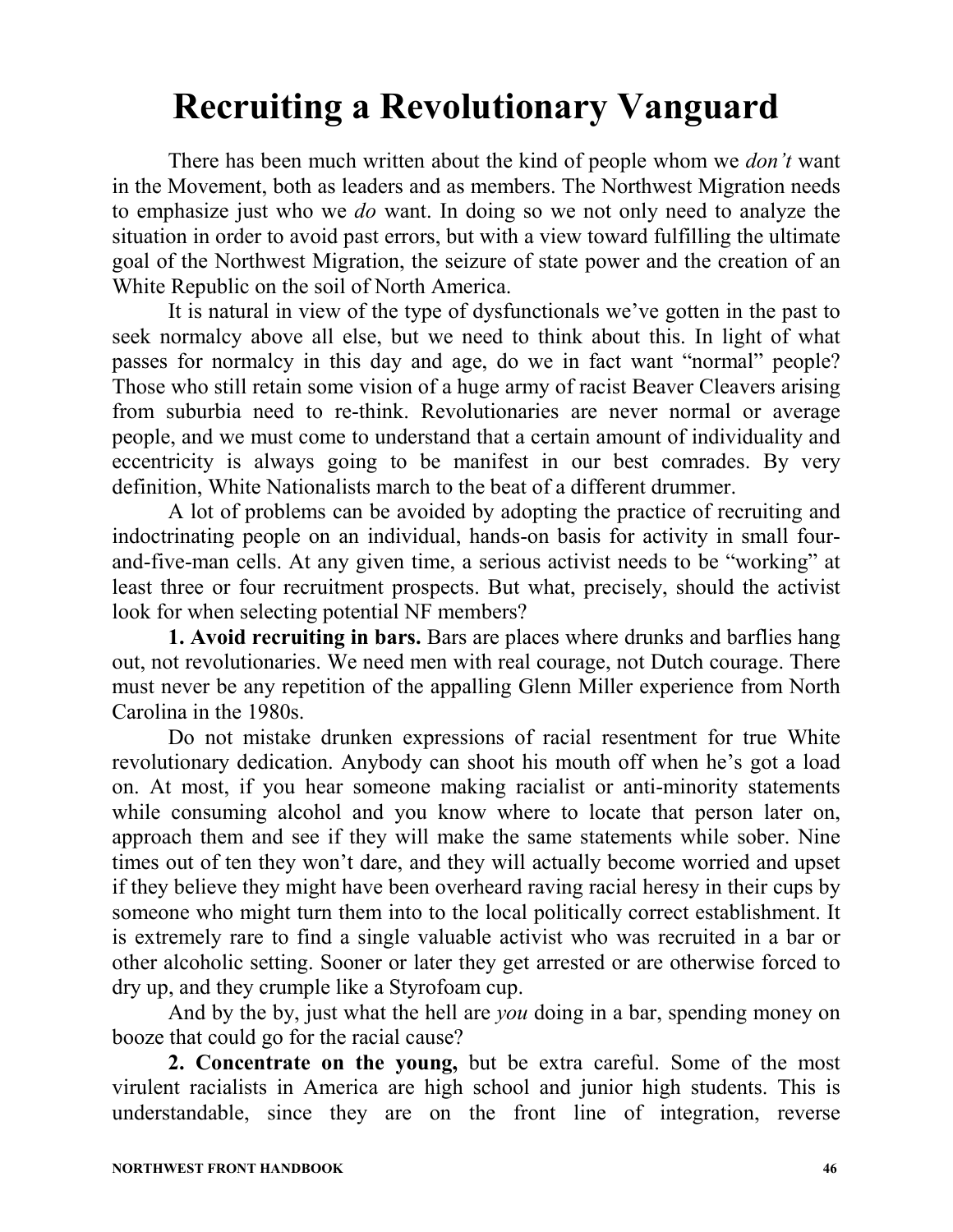discrimination, political correctness, drugs, racial violence and racial chaos. The political and racial education of our youth in order to inculcate them with White Nationalist and Northwest revolutionary thought is one of the Movement's most important tasks, but it must be approached with great care and finesse.

 You can give these kids stickers and literature occasionally, and target their schools for literature distribution as often as you possibly can. But as much as possible, avoid direct contact between adult White Nationalists and underage boys and girls whose parents are not racially aware.

**Do not allow your home or apartment to become a hangout,** even for kids you know. They will bring their friends, and some of those you won't know. Then all of a sudden you've got horseplay, drugs, messing around with firearms, underage drinking and underage sexual activity going on, and guess whose head is on the legal liability chopping block for it all?

 Until they are 18, teenagers are more or less the legal property of their parents. They have no political or social rights, and if some teenager gets hurt or gets in trouble with literature you gave them directly or gets in some racial fight that can be attributed to you personally, you can find yourself in a world of hurt either through the law or through private legal action from parents who can sue the hell out of you for "corrupting" their little darlings with your evil racism. It's happened. Ask Mark Thomas.

 The indoctrination of teenagers is essential. We've got to reach their minds and their hearts before the System does. This is one area where the internet will prove an invaluable tool. We need to keep them at arm's length, and teach kids through general propaganda and outreach activity, not person-to-person except in special cases. Precisely when a kid constitutes a special case requiring a more risky but more effective hands-on approach is a judgment call on your part. Make a wrong call and the System has a handle on you they'll twist and squeeze for all it's worth. When kids hit that magic one-eight, they're free and clear.

 **3. What can this person contribute to the cause of Northwest independence?** That's the very first question you need to ask yourself before you begin to "work" a prospect. Merely awakening someone racially or bringing them around to the Northwest viewpoint for its own sake, while always a worthy endeavor, should not be your first consideration during Phase One and Phase Two.

Given our paucity of resources and manpower, can we really justify the effort involved in converting an eighty year-old Social Security recipient who lives in a nursing home and is confined to a wheelchair? A casual laborer with an IQ of seventy who earns \$7 an hour, lives in a boarding house, and is mostly drunk on Thunderbird? Someone who is facing some immense personal or financial crisis, a bad divorce or bankruptcy or medical catastrophe in the family that will take every spare moment, every penny, and every ounce of thought and attention he's got?

*Think,* people!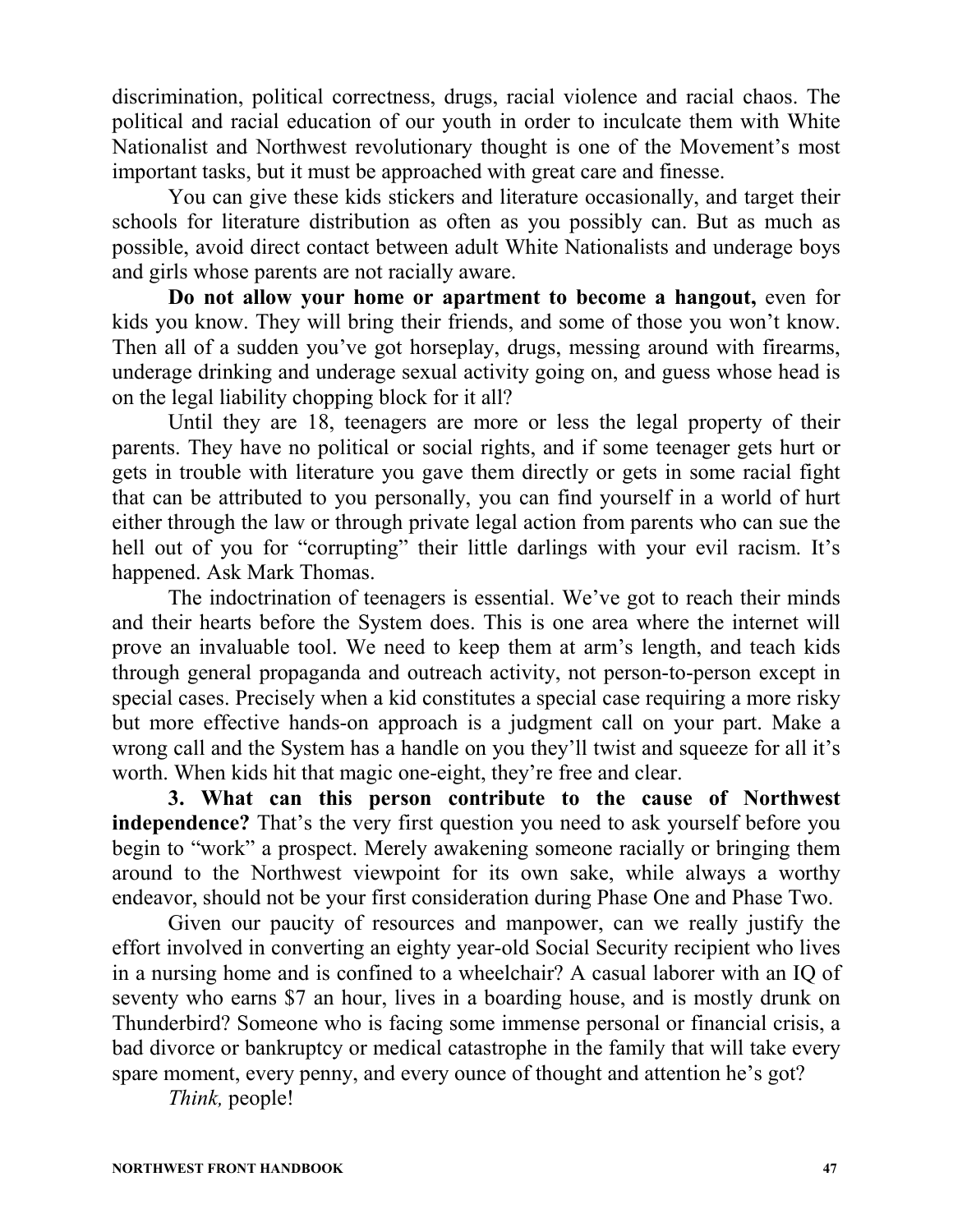Look for those with skills, anything the NF might need. Electricians, plumbers and carpenters who will eventually service Party offices and facilities for free; auto mechanics who can keep our people's vehicles on the road; printers and copy shop workers who can provide free or low-cost printing; computer people who can install and configure PC and other cyber services; law enforcement and military reservists with all the variety of skills appropriate to their professions; lawyers and doctors and nurses; people who own their own businesses and can provide goods and services the Movement needs; people who own farms or rural homes where meetings and gatherings can take place quietly and unobtrusively; building owners who can provide secure office space free or very cheaply. The list goes on and on.

 Don't be afraid to look at someone and assess him or her on the basis of "how much mileage can the Northwest Migration get out of this person?" This sounds cold and cynical, but it's necessary. You are not out to make friends and influence people—well, actually yes, you are, but you're doing it to save your people from extinction, not for your own personal edification. Lenin once said that a revolution is not a tea party. Human beings are our only real potential resource. Cultivate them as such, grow them and then harvest them, and make no apologies for it. You're doing your job.

 **4. Look for potential financial supporters,** and don't be bashful about it or apologize for the fact.

*The NF has to have money* to function, and a leader ought to have no more compunction about assessing his people for contributions than a race car driver who pulls into the pit and tells his crew "Fill her up and make it snappy!" But we can't constantly expect the *same people* to bear the bulk of the financial burden. Seeking out and working new financial supporters for the Northwest Migration movement is a necessary and vital function that every activist needs to take on as a matter of course, again without apology or embarrassment. The difference between the Northwest Migration and the Great White Leaders is simple: they're rip-offs and we're not, and we need to have the moral courage to stand up and say it in exactly those terms. There's no shame in trying to get affluent people involved in the Movement to put their money where their mouth is.

 **5. Look for personal stability** in a potential recruit. How responsible is his job? How long has he held his job? If he is unemployed, is his a genuine hard-luck story of lay-off or racial discrimination, or is he making up excuses to cover the fact that he's a bone-idle incompetent who really doesn't want to work and can't be bothered to get along with people even when it is clearly in his own personal and financial interest to do so?

Is he married? If so, for how long? If not, why not? How many divorces? Does he pay his child support? Does he own his home? Does he drink to the point of intoxication? Use drugs? How's his hygiene? (There is something seriously mentally wrong with people who don't bathe.) Can he write a coherent sentence?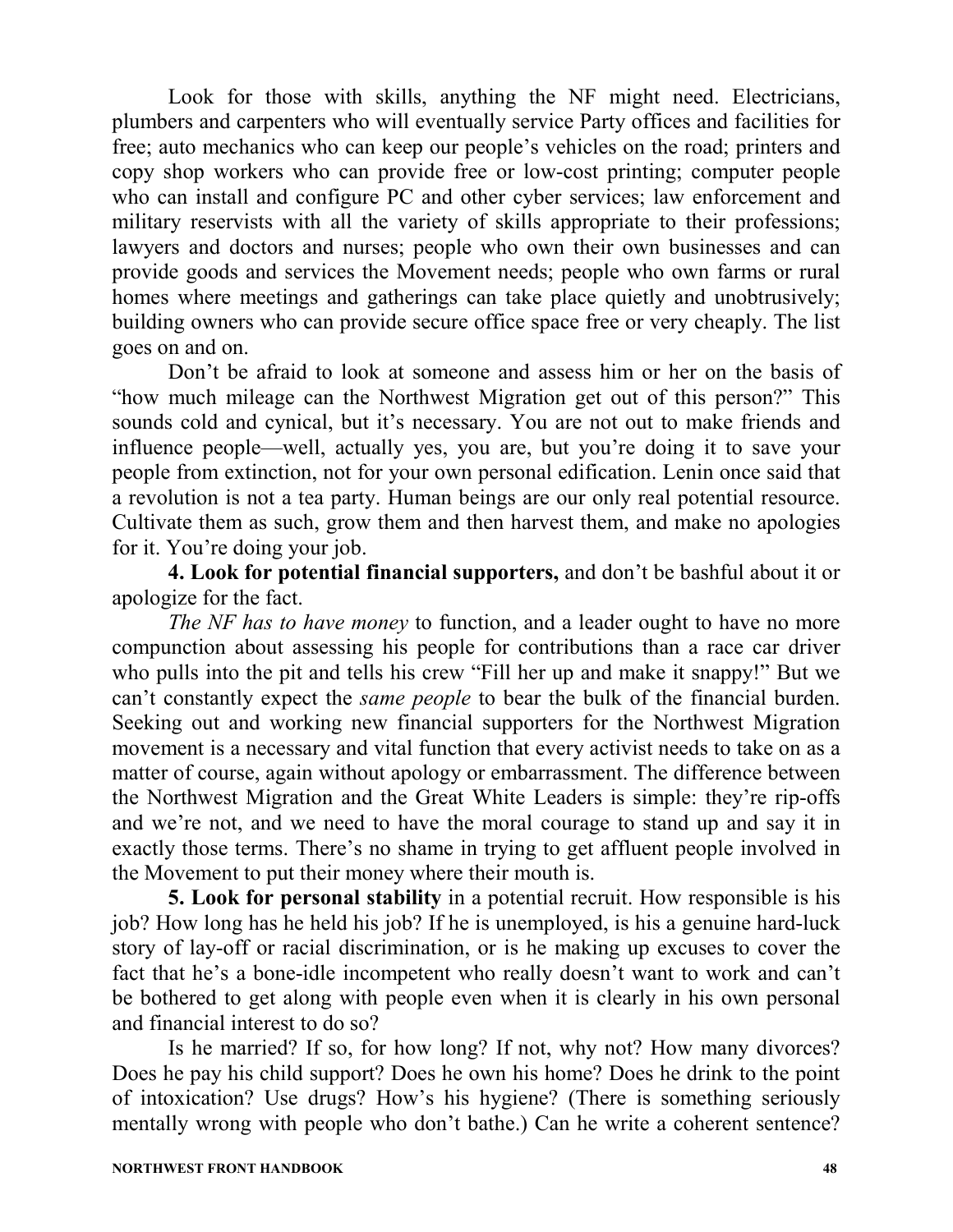Speak a coherent sentence? Think a coherent thought? How much television does he watch? What kind of shows? Does he allow his kids to listen to nigger music and act like whiggers? Does he *live* his ostensible racial beliefs?

 How about his political and racial outlook and conversation? How's the depth factor? Does he actually try to analyze *why* things are they way they are, or does he just bitch and moan? Or is it just a "nigguhnigguhnigguh kikekikekike faggot spic gawdamn sumbitch Joos wanna cut Hillary's tits off" type of thing?

 How about his sexual attitudes and behavior? Does he get along OK with women? Does he appear to hate them? (Understandable enough if he does, given the increasing frequency of really hideous divorce and child custody experiences among White American males, but you need to make sure his feelings are based on experience and not sociopathy, and that it's only the one particular woman or her lawyer he's bitter and twisted about rather than all women in general.) Does he make degrading comments about women and call them "bitches," a disgusting negroidal habit? Does he use pornography?

 Does he beat women and boast of the fact to his buddies afterwards? If so, drop him. One of the requirements for a revolutionary is personal, physical courage. Moral judgments aside, it is a simple fact that a man who beats women is a coward, and has always been recognized as such in healthy White societies. We don't need cowards. If one particular known and habitual woman-beater had been banned from the Movement in North Carolina back in the late 1980s, we would have avoided a world of problems.

 Any signs of overt or incipient homosexuality? In female prospects, any signs of similar sexual instability or promiscuity? Smutty humor aside, you don't want sluts in your NF cell. They can cause an infinite amount of damage and disruption. It's happened. Tragically, modern-day White women are even more prone to neurosis and emotional instability than men, due to the immense stress and pressure that Judaeo-liberal feminist society places on them by denying them the deep fulfillment of their natural biological roles as wives and mothers.

 How's your prospect's religion? Mild, medium, Holy Roller, weirded out? Does he rave about how JEBUS is a-coming' soon for the Rapture? How is he on guns? Pro-Second Amendment? Gun enthusiast? Lunatic who talks nothing else but guns, strokes them and takes them to bed with him at night? Avoid both of these extremist types. They aren't really political people, they're mental cases.

 How about friends? Many, few, none? If a man doesn't have any friends, that is a warning signal. Proceed with caution. Better yet, don't proceed. Ease on out of that prospect and find another.

 **6. Check motives thoroughly.** Always bear in mind that one of our primary problems in the past has been people who have joined racial organizations *because* of the media stereotypes, not *in spite* of them. As time goes on we will get more and more people joining for either specific personal revenge—a humanly understandable and perfectly acceptable motive—or ambition to be some kind of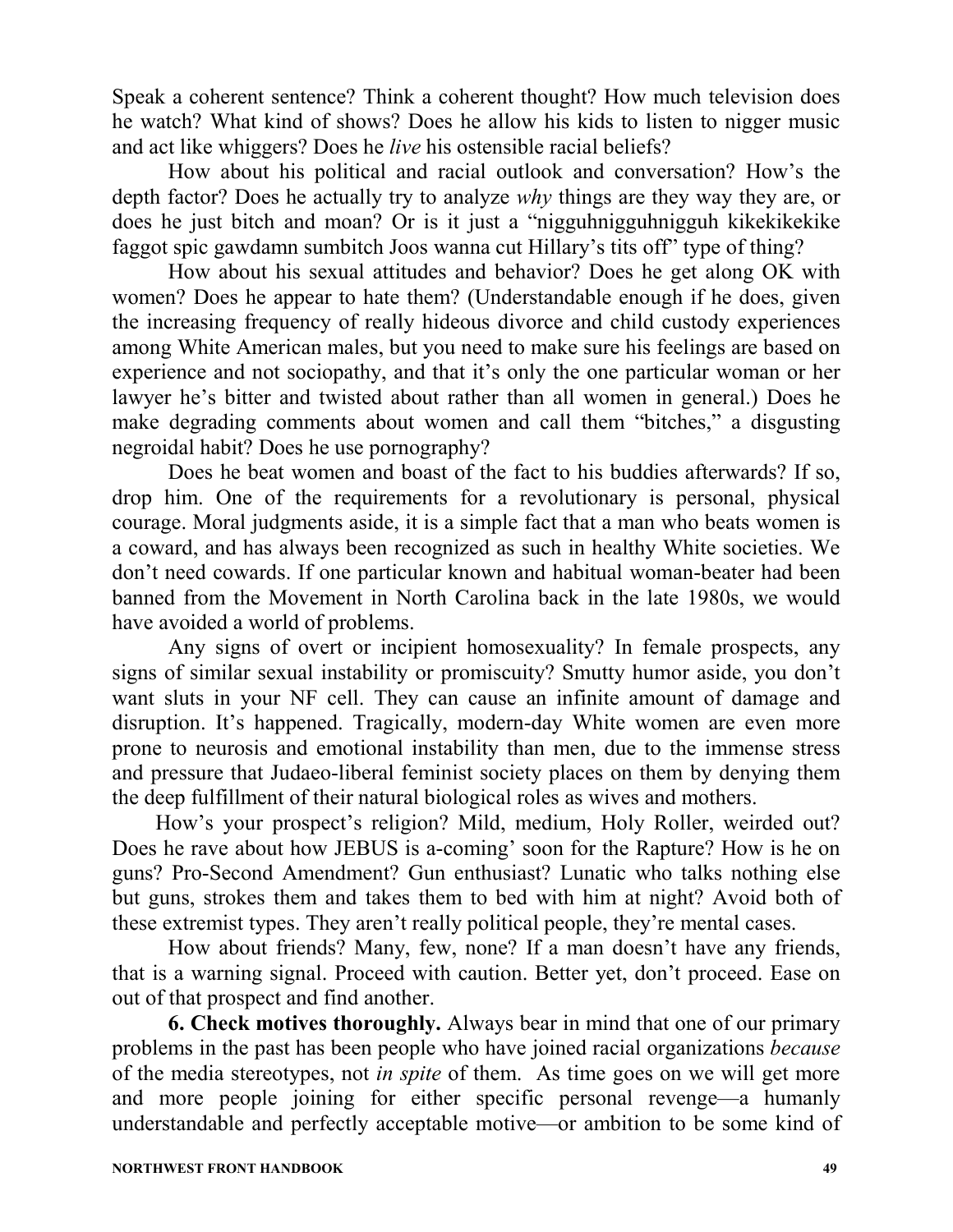sadistic gangster or bandit type, kill and torture their personal enemies, and ravish all the local beauties, which is *not* an acceptable motive. Every revolutionary movement spawns ego-trippers, thugs, careerists, opportunists and bureaucrats. We need to be on our guard against them.

 You need to make sure before bringing someone into the NF that they understand that the Northwest independence novels are *fiction* and the Northwest Volunteer Army does not exist outside the pages of Harold Covington's febrile imagination. You must make sure they understand that they are *not* joining a violent IRA-type guerrilla group; that they are not going to dress up in black leather and so on; that they will be expected to meet certain minimal standards of personal behavior; and they must meet a basic financial commitment. Yes, we expect them to support the movement with money by paying dues. It's one of the duties we all have.

 It also helps to make it clear to people that there are no secret armies in the South American jungles; no secret gold reserves hidden in Swiss bank accounts, and Hitler's brain is not preserved somewhere on an alien spaceship directing us. This may sound silly, but bear in mind that most people have been exposed to a lifetime of such silliness in the Jewish media, and even the best of them may sometimes have difficulty telling Judæo-liberal gibberish from fact. It is not uncommon to find comrades who are otherwise squared away in just about every aspect of their lives and work, and yet they believed the oddest things about our past, simply because TV and Hollywood is so pervasive.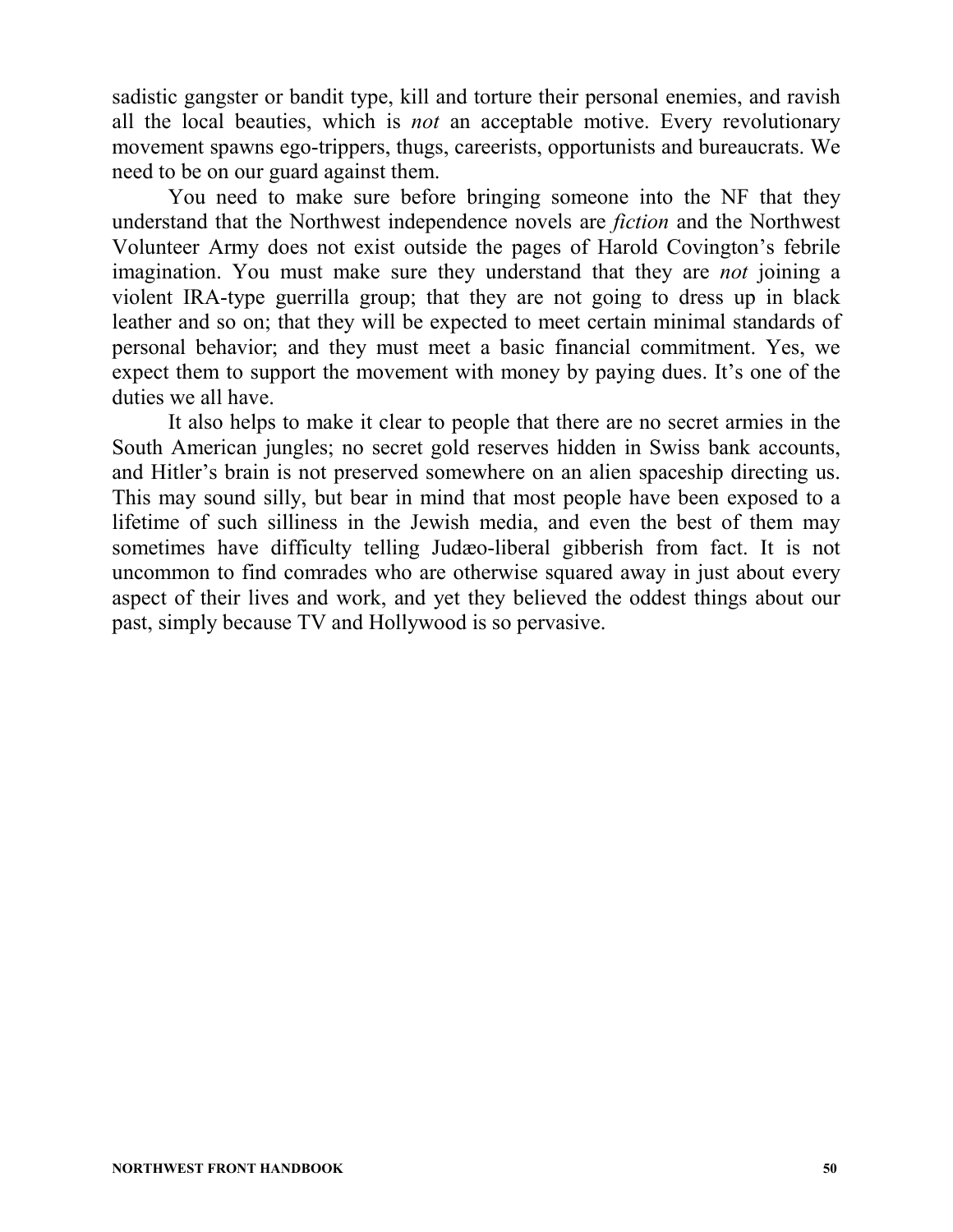## **Guerrilla Warfare 101**

The Northwest independence novels (see below) are *fiction.* Nonetheless, it is appropriate at this juncture for this manual to discuss the subject of armed insurrection and guerrilla warfare against the existing power structure. These are not pointers. They are, shall we say, broad and general observations on how *not* to wage an insurrection against a certain powerful and entrenched tyranny which shall remain nameless. The object is to prevent *pointless* bloodshed. If people are going to die, it should be to accomplish something worthwhile.

#### **Comprehension: It is possible for you to prepare yourself about 95 percent to conduct an insurrectionary campaign of armed resistance against a tyrant and a tyrant's gun thugs, without actually breaking any of the tyrant's laws up until the point where the first shot is actually fired.**

 First and foremost, revolutionary movements *act*, they do not talk. They do not run around in the woods dressed in camouflage and waving their semi-autos in the air, and then place images of themselves doing so on internet web pages so they can be arrested.

 Will there be armed insurrection against the government of United States in the future? Oh, yes. Absolutely. No question, if not on our part, then someone else's. That is a foregone conclusion, a historical inevitability. Someone will eventually have enough of this horror show, pick up a rifle, and revolt. It's simply human nature. This régime is riding the back of the tiger, and they know it. Their Secret Service and Joint Terrorism Task Forces and other goon squads know it, and they're as jumpy as cats on a hot tin roof. Eventually they're going to slip off and fall, and the tiger will rip them into bloody fragments.

*Somebody's* going to bring the Americans down some day. Hopefully us, but perhaps it will be the Chinese, or the Mexicans, or the Muslims, or perhaps it will be some kind of internal palace coup in Washington, D.C., wherein whatever shambling excuse for a president has been installed is arrested in the Oval Office by dissident army officers and dragged away. But it's going to happen.

#### **Real Revolutionaries Actually** *Do* **Things**

 Real revolutionaries *act*. They do not send people threats by e-mail. They do not send talcum powder to people in envelopes, thus risking a prison sentence almost as lengthy as if they had sent a genuine biowar agent. They do not leave threatening messages on answering machines and cop themselves a long prison term for some symbolic gesture that most people in this country are too far rotted away in their own crapulence to understand or care about.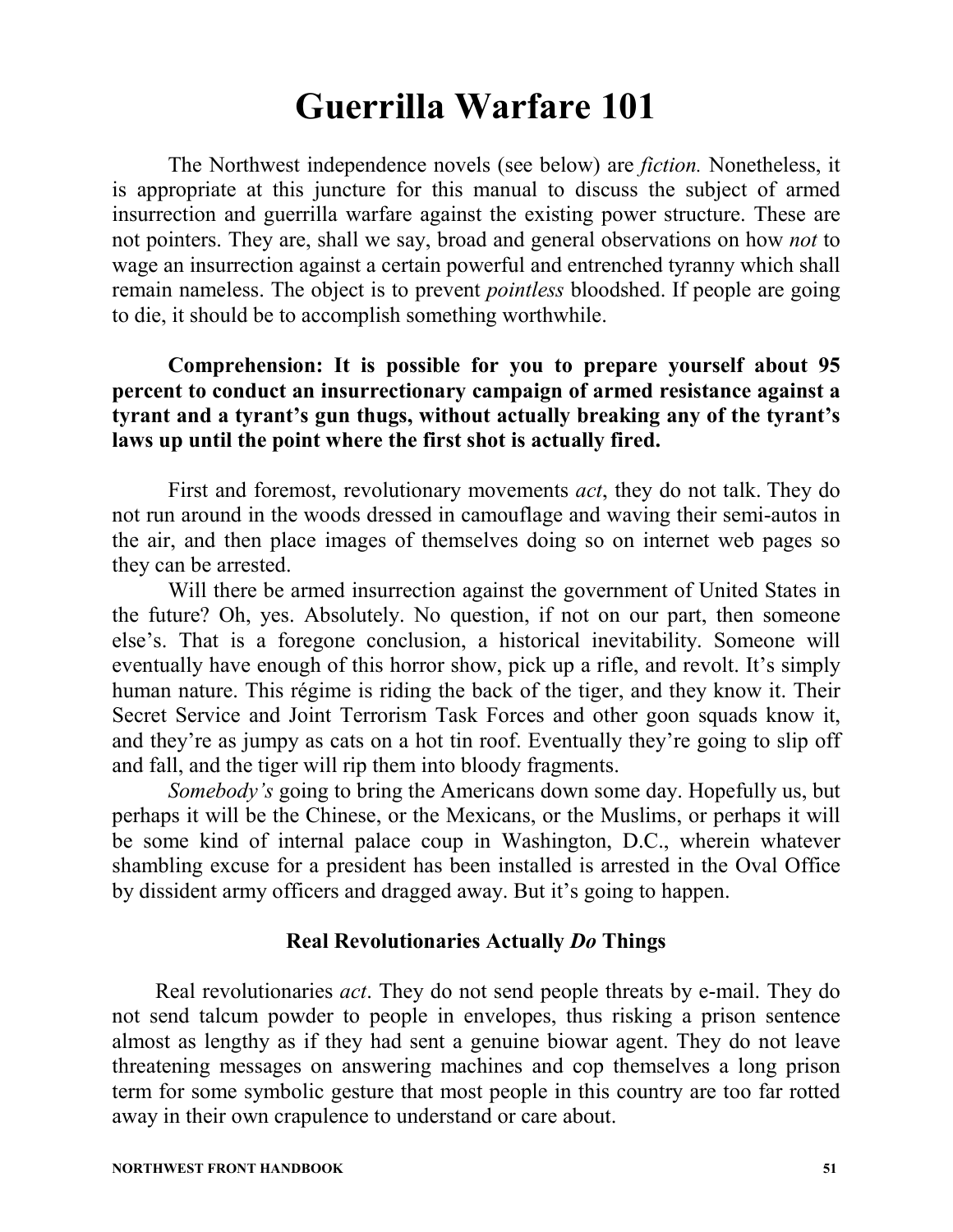**Comprehension: Threatening someone at all is the act of an idiot. If you genuinely mean to carry out your threat, then you are simply putting your target on his guard. If you don't mean to carry out your threat, then you are a coward and a poltroon who makes us all look ridiculous.** 

 A large part of the lack of respect our point of view commands in this country is due to the fact that so many of our people are pompous blowhards and posers who dress up in camouflage uniforms and wave their semi-autos in the air for the television cameras, while they brag and threaten their way right into a prison cell, babbling about all the valiant deeds they're going to do at some unspecified time down the pike. The monarch and exemplar of all such idiots was Glenn Miller, but there have been entirely too many other examples as well. Please, *please*, PLEASE don't make fools of yourself and fools of the rest of us by doing this.

#### **Comprehension: There's an old saying, "Don't talk the talk if you're not going to walk the walk." That's not entirely correct. Don't talk the talk at all, under any circumstances. Either** *do it* **and** *keep your mouth shut* **both before and after, or just plain keep your mouth shut.**

 Do not stockpile weapons. Do not stockpile explosives. Do not stockpile anything at all except for food and batteries and medical supplies if you're a survivalist type.

 Stockpiles of weapons and ammunition and explosives are nothing but nice, juicy propaganda plums for the secret police to seize and display for the media to show how big and bad and tough they are, and do their Jack Bauer imitations for the cameras. If you have a stockpile, given the poor moral character of most White people, some pale-skinned scumbag will eventually panic and rat you out to save his own wretched hide. You will lose your stockpile and your freedom. There will be no other result from stockpiling, because the fact that someone stockpiles indicates that they are not serious. In an actual guerrilla war, weapons are to be found *in the hands* of revolutionaries who will use them, not sitting in a barn or buried under somebody's floorboards where they simply rust away and do not effect one iota of change.

 Guns are not toys, they are not phallic symbols, they are not substitutes for character and courage. A gun is a *tool*, just like a wrench or a hammer or a carpenter's level, a tool that the revolutionary uses to create change. Like all tools, it belongs in the craftsman's hands. No carpenter ever built a house by assembling 500 saws and hammers and half a ton of nails, and then burying them all somewhere out in the woods.

 At any given time during the Troubles in Ireland, out of possibly ten thousand active Sinn Fein supporters (as opposed to drunks who sing the old songs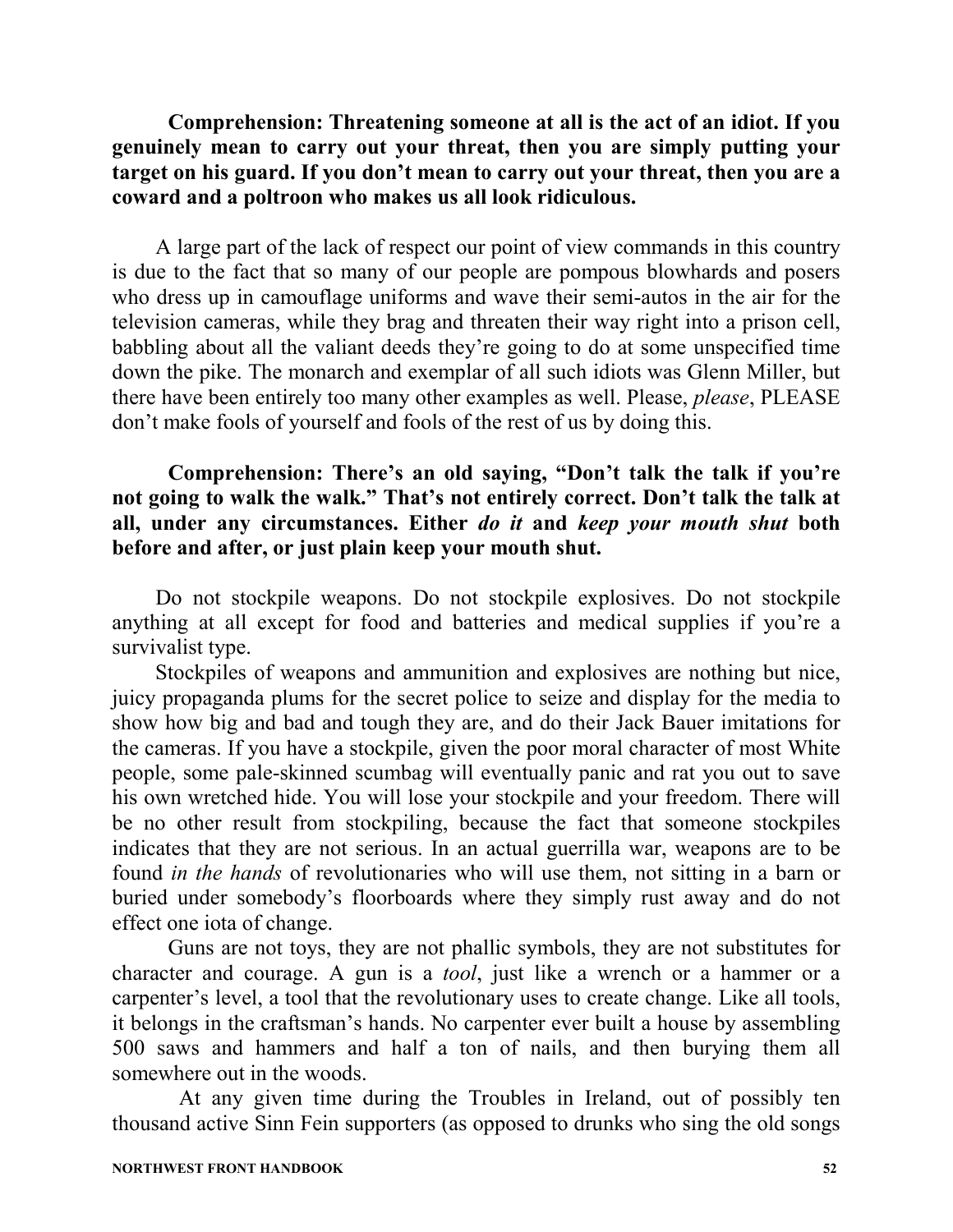at pub closing time), the Provisional IRA never had more than about 50 people on "active service" at any given time in the North, and maybe a dozen or so on mainland Britain and in Europe, usually bombing units. Their ratio of talkers to doers was almost as bad as ours, although at least they did have a few real fighters. The IRA always has far more guns than they have men willing to pull the trigger.

On an average year in the 1980s and early 1990s, the IRA actually fired maybe two hundred rounds per year of all calibers in actual combat, including assassinations and kneecappings. One average right-wing gun nut in America pisses away more ammo than that on a Saturday afternoon exterminating beer cans out in the woods somewhere. And yet those 50 men and 200 or so rounds per year, along with their explosives, tied down something like 50,000 British troops, police, and auxiliaries for almost 30 years. If the Provos didn't win, technically speaking, neither did they lose. They fought a major Western democracy to a standstill and eventually forced the politicians to buy them off.

#### **Comprehension: Speaking of explosives—don't. Leave explosives alone unless you** *really* **know what the hell you're doing with them.**

The first explosives to start modern guerrilla fighters off with are Molotov cocktails and hand grenades, which are illegal to have, and so you shouldn't even have *them* until the line has been breached and the FBI is coming after you anyway for posting a poem to the internet or whatever, so then it's in for a penny, in for a pound. Anyone can find all kinds of cocktail recipes for homemade napalm and so forth all over the internet. Hungarian teenagers did wonders with cocktails against the Soviet tanks in Budapest in 1956, and Irish teenagers in Belfast did a number on British Saracen and Ferret armored cars in the 1970s with cocktails; they should light up Humvees and SWAT teams' armored cars quite nicely in this country.

Oklahoma City notwithstanding, whenever possible a guerilla group who decides they want to make things go boom in the night should acquire proper commercial stuff like Semtex and dynamite, and not screw around with homemade concoctions some science nerd whips up in his basement. Remember, the Northwest novels are *fiction*. In real life the IRA in the 1980s went through a period where they were diddling around with bathtub gelignite, and they had all kinds of work accidents and blew themselves up all over the place. They switched to Semtex and used it to bring London almost to a standstill in the early 1990s, and thus won their Good Friday buy-off. Those comrades of a certain age might also remember those three idiot Weathermen who blew themselves up in that town house in Greenwich Village in 1970. If you do not have someone who is genuinely trained in their use, don't mess with explosives.

 *You do not need automatic weapons.* Do not buy them. Do not stockpile them. Expel from your group immediately anyone who offers to procure them for you: he is a cop. Unless you are properly trained in their use, machine guns are more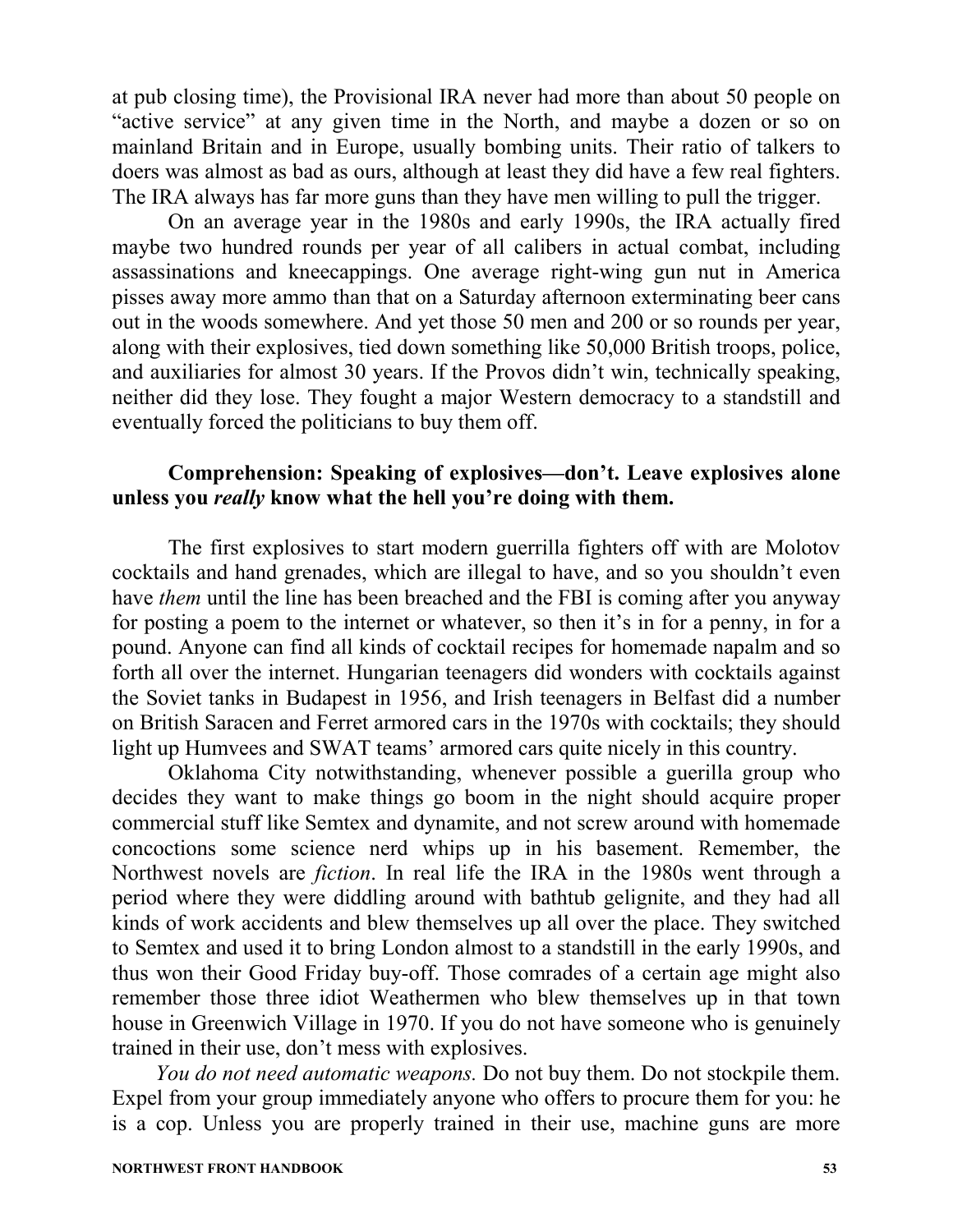dangerous to you than they are to the enemy. Machine guns are not toys with which to play John Wayne on the Sands of Iwo Jima.

 Automatic weapons have two specific military uses. One is for the defense of static positions, as in the trenches on the Western Front. The other is as part of a highly-trained and properly led fire team, for use in fire-and-maneuver assaults. If and when the balloon finally does go up, in any realistic scenario that may actually occur in real life, you will not be engaging in Rambo-like shoot-outs with police and SWAT teams and troops—at least not more than once, you won't. You do not have that kind of skill and training level. (No, you don't.) A full-on shootout with the enemy is something you must make every effort to avoid, and if and when one occurs, it is a sign that you have screwed up.

#### **Fight High-Tech With Low-Tech**

A guerrilla movement can accomplish anything they need to accomplish to attain the initial objectives of an insurrection with other tactics and other weapons. The trick is to learn how to fight high-tech with low-tech.

A large part of guerrilla tactics consist of striking at the enemy's soft targets while *avoiding* direct confrontation with superior forces, not seeking it out. In the real world, the initial stages of any kind of guerilla insurgency in the United States—and there will eventually be one, on the part of the NVA or someone else—will be more like Mob hits or gang-banger shootings than traditional partisan guerrilla groups with bandoliers and berets, and most of the action will almost certainly be in cities and towns, rather than in open countryside. This opinion is based on the present American context; strategic and tactical situations are always subject to change. It all depends on how and when and under what circumstances, if ever, the balloon really does go up, which we cannot know.

 What weapons should a new guerrilla group use? The most devastating personal weapon for close-in combat ever invented, which is the kind of action American guerrillas will be fighting at first, is the lowly *shotgun*, sawed off as short as possible.

When accumulating initial weaponry, which we repeat should be issued out and not stockpiled or hidden away where it can all be seized at once and carted off by the secret police, the smart insurgent shopper should buy legal shotguns and handguns; a few good rifles with high-powered scopes; a few good semi-autos, AR-180s or Kalashnikovs, old M-14s if any are still around, so forth and so on. Buy these weapons *legally* and store them safely, but do not stockpile them in barns or anything that hints at illegal intentions. Do not flourish them, display them, or let anyone know you have them. Do *not* buy guns in excessive quantity just because you like them. Do not saw off shotguns below the legal limit until the legal line has been breached, they're already after you, and you're going to prison anyway. Then all it takes is a few minutes with a good vice grip and a metal saw.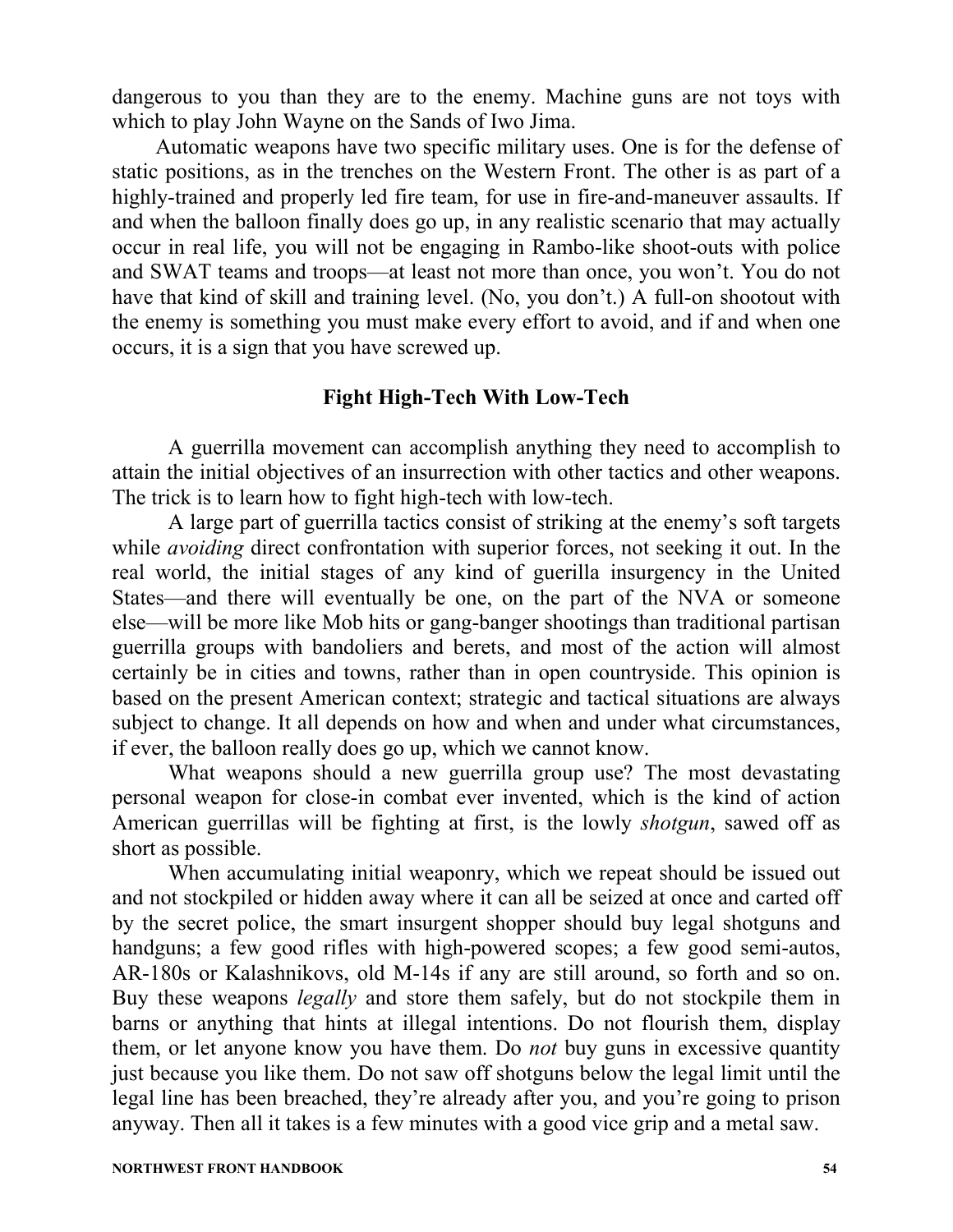#### **Know Who The Hell You're With**

The first precaution that a would-be freedom fighter must practice, and one of the most vitally important, is also very simple: *know who you are talking to.* Do not allow any Tom, Dick and Harry to walk into your living room or your garage without some kind of background check.

The Northwest Front is at the time of writing the only faction in the White Nationalist movement who actually *does* run a background check on anyone who gets close enough to be assigned to an activity group, and we don't mean just Googling the guy's name on the internet, although you'd be amazed at what you can find out just by doing that. The NF system isn't perfect, and no doubt with a little effort to dummy up a background, the secret police or the SPLC could slip all kinds of spies and informers on us, but the Party at least makes them exert that effort. No one else does.

The majority of the preparation that a guerrilla fighter must perform is within himself. Let's describe to you in a brief summation what the life is like.

#### **Walking The Walk**

 On the subject of tactics, the motto of any guerrilla group must be *never defend*. *Always attack*. Never allow the enemy to bring his superior force to bear.

The rules of guerrilla warfare may be described as follows: a large and powerful army attempts to surround a smaller, lighter, faster-moving force and crush it with its superior weight and force. If the larger army succeeds in surrounding the guerrillas, pinning them down, and destroying them with their superior strength and numbers, then the rebels die or are buried alive, and the colony or nation or people remains occupied and enslaved, and eventually perishes. The ancient Romans were especially good at this.

If, on the other hand, the larger army fails to surround and pin the guerrillas down, and the guerrillas can successfully remain at liberty and slowly whittle the larger power down, inflicting casualties and draining the enemy's physical capabilities, his financial resources, and his morale until holding on to the occupation becomes too great an expense and too much bother for the suits back in the capitol city, then the colony or nation or race goes free and the rebels get statues of themselves erected on public squares for pigeons to poop upon. This is the way the British lost most of their empire in the  $20<sup>th</sup>$  century.

The basic "strategy" of most American militia and survivalist groups, insofar as they have any (which isn't very far), is based on static defense of their communities. Against urban nigger gang-bangers in a civil disorder situation, or Mad Max style outlaws in a time of total social breakdown, that may be a feasible goal. Against the government and its enforcers this strategy is absurd and suicidal.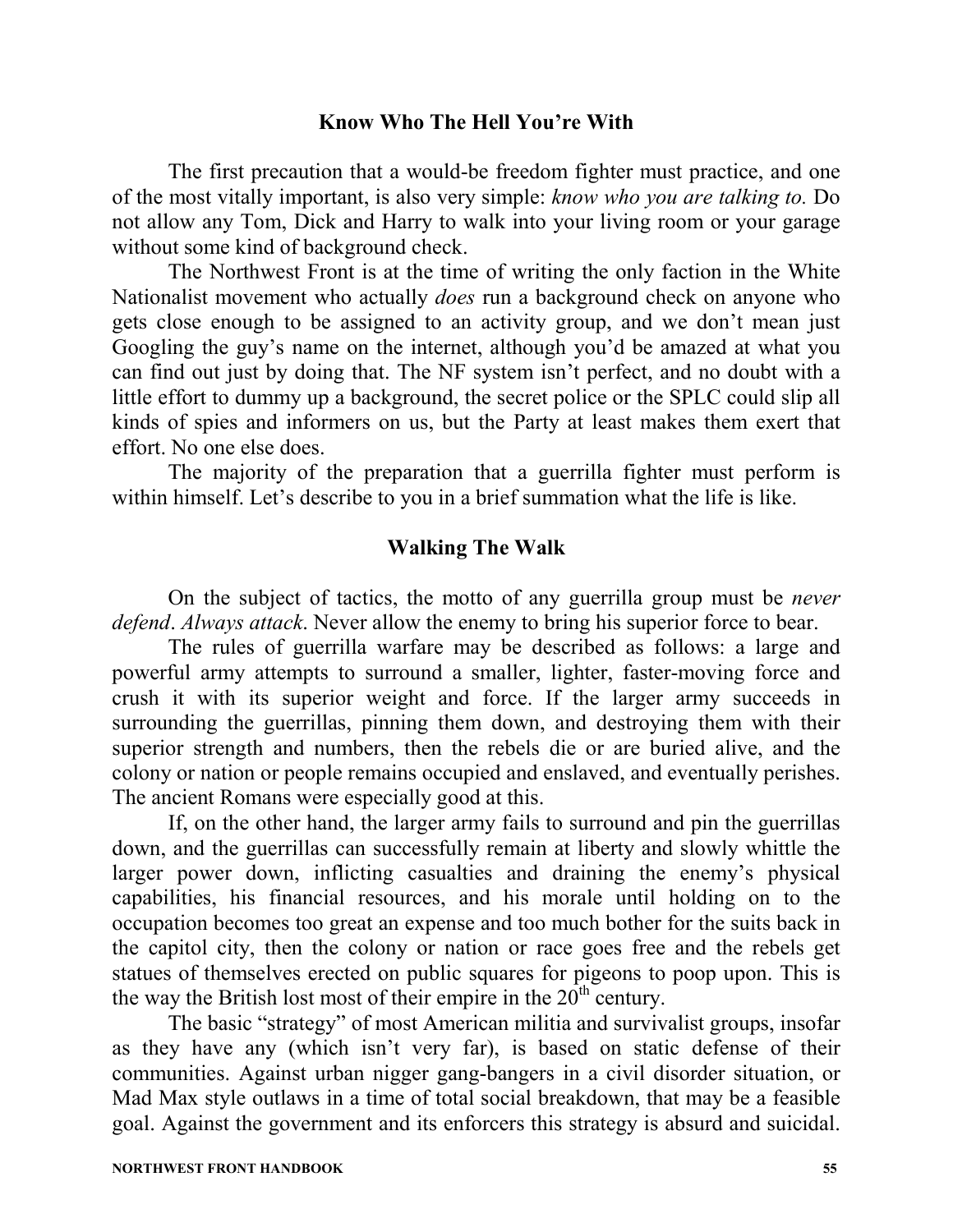(Again, this assumes with a *big* suspension of disbelief that the present "militias" would resist at all, instead of throwing down their guns and blubbering to the D.A. for a plea bargain.)

Do not rob banks. Do not commit other criminal fund-raising acts (like writing Freeman-style bad checks) until you have already established your revolutionary *bona fides* by several very high-profile attacks against the racial enemy, and expropriating a few bucks will be the least of the charges they bring against you, if indeed they bother to bring any charges at all. By that point they'll probably just gun you down when they catch you, like they murdered Bonnie and Clyde, Gordon Kahl, and Jeff Hughes.

Never, never, *never* allow yourself to be pinned down in a "compound" of any kind. You will be facing the most overwhelming concentration of military and police power in human history. Ask Randy Weaver how that worked out for him. Ask the Branch Davidians. Ask the Montana Freemen. Ask Ed and Lorraine Brown how well the federal government respected their title deed to their home. To be surrounded is the end. Period.

 How does one raise initial funds? Legally, without breaking any of the tyrant's laws? I'll tell you how, and I'm not joking. Sell the damned compound! And when you do, don't go out and buy 400 guns and one million rounds of ammunition for your little group of five or six people. Use the money to buy *transport*, vans, RVs, trucks, vehicles which can move men and weapons and supplies for small fire teams who will *move* and *strike* and then escape and evade, then strike again, etc. You do not need land or anything else which may lead to your getting surrounded. Land is useless to you. Either you will (most likely) die and not need it, or you will win and you can then appropriate all the land you want.

Remember, real guerrillas must be freedom fighters, not gangsters or bandits or thieves, and the people you are trying to liberate must *perceive* them as such. If the guerillas act like a bunch of mad-dog stick-up men, that is how White people will view them. Remember, the movie we want to make here is *Michael Collins*, not *Reservoir Dogs* and not *Natural Born Killers*.

#### **Comprehension: Violence is a means to an end, not an end in itself.**

One of the worst things that ever happened to the IRA was they were taken over by a pure gangster element more concerned with carving up the drug and booze and protection rackets in Belfast than with driving out the British.

 A guerrilla organization should never just go berserk and start shooting anything that moves, or gunning down people purely out of personal hatred or lust for revenge, however much you may be morally entitled to revenge. A guerrilla army must have a clear goal, a vision and a plan. A guerrilla army must be soldiers, not a bunch of marauding cannibals. A Mad Max situation may yet develop in this country, but it is not what anybody in his right mind wants, not outside adolescent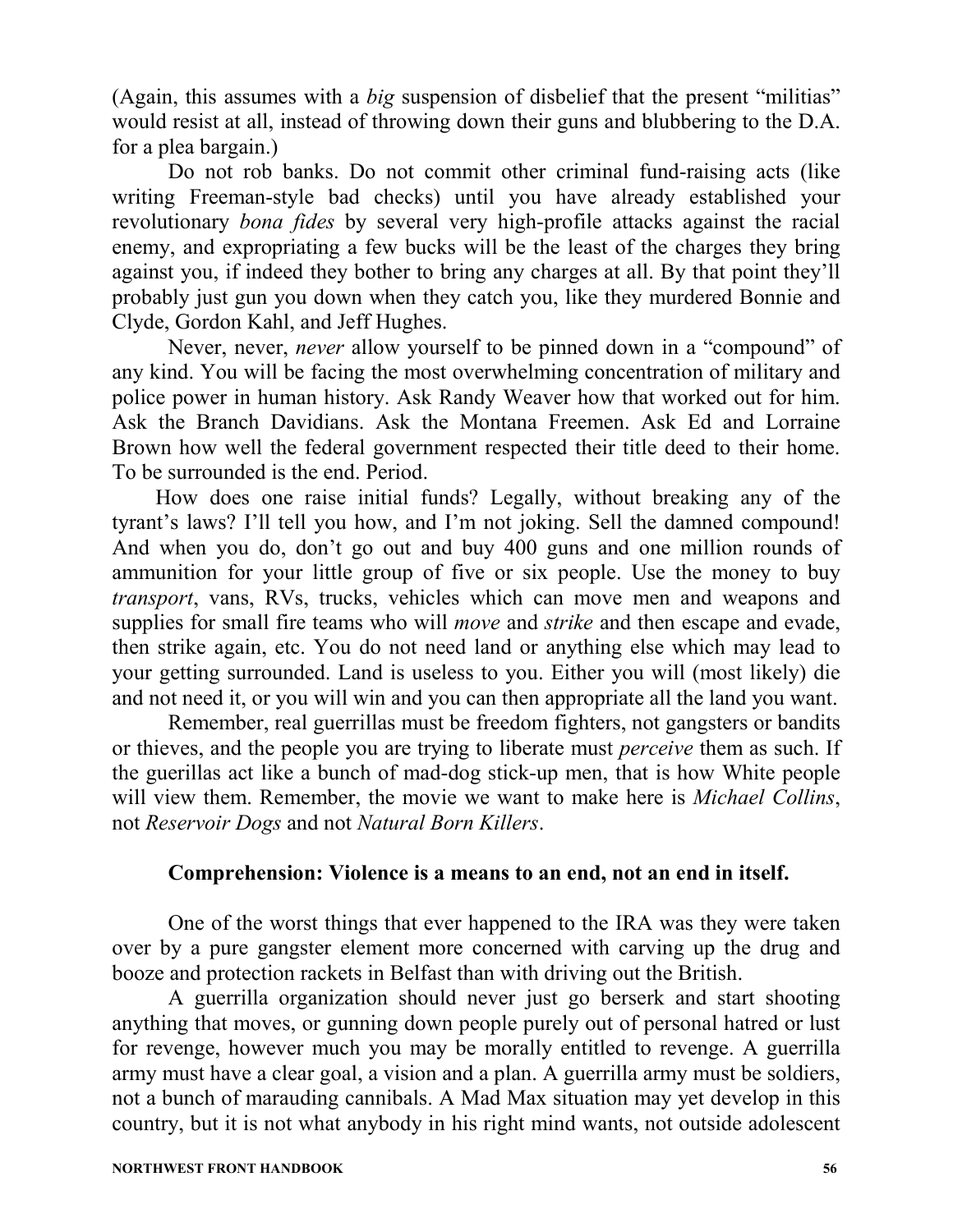revenge fantasy that cannot distinguish between real life and a video game. A resistance movement must establish an achievable goal before it begins. This is where the Northwest Migration has it all over everybody else and why we will eventually become the foremost movement in the White resistance, because we have a *plan*. No one else does.

 The rules for guerrillas are therefore simple: never hole up, never allow yourselves to be surrounded. *Move, move, move!* and *hit, hit, hit!* A guerrilla group always faces forces which are vastly superior in numbers, in equipment, in training, in resources, and in organization. The psychological pressure alone of living like this would send most White Americans stark raving bonkers in a week.

The guerrillas will always be outgunned on an overall level, so the trick is to make sure that *at the point of contact*, the insurgents always outgun the occupiers in that one small kill zone. You will have to move in, terminate the targets, and the move out, fast, fast, fast. *Attack! Hit, hit, hit!* and *move, move, move!* Never go to ground, never hole up or if you must, never for long in one place. Always change hideouts every 24 hours max, moving by night. Escape and evade. Never lose the initiative. Make the enemy's head spin. He should never know where you are or what you're doing or where you will strike next. He should be stumbling after you picking up bodies, until you suddenly turn around, lay an ambush, and hit *him.* 

#### **Can You Walk The Walk? Really?**

All of this sounds very romantic, and so it would be, for about a week. Then the majority of American White people would realize what they've gotten themselves into and would come to their senses in a fit of terror, or more likely the short American attention span would kick in and they would just plain get bored with it all. They would want to go home, turn on the TV, and forget about the whole thing. But the problem is, one can't do that. Once the line is crossed, once they're coming after you to send you into living hell, whether it's for killing an FBI agent or posting a poem onto the internet, you either fight on until you win, or until you die. Most likely that last.

Now, how many of these big, bold militia types who put their pictures on the internet wearing Sears Roebuck hunting camos and waving a semi-auto in the air can live like that? How many middle class White Americans can do that, live like that for months and years on end? Come on, people, *really?* The Order and the Symbionese Liberation Army lasted what? Four months? Six months each? Something like that?

This is not to say it can't be done. It can, and someday when The Beast is much weaker than it is now, it *will* be done. But before you make the decision that you want to enter this particular kitchen, you need to make damned good and sure you can take the heat. Because there is no going back.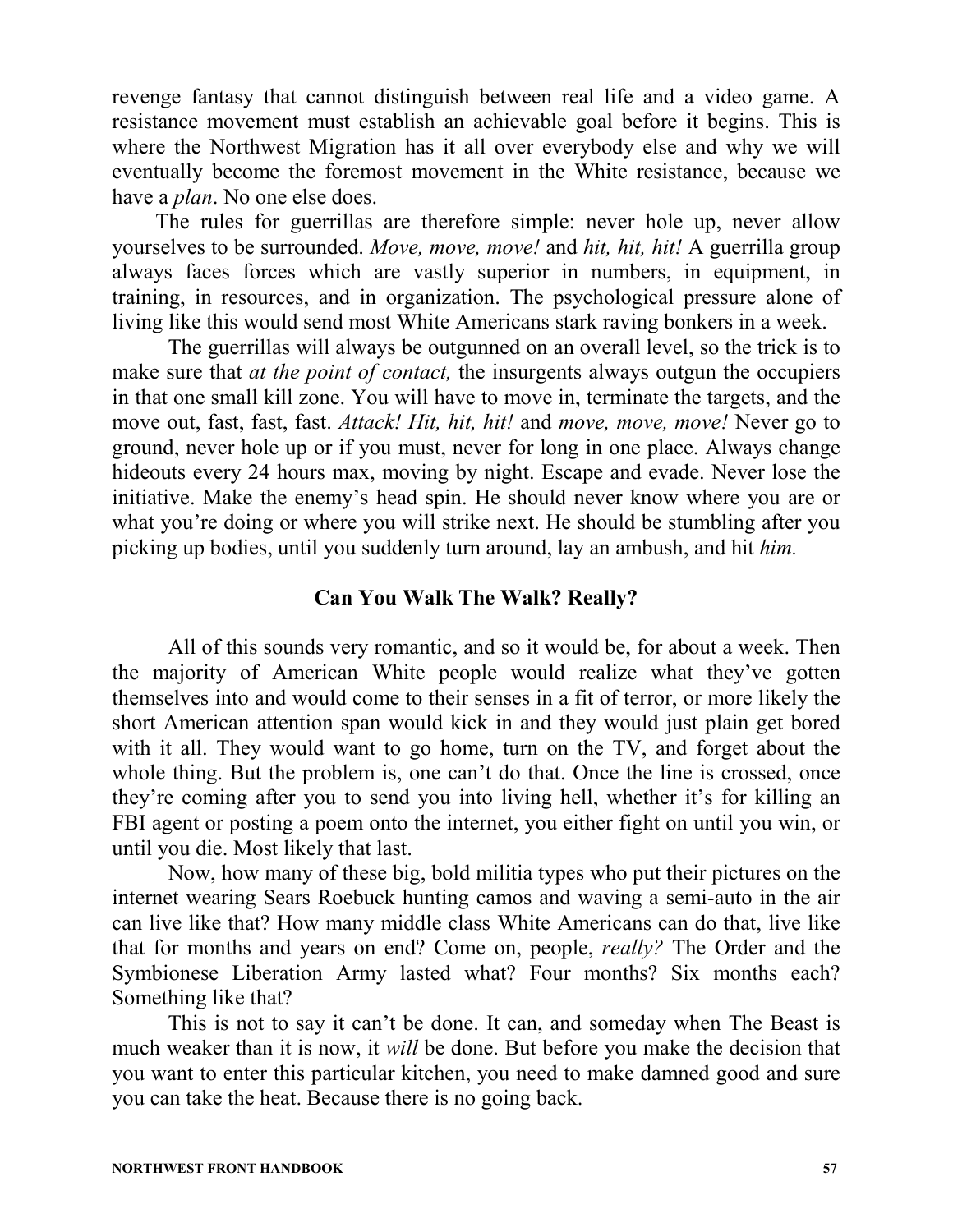You must undergo a spiritual transformation and become the same man your great-grandfather was, back in the day. You must *grow stronger*, not just in body but in mind and in soul. Strong enough to live outside the herd in the lonesome forest all on your own; strong enough do what has to be done and then not worry about it, ever; strong enough to accept the imminence of death and not worry about it, ever; strong enough to take on yourself the burden of changing the world and to renounce everything that is material and selfish and weakening. Until you can do all that, then stop wasting everyone's time with your silly little pictures in camouflage suits on the internet. You will find yourself doing the time without having done the crime. You will find yourself doing a revolutionary's prison sentence without being a real revolutionary, without every having struck a blow at the people who will torture you every day for all those years and then go home to their sofas and their plasma TVs and laugh at you.

#### **The Heavy Lifting Has To Be Done First**

 Now, having told you in a general way how to do it, *don't.* This isn't just an ass-covering disclaimer. A guerrilla movement that just starts shooting without a political and spiritual base among the people they are supposed to be liberating won't last six months. Ask the Order men how that worked out for them. A resistance movement that does not take the time to lay a propaganda and political base won't win, and a lot have failed on those very grounds.

 We have completely wasted the past fifty years, and we now have a very short time left in which to create the kind of infrastructure and the kind of base that we should have begun working on 50 years ago, after Little Rock. This is a fact of life. Some of this wastage was due to sincere and hopeful expeditions down some dead ends which, in retrospect, were pretty obvious. The Duck Club and electoral politics are two examples which spring to mind. We have also been plagued with a series of self-appointed leaders who have been corrupt, incompetent, and dishonest, and we are still plagued with some of these holdovers from the past.

 Had we not wasted those fifty years, it is possible that we might be in a position now to engage in actual resistance against the regime. We are not, and anyone who tells you otherwise is either a damned fool or a cop of some kind. Get your heads together and learn. The Party is not asking you to die for your race. We are asking you to *live* for it, and more difficult, we are asking you to *work* for it.

 This is a message many don't want to hear. For the sake of our future you'd best take heed.

 Four hundred years before Christ, a Greek chronicler named Xenophon wrote as follows about the famous March of the 10,000: **"Strength and weapons alone do not always prevail in battle. When an army is stronger in soul, then their enemies cannot withstand them."**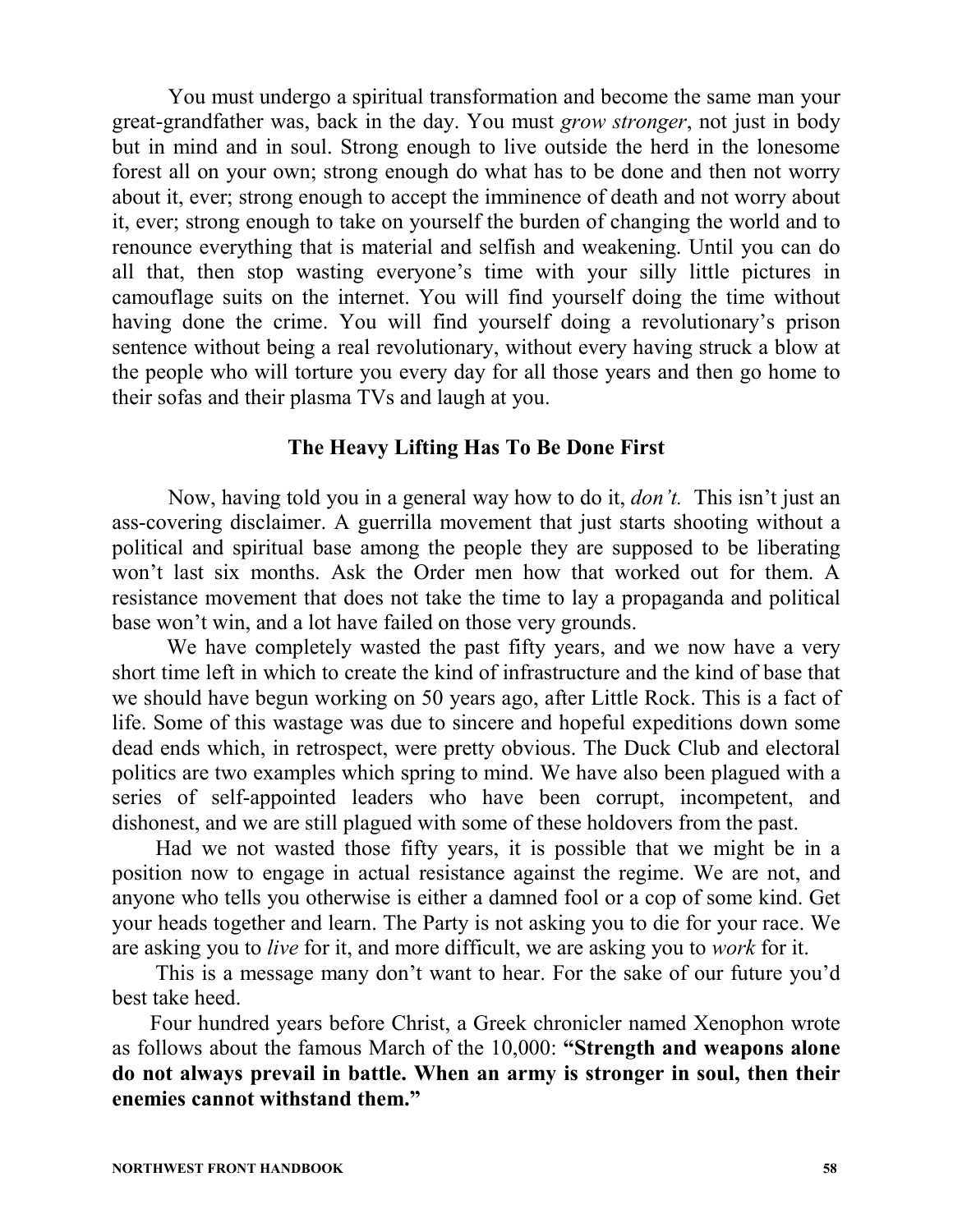You want to know how to beat the United States and take back our freedom, in a new country of our own? Make yourselves stronger in soul than the apes and the mad dogs who are tearing at our flesh. When you get some iron in your heart, there will be no problem finding some iron to put in your hand.

For now, put your guns away until you are ready to stop waving them in the air for a web cam, and start pointing them at the men and women who do such terrible evil in this land.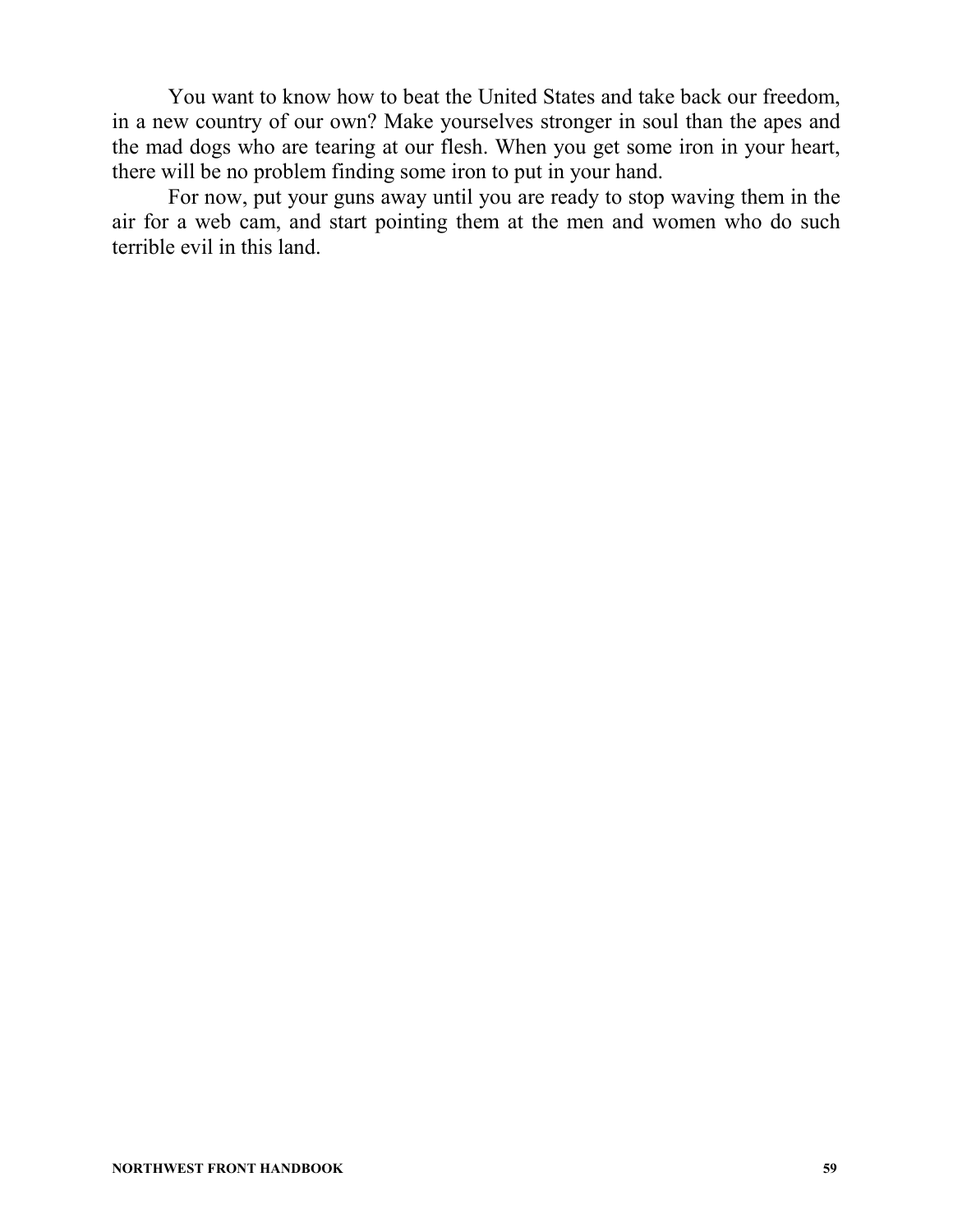### **The Northwest Novels: Our Main Propaganda Weapon by Harold A. Covington**

 You may be familiar with print-per-order publishing. This technology has done something that fifty years of our own effort never accomplished—it has actually broken the back of a major Jewish monopoly in the arts and entertainment field, and allowed us access to quality book-length publishing services at a price that even our destitute Movement's people and organizations can afford. The playing field still isn't level and it never will be, but at least we can get onto the field, which we couldn't before.

 The Northwest Migration movement will never be able to match the Establishment publishers in the money, time, and effort we can invest in promotion and advertisement, nor will we be able to get access to the retail and market sales outlets the Establishment publishers have—but at least alternative literature and ideas can get published now. It used to be that printing and publishing and distributing a single politically incorrect book was a major, lifelong project that sometimes literally killed the author, as witness Francis Parker Yockey. The story of all the things William Gayley Simpson had to go through to find a publisher for *Which Way Western Man?* would fill a book itself. Now, if we can ever address the character issue and create a *bona fide* resistance movement, we no longer have that technological and logistic hurdle. The opportunity is there, if we ever decide we want to get our act together and use it.

#### **The Northwest Novels**

 Can anything be accomplished through fiction? Well, *Uncle Tom's Cabin*  has been credited with starting the Civil War, and *The Turner Diaries* has been given credit for inspiring the Order and the Oklahoma City bombing, so the power of the written word shouldn't be underestimated. Granted, the number of White people who are willing to sit down and actually *read* a block of type for content is a very small proportion of the White population. But they are there, and many of them are willing to at least make the attempt if they know ahead of time the book is something politically incorrect and forbidden.

We do so much that we shouldn't be doing that we never can seem to figure out what it is that we *should* be doing. It's as if we're trying to put together a jigsaw puzzle when we've lost the cover to the puzzle box, without knowing what the picture we're trying to assemble looks like. We can see all the pieces, and we can even fit a few together, but we have no idea what we're trying to create or how it should work.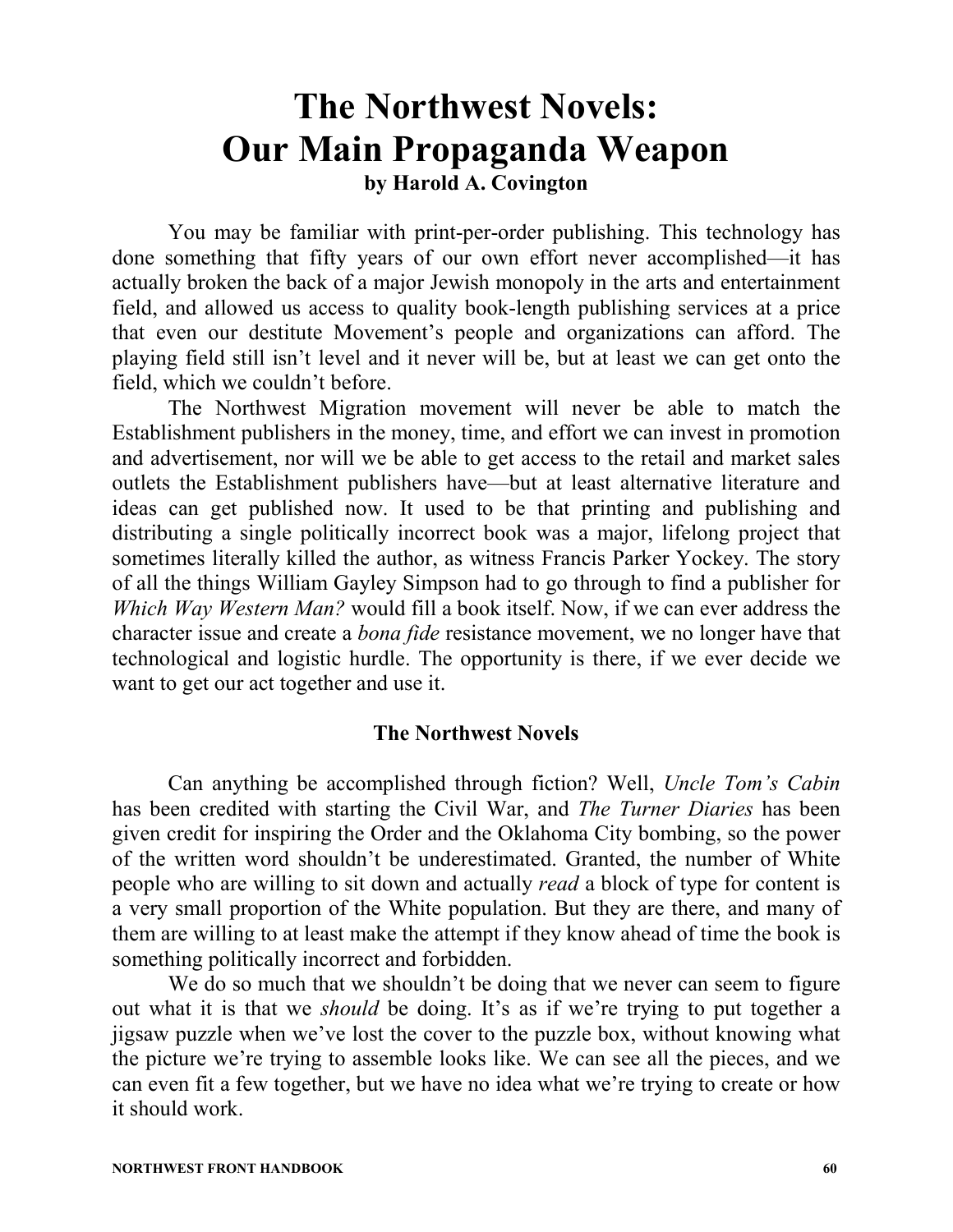But what if we *did* have the cover of the puzzle box? Suppose we had a vision of what we were trying to accomplish? Suppose we *could* get a glimpse of the great prize itself? Suppose we could look at what we *should* be doing instead of being constantly told how *not* to do it?

 What the Northwest novels do is to give our people a good look at the cover of the box, so that they know what a White revolution *should* look like, and what a real one might possibly look like. They can get some idea of what they *should* be doing and how they should be doing it, instead of wandering down endless dead ends. Bear in mind that I am uniquely qualified to do this, because I have actually lived, as a local and not a tourist, in societies where revolution has been accomplished within living memory, where attempted revolution was ongoing, and where I could observe events up close and first hand. I know what the picture on the box *should* look like, because I've seen the real thing. Virtually no one else in the Movement has. No brag, guys, just fact.

 In the year 2000, as a consequence of the atrocious Morris Dees legal assault on Pastor Richard Butler, I decided that I would write a novel depicting what a future sovereign, independent White nation in the Pacific Northwest would look like, and how such a new nation might come about. This was a challenge because rather than create some work of pure science fiction, I tried to predict and portray exactly how a White revolutionary movement of Northwest independence might succeed, based on the reality of what we have to work with today—on the admittedly far-fetched premise that we ever do get our act together.

 The result was *The Hill of the Ravens,* which came out in September of 2003. The novel is set in the middle of the 21st century, around forty years after the successful Northwest War of Independence. In addition to describing a number of aspects of the contemporary Northwest American Republic, including technological advances and a realistic form of authoritarian but participatory government that might actually arise in such a situation, the book deals with events that took place during the guerrilla War of Independence. Unlike *The Turner Diaries,* it actually has a plot, being a whodunnit dealing with the betrayal of a Northwest partisan column forty years before and the identity of the traitor.

#### **A Fanfare for the Common Man**

 I had no sooner finished *The Hill of the Ravens* when I read it over and realized that while it was a start, it was still inadequate. I was writing under time constraints, and there just wasn't enough space to cover every single thing I wanted to cover. I didn't want the book to run to the length of *War and Peace.*  There were points that should have been made that weren't made, and there were questions about the Northwest idea that should have been answered that weren't answered. In August of 2004 I published the second book, *A Distant Thunder,*  which is essentially the story of a single revolutionary soldier, a Northwest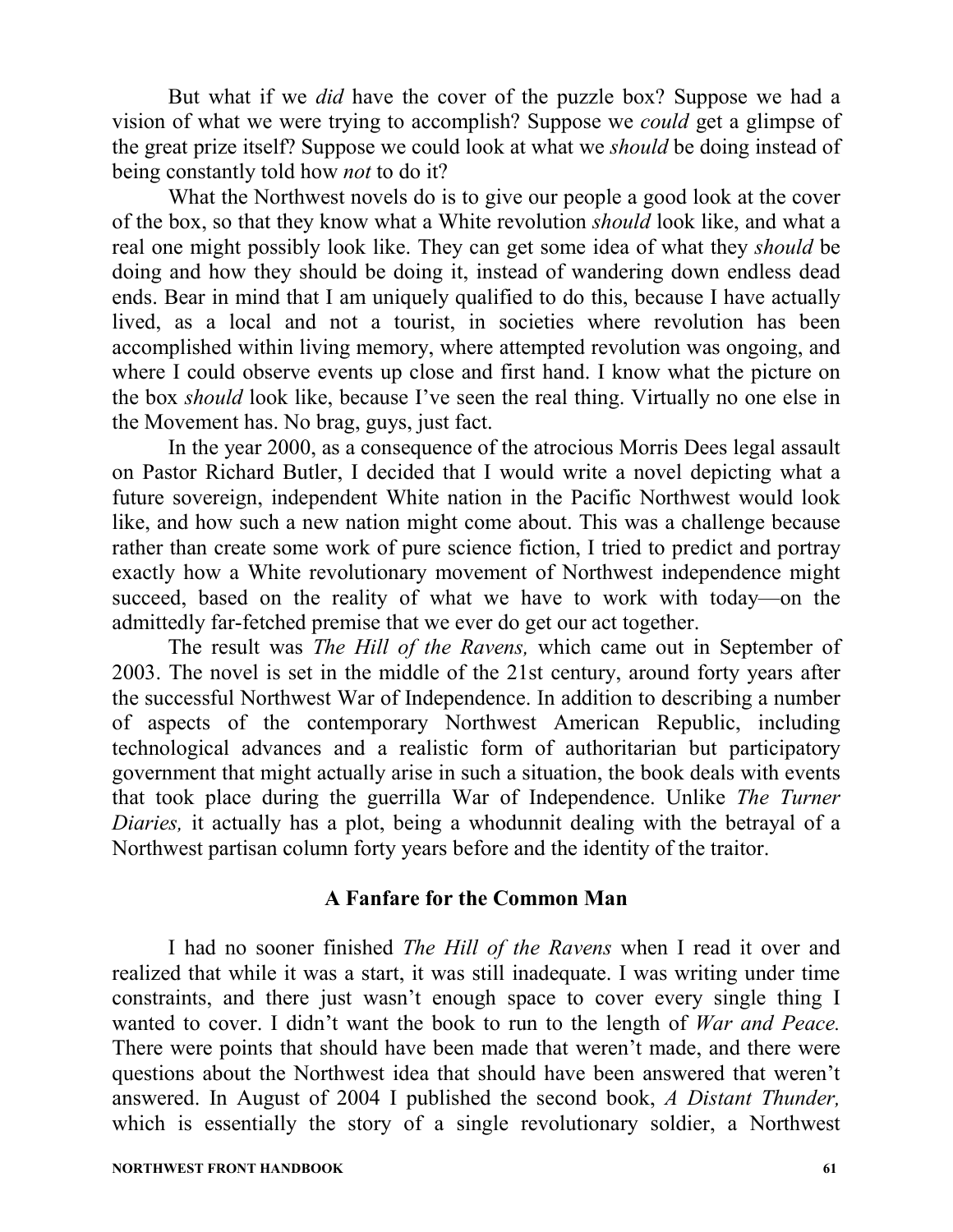Volunteer, from his childhood as a poor working class White boy until almost the end of the conflict, and of how the revolution began and progressed in a single town in the Pacific Northwest.

 *The Hill of the Ravens* is set in a fairly elevated level in Northwest society under the Republic—my protagonist is a member of the State President's family as well as a senior police investigator, and there is a good deal of fictional high politics and policy discussed. *A Distant Thunder* is a much more earthy and proletarian re-telling of the revolutionary mythos, and it is done in the first person. It is the memoir of a young White "trailer trash" kid named Shane Ryan, who recounts his youthful experiences growing up in the last days of the old America of diversity and political correctness, his initial contact with the Party and the Northwest independence movement, and his career as a Northwest Volunteer during the War of Independence.

 Shane and his comrades of the Wingfield family are not political leaders or generals or Party intellectuals; they are the "grunts" and common foot soldiers of the Northwest revolution, the kind of working-class, normal White people that we must attract to our cause if there is to be any hope. Their experience in the novel is very largely localized, as the book recounts the beginning and the subsequent development and course of events taken by the White revolt in a single county in western Washington. It is the revolution in microcosm and anecdotal detail.

 I deliberately chose to re-tell the story of this fictional future rebellion in the Northwest from the viewpoint of a bottom-rung Volunteer because I wanted to emphasize something that must—let me repeat that, *must* occur within the Northwest movement itself, which is that *form must follow function* and that the coming Party must be created from the *bottom up,* not the top down. No more selfappointment, no more letterhead organizations, no more of this "if you build it, they will come" crap. In everything else we have ever tried, we set up somebody as Grand Panjandrum with a post office box, a letterhead, and (later) a web site, and then sat back and waited for the bodies to appear and flesh out the empty framework. It's never worked worth a damn. This time we have to get the realworld, physical bodies on the ground first. This is one of the things I try to show in *A Distant Thunder.*

 *A Mighty Fortress,* the third novel in the trilogy, turned into something of an amalgam of the first two books, including some of the characters. *A Mighty Fortress* is the story of the Longview peace conference wherein the Northwest Republic comes into being. We have never gotten so far even in our wildest dreams, until now, that we have devoted any thought at all to exactly how we intend to bring the present order to an end and replace it with a new one. *A Mighty Fortress* begins with the NVA as an underground guerrilla movement and follows its transformation into the government of a new, sovereign White nation. I can't believe that I am the first who ever even seems to have thought about this part of the process, but it looks like I am.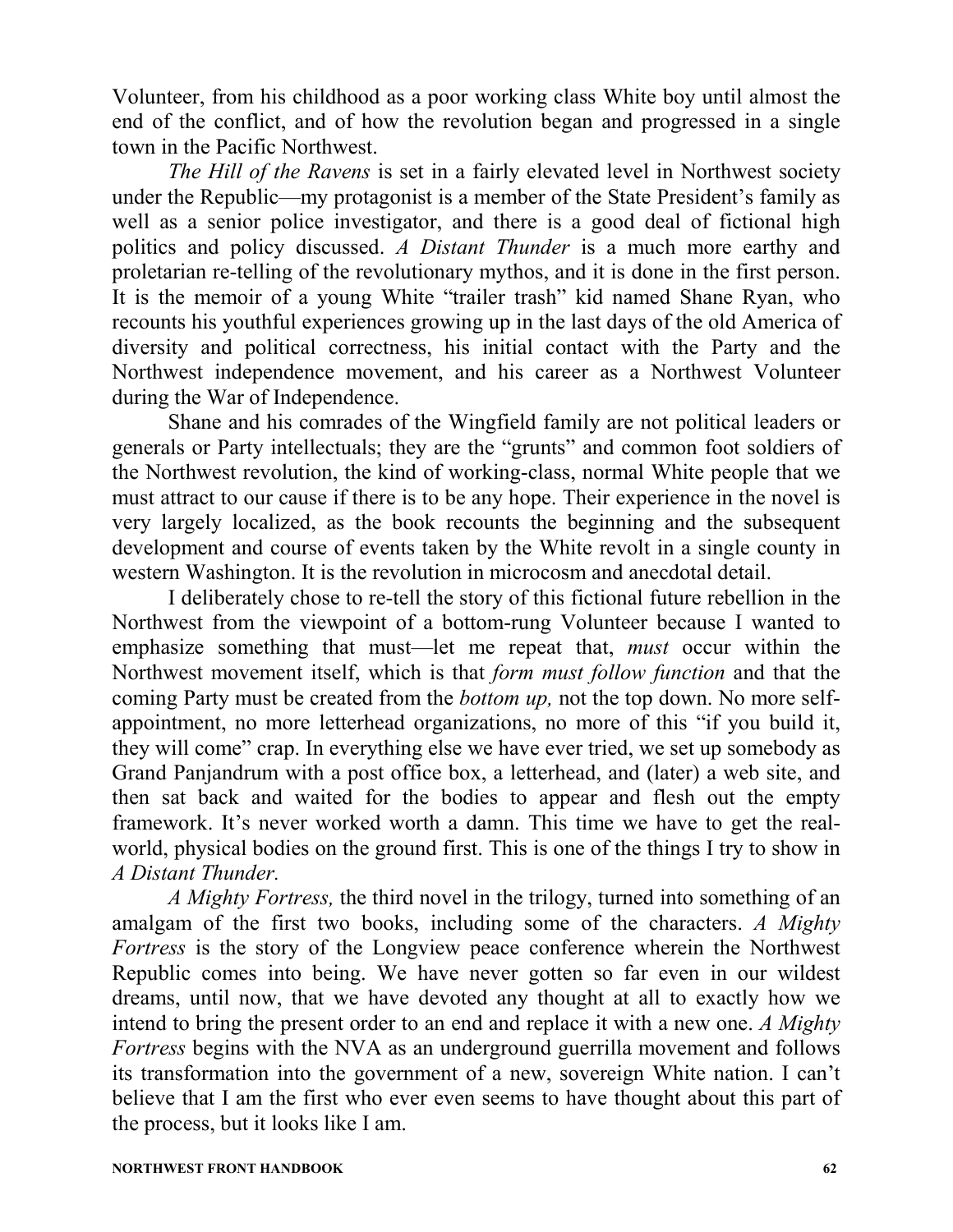Then came *The Brigade*, which in my opinion is the book I will be remembered for, insofar as I am ever remembered. After AMF I had thought I was all NVA'ed out, and we had taken to referring to the first three books as the Northwest Trilogy, offering them as a set, etc. Then one day in the spring of 2006 I got the old familiar itch, sat down at my archaic computer and just started typing. *The Brigade* just sort of happened. I still don't fully understand why, except that apparently I hadn't said all I had to say on the subject. *The Brigade* turned into an epic of 335,000 words, the longest work I ever wrote, and it encompasses all of the elements of the first three novels jammed into one. It is for this reason that despite its length, I recommend that new people be given *The Brigade* first. If they can get through all that wordage it will set their souls on fire. If not, then they have no souls left.

 Finally, after a three-year hiatus, there is now *Freedom's Sons, Volume One,* which I completed in August of 2011. *Freedom's Sons* was written for largely the same reason that the whole NVA thing turned into a series and then a mythos because of repeated new questions that arose along the line of what if? along with a whole new slew of nay-says along the line of "But we could never have our own country, Hurrold! They'd nuke us! *They'd nuke us! Yaaaaaaahhh…."* 

In other words, one more excuse to continue to do nothing, but finally I got tired of it and I figured that once more I'd better take these … well, I'd better take them by the hand and walk them through it, so when they hang their heads, shuffle their feet, and slink away into the darkness, at least that can't say that it was anything I left unsaid or undone.

*Freedom's Sons* will cover the first 50 years of the Northwest American Republic's existence, as seen through the eyes of three families—one NVA, one more-or-less pro-Unionist, and one White refugee family forced to flee from the United States into the Republic in order to escape destruction at the hands of Amurrica. I am currently planning five sections to the novel, and after ten months I completed two sections, found I had 220,000 words, and what with the technical limitations of print-per-order publishing I figured I'd best split it up into two volumes. I am very tentatively shooting for completion of the entire five-section epic by New Year of 2013, if all goes well. Of course, in my line of work, that's never a given.

 In these five books, the Northwest independence movement creates a vision of our future freedom in a land of our own, but more importantly we have begun the process of *changing the White man's thinking,* and hopefully transfiguring his character to the point where he can recover his ancient courage. These books are at the moment the primary items of propaganda the Northwest Migration possesses. They are our answer to what Bush the First called "the vision thing." They show us what the cover of the puzzle box looks like. They need to get into the hands of as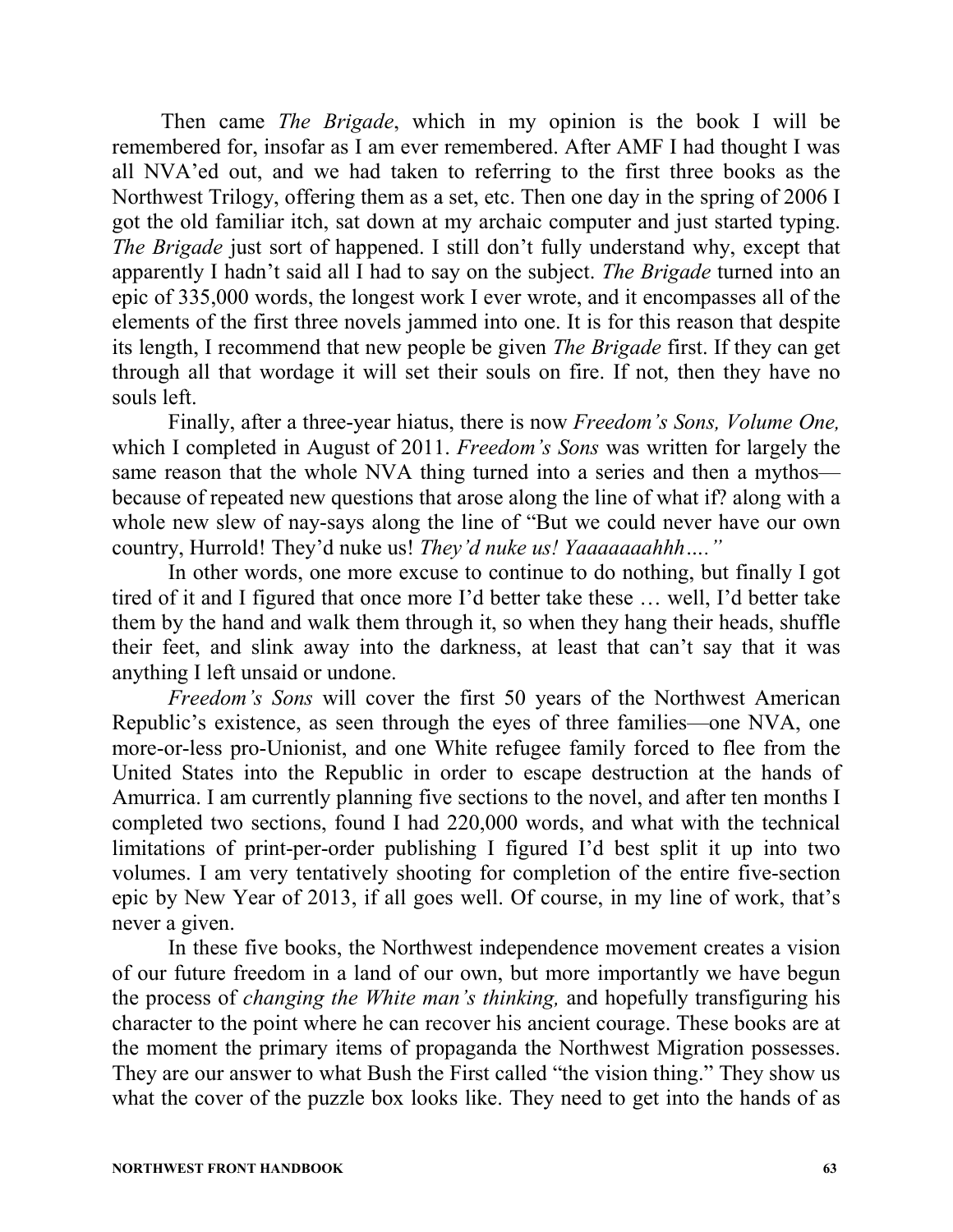many people as possible in our Movement. Because as I have said before—we don't have a hell of a lot of time left.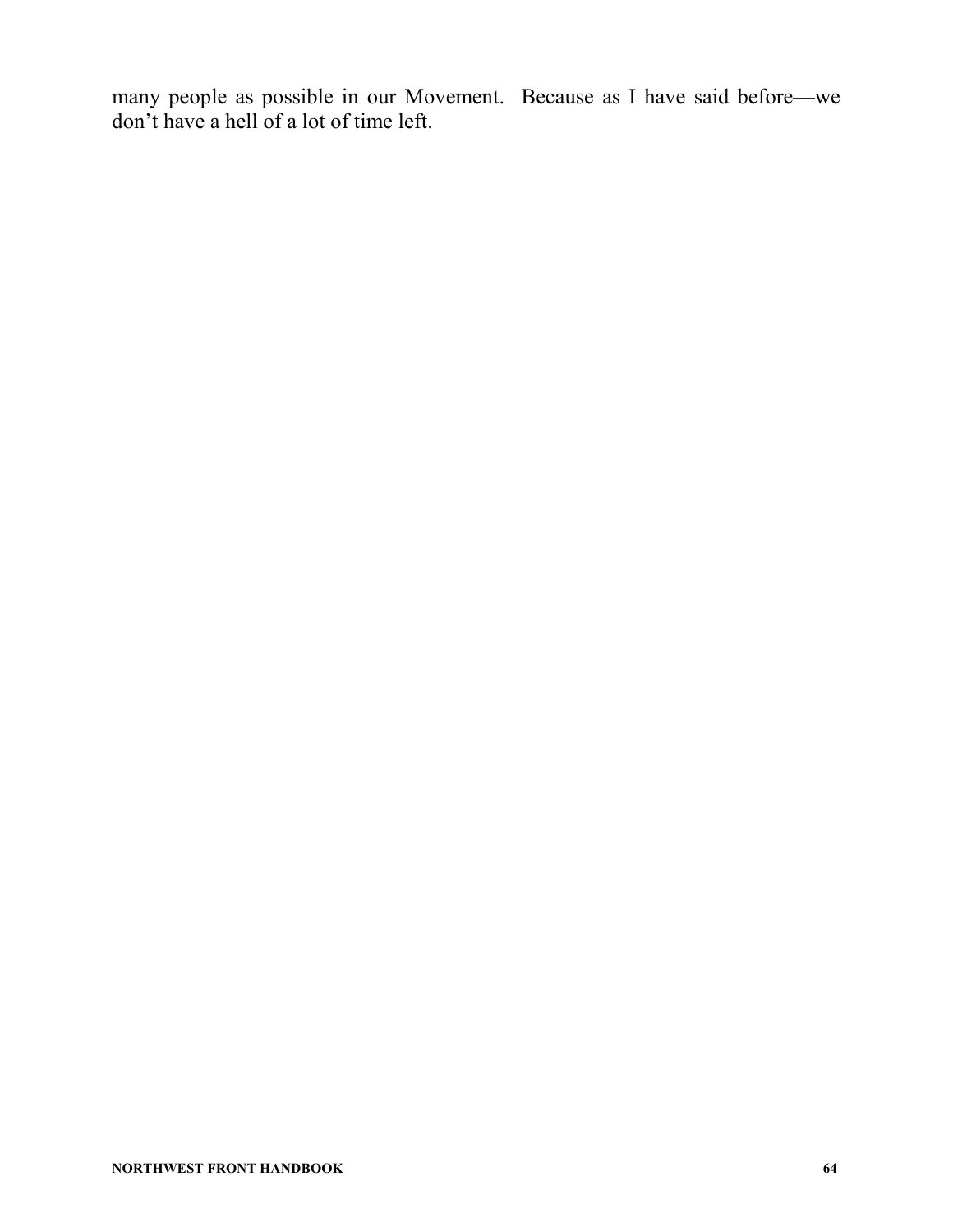# **Appendix I: The Constitution of the Northwest American Republic**

**DRAFT OUTLINE (October 2006)** 

#### **Preamble**

**In the name of the Divine Creator of all things we, the Aryan peoples of the earth, do hereby set forth this Constitution of the Northwest American Republic, in order that we may secure the existence of our people and a future for White children.** 

#### **Section One - Nationhood and Citizenship**

**Article I.** The Northwest American Republic shall be a Homeland solely for the use and habitation of White people of all nationalities, cultures and creeds worldwide, in order that Western civilization may be preserved and White children may be raised to responsible adulthood in safety, prosperity and tranquility. **We must secure the existence of our people and a future for White children.** Such is the overriding principle of this Constitution. Nothing incompatible with this prime directive may be held by any authority to be constitutional.

**Article II.** All White people of any nationality, ethnicity, or previous citizenship, shall have the right to live permanently in the Northwest American Republic as legal residents.

**Article III.** Citizenship in the Republic, as opposed to legal residence and domicile, to include exercise of the franchise and participation in government and the political process, shall not be automatically conferred at birth, or through racial identity alone. **Citizenship is to be earned through responsibility fulfilled.**

**Article IV.** Residence and citizenship in the Northwest Republic shall be restricted, absolutely and for all time, to those persons of unmixed Caucasian racial descent from any one of the historic family of European nations, who shall have no known or identifiable non-White ancestry, and no visibly non-White element in their genetic makeup.

**Article V.** The race commonly known as Jews are in culture and historic tradition an Asiatic people, and shall not be considered White or accorded White racial status under law. No Jew shall be allowed to enter or to reside in the Northwest American Republic under any circumstances.

**Article VI.** Citizenship in the Republic and the right to exercise the electoral franchise shall be divided into three classes, with each class of citizenship holding one, two, and three individual votes respectively. Those who demonstrate superior civic and political responsibility, and who display the greatest dedication to state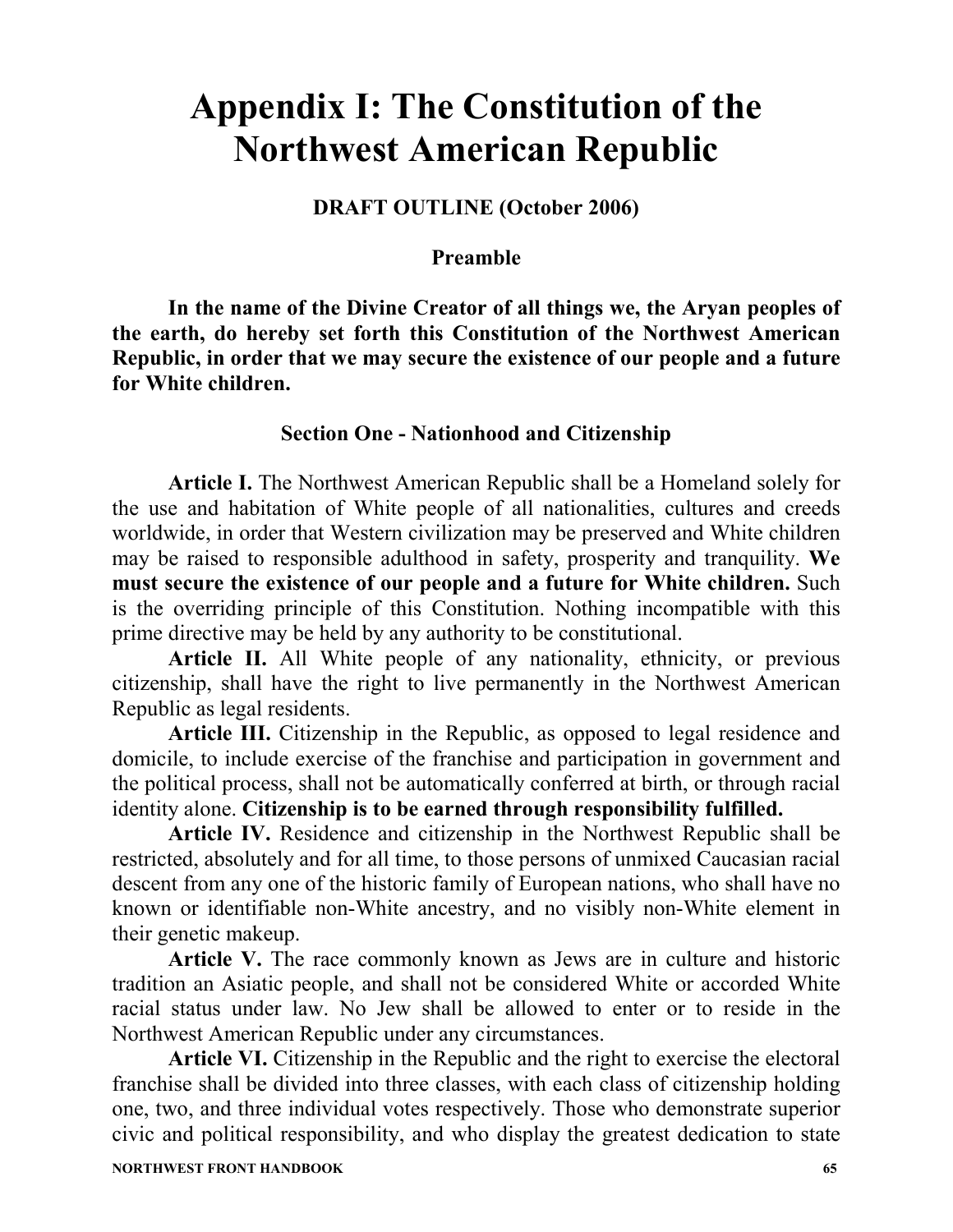service, and who thereby achieve a higher class of citizenship, shall thereby have the greatest say in the political process.

**Article VII.** Citizenship in the Northwest American Republic may be legally reduced or revoked by a court of law, by the Bureau of Race and Resettlement or other competent governmental authority, by act of the National Convention, or by decree of the State President, which bodies and authorities may also grant or restore citizenship. Grounds for revocation or reduction of citizenship shall be

1) Conviction of a felony.

- 2) Medically certified mental defect or insanity.
- 3) Proven non-White racial descent to include Jewish ancestry.
- 4) Willful miscegenation with persons of non-White race.
- 5) Factual proof of the commission of acts of homosexuality.

**Article VIII.** Standards of race and citizenship shall be established by a Bureau of Race and Resettlement, which shall set all racial parameters and codes, establish scientific and cultural standards of racial identity, and which shall make determination in individual cases where applicable.

**Article IX.** Whereas the basis of all human civilization has been, and shall remain, the traditional nuclear family based on the institution of marriage, with the wife and mother as the heart and the gainfully employed father as the head, the Northwest American Republic herewith acknowledges this traditional family unit and the values historically attached to it as the foundation of the state, and declares that the protection of the family shall be and shall remain a primary goal and supporting pillar of the Republic, its laws and institutions.

#### **Section Two - Government and Administration**

**Article I.** The Northwest American Republic shall be a unitary or singleparty state, with Northwest Front serving as the official party of government.

**Article II.** The government of the Republic shall consist of two branches, executive and legislative.

 1) All state and local governments, offices and agencies thereof that existed under the previous rule of the United States of America are herewith abolished.

 2) Pre-existing counties and cities within the Northwest American Republic shall create such local governments within the parameters of this Constitution as appear to be necessary for the maintenance of health, order, and prosperity, but all ordinances, laws, and functions of said local governments shall be subordinate to the central government and laws of the Republic, and the authority of the National Convention and the State President.

**Article III.** This Constitution shall be enforced and interpreted by a standing Constitutional Committee of the National Convention, to whom constitutional issues may be referred for determination by the Convention as a whole, by the executive branch, by state agencies, and by the courts.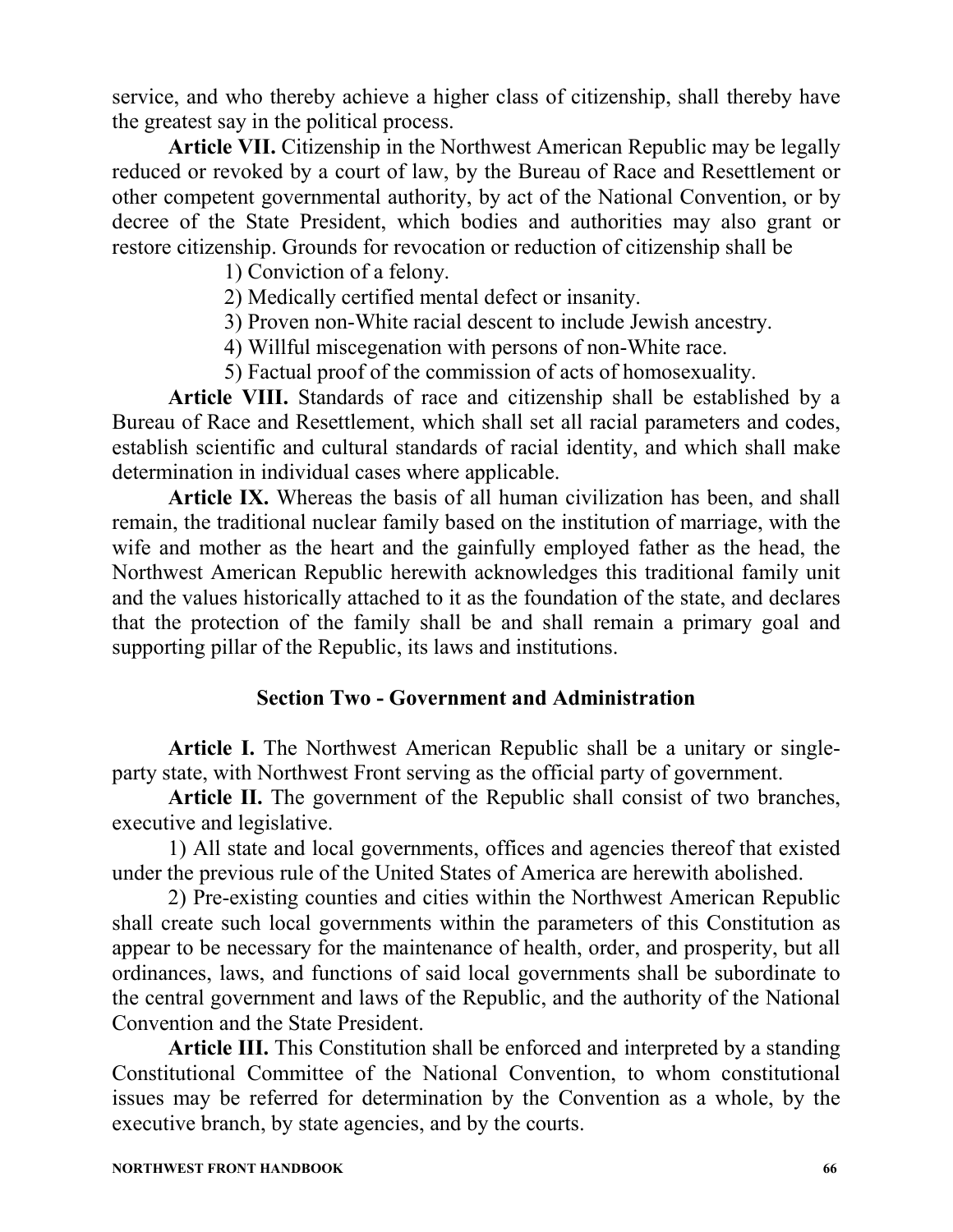**Article IV.** The basis of the body politic of the Northwest American Republic shall be the roster of all persons holding citizenship in the Republic, which citizenship roll shall function as the lowest level of government and the foundation of the state. The citizenship roll shall function in this capacity through general elections to the National Convention, and also through the institution of the national referendum.

**Article V.** National referendums shall take place as needed in conjunction with general elections to the National Convention.

 1) National referendums on specific issues of immediate urgency or interest may also be called by the Convention as needed through special resolution, with such referendums to take place within not less than thirty (30) days and not more than sixty (60) days from the adoption of said resolution.

 2) No national referendum or any other act of government may alter or amend this Constitution, in whole or in part.

**Article VI.** The historic role of the Northwest Front in implementing the Revolution and securing the independence of the Republic is officially acknowledged. The primacy of the Party in governing the Republic is formally acknowledged and enshrined in this Constitution.

**Article VII.** The chief executive of the Northwest American Republic shall be the State President, who shall be a first-class citizen and Party member not less than thirty-five years of age, and who shall be a military veteran.

**Article VIII.** The State President shall serve as head of the executive branch of government, as commander in chief of the armed forces and the Civil Guard, [national police force] and commander of the Bureau of State Security.

**Article IX.** The State President shall have the right to appoint a Council of Ministers of his own choosing, and to create or dissolve ministerial portfolios as he deems necessary, with the following exceptions: he may not dissolve or allow to fall into abeyance the Ministries of Defense, Interior, Finance, or Race and Resettlement.

 1) The State President shall have the authority to assume one (1) ministerial portfolio himself for all or part of his term.

 2) The State President shall serve as chief magistrate of the Republic and shall exercise full and final recourse over all actions and decisions of the judicial system and the National Honor Court, specifically including the power of full or partial pardon or commutation of any civil or military sentence of death, confinement, corporal punishment, loss of citizenship, amercement, or exile, with the following exception: the State President may not overrule or set aside any jury or other court verdict of not guilty, not proven, or other acquittal.

**Article X.** The State President shall be elected by direct popular vote of all citizens, through a primary election wherein all candidates for the office shall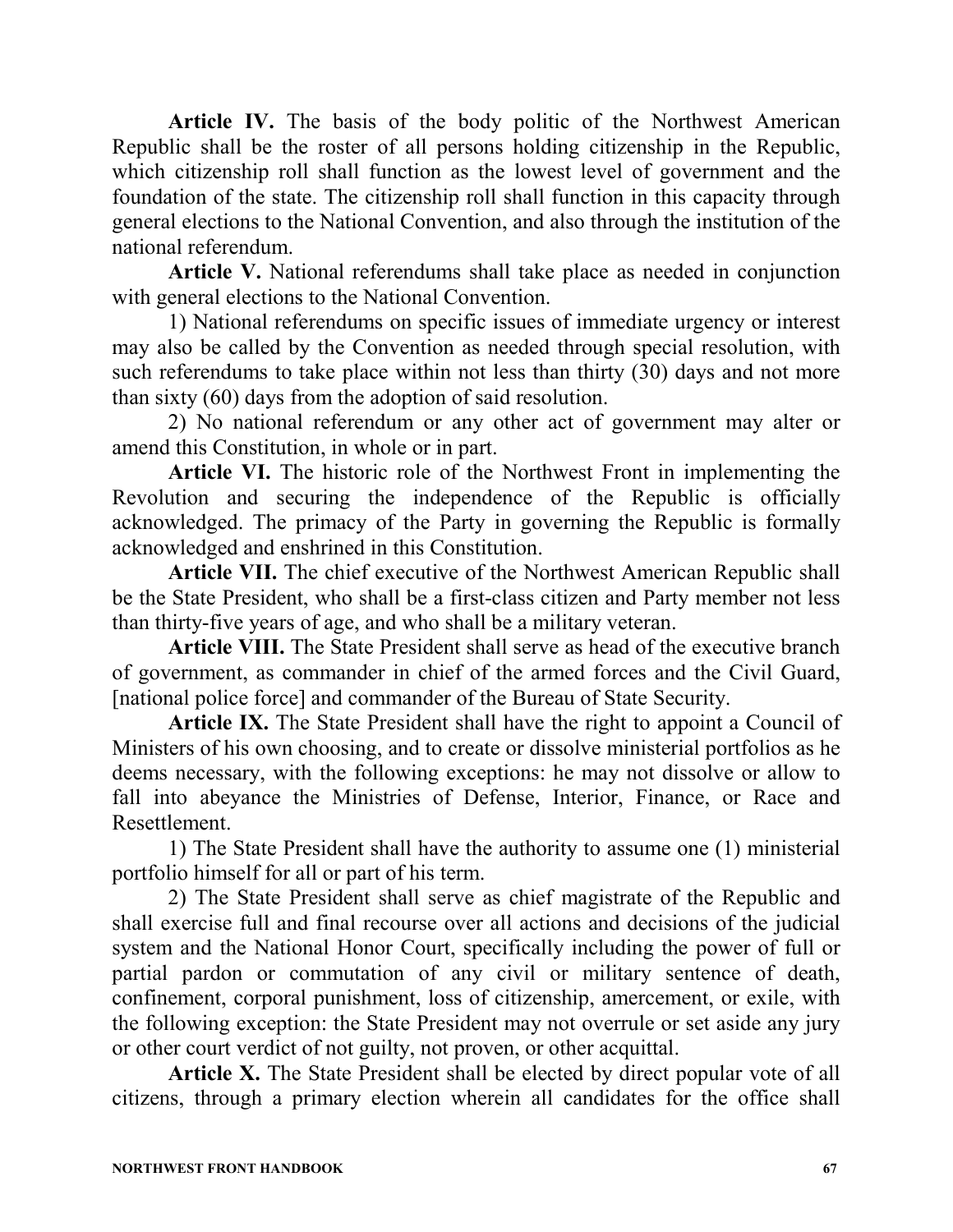fulfill the basic requirements of eligibility, and who will furthermore be members of the National Convention.

**Article XI.** Subsequent to the primary election, should any candidate fail to gain more than 50 per cent of the vote, a run-off or general election between the two front runners shall take place. The candidate receiving a simple majority of votes shall become State President.

**Article XII.** The State President shall serve a single term of six years in office, and may not be re-elected to the office of President for two consecutive terms.

 1) In the event of his or her death, illness, or other incapacity, the State President shall be succeeded in office by the Speaker of the National Convention. In the event of the death or incapacitation of both the State President and the Speaker of the National Convention, executive power shall be collectively assumed by the properly constituted ruling body of the Northwest Front for a period of no longer than thirty (30) days, who shall during that time appoint a caretaker President who shall hold office for a maximum of one (1) year, until a special presidential election can be held.

 2) The State President may be impeached and removed from office on foot of a national referendum of recall. Any national referendum on the impeachment and removal of a State President may be passed by the National Convention without the signature of the sitting State President, nor shall he or she have any power of veto thereon.

**Article XIII.** The legislative branch of government shall consist of the National Convention, which shall be elected by popular vote of all citizens every two years. The National Convention shall be presided over by a Speaker who shall be elected in caucus by the government members of each incoming convention, and who shall serve at the pleasure of the government parliamentary party.

**Article XIV.** The National Convention shall be unicameral.

**Article XV**. The National Convention shall consist of four elements: government, opposition, deputies from the armed forces and Civil Guard, and nonvoting ministers of state.

 1) Civilian deputies of the National Convention shall be elected by popular vote of the citizenship roll on the basis of two government members and one opposition member per county.

 2) One (1) serving senior officer and one (1) serving senior noncommissioned officer from each branch of the military shall be appointed as deputies to the National Convention by a duly constituted body of senior officers of their service. Further, two (2) senior members of the Civil Guard shall be appointed as deputies by the State President.

 3) Ministers of state [Cabinet members] shall have the right to attend all sessions and participate in the debate and work of the National Convention, but shall have no vote on legislation or resolutions.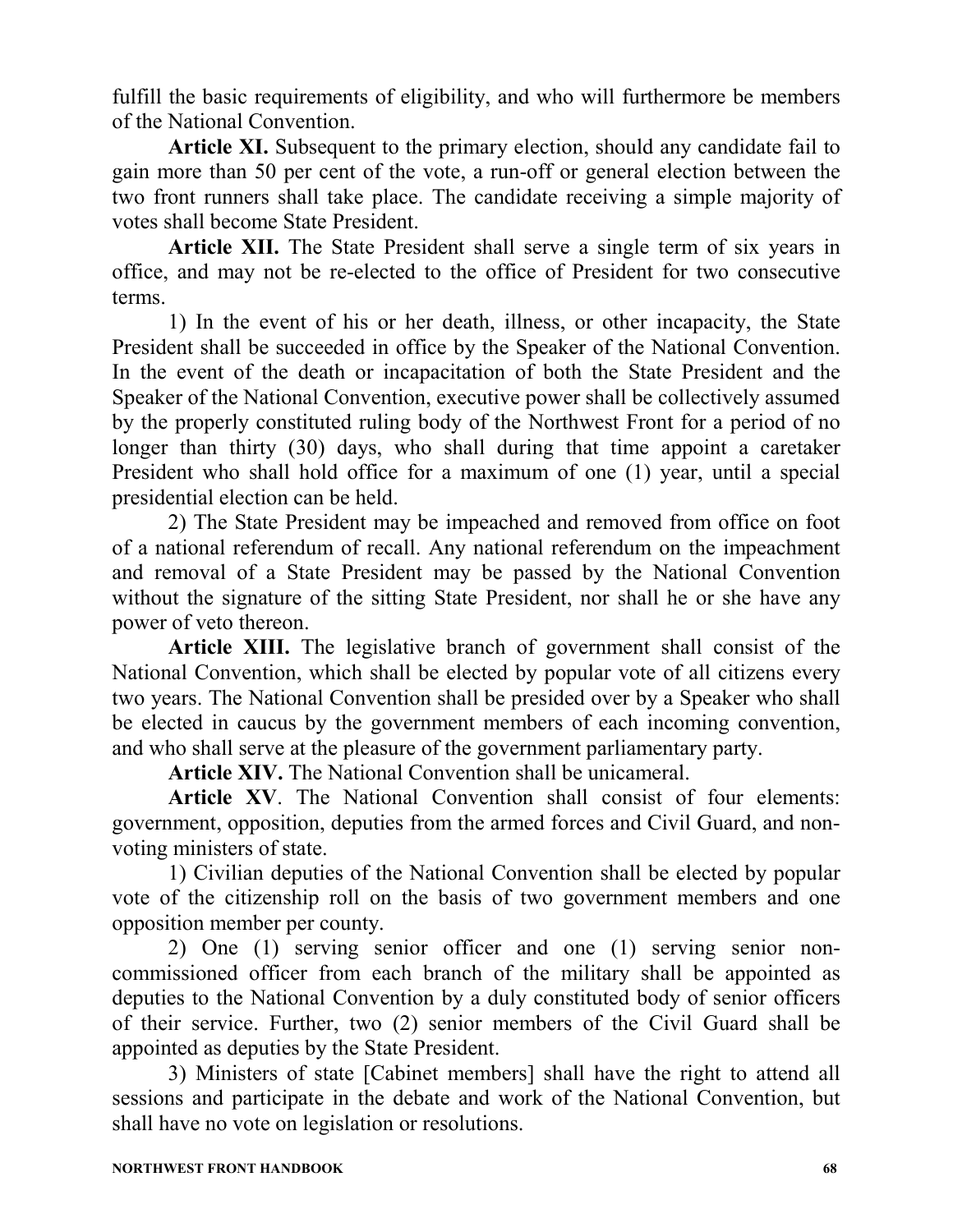**Article XVI.** The National Convention shall remain in constant session during the two (2) years of its term and may recess only twice per year, for a cumulative period of not more than sixty (60) days per year.

 1) Neither the State President nor any other body may prorogue, dismiss, or dissolve the National Convention, except for the Speaker of the Convention immediately prior to and as part of a nationwide general election.

 2) No deputy or other functionary of the National Convention may receive or accept any salary, commission, fees, royalties, or other income, benefits, perks, or any other thing of value from any source other than such salary, emolument, or benefits decreed to such deputies and functionaries by a national referendum and thus enacted into law.

 3) All deputies and functionaries of the National Convention and all Ministers of State, specifically including the State President and Vice President, must file an annual full and complete financial disclosure statement with the office of the Speaker detailing their current net worth, financial status, all property held, etc. Disclosure statements shall be matters of public record and available for inspection to any citizen or resident of the Republic.

 4) The State President may in time of national emergency or legislative recess rule by special executive order solely in order to preserve life, property, and the existence of the Republic. All such special executive orders are non-renewable and must be confirmed or rejected within sixty (60) days by the National Convention in full session.

 5) The Convention shall function not only as a legislative body, but as a reserve of administrative manpower for the government and as an arm of the civil service. The Convention as a body and the State President shall assign to deputies of the Convention such additional governmental, legal, and social duties within the administration of government as they shall think fit, in order to gain optimal benefit for society as a whole.

**Article XVII.** The government parliamentary party and the Speaker of the Convention shall set aside a regular day of full session no less often than once per calendar month, for public questioning of government members and all ministers of state, including the State President, by opposition members on specific policies and issues facing the nation.

 1) Said Ministers of State shall make themselves available and render public responses to such questions, except on such infrequent occasions when genuinely sensitive matters of national security are involved, in which case the State President or government minister concerned shall have the right to respond to such questioning to a select committee in closed session, under all applicable laws and regulations of official and military secrecy.

 2) Opposition members and the Speaker of the Convention may require the presence of any government minister, military officer, or other functionary or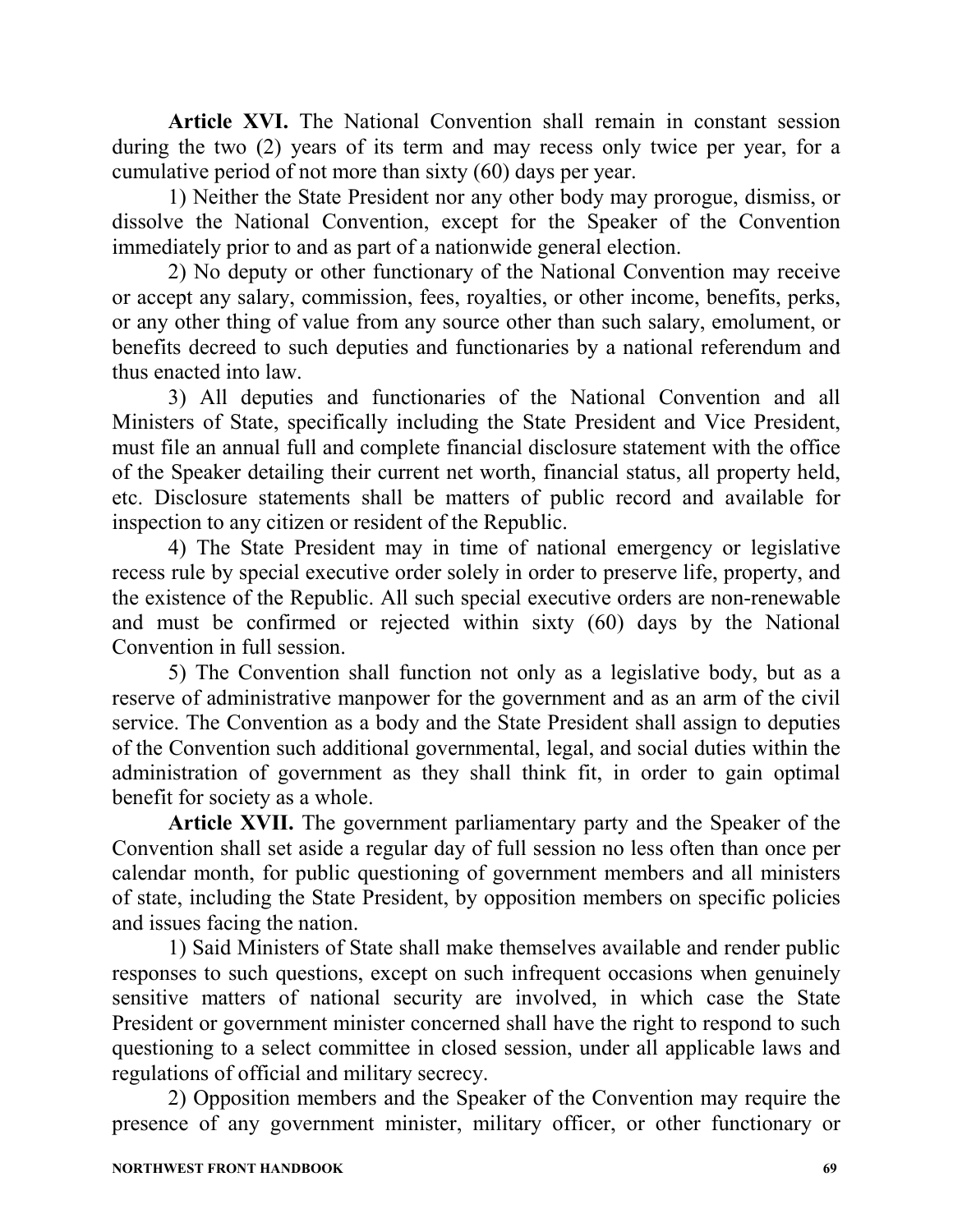person to respond to such questioning. Opposition members and the Speaker of the Convention shall have legally enforceable subpoena power to compel the appearance of any person for the purpose of public examination with the exception of agents of the Bureau of State Security (BOSS). The State President shall have the power to interdict the appearance of any member or operative of BOSS when, in his determination, it is in the overriding national interest that he do so.

**Article XVIII.** All members of the National Convention shall enjoy full parliamentary privilege and immunity from any arrest, prosecution, or investigation in connection with their official duties as members of the Convention or in connection with any written or oral communication, public or private, in connection with their official duties as legislators or members of government.

 1) The Speaker shall as necessary convene a special investigatory committee of deputies, including both government and opposition members, who shall act as a tribunal to resolve questions of immunity, ethics, and specific allegations of unethical or criminal conduct against deputies.

 2) No deputy to the National Convention may be stripped of his parliamentary immunity or expelled from the Convention except on the recommendation of the investigatory committee aforesaid, that recommendation must be confirmed by a vote of the Convention in full session.

**Article XIX.** Laws of the Northwest American Republic shall be enacted upon introduction of a bill by any deputy or group of deputies, or by the State President, into the National Convention.

 1) Such bills shall become law by majority vote of the Convention only after two (2) readings separated by a time period of not less than seven (7) and not more than thirty (30) days, and only after two (2) public debates by the Convention on each individual bill. Such bills must then be presented to the State President for signature with seven (7) days.

 2) The State President may veto all or part of any bill presented to him by the National Convention for signature.

 3) A Presidential veto of all or part of any bill may be overridden and shall become law on a majority vote of the National Convention in full session.

**Article XX.** The National Convention shall have the sole power to levy all excise and customs duties, taxes, and other imposts, including any and all fees charged by government for any goods or services whatsoever. All monies due to the state or any agency thereof shall be paid directly into the State Treasury and shall be apportioned according an annual budget laid out by the Finance Minister and approved by the National Convention as a whole.

**Article XXI.** The Finance Ministry shall have operational authority over all coinage and issuance of money or other legal tender within the Republic, but ultimate power over all such coinage and issuance of money shall reside in the National Convention, which shall have the power to amend or rescind any act of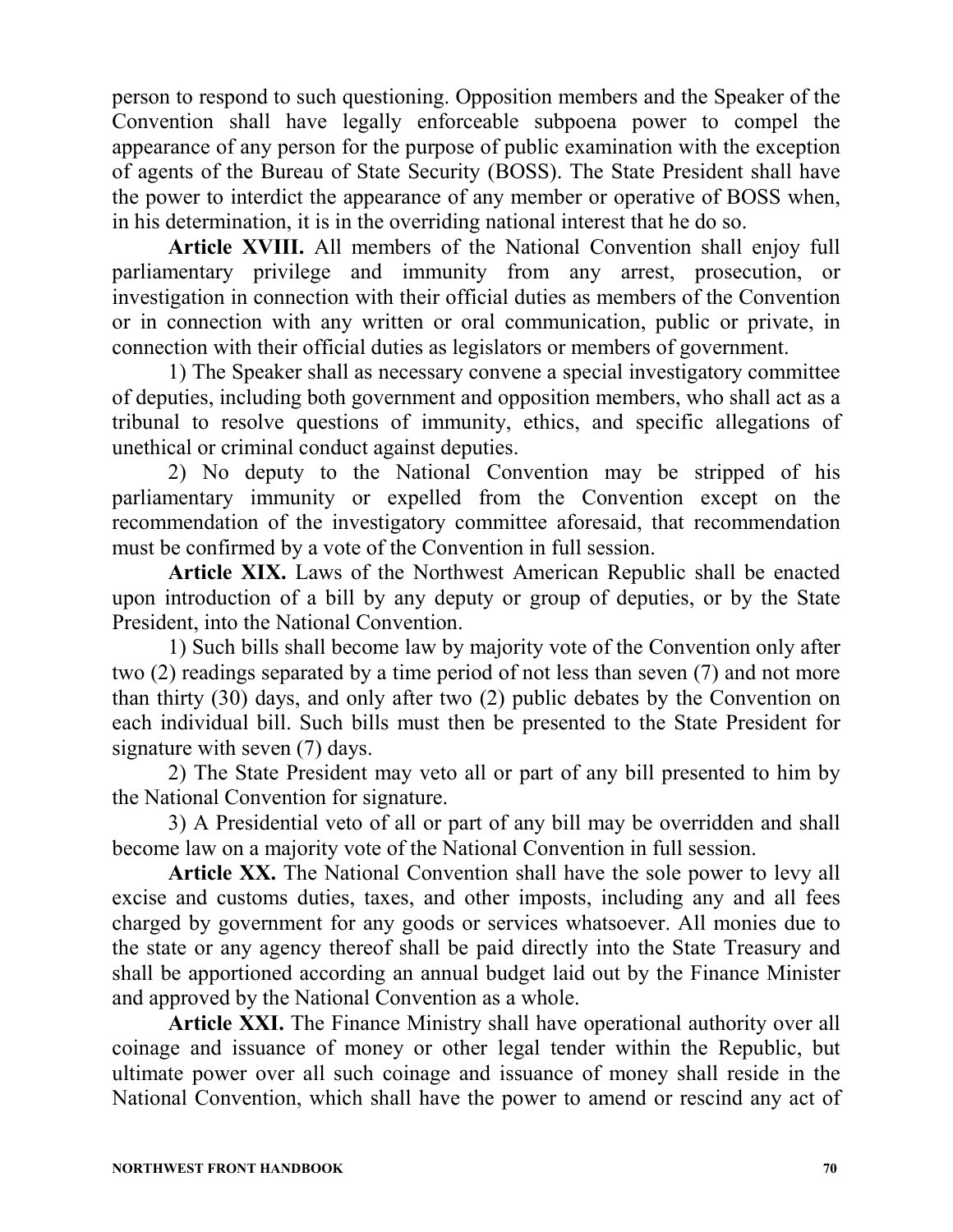the Finance Ministry with relation to monetary affairs by resolution carried on a majority vote.

Article XXII. Neither the state nor any local government or authority shall levy any tax or impost upon individual income or on real property in the form of land, family housing, or homestead, nor upon any family-owned farm. Income taxes may be leveled upon corporations or organizations of any commercial, social, or religious character deemed necessary. Property taxes may be leveled upon any land, buildings, structures, manufactories, or facilities used for commercial purposes, corporate agribusiness, or for religious purposes.

**Article XXIII.** The power to declare a state of war between the Northwest American Republic and any foreign power or powers is reserved to the National Convention in full session.

**Article XXIV.** The State President in his capacity as commander in chief of the armed forces shall have the power to initiate and implement any and all military activity he deems necessary for the immediate defense of the independence and territorial integrity of the Republic, and for the defense of the lives and property of its residents and citizens, without the requirement of recourse to the National Convention, with the following exceptions:

 1) Any declaration of martial law within the boundaries of the Republic must be submitted to the National Convention by the State President within fourteen (14) days, and either rescinded or confirmed by majority vote and renewed for such time as the Convention shall think fit.

 2) The State President may not order military action of any kind outside the borders of the Republic or in any foreign country, except by special executive order in cases of the strongest and most overriding necessity and national urgency, and then for only for a period not to exceed seven (7) days.

 3) Such special executive orders shall be renewable for a second period of seven (7) days should the State President deem it necessary.

 4) On the fifteenth day such special executive order must be confirmed by majority vote of the National Convention in full session, and any extension granted on such orders may not exceed a single thirty (30) day period, at which time there shall be a full session debate in which the State President shall either report to the Convention the successful conclusion of such military operations outside the Republic's borders, or else he shall ask the assembly in full session for a formal declaration of war.

**Article XXV.** All treaties between the Northwest American Republic and any foreign power shall be confirmed by majority vote of the National Convention in full public session, and shall have the force of law. Such treaties may be revoked or abrogated only by the National Convention in full session.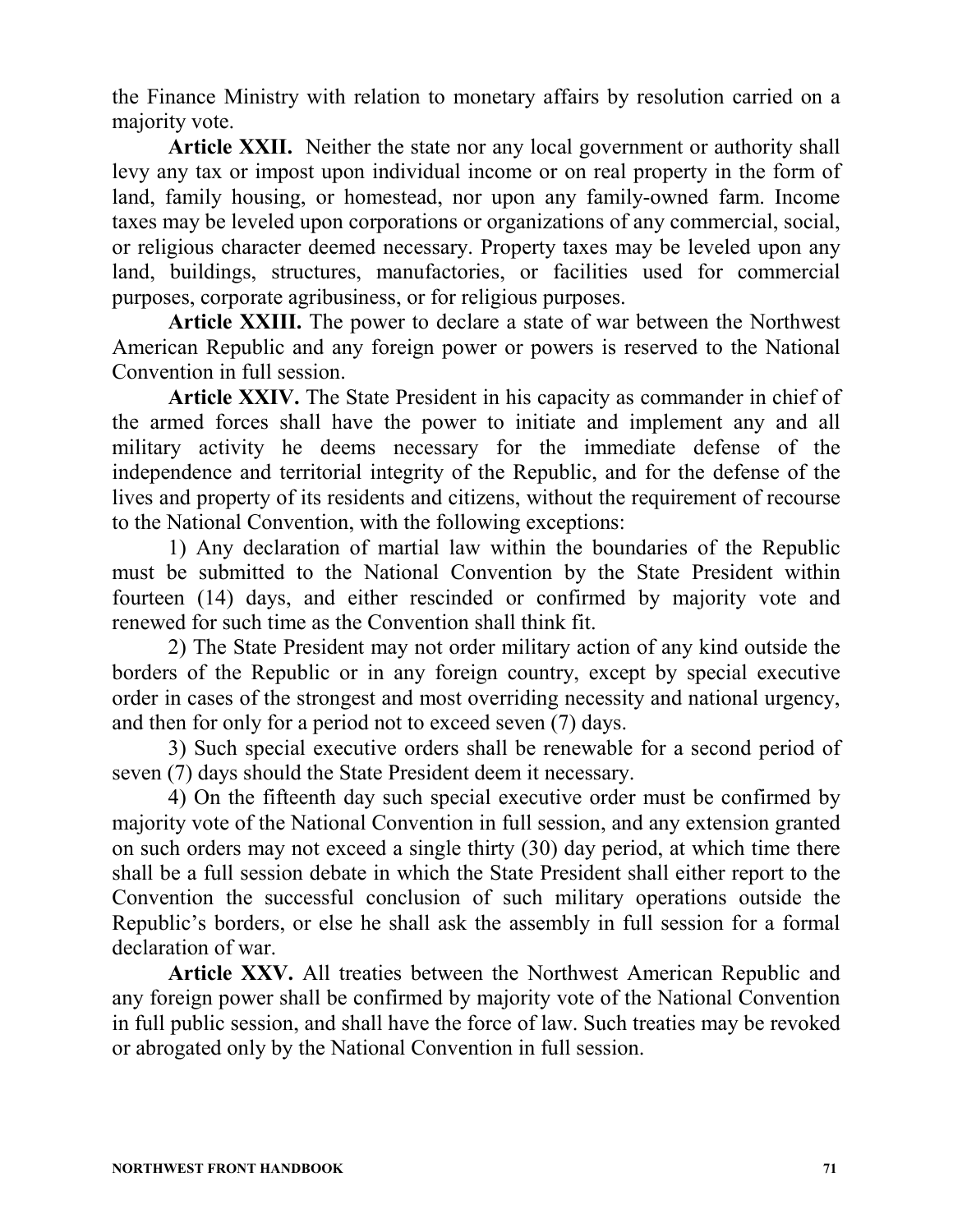#### **Section Three - Judiciary and Judicial Procedure**

**Article I.** Every county of the Republic shall maintain a court to try criminal cases, each with its own magistrate or judge who may if necessary be assisted by subordinate magistrates or judges appointed by law and the rules of judicial procedure. Civil law and litigation as known under the United States is abolished.

**Article II.** The purpose of the courts and judiciary shall be solely to serve as bodies for the determination of fact in criminal cases or non-criminal matters such as property ownership, inheritance, etc. The courts and judiciary shall have no governmental or policy-making role whatsoever within the State; these powers are reserved to the legislative and executive branches.

**Article III.** All magistrates shall be appointed by a special Judicial Committee of the National Convention, on nomination of any deputy or by the State President. The said Judicial Committee shall draw up and enforce rules of procedure for all courts and magistrates.

Article IV. In no courtroom or tribunal, civilian or military, shall any magistrate, judge, presiding officer, or jury be seated at any elevation higher than or above any defendant or other person in said courtroom or chamber.

**Article V.** All judicial appointments shall be subject to confirmation by the State President in his capacity as Chief Magistrate.

**Article VI.** No citizen or resident of the Republic shall be charged, arrested, brought to trial, fined or amerced, or subjected to loss of life, property or citizenship or otherwise punished, except upon indictment and return of a true bill by a grand jury comprised of citizens of the county wherein an alleged offense was committed, and except upon subsequent conviction by a jury of citizens.

 1) Bills of indictment may be presented to the grand jury for consideration by the State Prosecutor for the county, by any citizen, or by any citizen acting for any resident of the Republic, so long as such citizen receives no pay or emolument for such action.

 2) No citizen or resident of the Republic may be placed under lawful arrest except on foot of a warrant issued and signed by a magistrate, or except by officers or agents of the Civil Guard or Bureau of State Security acting in their official capacity, in order to prevent immediate disorder or criminal behavior. All persons arrested in ordinary criminal matters not subject to the jurisdiction of the Bureau of State Security shall be brought before a magistrate within forty-eight (48) hours of arrest for a habeas corpus determination, and shall either be discharged, or allowed release on bail. Arrested persons shall be held in custody for presentment to the grand jury only if said person is believed to be a flight risk, to present a danger to the community, or to be in danger from the community.

 3) No judge or magistrate shall impose any bond for appearance or good behavior that is demonstrably outside the available resources of any defendant or accused person.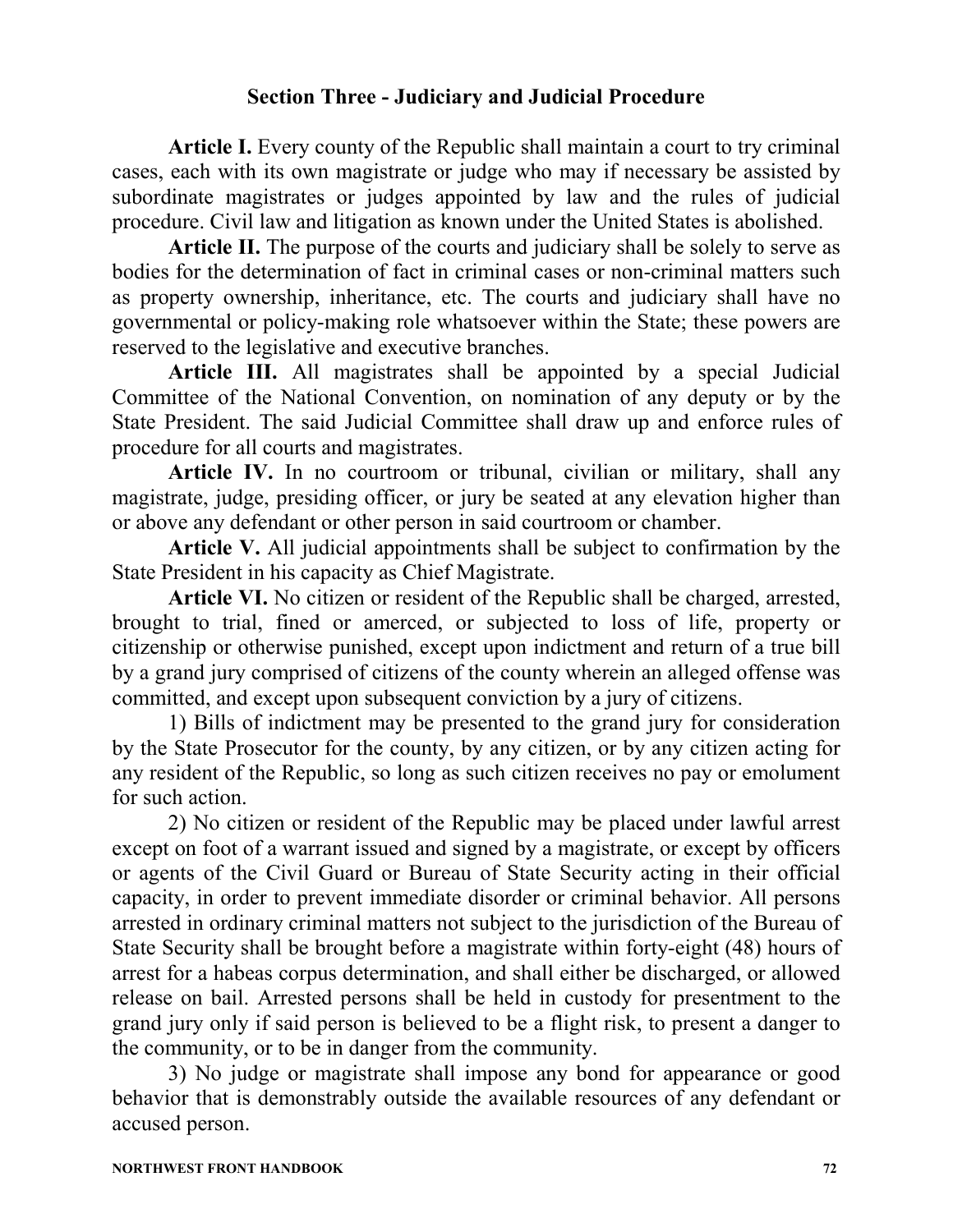4) No judge or magistrate may order any arrest or detention in the absence of a formal criminal charge based upon a true bill or indictment by a grand jury, except on conclusion of a habeas corpus hearing and pending presentment to a grand jury within the next thirty (30) days.

 5) No officer or other rank serving in the military shall exercise powers of lawful arrest or detention, except during a state of martial law proclaimed by the State President in his capacity as commander in chief, or except on the premises or property of any military base or installation.

**Article VII.** The Bureau of State Security shall be governed in its operations and conduct by a special protocol to be determined by the State President and a standing Security Committee of the National Convention. Said protocol may, at the discretion of the State President and the said committee, exempt officers and agents of the Bureau of State Security, acting in good faith and on foot of national necessity and the national interest, from compliance with any and all laws or constitutional safeguards, until such time shall come when the existence and the independence of the Northwest American Republic shall be deemed to be no longer at risk.

**Article VIII.** No resident, citizen, or other person charged with a criminal offense before the courts of the Republic shall be denied the right to counsel and advocate of his choice, provided such counsel or advocate shall accept no fee, reward, emolument in money or kind, property or thing of value, officially or unofficially, for the performance of such function, and shall affirm such on oath before the commencement of trial or other proceeding.

**Article IX.** In order to instill and maintain the highest standards of personal courtesy, deliberation, maturity, integrity and courage in the manhood of the Republic, the State President in his capacity as chief magistrate shall establish and supervise a National Honor Court. The said body shall in turn create and enforce all necessary regulations, procedures, and protocols for the resolution of personal differences between individual male residents and citizens of the Republic, up to and including private combat by mutual consent, in accordance with the ancient and historic traditions and practices of the European family of nations.

 1) No act or result of personal combat by mutual consent of both parties, having received prior sanction by the National Honor Court, shall be deemed criminal or liable to legal proceeding or interdiction.

 2) Serving members of the military and Civil Guard may be regulated or prohibited from issuing or accepting a challenge, dueling, or participating in a legal duel in any other capacity by the appropriate regulations of their service or by order from a superior officer.

 3) All statements, actions, or proceedings by deputies of the National Convention in connection with their official duties shall be deemed subject to full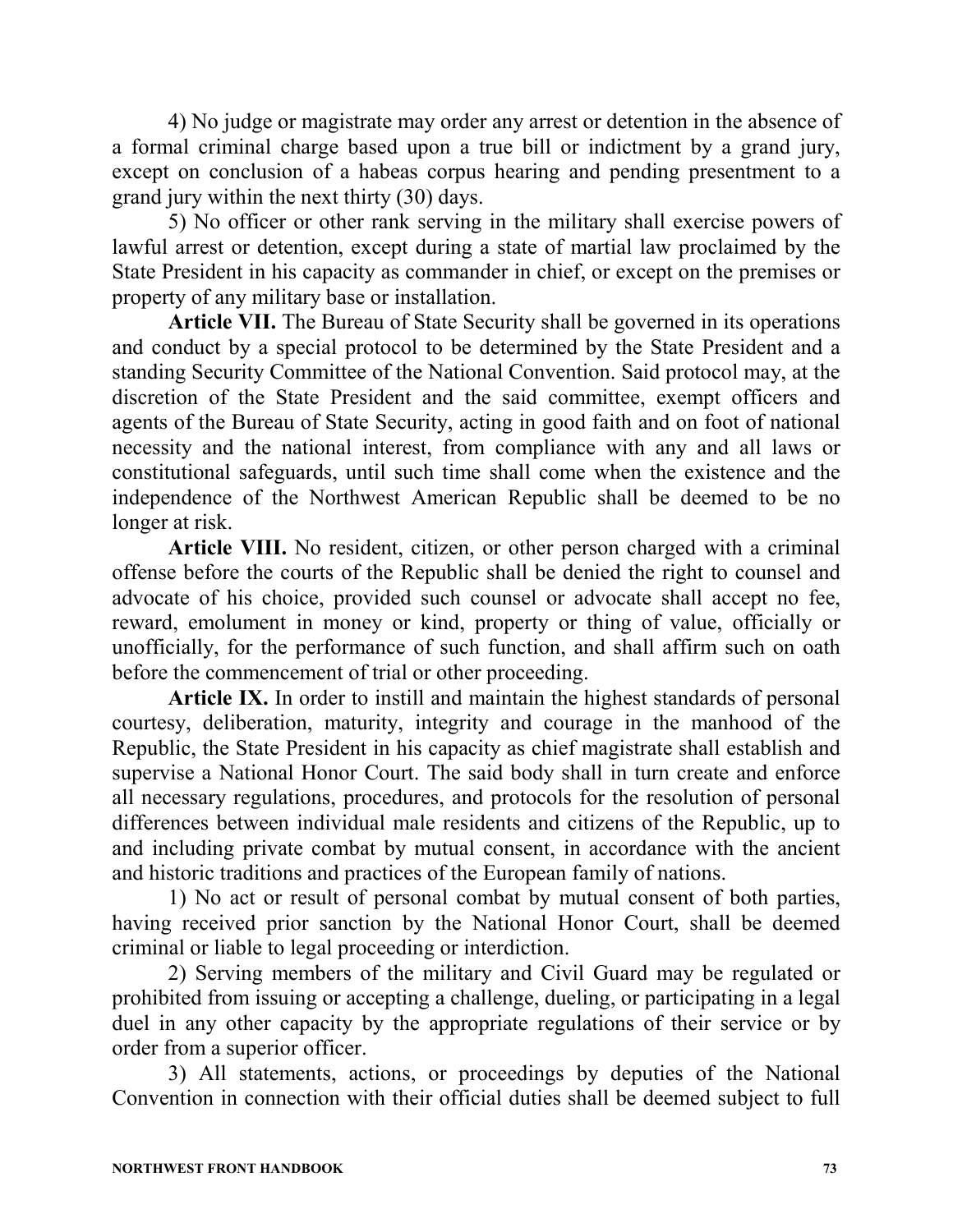parliamentary immunity and shall not be subject to challenge or the jurisdiction of the National Honor Court.

 4) No serving member of the military, the Civil Guard, the Bureau of State Security, or any person acting in any governmental capacity whatsoever may be subject to a challenge on foot of their performance of any lawful or legally mandated exercise of their official duties.

### **Section Four - Bill of Rights**

 All citizens and residents of the Republic shall enjoy the following absolute and inalienable rights:

**Article I.** Whereas an armed population is the most basic essential for the preservation of life, liberty, and the prevention of oppression and tyranny, and whereas the possession and use of arms is the most ancient birthright and proudest mark of the free man down through human history, all citizens and residents of the Northwest American Republic shall enjoy the right to keep and to bear firearms and other personal arms for defense of the state and of their lives and property.

 1) The right to keep and bear arms shall not be qualified or restricted by any requirement of licensing, registration, fee, taxation, restriction on transportation, or other such impediment.

 2) The purchase, acquisition, ownership, possession, transportation, or manufacture of ammunition, powder, cartridge casings, and other ancillary equipment or supplies necessary to the exercise of the right to keep and bear arms shall not be restricted or otherwise interfered with by any governmental authority.

**Article II.** All residents and citizens of the Republic shall enjoy the right to complete freedom of speech, freedom of artistic and creative expression, and freedom of the press. (This article shall not be construed as limiting or interdicting the right of the government of the Republic or competent local authority to control or prohibit expressions of obscenity or pornography.)

**Article III.** All residents and citizens of the Republic shall enjoy the right to freedom of religion, which shall include the right to raise children in the religion of their family and cultural tradition.

**Article IV.** All residents and citizens of the Republic shall have the right to adequate and life-preserving medical care, free of charge.

**Article V.** All residents and citizens of the Republic shall have the right to adequate food, shelter, clothing, and to a safe and stable home for children.

**Article VI.** All residents and citizens of the Republic shall have the right to gainful and productive employment.

**Article VII.** All residents and citizens of the Republic shall have the right to be free of arbitrary search and seizure of goods and property, and the right to freedom from imprisonment, punishment, amercement, or forfeiture of citizenship except by due process of law.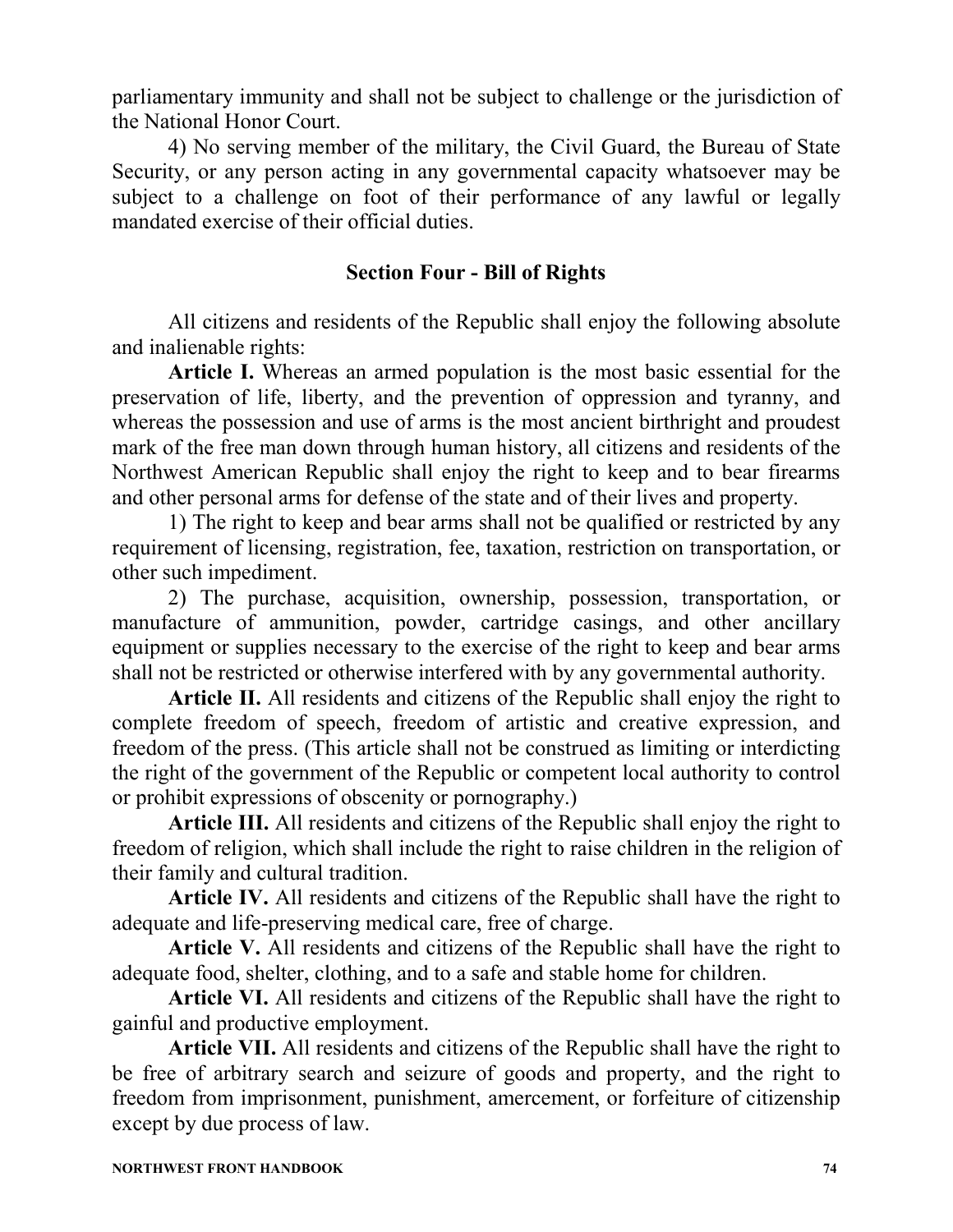**Article VIII.** The right to life of unborn children, beginning at conception, shall be respected and enforced by the state.

**Article IX.** All citizens and residents of the Republic shall enjoy the right, free of charge, to all such education, technical training, vocational training, and instruction as shall be within their innate personal capacity to understand, assimilate, and apply in life.

#### **Section Five - Bill of Responsibilities**

**Article I.** All able-bodied male residents and citizens of the Northwest American Republic must serve a basic term of active duty in the armed forces and a set term in the reserves.

**Article II.** All residents and citizens who by reason or gender or other cause are not subject to mandatory military service as stipulated in Article I above, must complete a term of national service to the state and community, the duration and nature of which shall be determined by law.

**Article III.** All residents and citizens of the Northwest American Republic shall refrain from the abomination of sexual congress or contact with non-Whites.

**Article IV.** All residents and citizens of the Northwest American Republic shall refrain from the abomination of homosexuality.

**Article V.** No citizen, resident, corporation, institution, or government body or authority shall charge any form of interest, premium, or any other form of fee or bonus for any loan of money.

**Article VI.** No citizen or resident of the Northwest American Republic may accept any monetary emolument, fee, gift, or anything of value for performing the function of a priest or minister of religion.

**Article VII.** No citizen or resident of the Northwest American Republic may charge or accept any monetary emolument, fee, gift, or anything of value for performing any service connected with law, legal processes, trial or litigation, or for speaking in defense of a defendant in any legal case.

**Article VIII**. The Northwest American Republic has and shall maintain the right to demand of all residents and citizens of the state their loyalty, their active support and aid, and their participation in the life of the community and the Folk to the utmost of their ability. All residents and citizens shall acknowledge the inalienable right of the Northwest American Republic to exist as a state exclusively for the use and residence of White people, and shall refrain from all acts of disloyalty, subversion, or counterrevolution.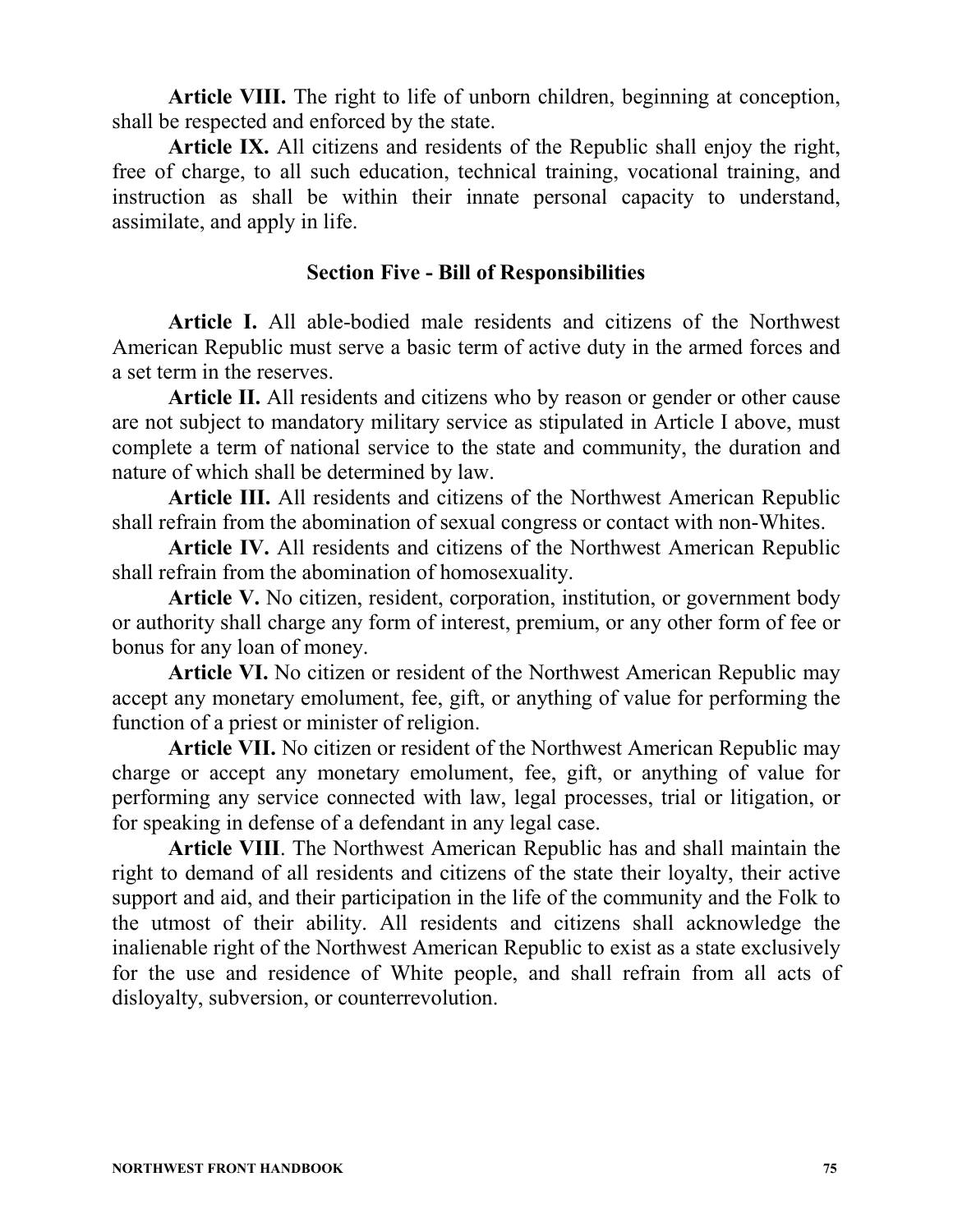## **Appendix II: The Order - Call to Arms by Robert Jay Matthews**

*September 4, 1983* 

 My brothers, my sisters: from the mist-shrouded forests, valleys, and mountains of the Pacific Northwest I bring you a message of solidarity, a call to action and a demand for adherence to duty as members of the vanguard of the Aryan resurgence and ultimately total Aryan victory.

 The signs of awakening are sprouting up across the Northwest and no more so than among the two-fisted farmers and ranchers, a class of your people who have been hit especially hard by the filthy, lying Jews and their parasitical usury system. From the beginning of this nation to the present the yeoman farmer has been a symbol of the Aryan work ethic and a living monument to masculinity. Whenever I think of the first American Revolution I often remember that stirring poem about Concord and Lexington:

By the rude bridge that arched the flood, Their flag to April's breeze unfurled, Here the embattled farmers stood And fired the shot heard round the world.

 Unfortunately comrades that poem glorifies a fratricidal conflict. How I dream of a new poem, a poem for today:

 Out of the valleys, out of the fields pour the Aryan yeoman horde, Their flag to April's breeze unfurled, Thence the Aryan farmer came and removed the Jew forever, Forever from this world.

 Let us not forget however that the Levantine vermin are well aware of the dangers that an aroused and angry yeomanry represents to them. The tillers of the soil have always been somewhat of a mystery to the Jews. Cities corrupt! Cities corrupt while the soil, the valley, the field, the farm, revitalize and replenish a weakened and drained mind and body. How the weaselly little city-dwelling Jew fears and suspects the Aryan farmer. What a contrast! What a contrast between the two.

 I think deep within the breast of our Aryan yeomanry lies a long dormant seed, seed of a racial awakening, the seed resurgence, the seed of anger, and the seed of the will to act. We must radicalize the American Yeomanry. We must bring as many of them as possible into our vanguard for victory.

 The task is not going to be easy. TV satellite dishes are springing up like poisonous mushrooms across the domain of the tillers of the soil. The electronic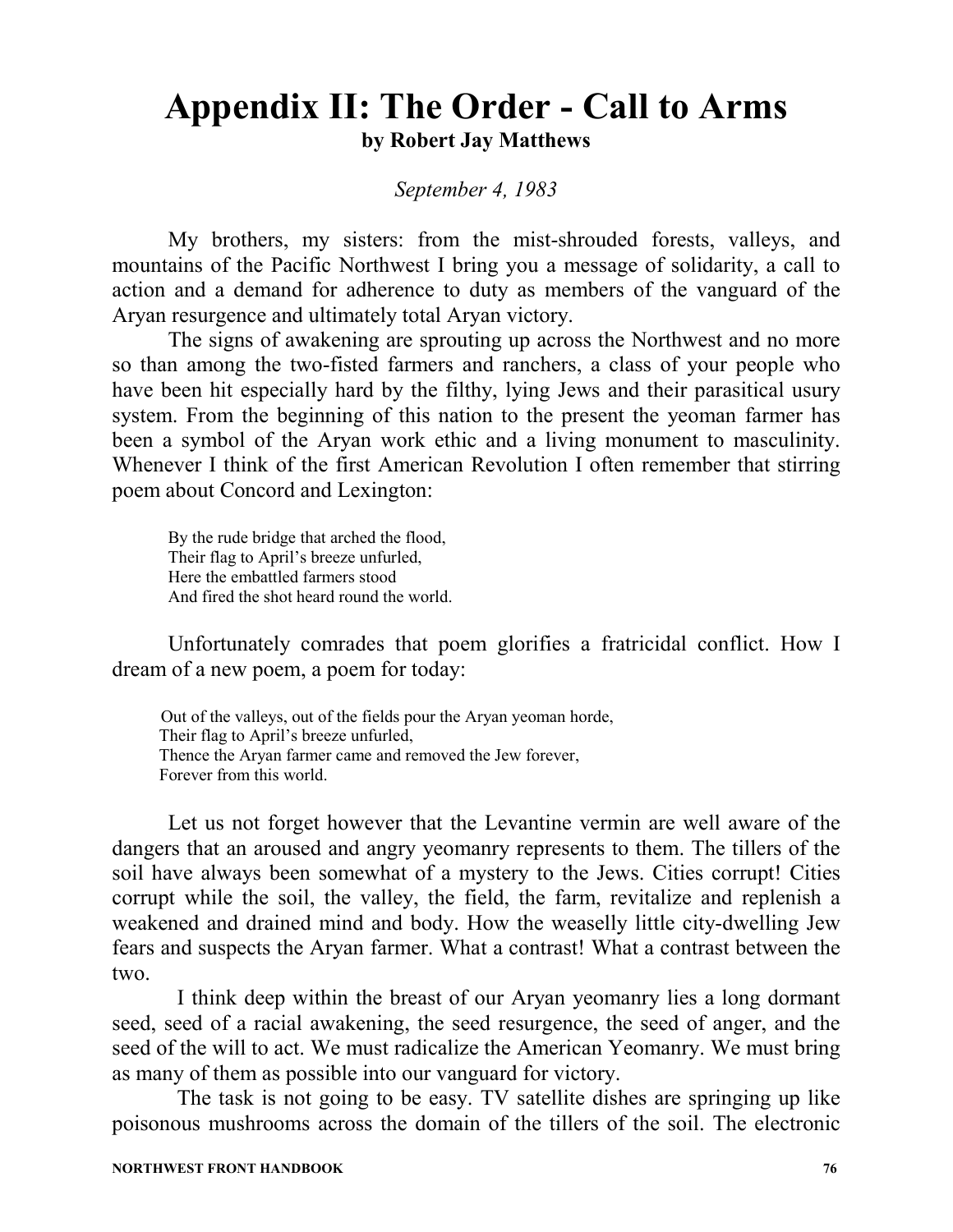Jew is slithering into the living rooms of even the most remote farms and ranches. The race-destroying dawns are everywhere. Allied with the Jews in their attempt to neutralize the Aryan farmer is the ever-present local rural pastor or minister. My personal experience has shown the usually the only organized opposition we will encounter when organizing in a farming or ranching community is from some local pastor.

 However, the stranglehold that the churches have upon rural America is fast eroding. The stranglehold is fast eroding because the average American farmer and rancher is in extreme financial difficulty. When a man is on the verge of losing his second-generation farm, his livelihood, and in essence his whole life, due mostly to the Jew usury system, he finds little solace in theological baggage from the pastor. I am particularly encouraged by the success Texas Klan leader Louis Beam has had in organizing amongst the farmers and independent truckers. He showed us the way and now we must do it for the alliance. The potential is there.

Working out of a base in northern Idaho he created a organization called NOFIT, National Organization of Farmers and Independent Truckers. Their slogan was "Don't throw a fit, throw a bureaucrat." Beam, working with actual farmers and truckers from the Northwest, has managed in a few months to reach out and radicalize thousands of these kinsmen. I was talking to a young lady recently who works as a waitress at a large truck stop in Rock Springs, Wyoming. Every time NOFIT issued a new newsletter they sent her five hundred copies. She said that they were all gone within a few days with many of the truckers either joining on the spot or subscribing to the newsletter.

 The regime in Washington, D.C., is extremely worried about the further radicalization of the American farmer. Fortunately, instead of implementing a program that would genuinely help the American farmer, they are responding with massive shows of force and repression. So much the better.

Sixty miles south of Spokane, Washington, along the Idaho border is a farming area we refer to as the Palouse. It is one of the richest farming areas in the world. In many place the Poluse has topsoil that is an incredible eighteen-feet deep. Along with wonderful soil, the Palouse has a very favorable growing climate. Even so comrades, many farms in the Palouse are being foreclosed upon.

 I have met and talked with one of these unfortunate farmers, a kinsmen by the name of Ray Smith. Mr. Smith is a large framed, ruddy-faced man who likes to refer to himself as quote "a Snake River cowboy and damn proud of it." His father farmed the land he lives upon and Mr. Smith was recently planning to retire and let his son take over the farm. Mr. Smith's dreams have been shattered and he is on the verge of losing his 2,000+ acres, his home, and his son's future livelihood. Mr. Smith, to his credit, took a long good look at his problem and how he arrived at so sorry a state. Take heart kinsmen for what did he say when Mr. Smith came to the root cause of his problem? Mr. Smith said "JEW! Jew, Jew."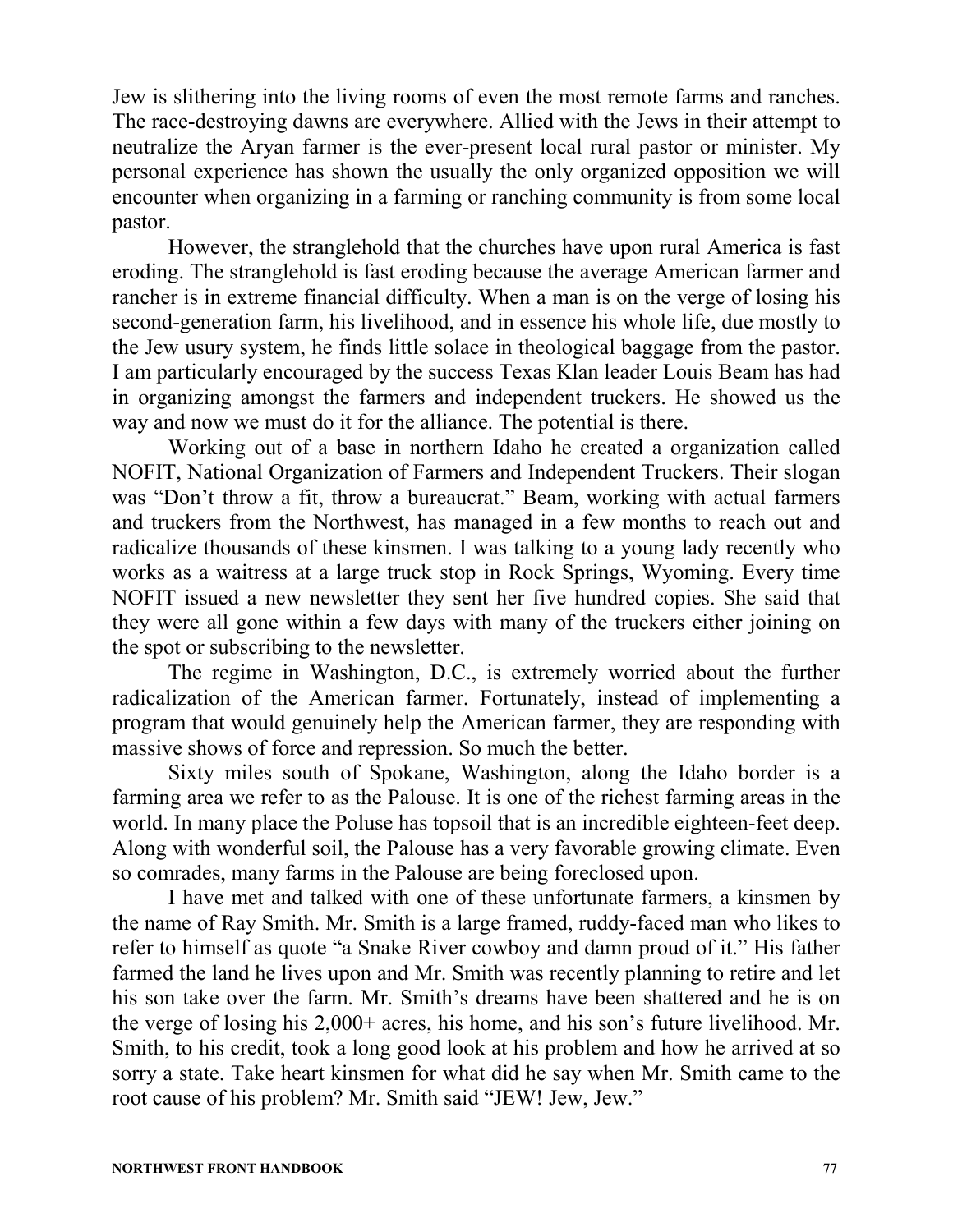Not only did Mr. Smith say Jew, he yelled Jew. His neighbors started yelling Jew. And how did the system react? By sending a plane, a helicopter, a bulldozer, SWAT teams from all over the state of Washington, and sixty very heavily armed deputies to the foreclosure of Mr. Smith's farm. Needless to say, Mr. Smith is now a member of NOFIT and so are his neighbors. Mr. Smith also travels all over the states of Washington, Oregon, and Idaho speaking out against the Jews and handing out copies of the Protocols of Zion. We need this man in the alliance.

 Radicalization of the American farm movement is also taking place in the Dakotas and Colorado. Last week I talked at length to a Colorado-based racialist activist who has extensive personal experience dealing with the Colorado farmers. Several years ago this gentleman distributed large amounts of WRAs and other literature to farmers and ranchers around Fort Collins, Colorado.

 His efforts bore fruit. So after his initial literature distribution he witnessed the birth of the Anti-Jewish Pro-White Farmer's Liberation Army. The Feds are extremely panicked about this outfit. The same gentleman also gave me copies of the Primrose and Cattlemen's Gazette published in Fort Luckton, Colorado. This is an excellent middle rural newspaper that has a considerable circulation that is geared toward the needs and interests of the farmer and rancher. Interest about this newspaper: in this issue is an excellent little article on the Protocols of Zion and a full page advertisement for a very anti-Jewish pro-White racialist organization. The Jews are coming down hard on this poor little newspaper like chickens on a June bug. It appears that it might eventually fold up, but the seeds have been sown.

 So comrades, I have briefly informed you about the potential for our movement that lies within the farmer communities across this nation. We must, it is our duty to, take advantage of the ever-increasing radicalization of the American farmer! The fate of every last White man, woman, and child on this planet lies squarely on us in this room here today. Out of all the White racialist organizations in this nation, the alliance and only the alliance has the potential to bring us to victory. Through the alliance lies the salvation of our entire race. We cannot fail.

 Therefore, let us not only preach, let us live racial economics. In Metaline Falls we are not only eating, breathing, and sleeping, we are growing together as one mind and one body. We have broken the chains of Jewish thought. In Metaline Falls, we know not the meaning of the word "mine," it is ours. *Our race,* the totality of our people.

 Ten hearts, one beat. One hundred hearts, one beat. Ten thousand hearts, one beat. We are born to fight and to die and to continue the flow, the flow of our people. Onward we will go, onward to the stars, high above the mud, the mud of yellow, black, and brown.

 So kinsmen, duty calls. The future is now. If months from now you have not yet fully committed yourself to the alliance and the responsibilities thereof, then you have in effect not only betrayed your race, you have betrayed yourself.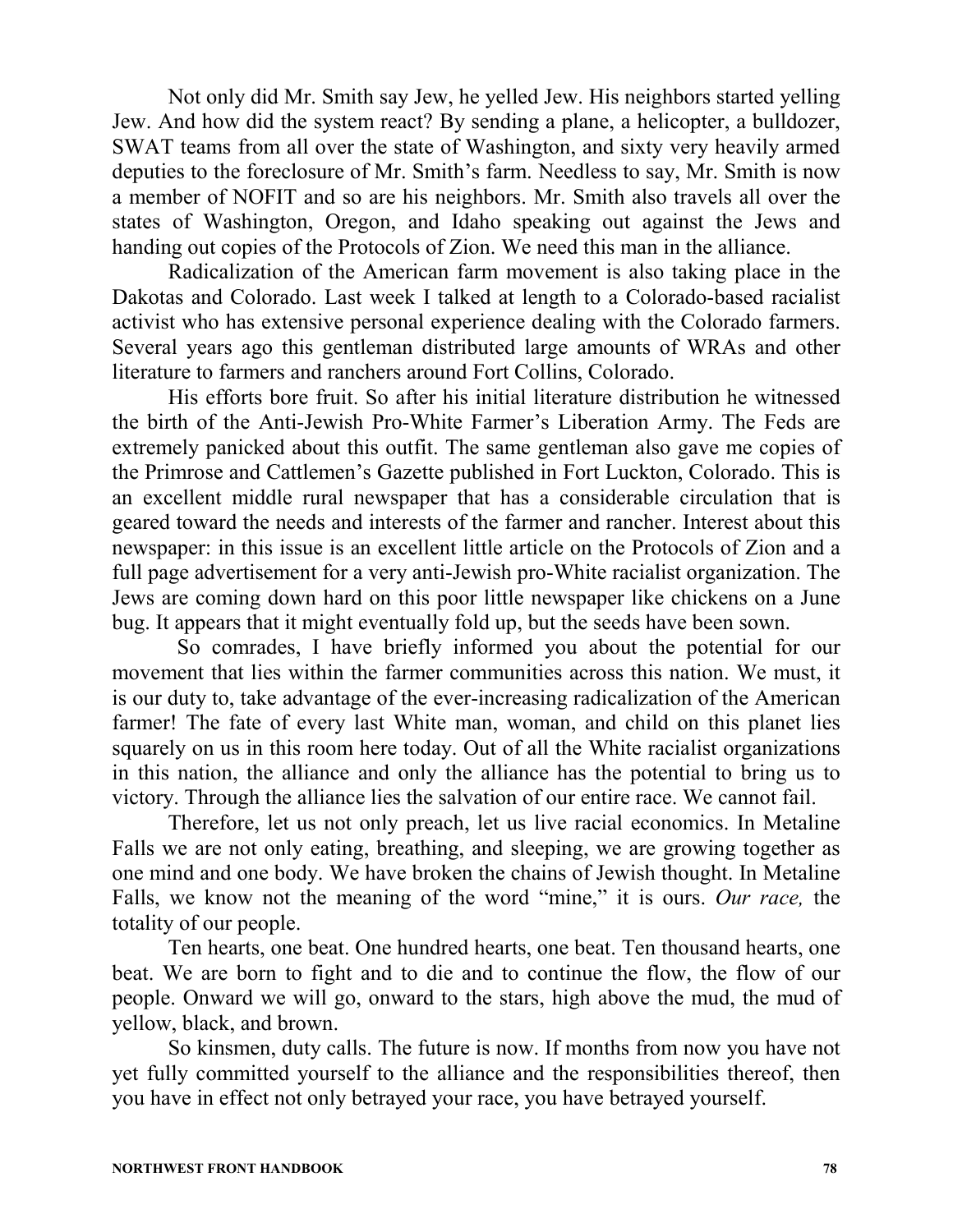So stand up like men and drive the enemy into the sea! Stand up like men and swear a sacred oath upon the green grass of our shires that you will reclaim what our forefathers discovered, explored, conquered, settled, built, and die for! Stand up like men and reclaim our soil!

 Kinsmen arise! Look toward the stars and proclaim our destiny. In Metaline Falls we have a saying: Defeat never, Victory forever!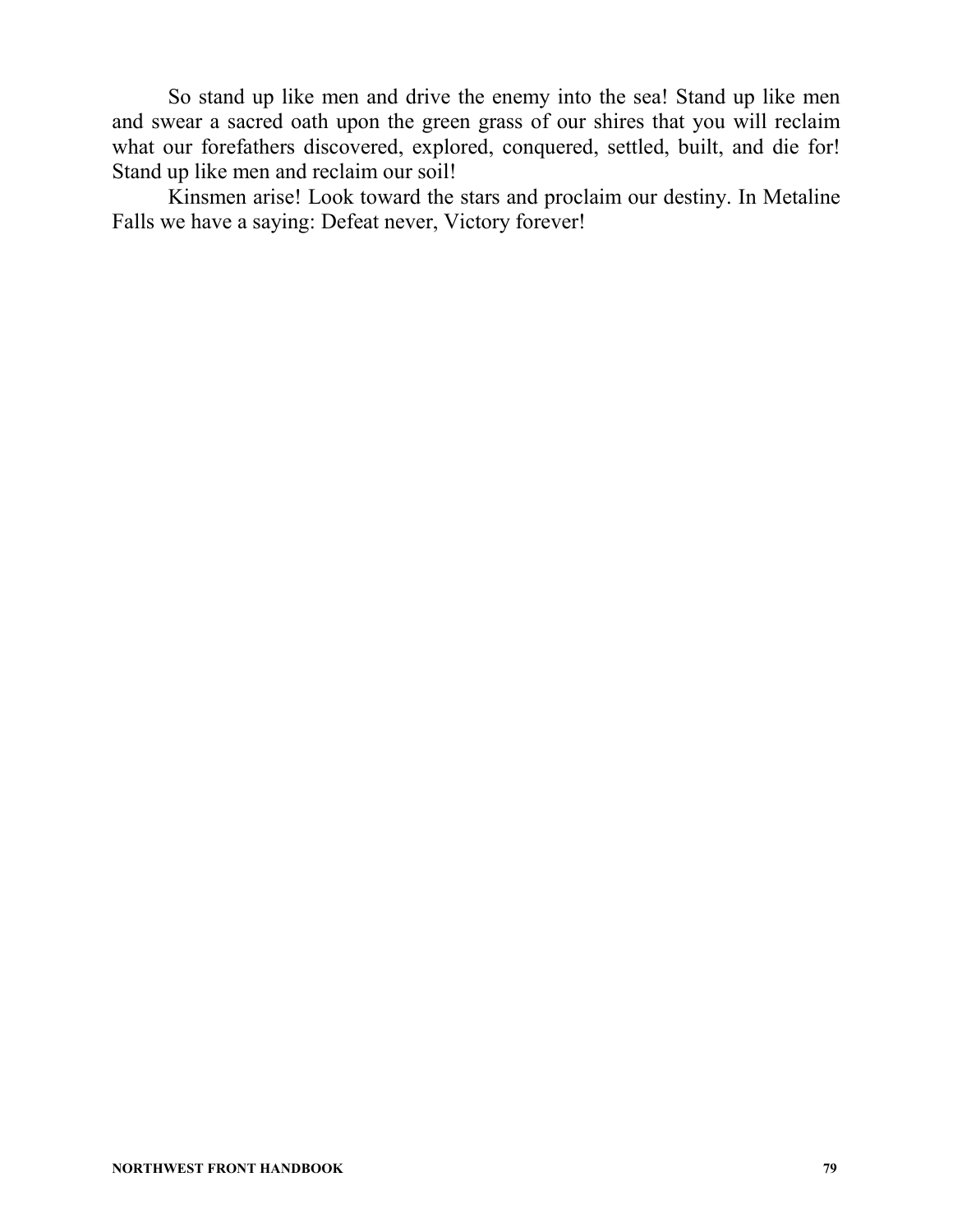# **Appendix III: The Order - Principles of War and Rules of Engagement**

 Francis Parker Yockey stated: "Politics is action in relation to power." The ultimate end of politics is war. As long as Nature and human nature remain the same, war will remain the inevitable result of pure political thinking. Either we will have power and control of a government based on the laws of God, or you will have power.

 In our day war comes about when the attempt to conquer by economic means breaks down, and the people turn on their predators and resist. This is the point at which North America now finds itself. We perceive our present course to be determined by our declaration of independence, wherein it is stated, "Whenever any form of government becomes destructive of these ends, it is the right of the people to alter or to abolish it, and to institute new government, laying its foundation on such principles and organizing its powers in such form, as to them shall seem most likely to affect their safety and happiness." We consider it not only our right, but our duty before Almighty God.

 However, the Aryan race has nearly always waged war by some code of conduct, whether it be the code of chivalry or the Geneva Convention. We do not intend to break with our past. Under the control of aliens in our White governments, the Allies in WWII were coerced to bomb civilian targets. The examples of Hiroshima and Nagasaki were deplorable, and the even worse firebombing of Dresden and Hamburg are not considered by us to be legitimate warfare. This war is to be between combatants only. Any agent of the Zionist occupation government of North America, we consider to be our enemy and the enemy of the people for whom we fight. Likewise, anyone who takes it upon themselves to oppose us intentionally, willfully, and actively we consider to be our mortal enemy.

 If the agents of ZOG harass or injure our non-combatants, such as women, children, aged or infirm, we will return injury for injury.

 Any local police officer, state patrolman, law enforcement personnel who cooperate with the agents of ZOG and injure us in any way will be regarded as a combatant. Those who do not will be regarded as non-combatants.

 The time of decision is coming for members of the armed forces of North America. You will one day be ordered to fire on your own people. If you side with the agents of ZOG, even if the form they take is your own commander, and you follow orders, you will be regarded as a combatant. If you side with your racial kinsmen you will be regarded as non-combatants.

 Any banking agent who forecloses on property being put to productive use by the sweat of a farmer's back, because he couldn't pay his usury tax, will be regarded as a combatant. Those who do not will be regarded as non-combatants.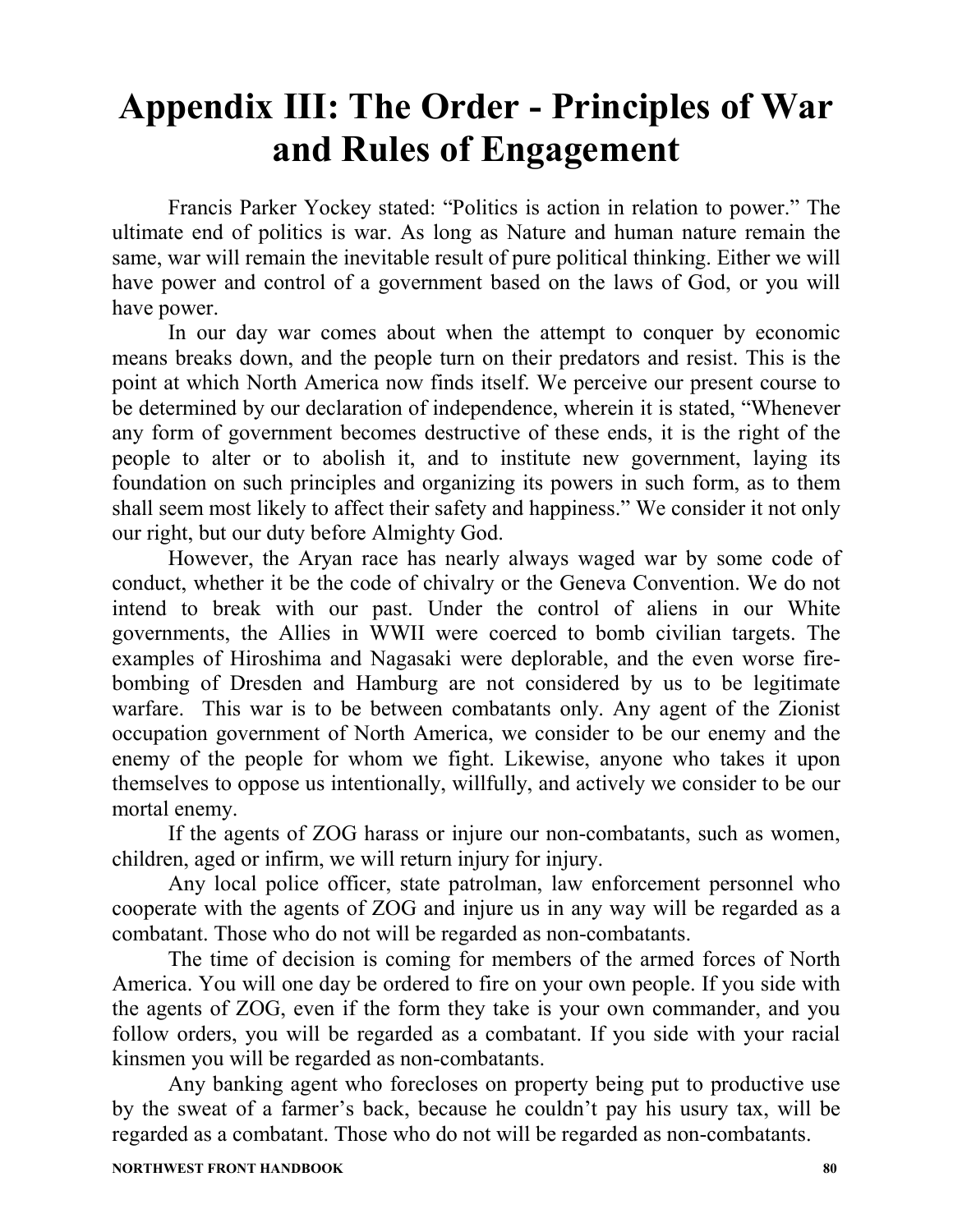Any newspaper or other media agent who prints lies about us, or otherwise incites their readers to oppose us, will be regarded as combatants. Those who do not lie will be regarded as non-combatants.

 Any members of the Congress of the United States or their counterparts in Canada who introduce legislation that is harmful to us, or the people for whom we fight, will be regarded as combatants.

 Any judge, at any level, who makes legal decisions or who hands down sentences harmful to us or the people for whom we fight will be regarded as a combatant.

 Any agents of business establishments who pursue policies harmful to us or the people for whom we fight will be regarded as combatants.

 Any citizen of North America who willingly cooperates with ZOG agents and brings injury to us, or jeopardizes our security in any way, will be regarded as combatants.

 Any non-White residents of North America who intentionally, willfully, and actively oppose us will be regarded as combatants, and any traitor in our midst who betrays us will be hunted down like a dog and have their head removed from their body.

 We have no desire to harm anyone who has no desire to harm us. In keeping with political thinking, this is purely a struggle for power.

 We enjoin all people to choose intelligently that side they will be on. Make sure that you have the greatest number of relevant facts possible. There will surely come a day when fence-sitting will be impossible and once you have made up your mind and begin to act, the die is cast for you. There will be no turning back.

With these things said, let the battle begin.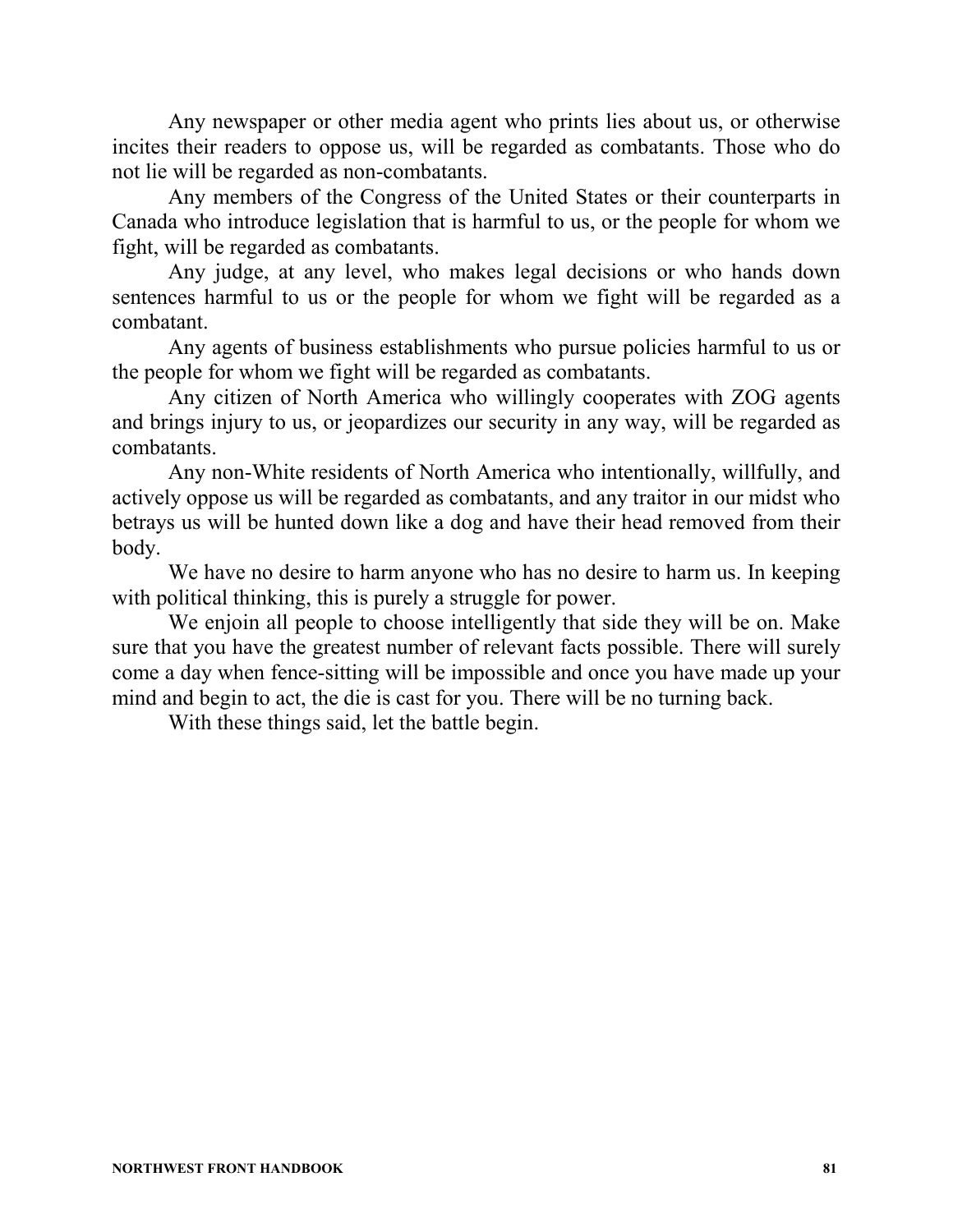## **Appendix IV: The Order - The Final Address of David Lane to the Jury**

 From the era of Plato, Socrates, and Cato to that of DaVinci and Michelangelo, to Locke and Shakespeare, to Jefferson and Franklin, Western civilization has sprung from the creative genius of one kindred people. In the vast panorama of time this period was but a fleeting moment and a glorious dream. The near future will show what manner of civilization will follow the passing of the White man. How sad and ironic that the American republic, which was formed exclusively for the preservation and promotion of Western man, became the vehicle through which he was destroyed both here and in his European homeland.

 For many years I have struggled in whatever ways were available to a single powerless person to crack the iron media curtain and show my people that those very things that are protected, promoted, and forced upon us by those who today control the affairs of the Western world have destroyed every civilization we have ever built. I refer to such things as infanticide through abortion, a practice that has led to the murder of fifteen million babies of my kith and kin, and that is protected by the government and the federal courts; homosexuality, whose adherents are forced upon us as role models and even teachers of our children by the government and federal courts; and worst of all, the deliberate destruction of our very racial existence.

 Those who have set out to mix and destroy the last remnant of Western man know full well that no people can continue in existence without a nation of their own in which to propagate, protect, and promote their own kind. They also know that a people who are not convinced of their own uniqueness and value will perish, and that is why I am slandered and destroyed when I show that nearly every improvement in the human condition has come from the fertile mind of Western man.

 The White man is now a tiny minority in the world, yet he is denied not only a nation of his own but the integrity of the territorial imperative necessary to his survival. The guilt of those who partake in the destruction of this Race of men cannot be adequately described in the vocabulary of mortals. Regarding the prosecutors in this case, I say only that if the perpetuation of power is predicated on perjury, then the U.S. Attorneys are as solid as the Rock of Gibraltar. But if nature's laws allow for the concepts of justice or karmic debt, then they walk on quicksand.

 That this trial even occurred is a violation of every Constitutional protection against double jeopardy. The legalistic machinations and chicanery involved in jeopardizing a man for potentially unlimited times for the same offense, by changing the legal description of that offense, by changing jurisdictions and so on are utterly repugnant to the sense of Anglo-Saxon justice as well as totally contrary